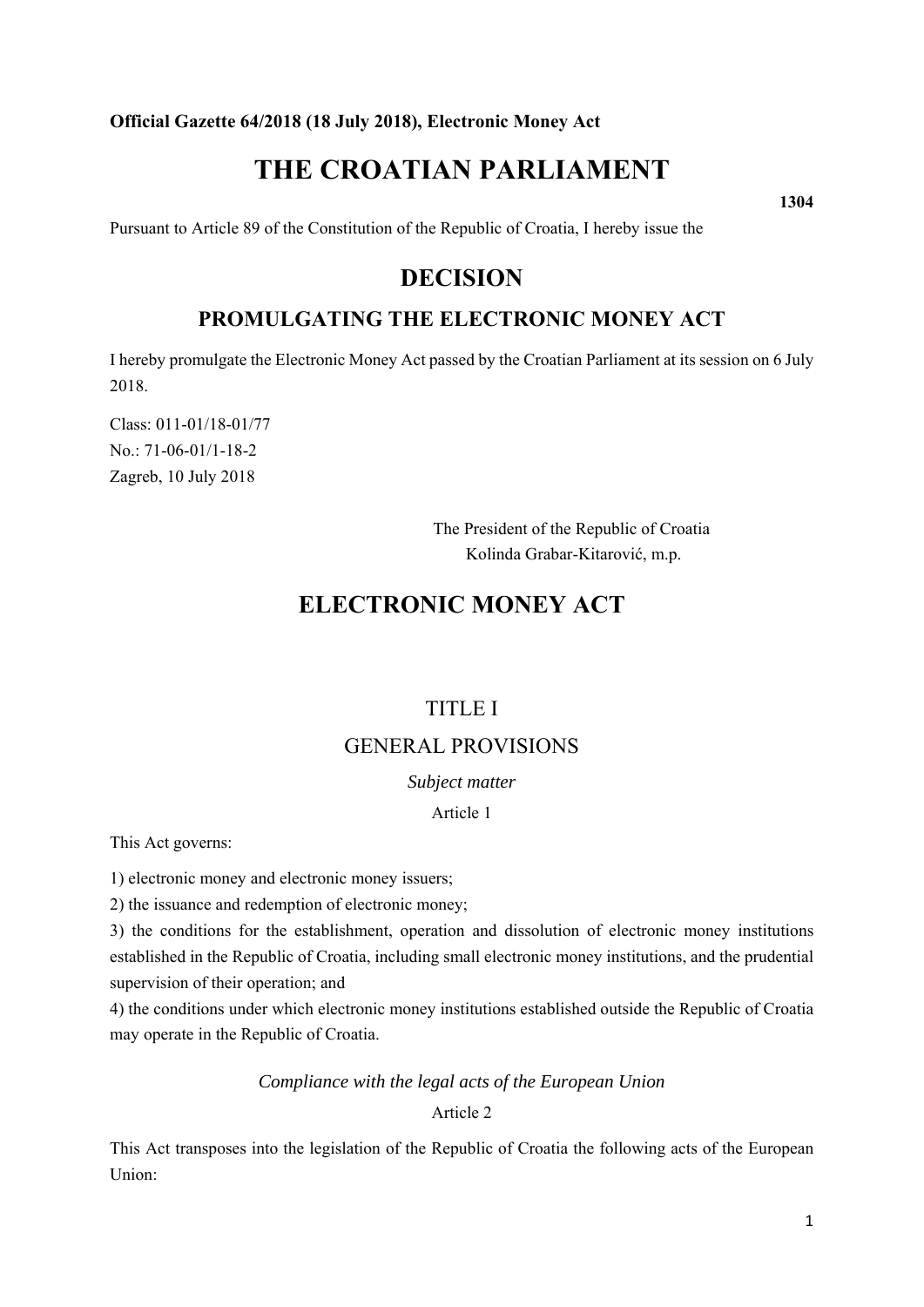1) Directive 2009/110/EC of the European Parliament and of the Council of 16 September 2009 on the taking up, pursuit and prudential supervision of the business of electronic money institutions amending Directives 2005/60/EC and 2006/48/EC and repealing Directive 2000/46/EC (Text with EEA relevance), (OJ L 267, 10.10.2009), hereinafter referred to as 'Directive 2009/110/EC'); and 2) Directive (EU) 2015/2366 of the European Parliament and of the Council of 25 November 2015 on payment services in the internal market, amending Directives 2002/65/EC, 2009/110/EC and 2013/36/EU and Regulation (EU) No 1093/2010, and repealing Directive 2007/64/EC (Text with EEA relevance) (OJ L 337, 23.12.2015, hereinafter referred to as 'Directive (EU) 2015/2366').

# *Definitions*

# Article 3

(1) For the purposes of this Act, the following terms shall have the following meaning:

1) *'distributor'* means a natural or legal person distributing and/or redeeming electronic money on behalf and for the account of an electronic money institution or a small electronic money institution;

2) *'Member State'* means a Member State of the European Union and a contracting party to the Agreement on the European Economic Area;

3) *'host Member State'* means the Member State other than the home Member State in which an electronic money issuer has a branch, an agent or a distributor or issues electronic money and provides payment services directly;

4) *'outsourcing'* means a contractual agreement by which the performance of operational or other activities of an electronic money institution or a small electronic money institution, which would otherwise be performed by them, is entrusted to third parties;

5) *'electronic communications network'* means an electronic communications network as defined in the law governing electronic communications;

6) *'electronic communications service'* means an electronic communications service as defined in the law governing electronic communications;

7) *'electronic money'* means electronically, including magnetically, stored monetary value as represented by a claim on the issuer, which is issued on receipt of funds for the purpose of making payment transactions in terms of the law governing payment operations, which is accepted by a natural or legal person other than the electronic money issuer;

8) *'initial capital'* means the capital comprised of one or more of the items referred to in Article 26, paragraph (1), items (a) to (e) of Regulation (EU) No 575/2013 of the European Parliament and of the Council of 26 June 2013 on prudential requirements for credit institutions and investment firms and amending Regulation (EU) No 648/2012 (OJ L 176, 27.6.2013, hereinafter referred to as 'Regulation (EU) No 575/2013');

9) *'electronic money institution'* means a legal person that has been granted authorisation to issue electronic money by the competent authority of the home Member State;

10) *'third-country electronic money institution'* means a legal person established in a third country that under the regulations of that third country is authorised to issue electronic money, i.e. provide payment services that are linked to the activity of issuing electronic money;

11) *'payment service user'* means a user as defined in the law governing payment operations;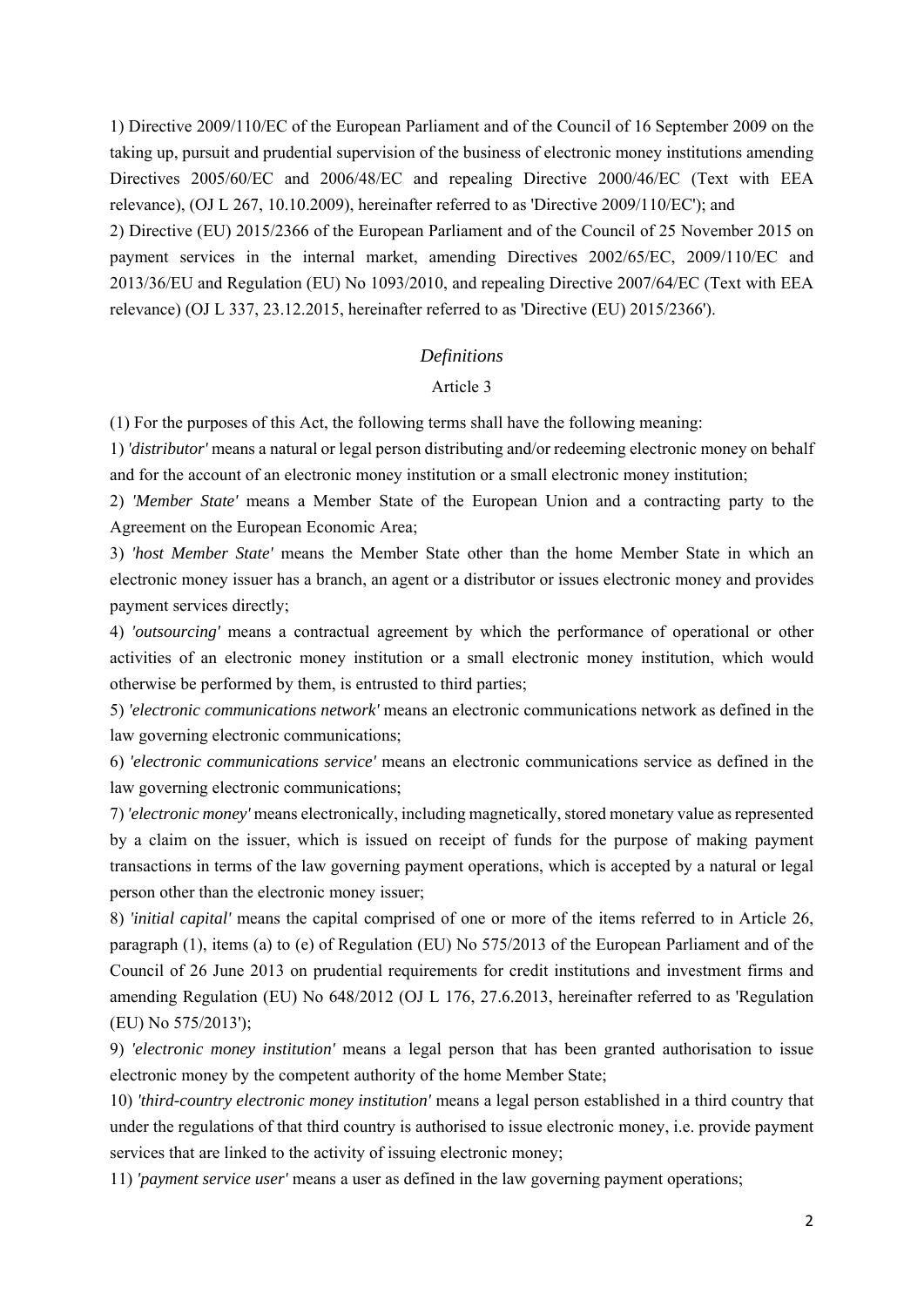12) *'qualifying holding'* means a holding within the meaning of Article 4, paragraph (1), item (36) of Regulation (EU) No 575/2013;

13) *'small electronic money institution'* means a legal person established in the Republic of Croatia that the Croatian National Bank has entered in the register referred to in Article 28 of this Act;

14) *'home Member State'* means the Member State in which the registered office of the electronic money issuer is situated, or if the electronic money issuer has no registered office under its national law, the Member State in which its head office is situated;

15) *'sensitive payment data'* means the data as defined in the law governing payment operations;

16) *'payment transaction'* means the transaction as defined in the law governing payment operations;

17) *'payment instrument'* means the instrument as defined in the law governing payment operations;

18) *'consumer'* means a natural person who, in electronic money issue contracts covered by this Act, is acting for purposes other than his or her trade, business or profession;

19) *'average outstanding electronic money'* means the average total amount of financial liabilities of the electronic money issuer related to electronic money in issue at the end of each calendar day over the preceding six calendar months, calculated in accordance with Article 34 of this Act;

20) *'payment account'* means an account as defied in the law governing payment operations;

21) *'business day'* means a day on which an electronic money issuer issues electronic money;

22) *'own funds'* means funds as defined in Article 4, paragraph (1), item (118) of Regulation (EU) No 575/2013 where at least 75% of the tier 1 capital is in the form of common equity tier 1 capital as referred to in Article 50 of that Regulation and tier 2 is equal to or less than one third of tier 1 capital;

23) *'associate of the acquirer of a qualifying holding'* means:

– any natural person that holds a management position in a legal entity in which the proposed acquirer of a qualifying holding in an electronic money institution holds a management position or is the beneficial owner of the legal entity;

– any natural person who is the beneficial owner of the legal entity in which the proposed acquirer of a qualifying holding in an electronic money institution holds a management position;

– any natural person who has joint beneficial ownership of a legal entity with the proposed acquirer of a qualifying holding in an electronic money institution;

24) *'associate of the applicant for prior approval to perform the function of a member of the electronic money institution's management board'* means:

– any natural person that holds a management position in a legal entity in which the candidate for a member of an electronic money institution's management board holds a management position or is the beneficial owner of the legal entity;

– any natural person who is the beneficial owner of the legal entity in which the candidate for a member of an electronic money institution's management board holds a management position;

– any natural person who has joint beneficial ownership of a legal entity with the candidate for a member of an electronic money institution's management board;

25) *'durable medium'* means any instrument which enables the electronic money holder to store information addressed personally to that electronic money holder in a way accessible for future reference for a period of time adequate to the purposes of the information and which allows the unchanged reproduction of the information stored;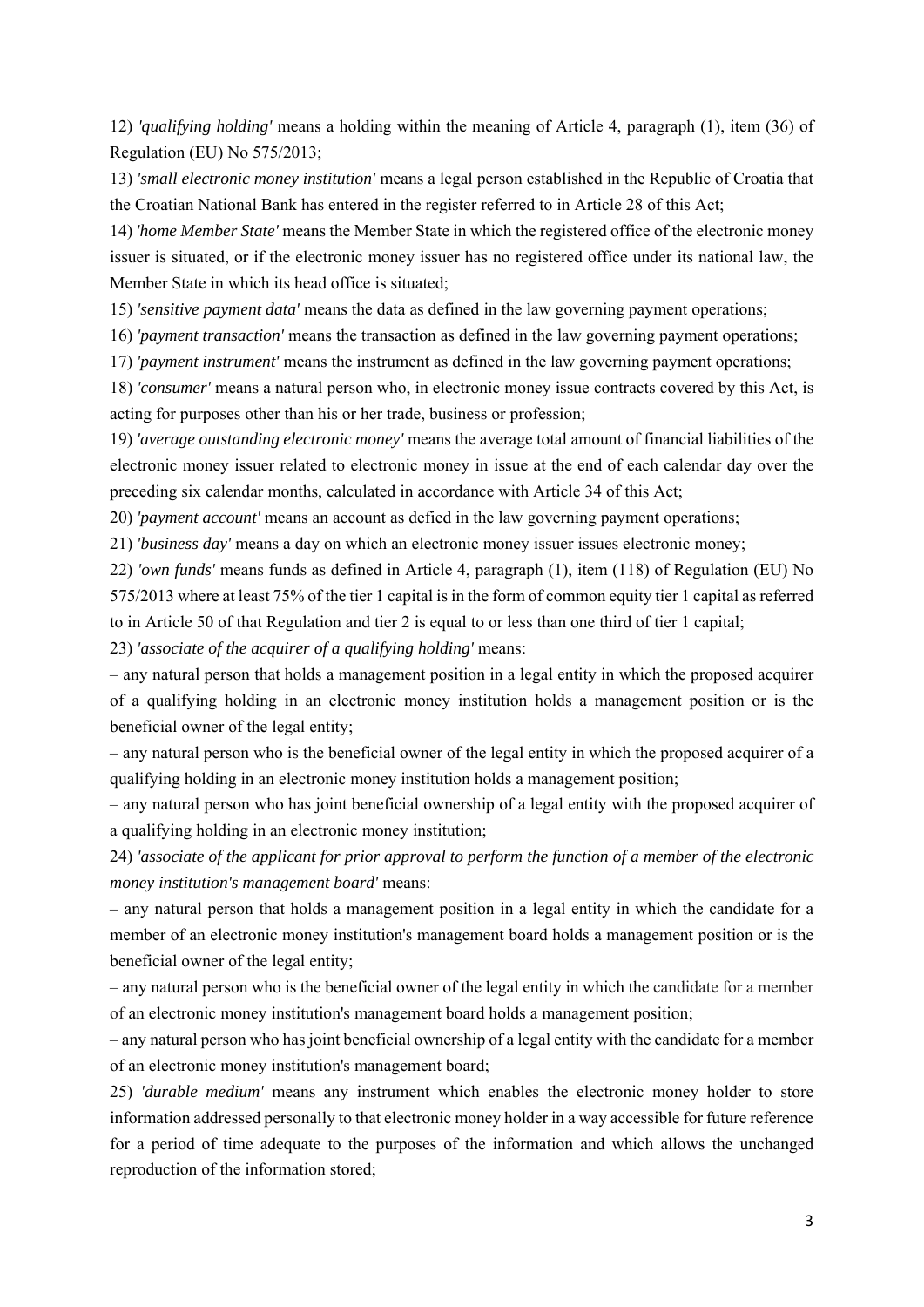26) *'third country'* means a country that is not a Member State;

27) *'close links'* means close links as defined in Article 4, paragraph (1), item (38) of Regulation (EU) No 575/2013;

28) *'agent'* means a natural or legal person who acts on behalf and for the account of an electronic money institution or a small electronic money institution in providing payment services;

(2) The term of a '*payment service'* in this Act shall have the same meaning as defined in the law governing payment operations, and shall cover the following services that electronic money issuers may provide as their own business activity in addition to the issuance of electronic money:

1) services enabling cash to be placed on a payment account as well as all the operations required for operating a payment account;

2) services enabling cash withdrawals from a payment account as well as all the operations required for operating a payment account;

3) execution of payment transactions, including transfers of funds on a payment account with the user's payment service provider or with another payment service provider, in particular:

a) execution of direct debits, including one-off direct debits;

b) execution of payment transactions through a payment card or a similar device; or

c) execution of credit transfers, including standing orders;

4) execution of payment transactions where the funds are covered by a credit line for a payment service user, in particular:

a) execution of direct debits, including one-off direct debits;

b) execution of payment transactions through a payment card or a similar device;

c) execution of credit transfers, including standing orders;

5) issuing of payment instruments and/or acquiring of payment transactions;

6) money remittance;

7) payment initiation services; and

8) account information services.

(3) The terms used in this Act that have a gender-specific connotation shall refer to both the male and female genders.

### *Monetary value not considered electronic money*

# Article 4

For the purposes of this Act, the following shall not be deemed to be electronic money:

1) monetary value stored on instruments that can be used only in a limited way, that meet one of the following conditions:

a) instruments allowing the holder to acquire goods or services only in the premises of the issuer or within a limited network of service providers under direct commercial agreement with a professional issuer;

b) instruments which can be used only to acquire a very limited range of goods or services;

c) instruments valid only in a single Member State provided at the request of a company or a public sector entity and regulated by a national or regional public authority for specific social or tax purposes to acquire specific goods or services from suppliers having a commercial agreement with the issuer;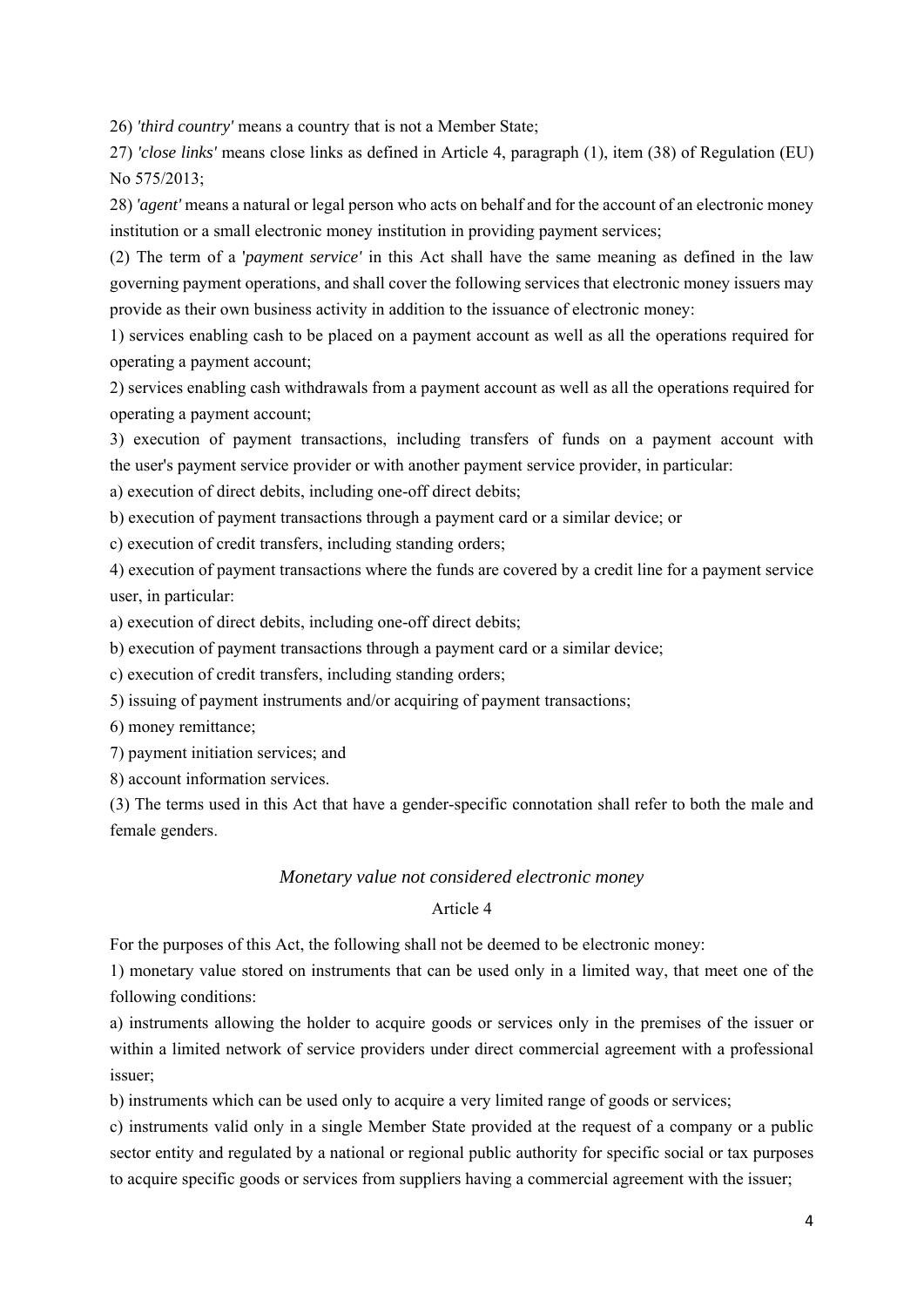2) monetary value used for the execution of payment transactions by a provider of electronic communications networks or services provided in addition to electronic communications services for a user of the network or service, where a user pre-funds its account with the provider:

a) for purchase of digital content and voice-based services, regardless of the device used for the purchase or consumption of the digital content and charged to the user together with electronic communications services; or

b) performed from or through an electronic device and charged within the framework of a charitable activity or for the purchase of tickets, which are charged to the user together with electronic communications services, provided that:

– the value of any single payment transaction referred to in sub-items (a) and (b) of this item does not exceed HRK 375.00, and

– the cumulative value of payment transactions for an individual user does not exceed HRK 2,250.00 per month.

### *Electronic money issuers*

# Article 5

(1) Electronic money issuers in the Republic of Croatia may be:

1) credit institutions, in particular:

a) credit institutions established in the Republic of Croatia;

b) credit institutions established in another Member State within the meaning of Article 4, paragraph (1), item (1) of Regulation (EU) No 575/2013, including their branches within the meaning of Article 4, paragraph (1), item (17) of that Regulation when those branches are established in the Republic of Croatia;

c) third-country credit institutions through their branches established in the Republic of Croatia;

2) electronic money institutions, in particular:

a) electronic money institutions established in the Republic of Croatia;

b) electronic money institutions established in another Member State, including their branches established in the Republic of Croatia;

c) third-country electronic money institutions through their branches established in the Republic of Croatia;

3) small electronic money institutions established in the Republic of Croatia;

4) the Croatian National Bank, when not acting in its capacity as monetary or other public authority;

5) the Republic of Croatia and units of local or regional self-government, when acting in the capacity as public authority;

6) the European Central Bank and central banks of other Member States, when not acting in the capacity as monetary or other public authority.

(2) Electronic money in the Republic of Croatia may only be issued by the issuers referred to in paragraph (1) of this Article.

(3) The issuers referred to in paragraph (1), item (1), sub-items (a) and (c) of this Article may issue electronic money in accordance with the authorisation issued in accordance with the provisions of the law governing their operation.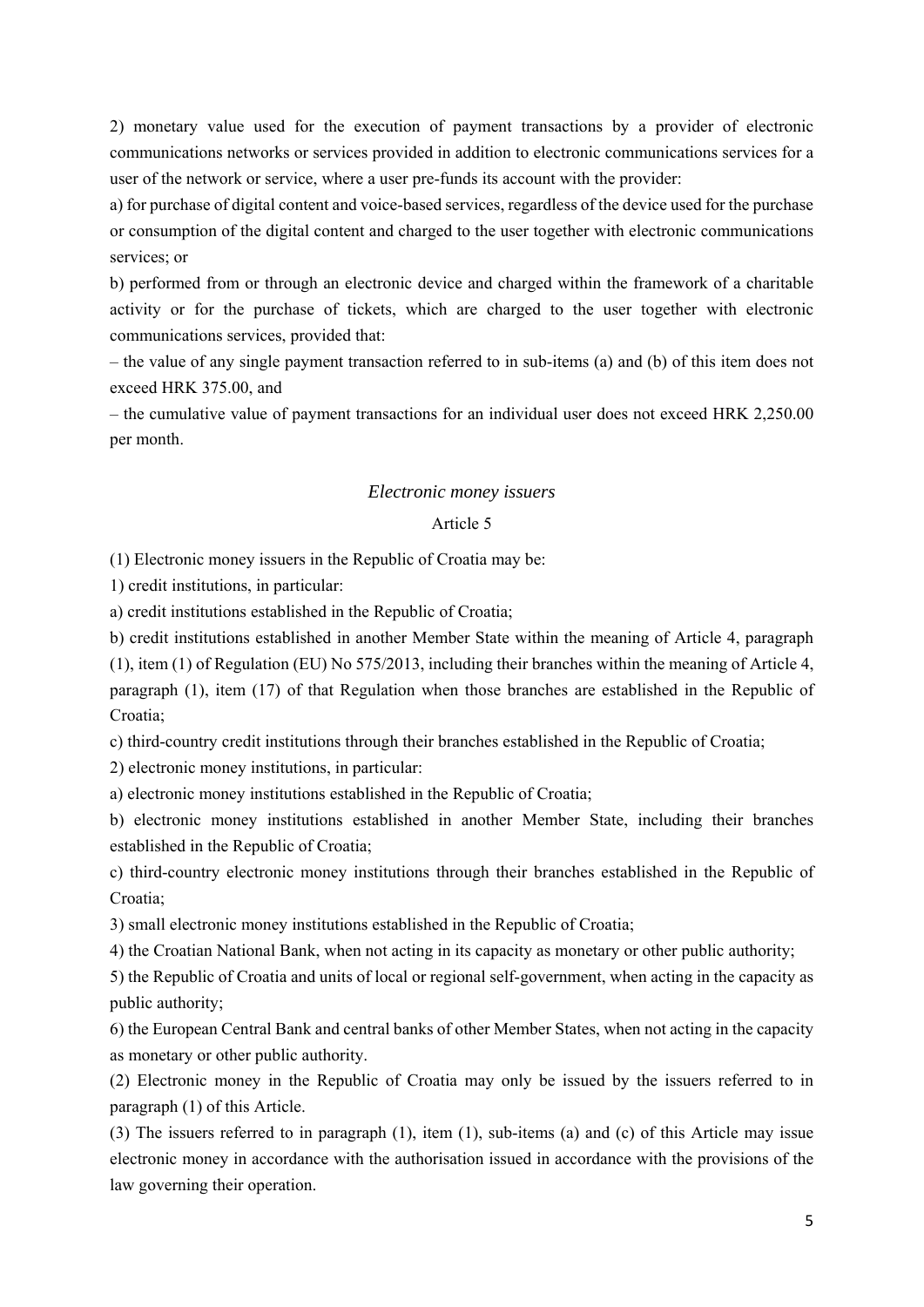(4) The issuers referred to in paragraph (1), item (2), sub-items (a) and (c) and item (3) of this Article may issue electronic money and provide payment services within the limits of the decisions issued pursuant to the provisions of this Act.

(5) The rights of the entities referred to in paragraph (1), items (4) to (6) of this Article to issue electronic money shall be governed by regulations governing these entities, their tasks and competences.

(6) The issuers referred to in paragraph (1), item (1), sub-item (b) and item (2), sub-item (b) of this Article may issue electronic money within the limits of the authorisation issued by the competent authority of the home Member State and in the manner laid down in this Act and other laws governing their operation.

#### *Reports on the issuance of electronic money*

#### Article 6

(1) The Croatian National Bank shall determine the reporting entities, content, manner and time limits of statistical reporting on the issuance, distribution and redemption of electronic money and fraud in respect of the issuance, distribution and redemption of electronic money.

(2) The reporting entities subject to reporting on the issuance, distribution and redemption of electronic money may be electronic money issuers referred to in Article 5, paragraph (1), items (1) to (3) of this Act and entities issuing monetary value not considered electronic money in terms of Article 4 of this Act.

(3) The reporting entities subject to reporting on the issuance, distribution and redemption of electronic money shall report to the Croatian National Bank in accordance with the regulation referred to in paragraphs (8) and (9) of this Article.

(4) The Croatian National Bank shall be authorised to use data collected from the reports referred to in paragraph (3) of this Article for the purposes of prudential supervision of the business of electronic money institutions within its sphere of competence.

(5) The Croatian National Bank shall be authorised to determine as reporting entities for information and statistical purposes also the electronic money institutions from other Member States operating in the territory of the Republic of Croatia through branches or distributors.

(6) The reporting entities referred to in paragraph (5) of this Article shall report to the Croatian National Bank in accordance with regulatory technical standards governing the framework for cooperation and exchange of information between competent authorities of Member States, adopted as a delegated act by the European Commission under Article 29, paragraph (7) of Directive (EU) 2015/2366.

(7) The Croatian National Bank shall be authorised to use data provided in the reports referred to in paragraph (6) of this Article for the purpose of supervision of the application of the provisions of Title II and Title III of this Act by electronic money institutions operating in the territory of the Republic of Croatia through branches or distributors under the right of establishment.

(8) The Croatian National Bank shall adopt subordinate legislation to determine the reporting entities, content, the manner and the time limits of the statistical reporting referred to in paragraph (1) of this Article.

(9) The Croatian National Bank shall adopt subordinate legislation governing the reporting on fraud in respect of the issuance, distribution and redemption of electronic money for the purpose of alignment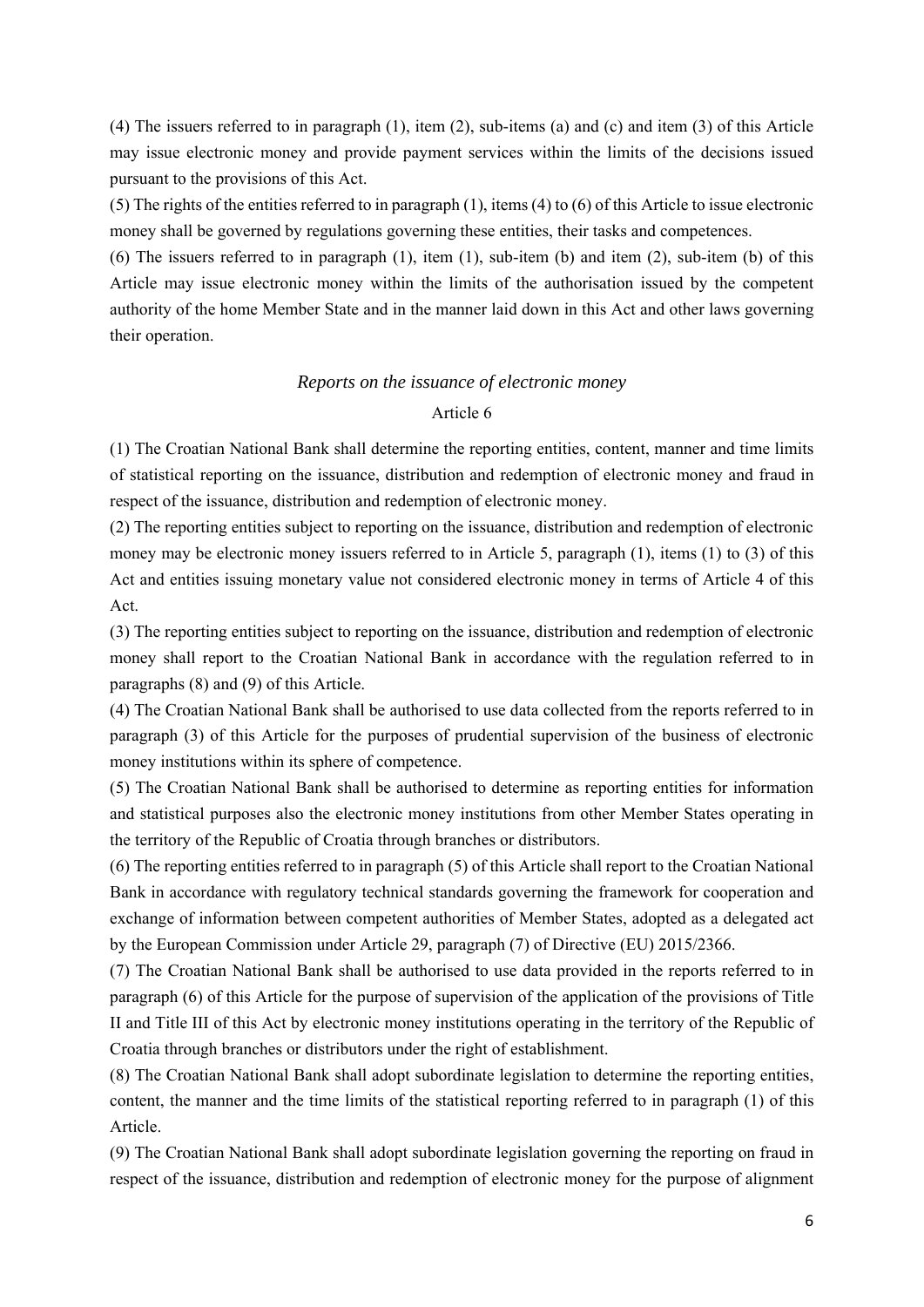with the European Banking Authority Guidelines on reporting requirements for fraud data under Article 96, paragraph (6) of Directive (EU) 2015/2366.

# TITLE II

# ISSUANCE AND REDEEMABILITY OF ELECTRONIC MONEY

#### *Issuance and redeemability*

# Article 7

(1) The electronic money issuer shall issue electronic money at par value on the receipt of funds.

(2) The electronic money issuer shall, at the request of the electronic money holder, redeem at any moment the monetary value of the electronic money (electronic money redemption) at par value.

(3) The contract between the electronic money issuer and the electronic money holder shall clearly state the conditions for redemption, including any fees relating thereto.

(4) The provisions of the law governing payment operations in the part relating to changes in and termination of contracts shall apply *mutatis mutandis* to changes in and the termination of the contract between the electronic money issuer and electronic money holder governing the issuance and redemption of electronic money.

(5) The electronic money issuer shall inform the electronic money holder of the conditions referred to in paragraph (3) of this Article before the electronic money holder is bound by any offer or contract for the issuance of electronic money.

(6) The electronic money issuer may charge a fee to the electronic money holder for the redemption of electronic money only if stated in the contract referred to in paragraph (3) of this Article and only in any of the following cases:

1) where the contract provides for a termination date and the electronic money holder terminates the contract before that date;

2) where the electronic money holder requests the redemption of electronic money before the termination of the contract for the issuance of electronic money, except in the case referred to in item (1) of this paragraph; or

3) where the electronic money holder requests the redemption of electronic money after the date of termination of the contract for the issuance of electronic money.

(7) Where the electronic money issuer is entitled to charge a fee for the redemption of electronic money, such fee shall be proportionate and commensurate with the actual costs incurred by the electronic money issuer.

(8) The electronic money holder may request redemption of electronic money in whole or in part, where the electronic money holder requests it before the termination of the contract for the issuance of electronic money.

(9) Where the electronic money holder requests redemption on or after the date of termination of the contract for the issuance of electronic money, the total monetary value of the electronic money shall be redeemed.

(10) Where the electronic money holder requests redemption on the date of termination of the contract for the issuance of electronic money, or within one year after the date of termination of the contract from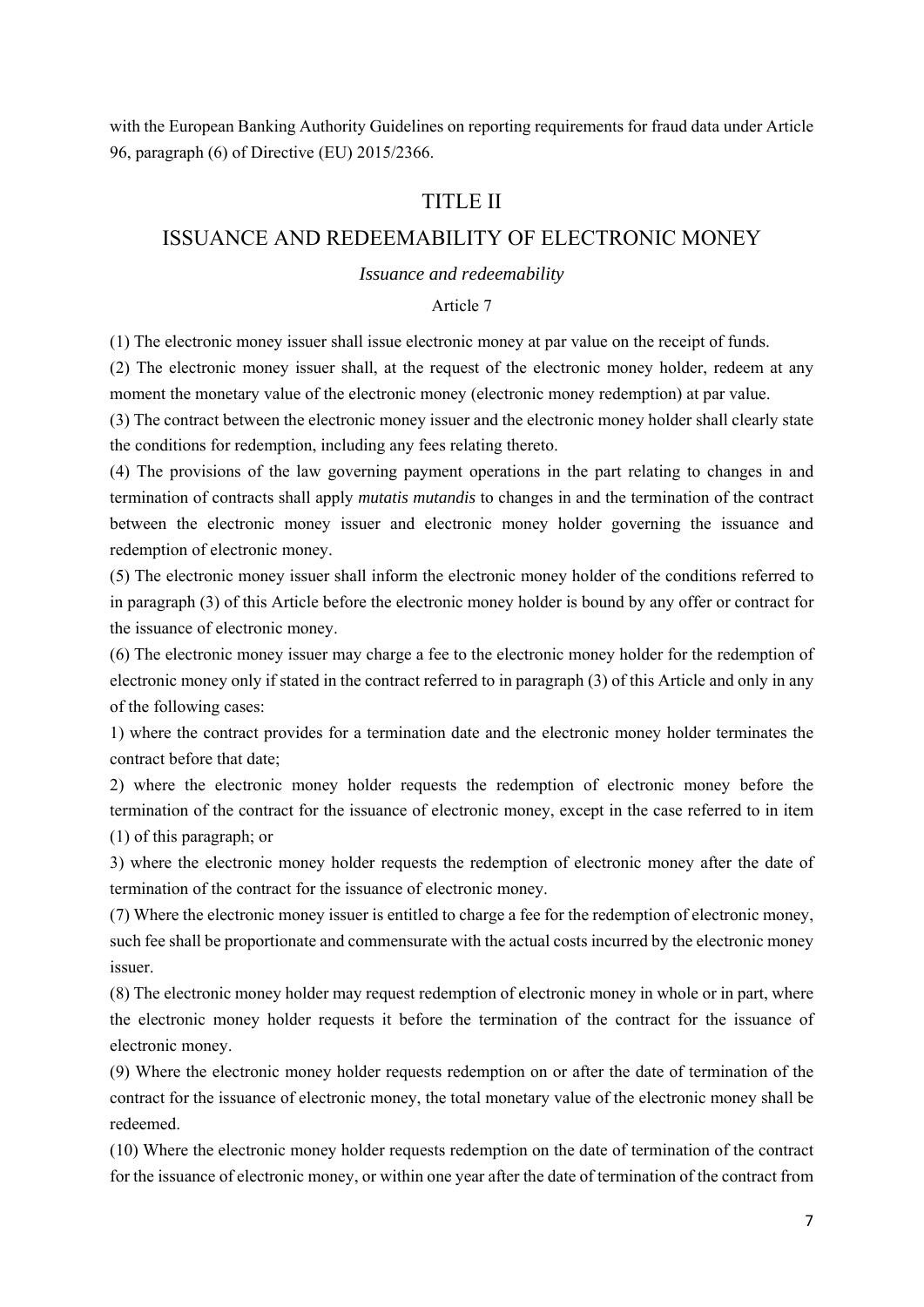an electronic money institution carrying out one or more of the business activities listed in Article 15, item (4) of this Act, and it is not known in advance what proportion of funds is to be used as electronic money, all funds requested by the electronic money holder shall be redeemed.

(11) The electronic money issuer and electronic money holder other than a consumer, who accepts electronic money may contractually regulate redemption rights in a way other than stipulated by paragraphs (6) to (10) of this Article.

# *Prohibition of the payment of interest to electronic money holders*

## Article 8

An electronic money issuer shall not pay interest or any other benefit related to the length of time during which an electronic money holder holds the electronic money.

# TITLE III

# OUT-OF-COURT COMPLAINT PROCEDURES AND ALTERNATIVE DISPUTE RESOLUTION

*Complaints to the electronic money issuer* 

# Article 9

(1) Where the electronic money holder deems that the electronic money issuer does not comply with the provisions of Title II of this Act, the electronic money holder may submit a complaint to the electronic money issuer.

(2) An electronic money issuer shall provide the electronic money holder with the final reply to all the points raised in the complaint referred to in paragraph (1) of this Article at the latest within ten days of the date of receipt of the complaint, on paper, or if so agreed between the electronic money issuer and the electronic money holder, on another durable medium.

(3) Exceptionally, where an electronic money issuer is unable to provide an answer within the time limit referred to in paragraph (2) of this Article for reasons beyond the control of the electronic money issuer, it shall be required to send a holding reply to the electronic money holder, within the time limit referred to in paragraph (2), clearly indicating the reasons for a delay in answering to the complaint and specifying the time limit by which the electronic money holder will receive the final reply and which shall not exceed 35 days.

(4) In the final reply to the complaint, the electronic money issuer shall refer the electronic money holder to the possibility of submitting a complaint to the Croatian National Bank and where the electronic money holder is a consumer, also to the authorities competent for alternative dispute resolution and provide the electronic money holder with the information referred to in Article 11, paragraphs (1) and (2) of this Act.

(5) An electronic money issuer shall develop and apply appropriate and effective procedures for the resolution of complaints of electronic money holders in all Member States in which it issues electronic money and make them available to electronic money holders in the official language of each individual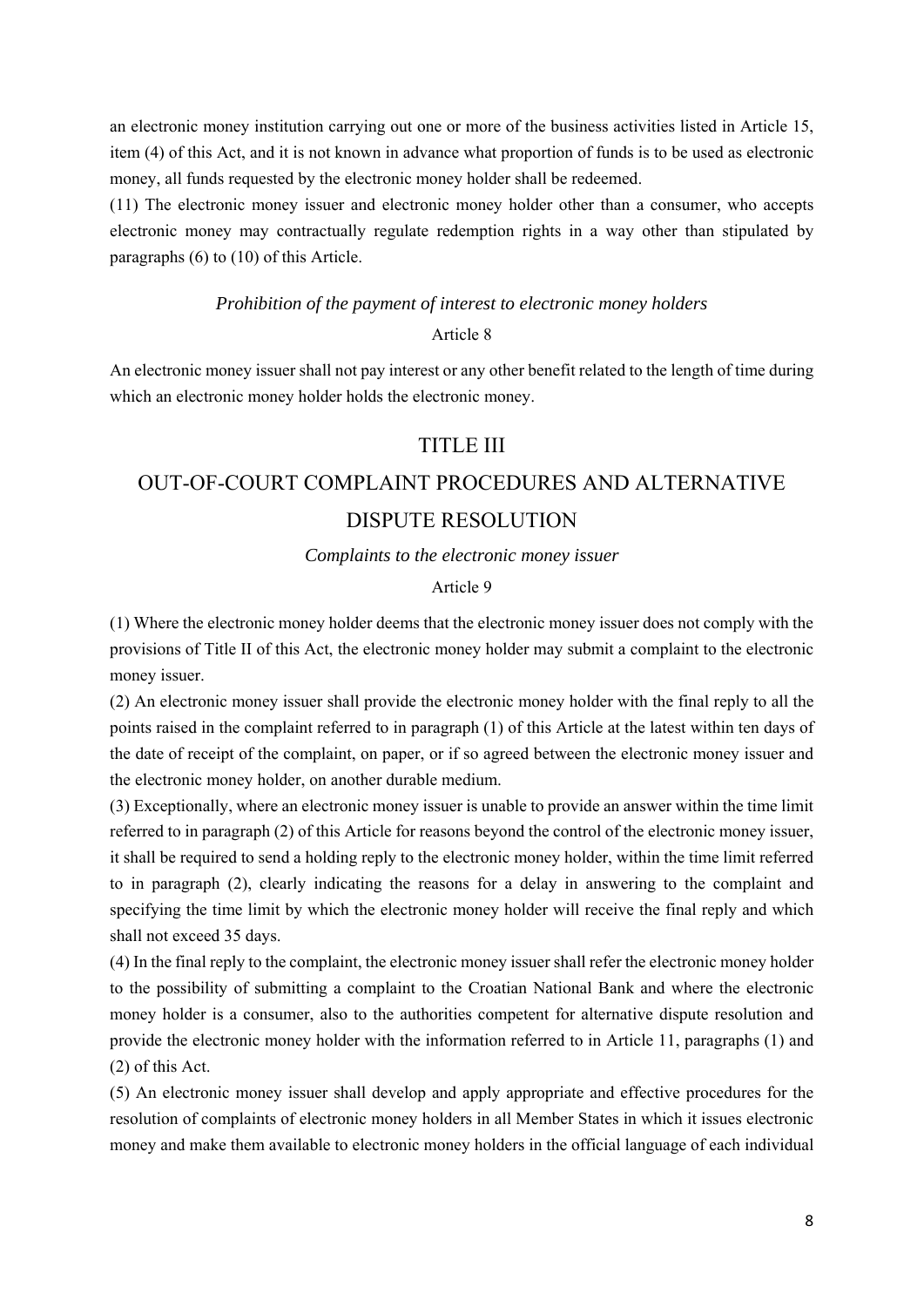Member State in which it issues electronic money or in another language agreed with the electronic money holder.

(6) Where an electronic money issuer from another Member State issues electronic money in the territory of the Republic of Croatia through a branch, the complaint referred to in paragraph (1) of this Article shall be submitted to the branch, and the obligations referred to in paragraphs (2) to (5) of this Article shall apply to the branch, respectively.

#### *Complaints to the competent authority*

# Article 10

(1) Electronic money holders and other persons with a legitimate interest, including consumer associations, may submit complaints to the Croatian National Bank against the electronic money issuer referred to in Article 5, paragraph (1), items (1) to (3) of this Act, if they deem that the electronic money issuer has acted contrary to the provisions of this Title and Title II of this Act.

(2) Upon receipt of the complaint referred to in paragraph (1) of this Article, the Croatian National Bank shall invite the respondent electronic money issuer to submit its statement and the relevant evidence it invokes, unless it follows from the complaint and the information available to the Croatian National Bank that the complaint is not grounded.

(3) The electronic money issuer shall, within the time limit set by the Croatian National Bank, but no longer than ten days after the day of receiving the invitation, submit its statement and the relevant evidence it invokes.

(4) Where, with reference to the complaint, the Croatian National Bank establishes that there are reasonable grounds to suspect that the electronic money issuer has acted contrary to any of the provisions of this Title and Title II of this Act and has thus committed a misdemeanour, it shall initiate misdemeanour proceedings before the Ministry of Finance – the Financial Inspectorate.

(5) The Croatian National Bank shall notify the complainant of its findings and of the measures taken.

(6) Where the complainant is a consumer, the Croatian National Bank shall inform the complainant in its notification referred to in paragraph (5) of this Article of the possibility to initiate an alternative dispute resolution for consumer disputes pursuant to Article 11 of this Act.

(7) The provisions of this Article shall also apply to complaints against electronic money issuers established in another Member State issuing electronic money in the Republic of Croatia.

(8) By way of derogation from the provisions of this Article, where the Croatian National Bank receives a complaint against an electronic money issuer established in another Member State issuing electronic money in the Republic of Croatia directly exercising the freedom to provide services, it shall forward such a complaint to the competent authority of the home Member State.

#### *Alternative dispute resolution for consumer disputes*

# Article 11

(1) The electronic money issuer shall provide the electronic money holder that is a consumer information on at least one authority competent for alternative dispute resolution for consumer disputes relating to the application of this Title and Title II of this Act.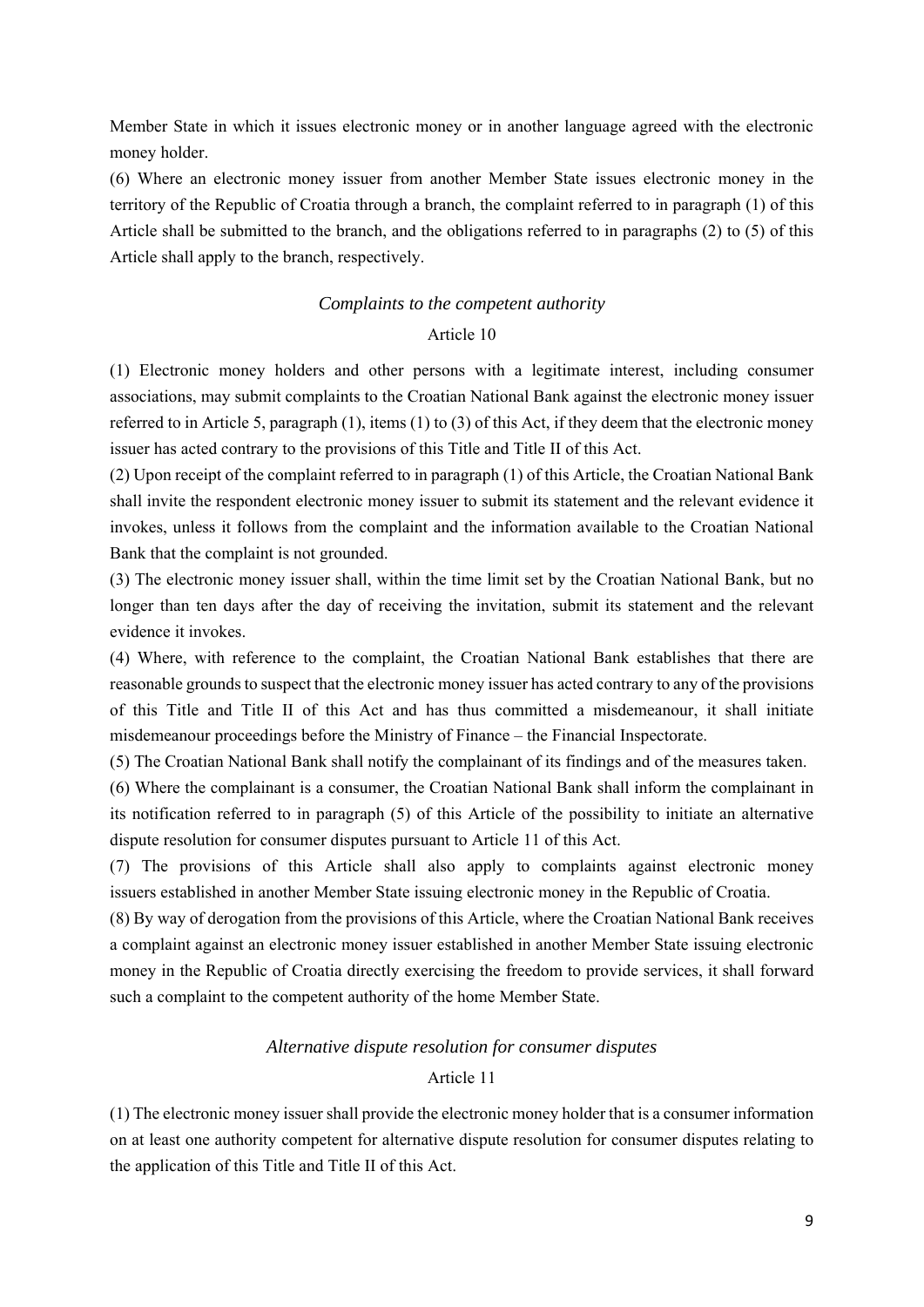(2) The information referred to in paragraph (1) of this Article shall comprise the postal address and website address of the authority competent for alternative dispute resolution for consumer disputes and information on the obligation of the electronic money issuer referred to in paragraph (5) of this Article. (3) The electronic money issuer shall provide the information referred to in paragraphs (1) and (2) of this Article in a clear, comprehensible and easily accessible manner in its branch offices and on its website and provide them to the electronic money holders in the context of prior information the electronic money issuer is obligated to provide in accordance with the provisions of Article 7, paragraph (5) of this Act and in the final reply to the complaint referred to in Article 9, paragraph (4) of this Act.

(4) In all disputes with an electronic money issuer related to the application of the provisions of this Title and Title II of this Act, the electronic money holder that is a consumer shall have the right to initiate a procedure before any authority for alternative dispute resolution for consumer disputes.

(5) An electronic money issuer shall participate in the alternative dispute resolution procedure initiated by the consumer before the authority referred to in paragraph (1) of this Article.

(6) The right of the electronic money holder referred to in paragraph (4) of this Article shall not affect its right to initiate court proceedings.

# TITLE IV

# ELECTRONIC MONEY INSTITUTION, SMALL ELECTRONIC MONEY INSTITUTION AND A BRANCH OF A THIRD-COUNTRY ELECTRONIC MONEY INSTITUTION ESTABLISHED IN THE REPUBLIC OF CROATIA

# CHAPTER I GENERAL PROVISIONS

#### *Electronic money institutions and small electronic money institutions established in the*

# *Republic of Croatia*

#### Article 12

(1) The Croatian National Bank shall be competent for:

1) issuing authorisations to issue electronic money to a legal person established in the Republic of Croatia;

2) adopting decisions on the entry of a small electronic money institution in the register referred to in Article 28 of this Act.

(2) An electronic money institution, which has obtained the authorisation referred to in paragraph (1), item (1) of this Article, and a small electronic money institution for which the Croatian National Bank has adopted a decision on the entry in the register referred to in paragraph (1), item (2) of this Article, may provide payment services that are linked to the issuance of electronic money.

(3) The authorisation to issue electronic money may also contain an authorisation to provide one or more payment services that are not linked to the issuance of electronic money.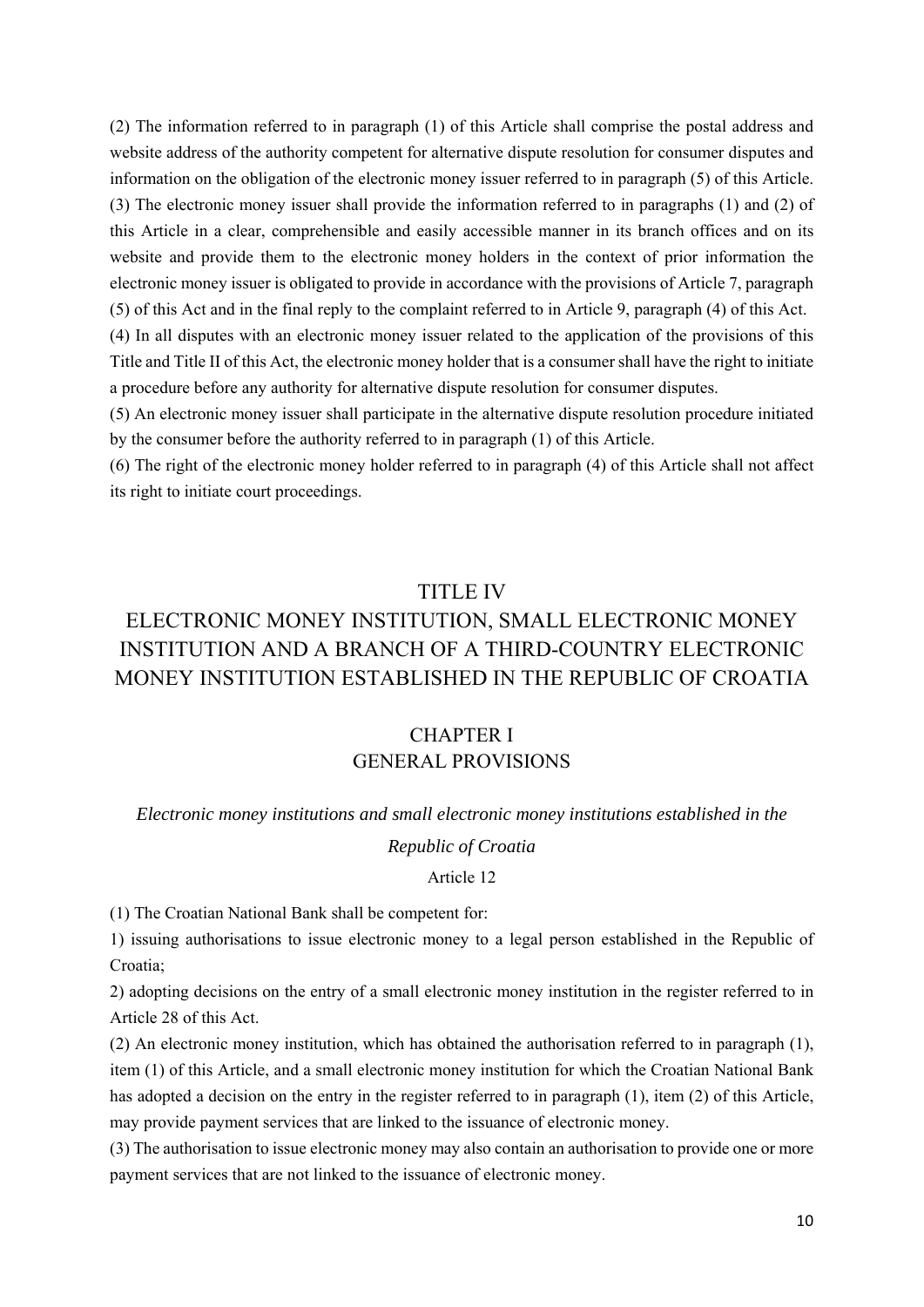(4) The decision on the entry in the register referred to in paragraph (1), item (2) of this Article may also refer to payment services that are not linked to the issuance of electronic money referred to in Article 3, paragraph (2), items (3) to (6) of this Act.

(5) The business activity of the issuance of electronic money and the provision of payment services that are linked to the issuance of electronic money may be entered in the register of companies only after the Croatian National Bank has adopted a decision authorising the issuance of electronic money or a decision on the entry of a small electronic money institution in the register referred to in Article 28 of this Act.

(6) An electronic money institution and a small electronic money institution may commence issuing electronic money and providing payment services linked to the issuance of electronic money only after these services have been entered as business activities in the register of companies.

(7) An electronic money institution and a small electronic money institution may enter the business activity of payment service provision that are not linked to the issuance of electronic money in the register of companies only after having obtained authorisation from the Croatian National Bank or after the Croatian National Bank has adopted the decision for such payment services referred to in paragraph (4) of this Article and may commence providing such payment services after having entered the business activity of the provision of such services in the register of companies.

# *Application of the provisions of the law governing the operation of companies*  Article 13

Unless otherwise provided for in this Act, the provisions of the law governing the operation of companies or another special law governing the manner of establishment of legal persons shall apply to electronic money institutions and small electronic money institutions.

# CHAPTER II

# ELECTRONIC MONEY INSTITUTIONS

# Section 1

# Capital and business activity of electronic money institutions

# *Initial capital of an electronic money institution*

# Article 14

(1) The initial capital of an electronic money institution shall not be less than HRK 2,600,000.00.

(2) For a company in the process of being incorporated for which an application for authorisation to issue electronic money has been submitted, the share of the shareholders' capital in the amount of the initial capital referred to in this Article shall be paid in cash.

# *Other business activities of electronic money institutions*

# Article 15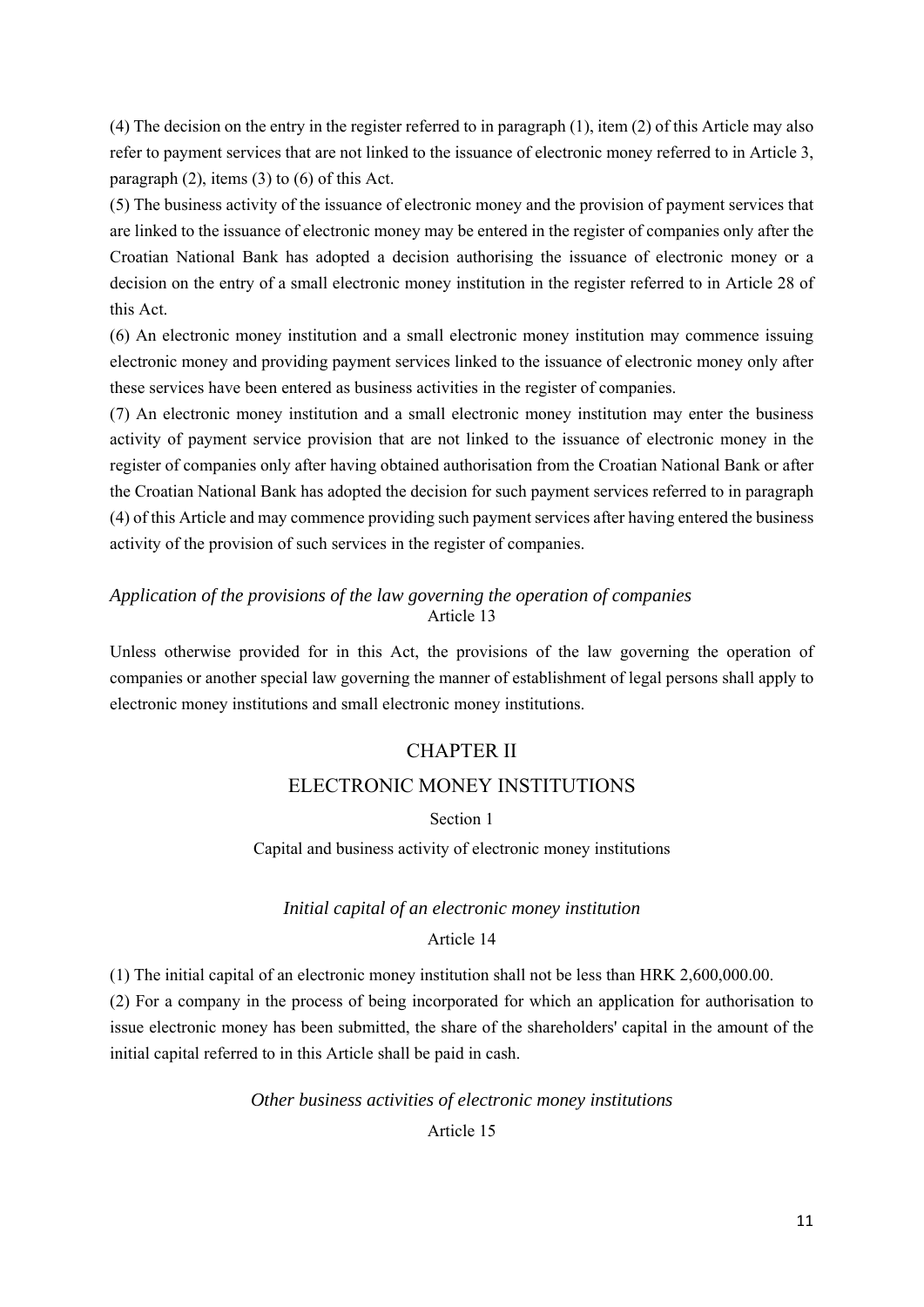In addition to the services referred to in Article 12, paragraph (1), item (1), and paragraphs (2) and (3) of this Act, an electronic money institution may also engage in:

1) the provision of operational and ancillary services closely linked to the issuance of electronic money or the provision of payment services for which it has been authorised;

2) the granting of credits related to the provision of the payment services referred to in Article 3, paragraph (2), items (4) and (5) of this Act, where it has obtained authorisation with respect to these payment services, referred to in Article 12, paragraph (3) of this Act, and where the conditions laid down in Article 40 of this Act are met;

3) the operation of a payment system as defined in the law governing payment operations; or

4) all other business activities other than those listed in items (1) to (3) of this Article.

# Section 2

Provision of electronic money issuance and payment services

#### *Conditions for authorisation to issue electronic money*

#### Article 16

(1) A legal person established in the Republic of Croatia intending to issue electronic money as an electronic money institution shall meet all of the following conditions:

1) in view of the need to ensure the sound and prudent management of the electronic money institution, the holder of a qualifying holding is suitable, especially with respect to the good repute and the financial strength;

2) members of the management board of the electronic money institution or executive directors of the electronic money institution that has a board of directors, where it does not also perform the business activities referred to in Article 15, item (4) of this Act, are of a good repute and possess the knowledge and experience required for the issuance of electronic money and the provision of payment services;

3) where the electronic money institution, in addition to issuing electronic money, also engages in the business activities referred to in Article 15, item (4) of this Act, the person responsible for managing activities related to the issuance of electronic money and the provision of payment services is of good repute and possesses the knowledge and experience required for the issuance of electronic money and the provision of payment services and the management board members or executive directors of an electronic money institution having a board of directors are of good repute;

4) taking into account the need to ensure the sound and prudent management of the electronic money institution, that institution has in place effective and sound governance arrangements comprising a clear organisational structure with well-defined, transparent and consistent lines of powers and responsibilities, effective procedures for establishing, managing, monitoring and reporting on all the risks to which the electronic money institution is or might be exposed, and adequate internal control mechanisms, which comprise, at a minimum, the functions of risk control, internal audit and compliance with regulations and standards, including appropriate administrative and accounting procedures and that the said governance arrangements, internal control mechanism and administrative and accounting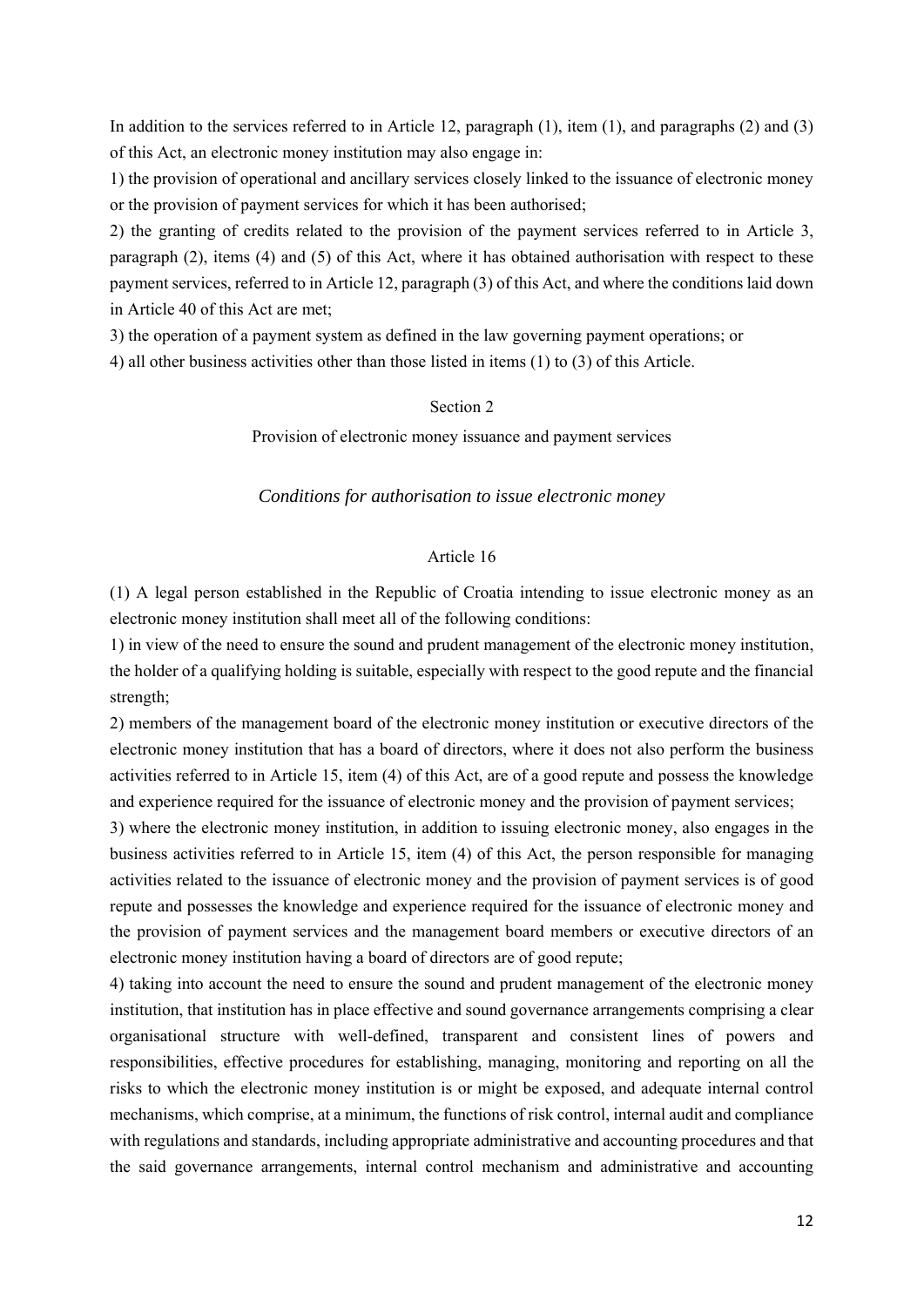procedures are appropriate, proportionate, sound and adequate in relation to the nature, scale and complexity of electronic money issuance and payment service provision which the electronic money institution intends to provide;

5) the activities of the electronic money institution are carried out from the territory of the Republic of Croatia and the electronic money institution intends to provide at least part of the electronic money issuance and payment services in the Republic of Croatia;

6) it is capable of ensuring sound business operations with appropriate organisational, technical and personnel structure;

7) it meets the initial capital requirement in accordance with Article 14 of this Act;

8) it meets the requirement of safeguarding of the funds of electronic money holders in accordance with Article 35 of this Act;

9) when intending to provide payment services that are not linked to the issuance of electronic money, it meets the requirement for safeguarding payment service user's funds in terms of Article 35, paragraph (9) of this Act;

10) when intending to provide the services referred to in Article 3, paragraph (2), items (7) and/or (8) of this Act, it has a liability coverage in accordance with Article 36 of this Act;

11) it meets all other conditions referred to in Article 17, paragraph (3), items (10) to (16) of this Act.

(2) When assessing the suitability of a holder of a qualifying holding, the Croatian National Bank shall take into account the following criteria:

1) the repute of the holder of a qualifying holding;

2) the financial soundness of the holder of a qualifying holding, in particular with respect to the type of activities pursued by the electronic money institution in which a holder has a qualifying holding;

3) the possibility that the holder of a qualifying holding affects the legitimacy of the operation of the electronic money institution.

(3) In assessing the good repute, the Croatian National Bank shall particularly take into account the following circumstances:

1) whether the person has achieved successful results in its professional work so far;

2) whether the person has been convicted by a judgement with final force and effect or an investigation has been initiated against the person or criminal proceedings are being conducted against the person for any of the following criminal offences:

– criminal offences against life and limb (Title X), criminal offences against values protected under international law (Title XIII), criminal offences against sexual freedom and sexual morality (Title XIV), criminal offences against property (Title XVII), with the exception of violations of copyrights or of the rights of performing artists (Article 229), illicit use of an author's work or an artistic performance (Article 230), violations of the rights of producers of audio or video recordings and the rights related to radio broadcasting (Article 231), and violations of patent rights (Article 232), criminal offences against the payment system and the security of its operations (Title XXI), criminal offences against the authenticity of documents (Title XXIII), criminal offences against official duty (Title XXV), with the exception of failures to execute orders (Article 340) and violations of a duty to guard the state border (Article 341), under the Criminal Code (Official Gazette 110/1997, 27/1998, 50/2000, 129/2000, 51/2001, 111/2003, 190/2003, 105/2004, 84/2005, 71/2006, 110/2007, 152/2008 and 57/2011);

– a criminal offence under the Securities Markets Act (Official Gazette 84/2002 and 138/2006);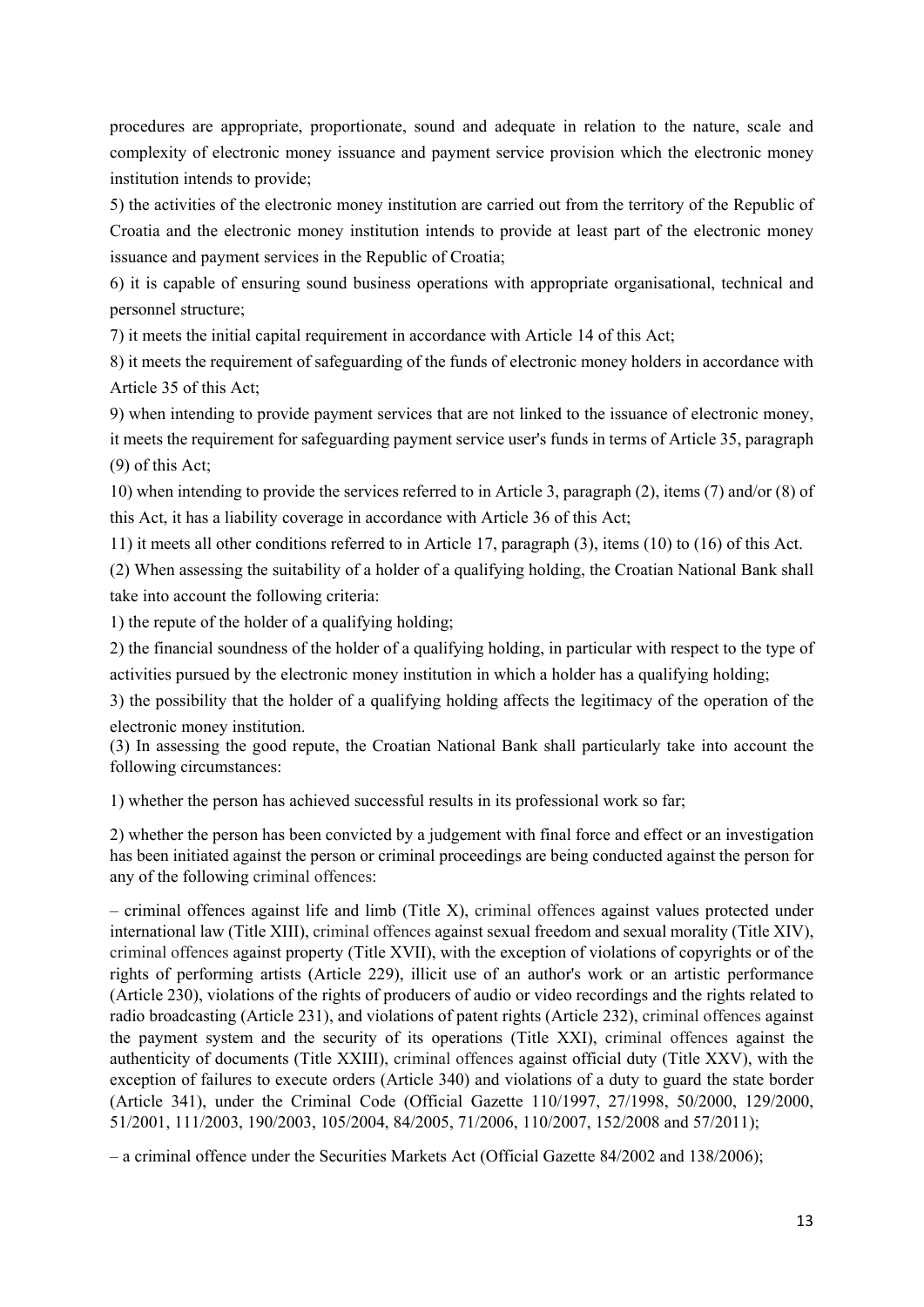– a criminal offence under the Act on Criminal Offences Against the Capital Market (Official Gazette 152/2008);

– crimes against humanity and human dignity (Title IX), criminal offences against life and limb (Title X), criminal offences against labour relations and social insurance (Title XII), criminal offences against sexual freedom (Title XVI), criminal offences against property (Title XXIII), criminal offences against the economy (Title XXIV), a criminal offence of computer-related forgery (Article 270) and a criminal offence of computer-related fraud (Article 271), criminal offences of forgery (Title XXVI) and criminal offences against official duty (Title XXVIII) under the Criminal Code (Official Gazette 125/2011, 144/2012, 56/2015, 61/2015 and 101/2017);

– criminal offences under the law governing the operation of companies;

– criminal offences under the law governing the operation of investment funds; or

– criminal offences under the Accounting Act (Official Gazette 109/2007, 54/2013 and 121/2014);

3) whether the person is an associate of the person convicted of a criminal offence prosecuted in the line of duty; and

4) whether the person has been convicted by a judgement with final force and effect of misdemeanours envisaged by the laws governing financial business activity, if that could threaten the legitimacy, safety and stability of the issuance of electronic money and the provision of payment services.

#### *Application for authorisation to issue electronic money*

# Article 17

(1) A legal person established in the Republic of Croatia intending to issue electronic money as an electronic money institution shall submit an application to the Croatian National Bank for an authorisation to issue electronic money.

(2) In the application referred to in paragraph (1) of this Article, the applicant shall specify the payment services it intends to provide, indicating which of these services are not linked to the issuance of electronic money.

(3) The application shall be accompanied by the following:

1) the identity and contact information of the applicant, including the head office of the applicant;

2) the Articles of Association, a deed of establishment or memorandum of the applicant;

3) a programme of operations relating to the issuance of electronic money, setting out the types of payment services for which authorisation is sought, in accordance with Article 3, paragraph (2) of this Act, showing that the applicant shall carry out its activities from the territory of the Republic of Croatia and provide at least part of its electronic money issuance and payment services in the Republic of Croatia<sup>-</sup>

4) where applicable, financial statements for the three preceding years of business;

5) a business plan, including a calculation of financial statements projections for the next three years of business which demonstrates that the applicant is able to employ the appropriate organisational, technical and personnel structure to operate soundly, and containing, where applicable, a projection of outstanding electronic money for the purpose of own funds calculation pursuant to Article 34, paragraph (7) of this Act;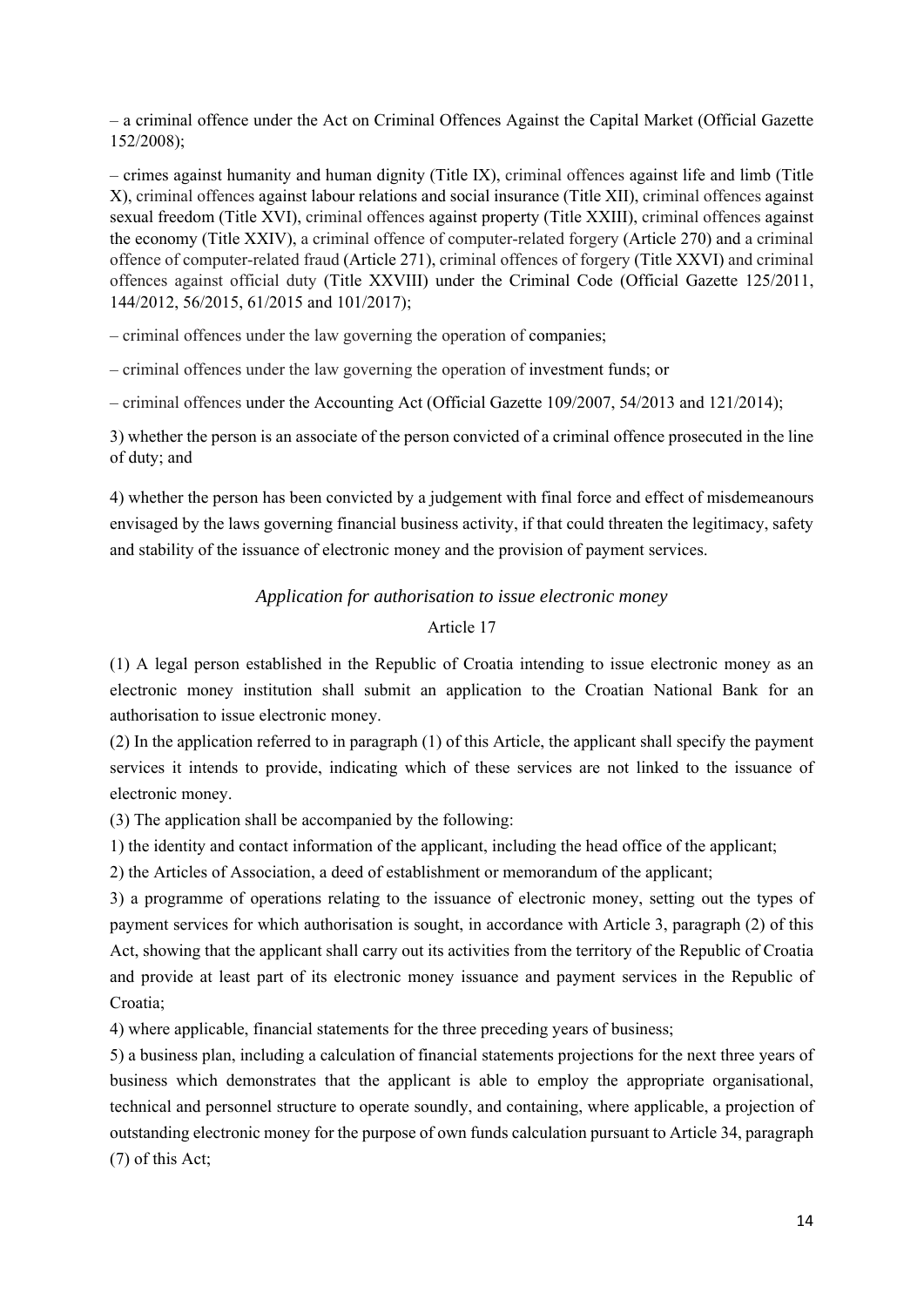6) where applicable, the method of estimating the portion of funds allocated for the issuance of electronic money for the purpose of own funds calculation pursuant to Article 34, paragraph (6) of this Act;

7) evidence that it meets the initial capital requirement in accordance with Article 14 of this Act;

8) a description of measures taken or intended to be taken to safeguard electronic money holders or payment service users' funds in accordance with Article 35 of this Act, including, where applicable, an assessment method for the representative portion of funds earmarked for the issuance of electronic money;

9) a description of the applicant's governance arrangements and internal control mechanisms, including administrative, accounting procedures and risk management procedures, which demonstrate that those governance arrangements, control mechanisms and procedures are proportionate, appropriate, sound and adequate;

10) a description of the procedure in place to monitor, handle and follow up a security incident and security related customer complaints, including an incidents reporting mechanism which takes account of the notification obligations referred to in the law governing payment operations;

11) a description of the process in place to file, monitor, track and restrict access to sensitive payment data;

12) a description of business continuity arrangements, including a clear identification of the critical operations, effective contingency plans and a procedure to regularly test and review the adequacy and efficiency of such plans;

13) a description of the principles and definitions applied for the collection of statistical data on performance, transactions and fraud;

14) a security policy document, including a detailed risk assessment in relation to electronic money issuance and payment services and a description of security control and mitigation measures taken to adequately protect electronic money holders and payment service users against the risks identified, including fraud and illegal use of sensitive and personal data. The security control and mitigation measures shall indicate how they ensure a high level of technical security and data protection, including for the software and IT systems used by the applicant or the persons to which it outsources the whole or part of its activities. Security controls and risk mitigation measures shall take into account security measures laid down in the law governing payment operations;

15) a description of the internal control mechanisms set up by the electronic money institution in order to comply with the obligations arising from regulations governing the prevention of money laundering and terrorist financing;

16) a description of the applicant's organisational structure, including, where applicable, a description of the intended operation through the use of branches, agents and distributors and a description of the intended off-site and on-site checks that the applicant undertakes to perform on branches and agents at least annually, indicating their frequency, as well as a description of a contractual relationship between the applicant and the persons to which certain activities are outsourced, and a description of the applicant's participation in a national or international payment system;

17) the identity of persons holding in the applicant, directly or indirectly, qualifying holdings, the size of their holdings and evidence of their suitability, taking into account the need to ensure the sound and prudent management of an electronic money institution;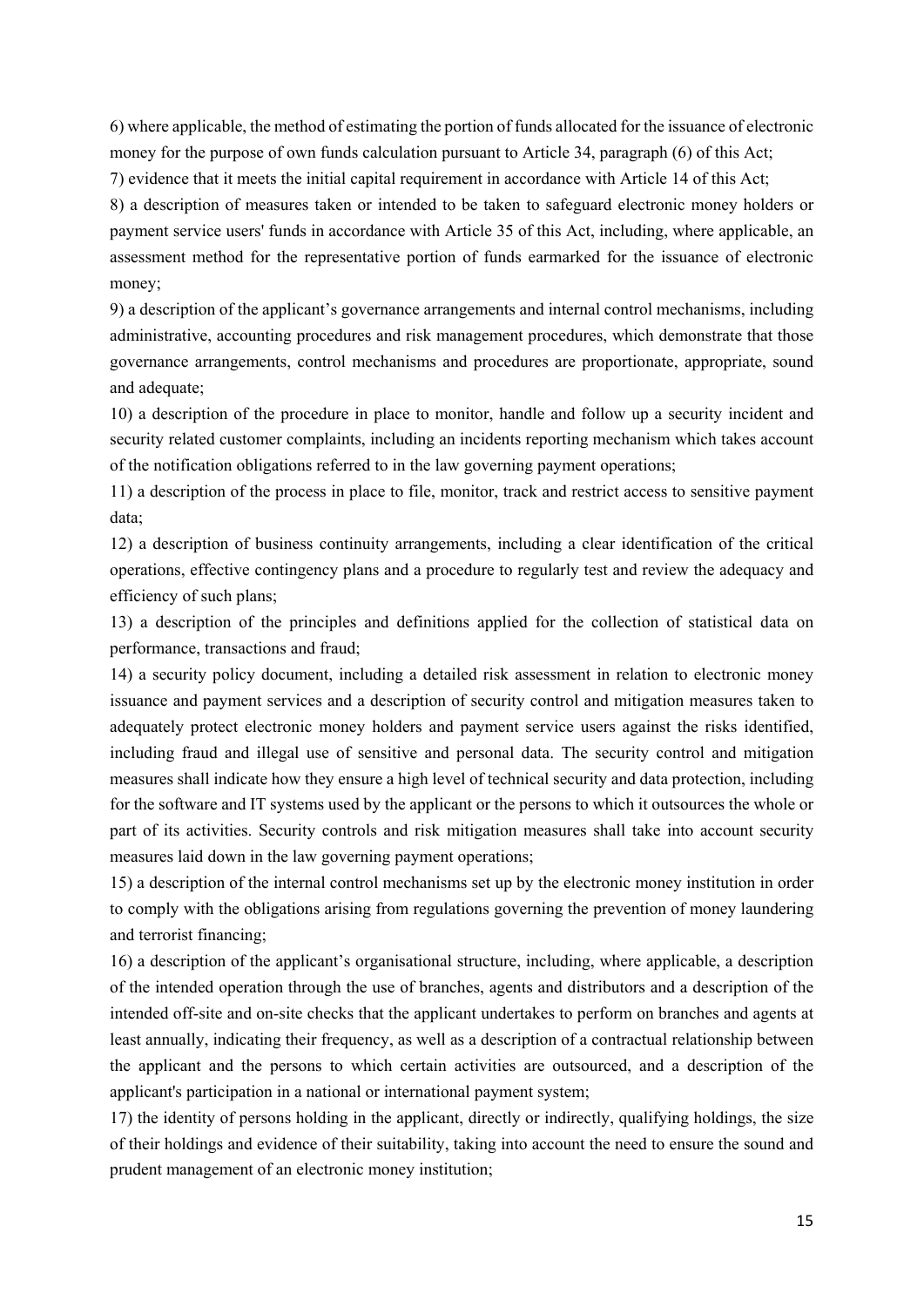18) the identity of each management board member of the applicant or each executive director of the applicant where the applicant has a board of directors as well as evidence that they are of good repute and possess appropriate knowledge and experience to issue electronic money and provide payment services;

19) if the applicant also carries out the business activities referred to in Article 15, item (4) of this Act, the identity of the persons responsible for managing the activities related to the electronic money issuance and the provision of payment services and evidence that they are of good repute and possess appropriate knowledge and experience to issue electronic money and provide payment services and the identity of each member of the management board of the applicant or each executive director of the applicant where the applicant has a board of directors and evidence that they are of good repute;

20) information on whether the persons referred to in items (17) to (19) of this paragraph have been convicted by a judgement with final force and effect of any of the criminal offences or misdemeanours referred to in Article 16, paragraph (3), items (2) and (4) of this Act, and if they have, state the criminal offences or any of the misdemeanours committed, and the date on which the judgement came into final force and effect and a certificate showing that no investigation or criminal proceedings have been initiated or are being conducted against these persons for any of the criminal offences referred to in Article 16, paragraph (3), item (2);

21) information on whether the person referred to in items (17) to (19) of this paragraph is an associate of the person convicted of a criminal offence prosecuted in the line of duty;

22) where applicable, the identity of certified auditors and audit companies;

23) a list of persons with close links with the applicant within the meaning of Article 4, paragraph (1), item (38) of Regulation (EU) No 575/2013 and a description of the ways in which they are linked.

(4) For the purposes of paragraph (3), items (8), (9), (10) and (16) of this Article the applicant shall provide a description of its internal bylaws or other internal procedures related to internal audit arrangements and the organisational arrangements it has set up with a view to protecting the interests of the users of its services and to ensure continuity and reliability in the issuance of electronic money and the provision of payment services and for the purposes of paragraph (3), items (17), (18) and (19) of this Article, the applicant shall provide evidence demonstrating the good repute and possession of appropriate knowledge and experience to issue electronic money and provide payment services in accordance with the Guidelines of the European Banking Authority Guidelines on the information to be provided for the authorisation of payment institutions and e-money institutions and for the registration of account information service providers under Article 5, paragraph (5) of Directive (EU) 2015/2366 (EBA/GL/2017/09).

(5) The Croatian National Bank shall obtain data on judgements with final force and effect for criminal offences and misdemeanours committed in the Republic of Croatia from the criminal history records and misdemeanour records, based on a reasoned explanation, for the persons referred to in paragraph (3), items (17) to (20) of this Article for whom evidence of good repute is sought, and as regards criminal offences and misdemeanours committed in the territory of the European Union, it shall obtain data from the European Criminal Records Information System in accordance with the law governing legal consequences of convictions, criminal records and rehabilitation.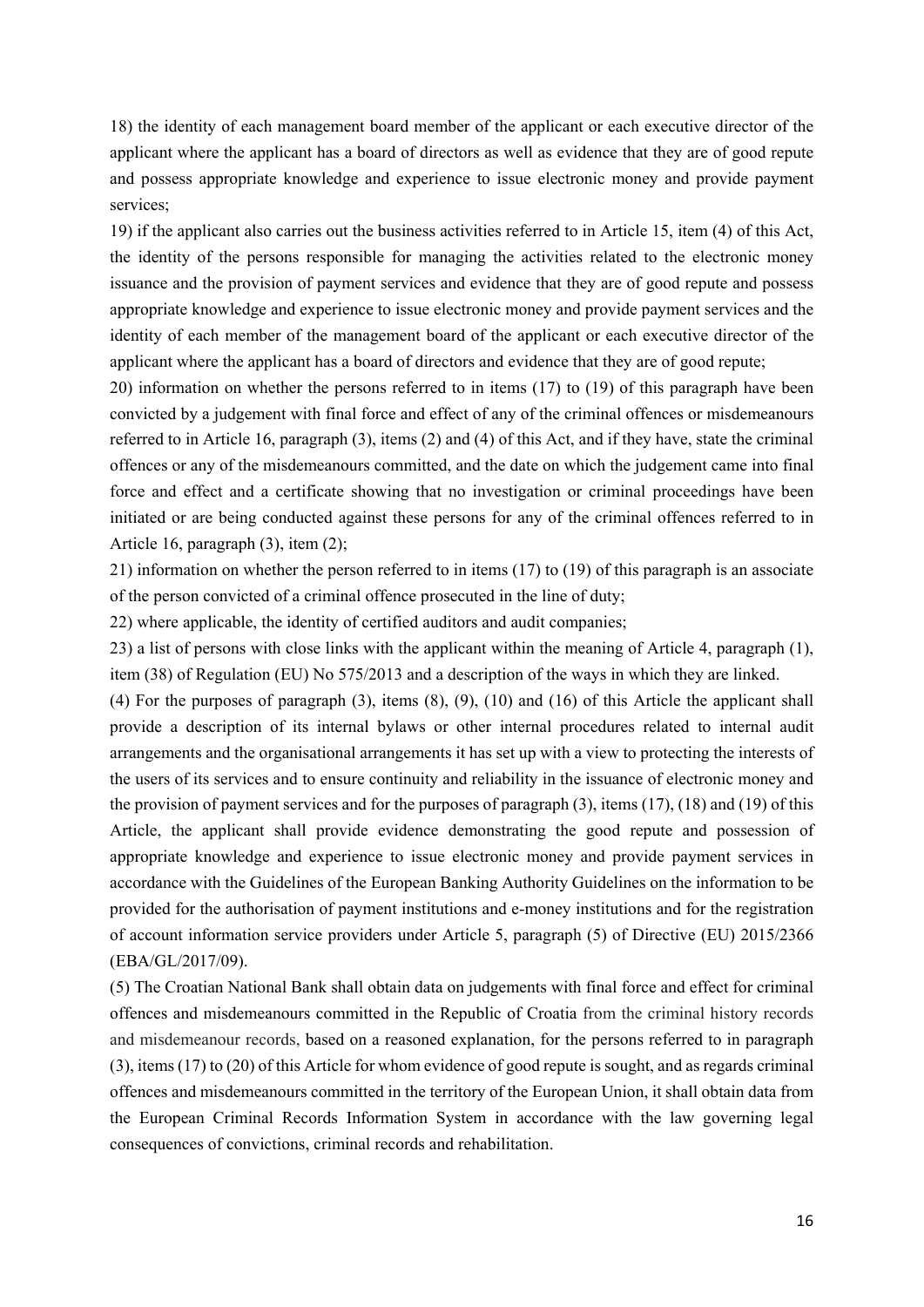(6) The Croatian National Bank shall be competent to obtain data on judgements with final force and effect regarding the associate of the persons referred to in paragraph (3), items (17) to (19) of this Article for criminal offences committed in the Republic of Croatia from the ministry responsible for the judiciary, and for criminal offences committed in the territory of the European Union from the European Criminal Records Information System in accordance with the law governing legal consequences of convictions, criminal records and rehabilitation.

(7) The information referred to in paragraph (3), item (20) of this Article for the persons referred to in paragraph (3), items (17) to (19) of this Article and their associates relating to judgements with final force and effect for criminal offences and misdemeanours in other countries which in their substance correspond to those referred to in Article 16, paragraph (3), items (2) and (4) of this Article shall be deemed to be the information obtained from criminal or misdemeanour records, respectively, of the competent authority of the relevant country or, if under the laws of that country such information cannot be obtained, a statement provided by a natural person to whom the information relates, not older than 90 days.

(8) In addition to the information and documentation referred to in paragraph (3) of this Article, the applicant shall also submit the information and documentation in accordance with the European Banking Authority Guidelines on the information to be provided for the authorisation of payment institutions and e-money institutions and for the registration of account information service providers under Article 5, paragraph (5) of Directive (EU) 2015/2366 (EBA/GL/2017/09), and the information required by the Croatian National Bank during the application processing procedure and for the purpose of clarification it assesses necessary to decide on the issuing of an authorisation, including the information on the applicant prescribed by the law governing the prevention of money laundering and terrorist financing collected by the persons subject to that law.

(9) During the application processing procedure, the applicant shall notify the Croatian National Bank without delay of any changes relating to the information and documentation submitted pursuant to paragraphs (3), (4) and (8) of this Article, at the latest within seven days of the date on which such changes took place.

(10) If, in addition to the authorisation to issue electronic money, the applicant also applies for authorisation to provide the payment services referred to in Article 3, paragraph (2), items (7) or (8) of this Act, in accordance with Article 36 of this Act, the applicant shall submit evidence of a concluded professional indemnity insurance contract or a comparable guarantee, covering the liability related to unauthorised and incorrectly executed payment transactions in accordance with the provisions of the law governing payment operations in the countries in which it provides or intends to provide payment services.

(11) The applicant applying for an authorisation to issue electronic money shall pay an application processing fee to the Croatian National Bank.

(12) All the provisions of this Article shall apply *mutatis mutandis* to the application for an authorisation to issue electronic money submitted for the company in the process of being incorporated.

(13) The Croatian National Bank shall prescribe the amount of the fee referred to in paragraph (11) of this Article by subordinate legislation.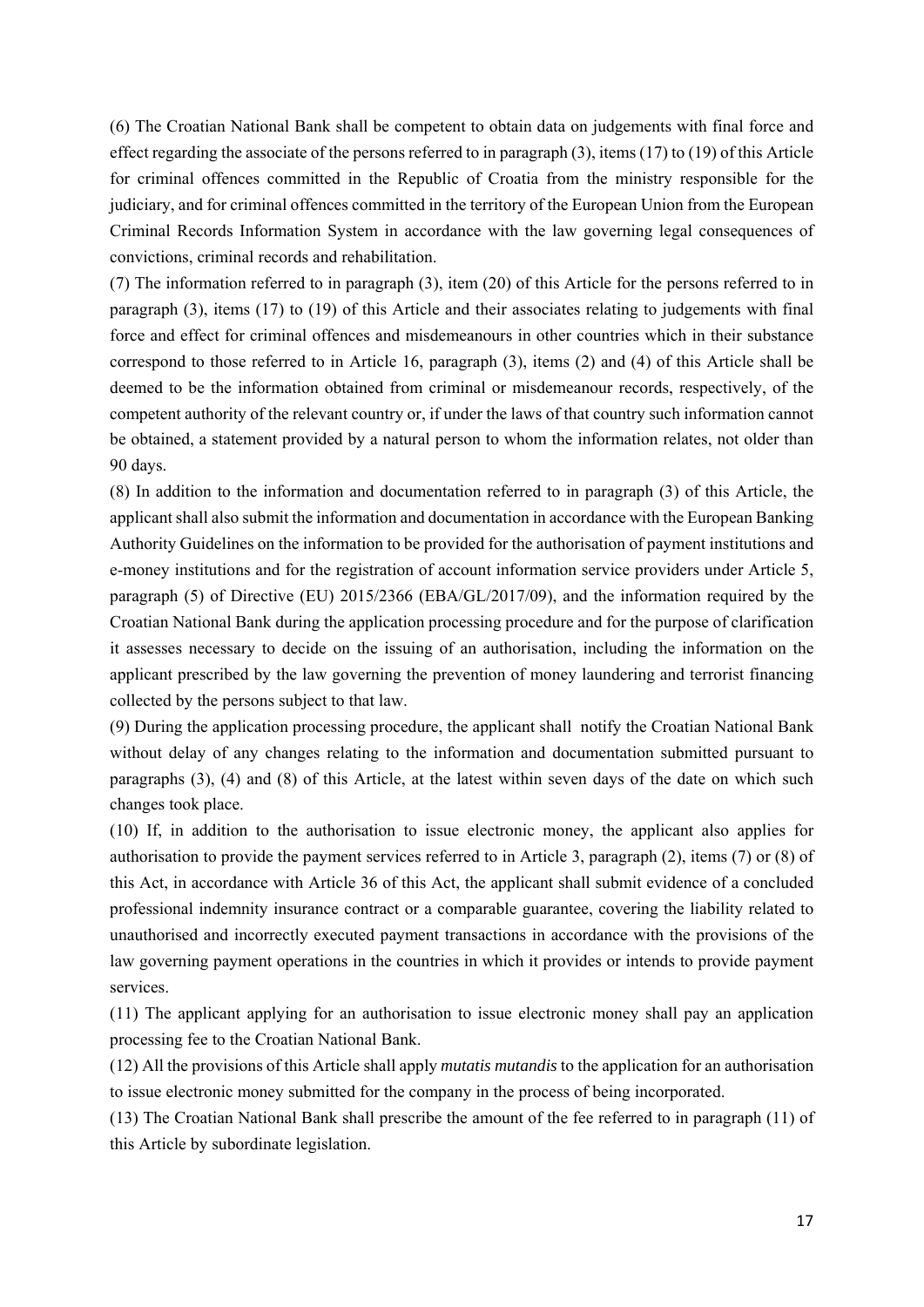#### *Authorisation to issue electronic money*

#### Article 18

(1) The Croatian National Bank shall adopt a decision authorising the applicant to issue electronic money and shall enter it in the register referred to in Article 28 of this Act as an electronic money institution if it has come to an assessment, based on the application and the submitted information and documentation referred to in Article 17 of this Act and the information it possesses, that all the conditions referred to in Article 16 of this Act have been met.

(2) Before adopting a decision on the application for authorisation to issue electronic money the Croatian National Bank may request an opinion from other competent authorities on the circumstances important for deciding on the submitted application.

# *Additional application to provide payment services*  Article 19

(1) An electronic money institution intending to provide payment services that are not linked to the issuance of electronic money and not covered by the decision shall, after receipt of the decision referred to in Article 18 of this Act, submit an additional application and specify such payment services, enclosing with the application the documentation referred to in Article 17, paragraph (3), items (3) and (5) of this Act and, where applicable, the method referred to in Article 17, paragraph (3), item (6) of this Act along with the related information and documentation in accordance with the European Banking Authority Guidelines on the information to be provided for the authorisation of payment institutions and e-money institutions and for the registration of account information service providers under Article 5, paragraph (5) of Directive (EU) 2015/2366 (EBA/GL/2017/09), as well as the explanation of the impact of new services on financial stability, organisational structure, internal control mechanism, system for safeguarding payment service user's funds, where applicable, and on security requirements referred to in Article 17, paragraph (3), items (10), (11), (12) and (14) of this Act.

(2) The electronic money institution referred to in paragraph (1) of this Act also intending to provide the service referred to in Article (3), paragraph (2), item (7) of this Act or the service referred to in Article 3, paragraph (2), item (8) of this Act, or the services referred to in Article 3, paragraph (2), items (7) and (8) of this Act, shall provide in its application, in addition to the documentation referred to in paragraph (1) of this Article, the evidence referred to in Article 17, paragraph (10) of this Act in accordance with Article 36 of this Act.

(3) The Croatian National Bank may, during the application processing procedure referred to in paragraph (1) of this Article, also require other information it deems necessary to decide on the issuing of an authorisation.

(4) Based on the application referred to in paragraph (1) of this Article, the Croatian National Bank shall adopt a decision authorising an electronic money institution to provide additional payment services and shall enter this change in the register referred to in Article 28 of this Act, if based on the information submitted pursuant to the provisions of this Article and the information it possesses assesses that the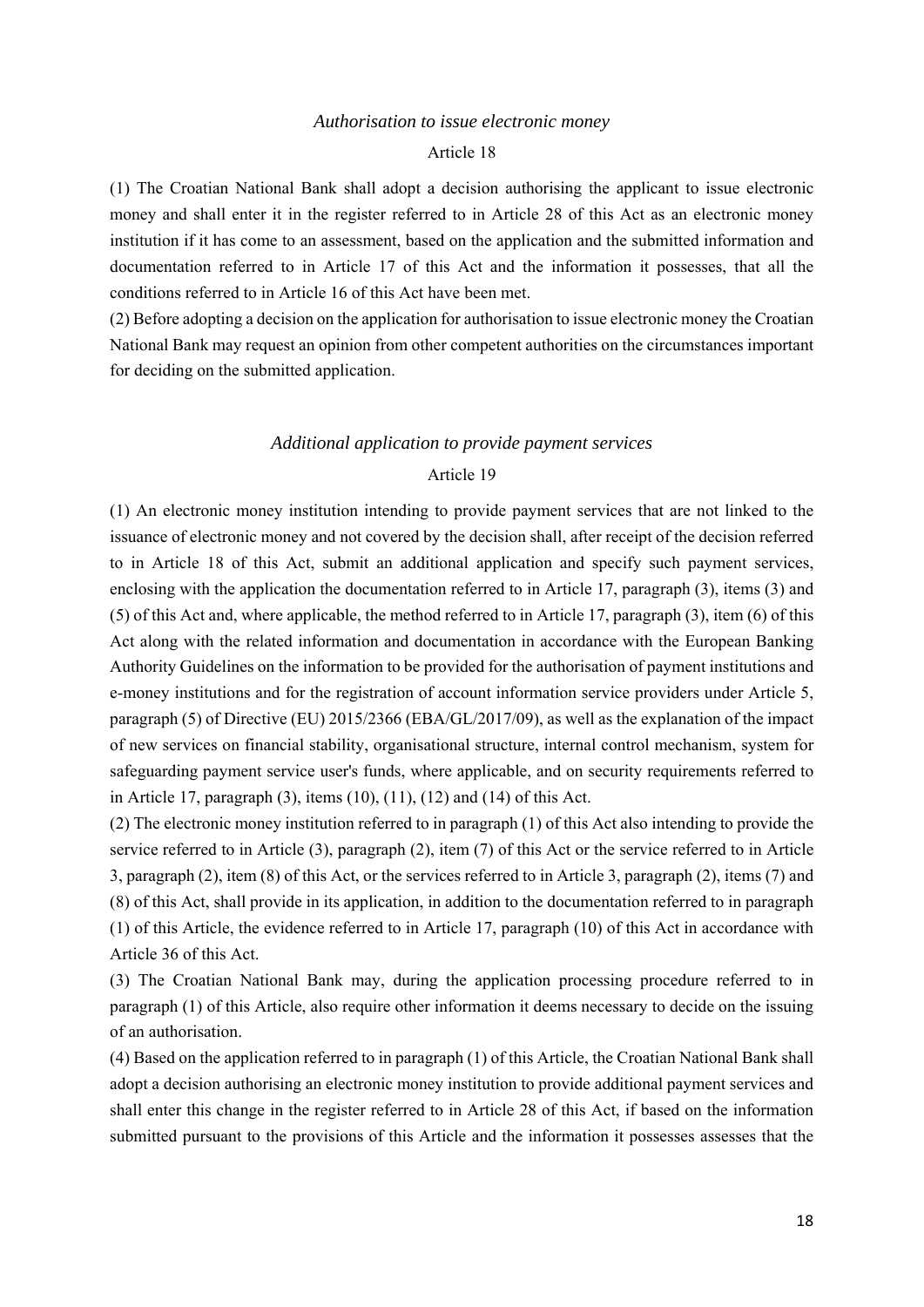electronic money institution meets all the conditions referred to in Article 16 of this Act in relation to the existing and additional payment services.

# *Refusal of an application for authorisation to issue electronic money*  Article 20

(1) The Croatian National Bank shall adopt a decision refusing the application for authorisation to issue electronic money if, based on the submitted documentation and information it assesses that:

1) any of the conditions referred to in Article 16 of this Act are not met;

2) where the exercise of supervision of the electronic money institution's operation may be made difficult or prevented due to close links between the applicant and other legal or natural persons;

3) the laws or other regulations of third countries governing the operation of one or more natural or legal persons having close links with the applicant or difficulties in the implementation of such laws and regulations prevent effective exercise of supervision of the operation of the electronic money institution; or

4) it is necessary to establish a separate entity for the activities of the issuance of electronic money and the provision of payment services referred to in Article 3, paragraph (2), items (1) to (7) of this Act, because the business activities referred to in Article 15, item (4) of this Act, which the electronic money institution provides or intends to provide impair or might impair the financial stability of the applicant, or make difficult or might make difficult the exercise of supervision by the Croatian National Bank.

(2) The provisions of paragraph (1) of this Article shall apply *mutatis mutandis* to the refusal of the application referred to in Article 19 of this Act.

# *Grounds for a revocation of the decision authorising the issuance of electronic money*

# Article 21

(1) The Croatian National Bank shall revoke the decision authorising the issuance of electronic money as a whole, in the case:

1) where an electronic money institution fails to commence issuing electronic money in accordance with the decision issued within 12 months of the date of delivery of the decision;

2) where an electronic money institution submits a written notification to the Croatian National Bank stating that it no longer intends to issue electronic money;

3) where an electronic money institution ceases issuing electronic money for more than six months in a row;

4) where, in the case of a renewed procedure, it determines that the decision has been adopted based on false or inaccurate data or statements material for the adoption of that decision;

5) where an electronic money institution no longer meets the conditions under which the decision was adopted;

6) where, at the request of the electronic money institution, a decision is adopted under which the same legal person is authorised to provide payment services as a payment institution; or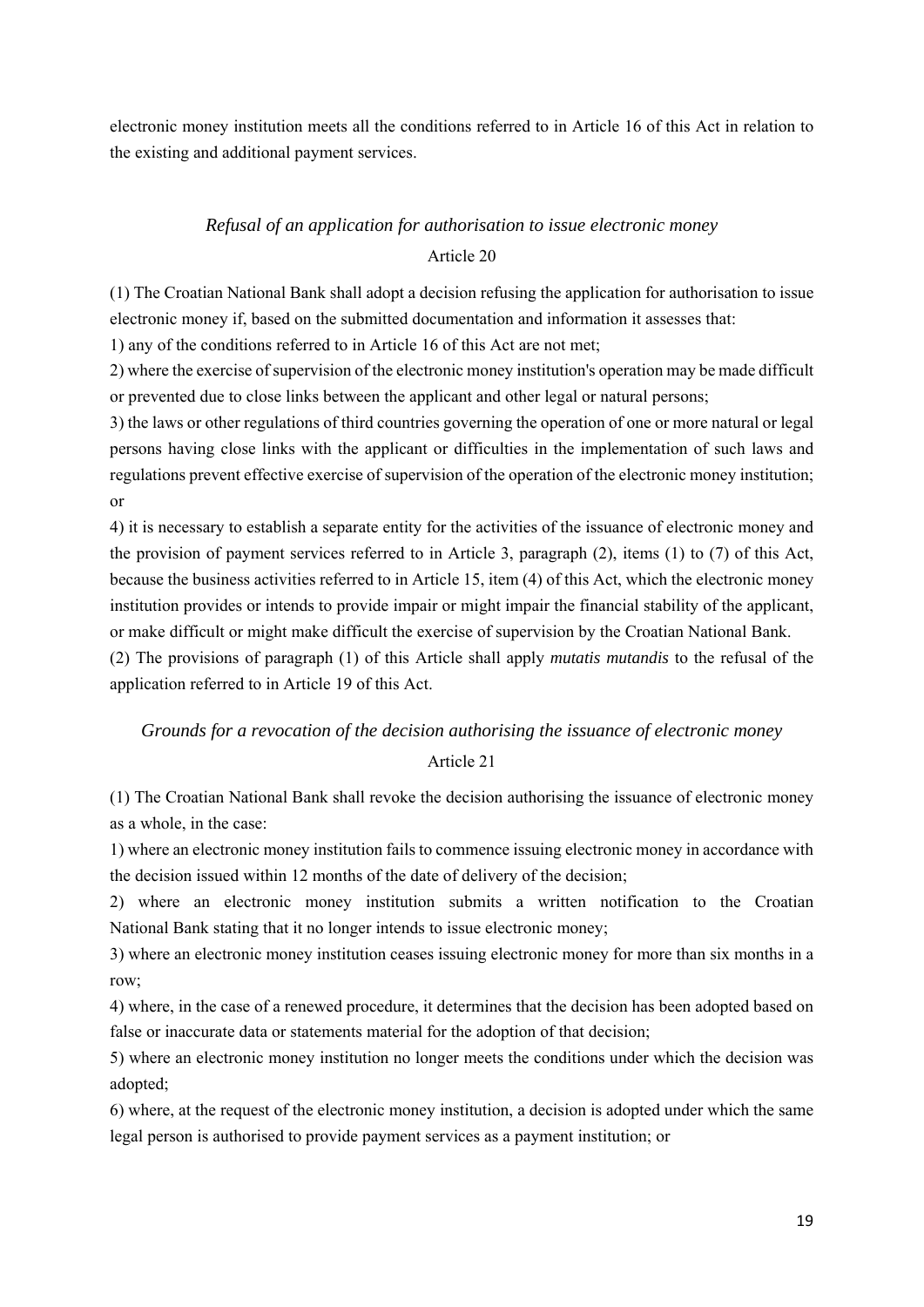7) where, at the request of the electronic money institution, it adopts a decision on its entry in the register referred to in Article 28 of this Act as a small electronic money institution, or a decision on the entry in the register maintained by the Croatian National Bank as a registered account information service provider, in accordance with the law governing payment operations.

(2) The Croatian National Bank shall revoke, in part, with regard to a payment service that is not linked to the issuance of electronic money, the decision authorising the issuance of electronic money in the case:

1) where an electronic money institution submits a written notification to the Croatian National Bank stating that it no longer intends to provide that payment service;

2) where an electronic money institution no longer meets the conditions under which the decision was adopted relative to that payment service; or

3) where, in the case of a renewed procedure, it determines that the decision with regard to that payment service has been adopted based on false or inaccurate data or statements material for the adoption of that decision.

(3) The Croatian National Bank may revoke, as a whole, the decision authorising the issuance of electronic money in the case:

1) where any of the reasons referred to in Article 20, paragraph (1), items (2) to (4) of this Act arises;

2) where an electronic money institution threatens the stability of or confidence in a payment system by continuing to issue electronic money or to provide payment services;

3) where an electronic money institution, in any manner whatsoever, prevents the exercise of supervision of its operation;

4) where an electronic money institution fails to implement supervisory measures imposed by the Croatian National Bank; or

5) where an electronic money institution fails to notify the Croatian National Bank of the significant changes in the conditions under which the decision was adopted.

(4) The Croatian National Bank may revoke, in part, with regard to a payment service that is not linked to the issuance of electronic money, the decision authorising the issuance of electronic money in the case:

1) where an electronic money institution threatens the stability of or confidence in the payment system by continuing to provide that payment service;

2) where an electronic money institution, in any manner whatsoever, prevents the exercise of supervision of the provision of that payment service;

3) where an electronic money institution fails to implement supervisory measures imposed by the Croatian National Bank with regard to that payment service; or

4) where an electronic money institution fails to notify the Croatian National Bank of the significant changes in the conditions under which the decision with regard to that payment service was adopted.

# *Decision on the revocation of the decision authorising the issuance of electronic money*

### Article 22

(1) The Croatian National Bank shall deliver the decision on the revocation of the decision authorising the issuance of electronic money to the electronic money institution without delay.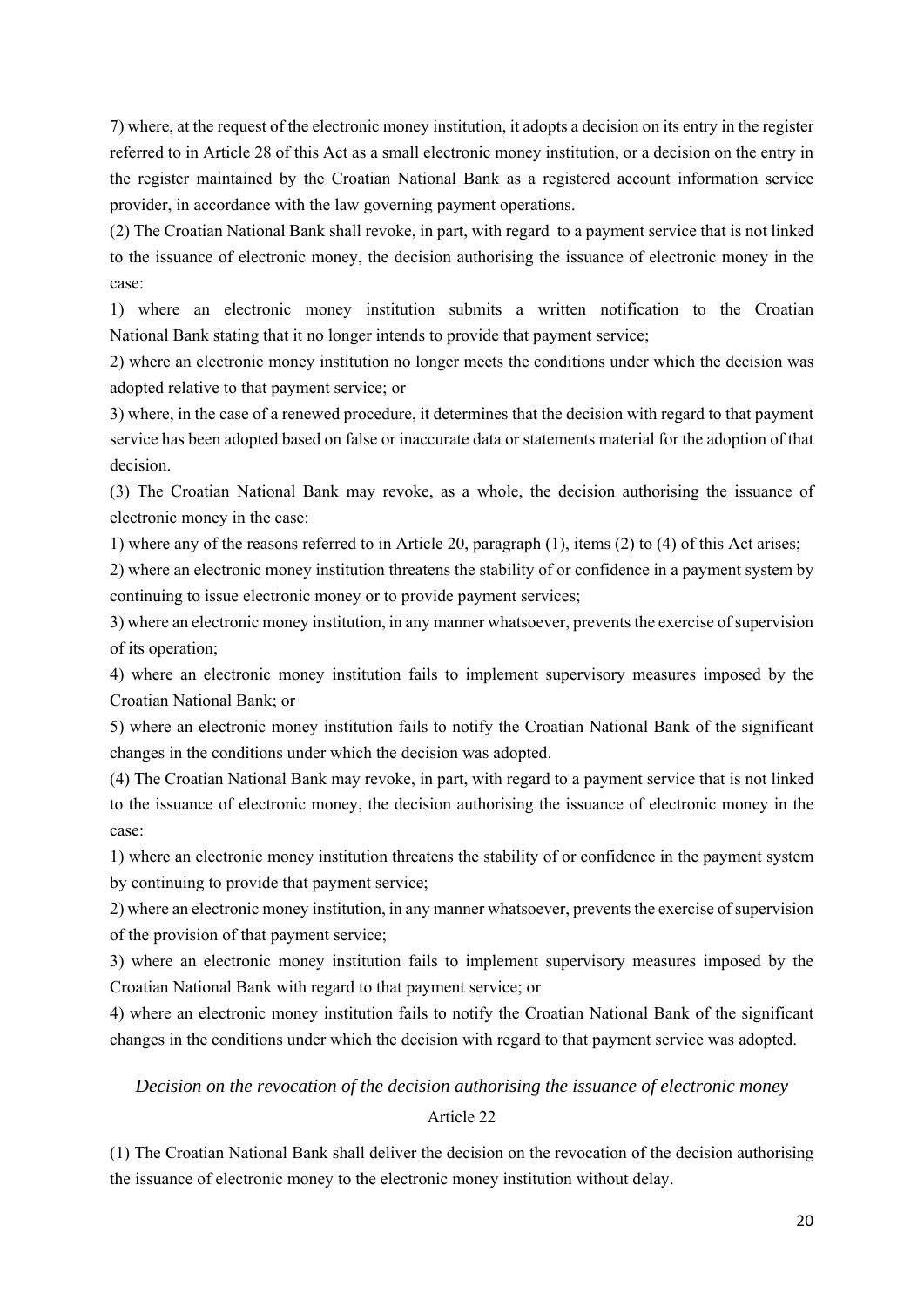(2) The Croatian National Bank shall submit its enforceable decision on the revocation of the decision authorising the issuance of electronic money to the competent commercial court without delay and shall publish a notice thereof on its website and in at least one daily newspaper published in the Republic of Croatia.

# *Prohibition of the issuance of electronic money and the provision of payment services*

# Article 23

(1) An electronic money institution shall cease to issue electronic money and provide payment services: 1) on the date of entry into force of the decision on the winding-up of an electronic money institution;

2) on the date of adoption of a decision on the opening of bankruptcy proceedings against an electronic money institution;

3) on the date of the removal of an electronic money institution from the register of companies or its dissolution in the case of merger by acquisition, merger by formation of a new company and division of a company; or

4) on the date when the decision on the revocation of the decision authorising the issuance of electronic money to an electronic money institution becomes enforceable or on the date defined in the decision on the revocation of the decision authorising the issuance of electronic money.

(2) In the case referred to in paragraph (1) of this Article, the Croatian National Bank shall remove the payment institution from the register referred to in Article 28 of this Act without delay.

# *Transformation of a payment institution to an electronic money institution*  Article 24

(1) A payment institution intending to issue electronic money shall submit an application to the Croatian National Bank for authorisation to issue electronic money as an electronic money institution pursuant to this Act and provide all information and documentation referred to in Article 17 of this Act.

(2) By way of derogation from paragraph (1) of this Article, a payment institution does not have to submit the information and documentation that have already been submitted to the Croatian National Bank and that are relevant at the time of submitting the application.

(3) By the decision on authorisation to issue electronic money to a payment institution, the Croatian National Bank shall revoke the decision by which the payment institution has been granted the provision of payment services.

(4) On the date when the decision authorising the issuance of electronic money as an electronic money institution becomes enforceable, the entry of the payment institution shall be removed from the register maintained by the Croatian National Bank pursuant to the law governing payment operations, and it shall be entered in the register referred to in Article 28 of this Act as an electronic money institution.

# *Transformation of an electronic money institution to a payment institution*

# Article 25

(1) An electronic money institution that no longer intends to issue electronic money, but intends to continue providing payment services listed in the decision authorising the issuance of electronic money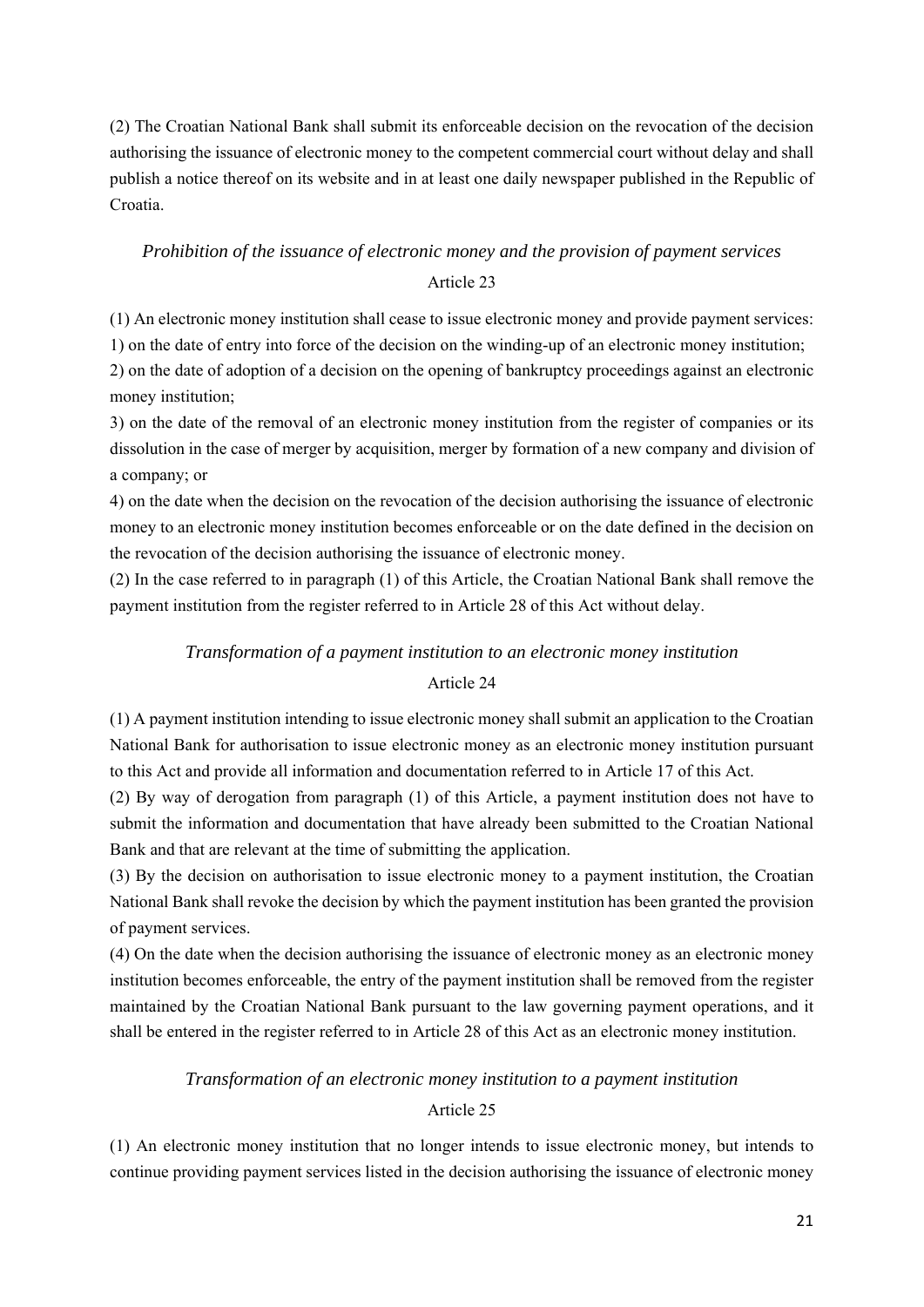that are not linked to the issuance of electronic money, shall submit to the Croatian National Bank an application for authorisation to provide such payment services as a payment institution in accordance with the provisions of the law governing payment operations.

(2) The electronic money institution shall submit with the application referred to in paragraph (1) of this Article all information and documentation pursuant to the provisions on the application for authorisation to provide payment services of the law governing payment operations.

(3) By way of derogation from paragraph (2) of this Article, an electronic money institution does not have to submit the information and documentation that have already been submitted to the Croatian National Bank and that are relevant at the time of submitting the application.

# *Transformation of an electronic money institution to a registered account information service*

### *provider*

### Article 26

(1) An electronic money institution that no longer intends to issue electronic money, but intends to continue providing only the payment service referred to in Article 3, paragraph (2), item (8) of this Act listed in the decision authorising the issuance of electronic money shall submit to the Croatian National Bank an application for its entry in the register maintained by the Croatian National Bank in accordance with the law governing payment operations as a registered account information service provider pursuant to the provisions of the law governing payment operations.

(2) Pursuant to the application referred to in paragraph (1) of this Article, the Croatian National Bank shall carry out the procedure based on the available information and documentation related to the application for the entry into the register as a registered account information service provider, but it can require additional documentation pursuant to the provisions of the law governing payment operations. (3) The relevant provisions of the law governing payment operations shall apply to decision-making regarding the application referred to in paragraph (1) of this Article.

# Section 3

Operation of an electronic money institution in the Republic of Croatia and the register

# *Operation of an electronic money institution in the Republic of Croatia through agents and distributors*

# Article 27

(1) An electronic money institution shall not issue electronic money through agents.

(2) An electronic money institution may distribute and redeem electronic money in the Republic of Croatia through distributors.

(3) An electronic money institution may provide payment services, for which it has been authorised, in the Republic of Croatia through one or more agents with a head office or domicile in the Republic of Croatia.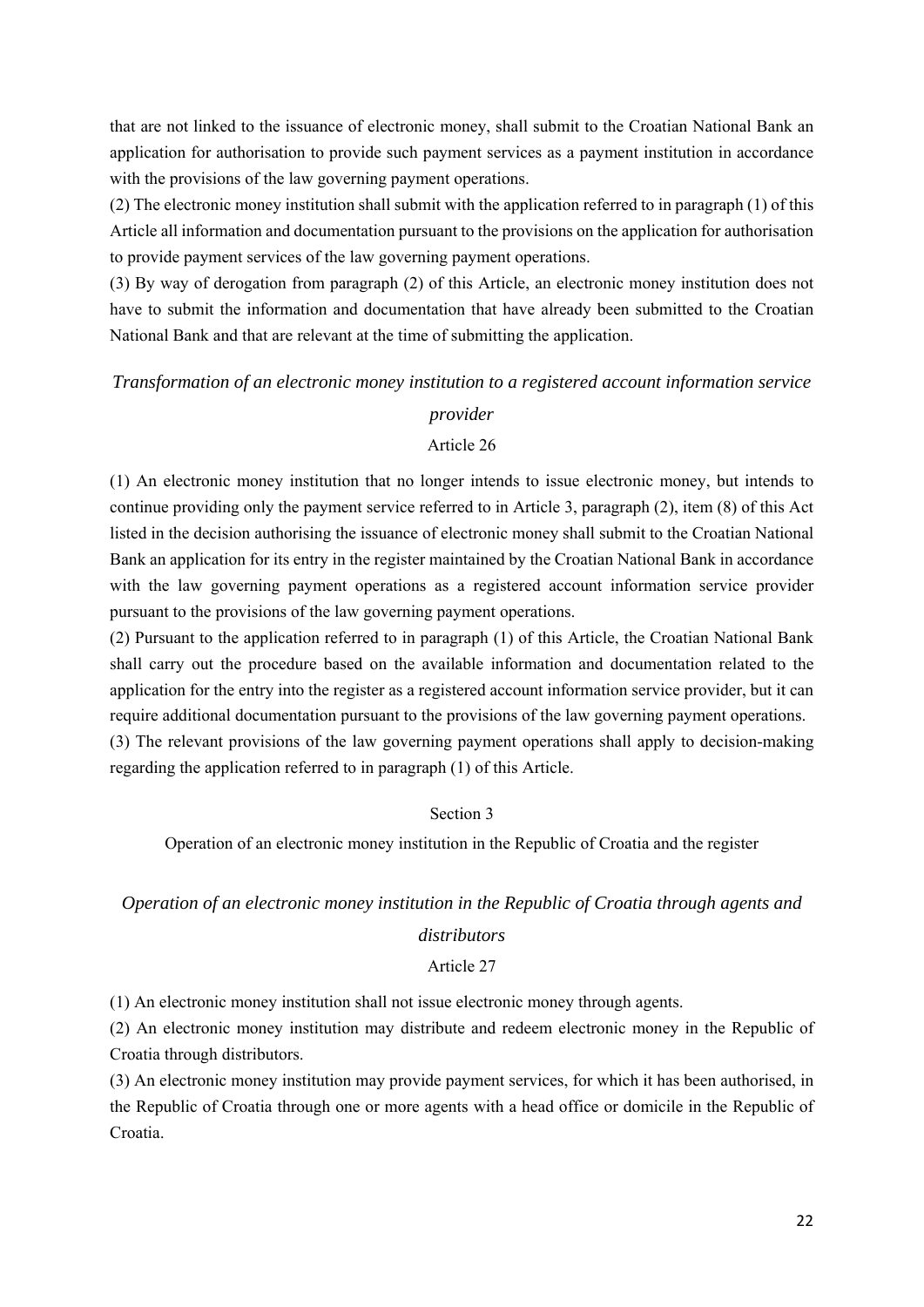(4) An electronic money institution intending to provide payment services through an agent shall first submit an application to the Croatian National Bank for entry of an agent in the register referred to in Article 28 of this Act.

(5) An electronic money institution shall enclose with the application for entry in the register referred to in paragraph (4) of this Article:

1) information on the agent's firm name and head office, or the agent's name and address;

2) a description of the internal control mechanism put in place by the agent to comply with the provisions of the law governing the prevention of money laundering and terrorist financing;

3) where the agent is a payment service provider, the name, address and personal identification number (OIB) of the agent's management board members or executive directors;

4) where the agent is not a payment service provider, for management board members or executive directors of the legal person that is an agent or for the natural person that is an agent, in addition to the names, addresses and OIB, the information and documentation referred to in Article 17, paragraph (3), items (18) and (20) and paragraph (8) of this Act;

5) a list of payment services that it intends to provide through agents;

6) agent's OIB.

(6) The Croatian National Bank may, during the application processing procedure referred to in paragraph (4) of this Article, take all the measures necessary to verify the authenticity of the submitted information, and request additional documentation from the electronic money institution and exchange of data with other competent authorities.

(7) The provision of Article 17, paragraph (5) of this Act shall apply to the application processing procedure referred to in paragraph (4) of this Article.

(8) The Croatian National Bank shall decide on the application referred to in paragraph (4) of this Article within two months of submitting complete application.

(9) The Croatian National Bank shall refuse to enter an agent in the register referred to in Article 28 of this Act where it establishes, based on the documentation and information referred to in paragraphs (5) and (6) of this Article, that:

1) the internal control mechanism put in place to comply with the provisions of the law governing the prevention of money laundering and terrorist financing is inadequate;

2) the person referred to in paragraph (5), item (4) of this Article has no good repute or appropriate knowledge and experience to provide payment services; or

3) after the measures referred to in paragraph (6) of this Article have been taken, it is not possible to determine the accuracy of the submitted information.

(10) Article 16, paragraph (3) of this Act shall apply to the assessment of good repute.

(11) The Croatian National Bank shall adopt a decision on the removal of an agent from the register referred to in Article 28 of this Act:

1) where an electronic money institution requires removal of an agent from the register or if it notifies the Croatian National Bank that it has ceased providing payment services through an agent in accordance with Article 56, paragraph (2), item (9) of this Act;

2) where consumer bankruptcy proceedings or bankruptcy proceedings have been opened against the agent;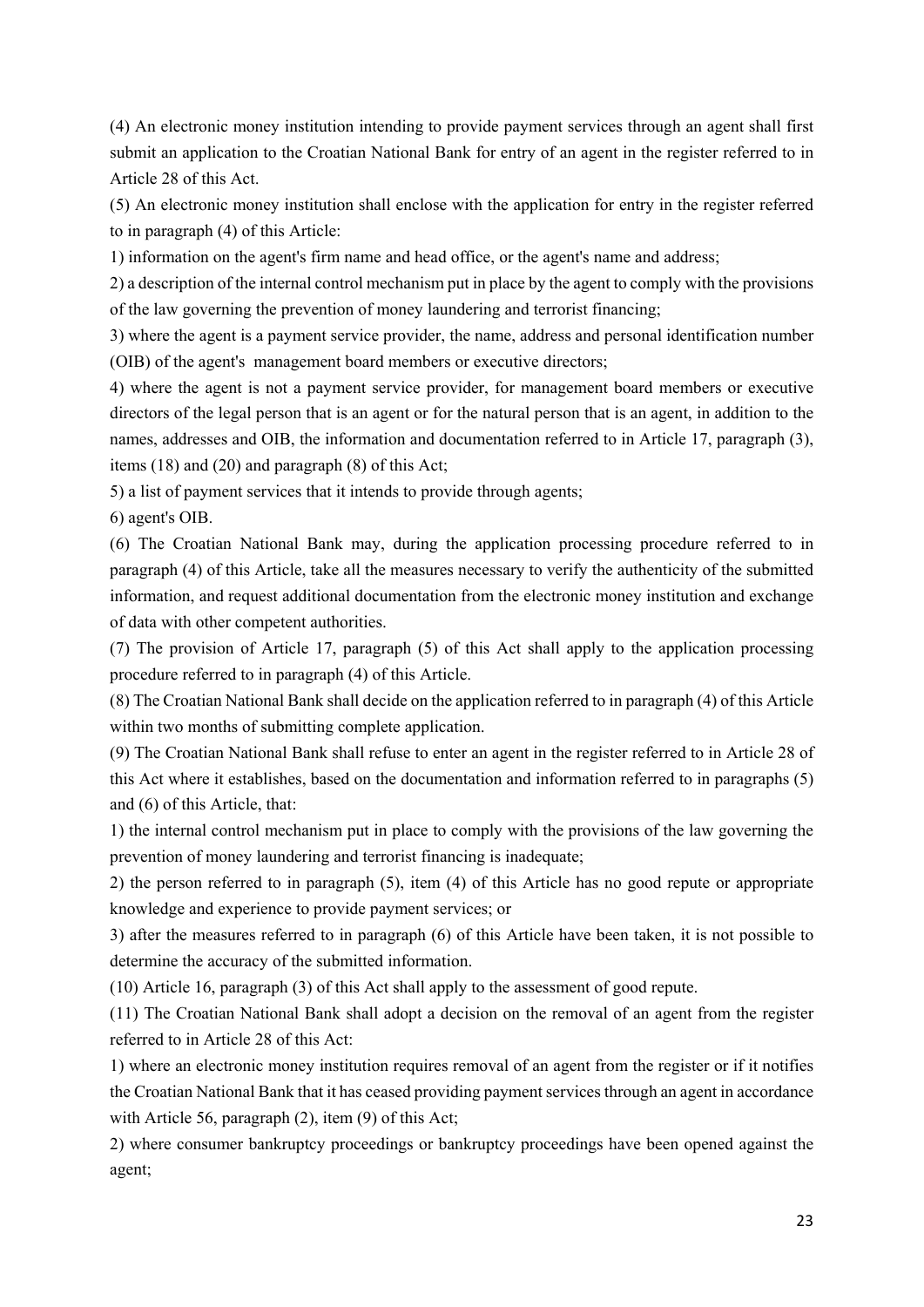3) where the agent has been removed from the register of companies;

4) where the agent is a natural person, upon his/her death.

(12) The Croatian National Bank may adopt a decision on the removal of an agent from the register referred to in Article 28 of this Act where after the entry of the agent in the register any of the reasons referred to in paragraph (9), items (1) and (2) of this Article arises or where it is established subsequently that the decision on the entry of an agent in the register was adopted based on incorrect information.

(13) The Croatian National Bank shall submit all decisions adopted under this Article to the electronic money institution and entry or removal of agents in and from the register referred to in Article 28 of this Act shall be made without delay after the relevant decision becomes enforceable.

(14) An electronic money institution may commence providing payment services through an agent from the date of that agent's entry in the register referred to in Article 28 of this Act.

(15) An electronic money institution shall cease providing payment services through an agent:

1) in the case referred to in paragraph (11), item (1) and paragraph (12) of this Article, from the date of entry of that agent's removal in the register referred to in Article 28 of this Act;

2) as of the date of adoption of the decision to open consumer bankruptcy proceedings or bankruptcy proceedings against the agent;

3) as of the date of that agent's removal from the register of companies.

(16) The electronic money institution shall, during the application processing procedure referred to in paragraph (4) of this Article, notify the Croatian National Bank without delay of any changes in the information and documentation submitted pursuant to paragraph (5) of this Article, and of any other circumstance referred to in paragraph (11), items (2) to (4) of this Article.

(17) The electronic money institution's agent shall inform payment service users that it provides payment services on behalf and for the account of an electronic money institution as its agent.

(18) The electronic money institution which intends to distribute and/or redeem electronic money through a distributor shall notify the Croatian National Bank thereof in advance.

(19) The electronic money institution shall accompany the notification referred to in paragraph (18) of this Article with information and documentation referred to in paragraph (5), items (1) to (4) and item (6) of this Article for distributors, as well as the information whether it intends to distribute, redeem electronic money, or both activities, through a distributor.

(20) Where the Croatian National Bank, on the basis of the notification referred to in paragraph (18) of this Article and information submitted in accordance with paragraph (19) of this Article, assesses that any of the conditions referred to in paragraph (9) of this Article is not met, it shall adopt a decision prohibiting an electronic money institution from distributing and/or redeeming electronic money through a distributor.

(21) The provisions of paragraphs (6), (7), (9), (10) and (16) of this Article shall apply *mutatis mutandis* to the decision-making procedures referred to in paragraph (20) of this Article.

(22) Where the Croatian National Bank during the processing of the notification referred to in paragraph (18) of this Article adopts a decision referred to in paragraph (20) of this Article, the electronic money institution may not distribute and/or redeem electronic money through a distributor.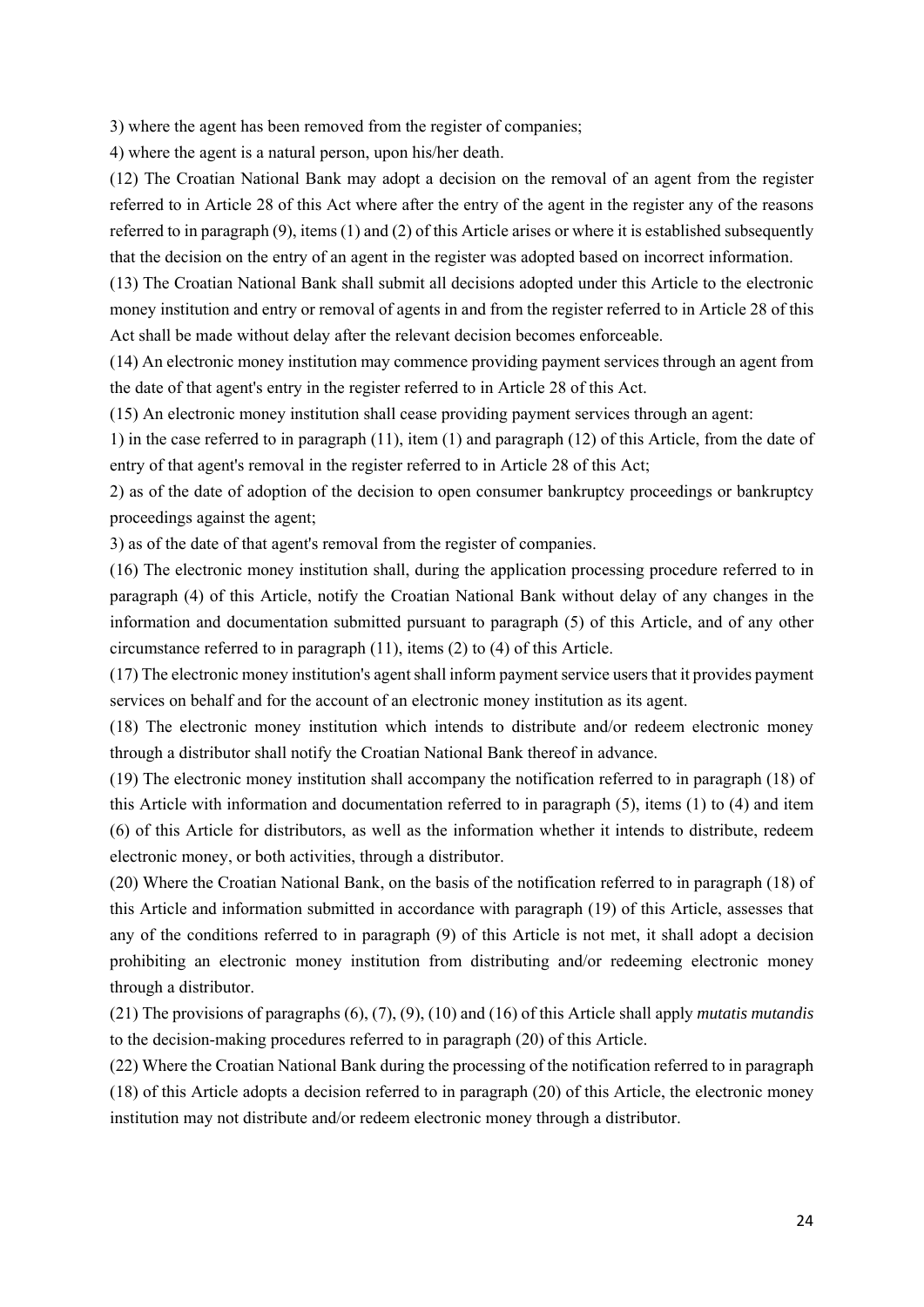# *Register*

### Article 28

(1) The Croatian National Bank shall keep a register of:

1) electronic money institutions it has authorised to issue electronic money;

2) agents of electronic money institutions referred to in item (1) of this paragraph;

3) branches of electronic money institutions referred to in item (1) of this paragraph established in another Member State;

4) small electronic money institutions to which it has issued a decision on the entry in the register;

5) agents of small electronic money institutions referred to in item (4) of this paragraph;

6) branches of third-country electronic money institutions established in the Republic of Croatia.

(2) The register shall contain, for each entity entered in the register referred to in paragraph (1) of this Article, the electronic money issuance service and a list of payment services that are not linked to the electronic money issuance it is authorised to provide.

(3) For entities entered in the register providing services in another Member State, the country or the Member States in which they provide services and the manner of cross-border provision of services (establishment or freedom to provide services) shall be entered.

(4) The entities referred to in paragraph (1), items (1) to (3) of this Article, the entities referred to in paragraph (1), items (4) and (5) of this Article and the entities referred to in paragraph (1), item (6) of this Article shall be kept separately in the register.

(5) Any changes to data entered in the register shall be recorded in the register without delay.

(6) In the case of removal of an entity entered in the register referred to in paragraph (1), items (1) and (4) of this Article, the reason for the removal from the register shall also be specified.

(7) The register referred to in this Article shall be publicly available and accessible on the website of the Croatian National Bank.

(8) The Croatian National Bank shall notify the European Banking Authority, in a language customary in the field of finance, in accordance with implementing technical standards adopted as a delegated act by the European Commission under Article 15, paragraph (5) of Directive (EU) 2015/2366:

1) about the entry in the register referred to in this Article, including entries of changes and removals;

2) in the case of removal of an electronic money institution from the register due to a revocation of the decision authorising the issuance of electronic money and removal of a small electronic money institution and about the reasons for revoking the decision or for removal from the register.

(9) The Croatian National Bank shall adopt subordinate legislation governing in detail the contents and the manner of keeping a register.

# CHAPTER III

# QUALIFYING HOLDING AND THE OPERATION OF AN ELECTRONIC

# MONEY INSTITUTION

Section 1 Qualifying holding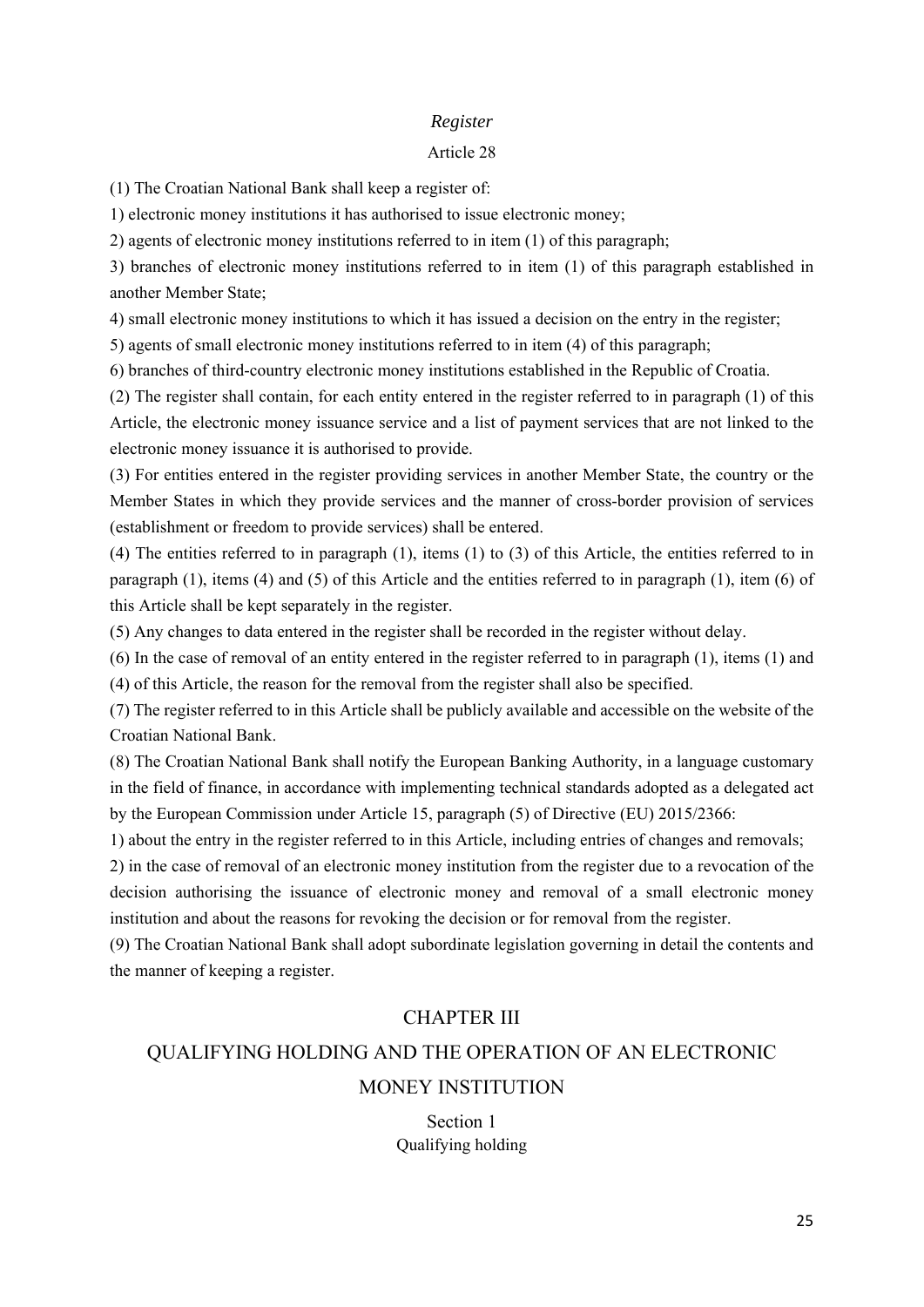# *Notification on the intended acquisition of a qualifying holding*

### Article 29

(1) Any natural and legal person intending to acquire for the first time directly or indirectly 10% or more of the capital or voting rights in an electronic money institution or intending to acquire a holding of less than 10% which would enable this person to achieve a significant influence over the management of an electronic money institution, shall notify the Croatian National Bank in advance of any such intended acquisition.

(2) A holder of a qualifying holding shall also notify the Croatian National Bank prior to each direct or indirect acquisition of a holding in the capital or voting rights of an electronic money institution which would enable this person to acquire, directly or indirectly 20%, 30% or 50% or more of a holding in the capital or of the voting rights in an electronic money institution.

(3) By way of derogation from paragraphs (1) and (2) of this Article, for a person other than the direct acquirer of a qualifying holding or an ultimate acquirer of a qualifying holding, the notification on the intended acquisition of a qualifying holding may be submitted by the ultimate acquirer of a qualifying holding.

(4) The person who has, in accordance with paragraphs (1) or (2) of this Article notified the Croatian National Bank, shall again notify the Croatian National Bank if it does not complete the intended acquisition of a qualifying holding within 12 months of the date referred to in Article 31, paragraph (17) of this Act.

(5) An acquirer of a qualifying holding intending to use directly or indirectly its qualifying holding acquired in accordance with Article 31, paragraph (17) of this Act in a manner in which the acquirer's holding in the capital or voting rights of an electronic money institution would fall below the percentage referred to in paragraph (1) or paragraph (2) of this Article, shall notify the Croatian National Bank thereof in advance.

(6) The person referred to in paragraphs (4) and (5) of this Article shall notify the Croatian National Bank of each new intended acquisition of a qualifying holding in accordance with paragraph (1) or paragraph (2) of this Article.

(7) A legal person holding a qualifying holding shall notify the Croatian National Bank of its intended participation in any process of merger by acquisition, merger by formation of a new company or division of a company, including any other change in status.

(8) A person acquiring a qualifying holding by inheritance, reduction of the shareholders' capital of an electronic money institution or when unaware or could not be aware that it would acquire a qualifying holding or when unable to prevent or avoid the acquisition of a qualifying holding shall notify the Croatian National Bank thereof within 30 days of the date when it learned or must have learned of any such acquisition.

(9) The notifications referred to in paragraphs (1), (2) and (8) of this Article shall be a requirement to be used for the assessment if there is a possibility that the acquirer will have a negative impact on sound and prudent management of an electronic money institution.

#### *Documentation on the intended acquisition a qualifying holding*

Article 30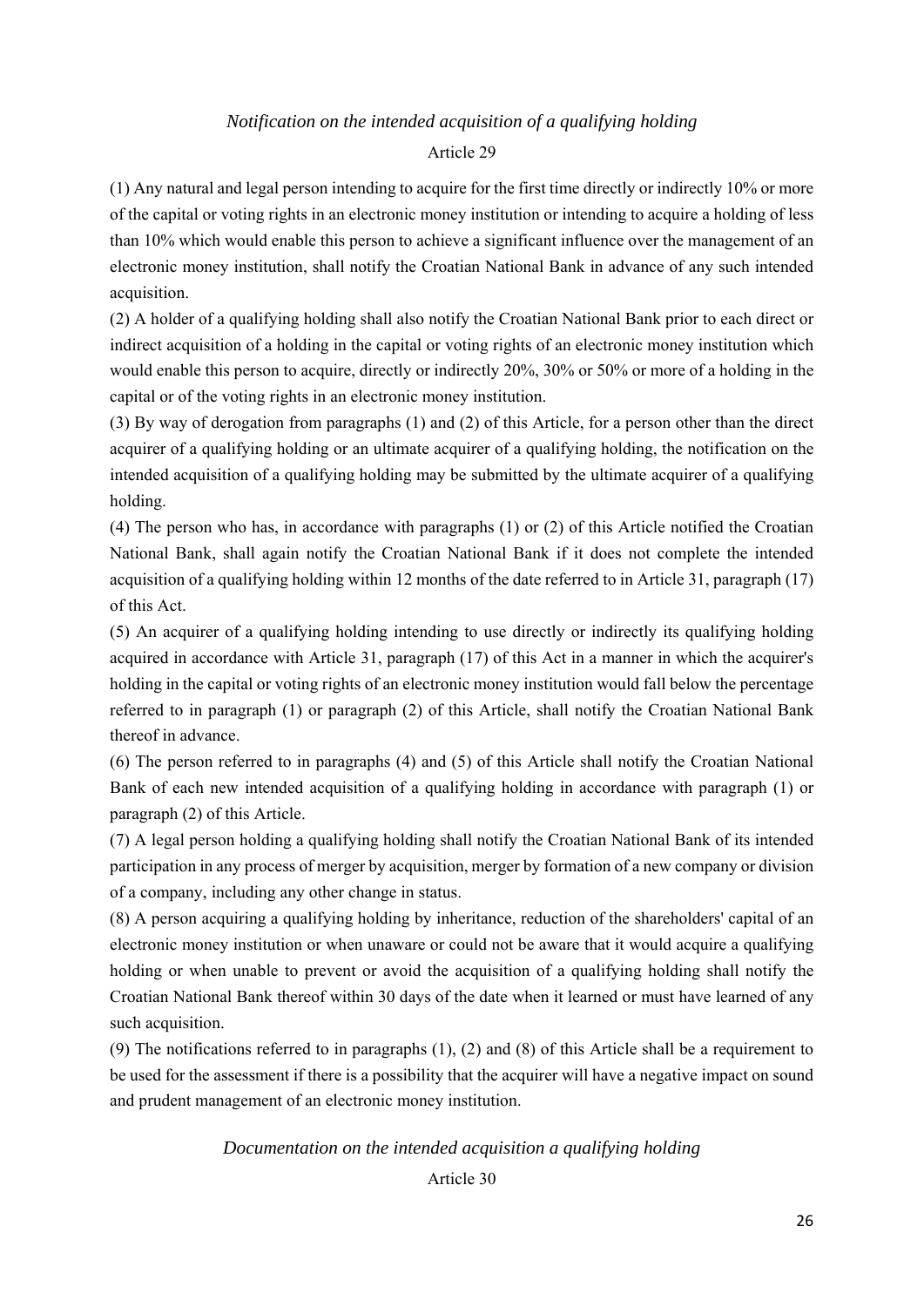(1) In addition to the notification on the intended acquisition of a qualifying holding referred to in Article 29, paragraphs (1) and (2) of this Act, also required to be submitted is the information and documentation referred to in Article 17, paragraph (3), items (17) and (20) of this Act in accordance with the European Banking Authority Guidelines on the information to be provided for the authorisation of payment institutions and e-money institutions and for the registration of account information service providers under Article 5, paragraph (5) of Directive (EU) 2015/2366 (EBA/GL/2017/09) for the holders of a qualifying holding.

(2) The provisions of Article 17, paragraphs (5), (6) and (7) of this Act shall apply to the notification procedure referred to in paragraph (1) of this Article.

(3) Where a direct or indirect acquisition of shares or holdings in an electronic money institution involves the acquisition of 50% or more of the capital or of the voting rights in an electronic money institution, the acquirer of the qualifying holding shall, in addition to the information and documentation referred to in paragraph (1) of this Article, also enclose the following with the application:

1) a business strategy of the electronic money institution in which the qualifying holding is acquired;

2) a business plan for the next three business years, including a financial statements projection;

3) planned change in the organisational, management and personnel structure of the electronic money institution with the information and documentation for new management board members or executive directors of the board of directors referred to in Article 17, paragraph (3), item (18) of this Act or, where the electronic money institution also carries out the business activities referred to in Article 15, item (4) of this Act, for the person who will be responsible to manage the activities related to the issuance of electronic money and the provision of payment services, the information and documentation referred to in Article 17, paragraph (3), item (19) of this Act; in addition, the acquirer of a qualifying holding shall, at the request of the Croatian National Bank, also submit the information and documentation referred to in Article 17, paragraph (8) of this Act, in accordance with the European Banking Authority Guidelines on the information to be provided for the authorisation of payment institutions and e-money institutions and for the registration of account information service providers under Article 5, paragraph (5) of Directive (EU) 2015/2366 (EBA/GL/2017/09) for the persons responsible for managing an electronic money institution;

4) a plan of activities regarding the creation of new, or amendments to the existing internal bylaws of an electronic money institution; and

5) a plan of activities regarding the changes to the existing information technology or introduction of a new information technology of an electronic money institution.

(4) In addition to the documentation referred to in this Article, the Croatian National Bank may, in the procedure of assessment of the notification on the acquisition of a qualifying holding, request from an acquirer of a qualifying holding additional documentation that it deems necessary for the assessment, including the information prescribed by the law governing the prevention of money laundering and terrorist financing, collected by the persons subject to that law.

(5) The Croatian National Bank shall be competent to obtain data on judgements with final force and effect regarding the associate of the intended acquirer of a qualifying holding for criminal offences committed in the Republic of Croatia from the ministry responsible for the judiciary, and for criminal offences committed in the territory of the European Union from the European Criminal Records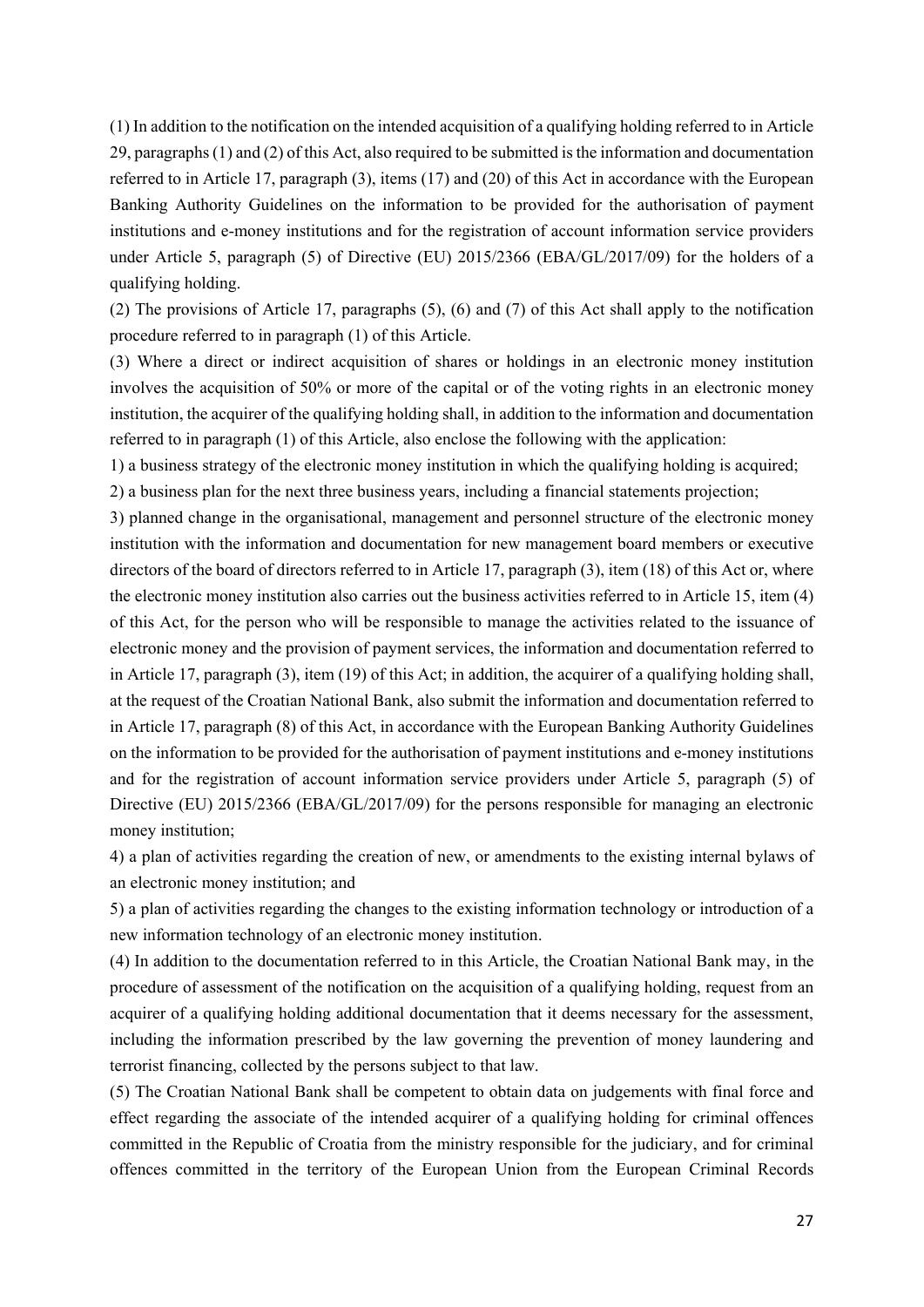Information System in accordance with the law governing legal consequences of convictions, criminal records and rehabilitation.

(6) Where in addition to the notification referred to in Article 29, paragraphs (1) or (2) of this Act all the information and documentation referred to in this Article are not submitted, the Croatian National Bank shall, within 30 days of the date of receipt of such notification invite the acquirer of the qualifying holding to submit the missing information and documentation.

(7) In the case referred to in paragraph (6) of this Article, the notification shall be deemed complete as of the date of submission of all the requested information and documentation.

(8) Where the acquirer of a qualifying holding fails to submit the missing information and documentation within the time limit set by the Croatian National Bank, the Croatian National Bank shall be authorised to act in the manner referred to in Article 31, paragraph (4) of this Act.

(9) The provisions of this Article shall apply *mutatis mutandis* to the notification on the acquisition of a qualifying holding referred to in Article 29, paragraph (8) of this Act.

# *Assessment of the notification on the acquisition of a qualifying holding*

# Article 31

(1) The Croatian National Banks shall assess, based on the notification referred to in Article 29, paragraphs (1), (2) or (8) of this Act and the submitted information and documentation referred to in Article 30 of this Act, the possible impact of the intended acquirer of a qualifying holding on sound and prudent management of an electronic money institution in accordance with the following criteria:

1) the acquirer's good repute, taking into account the repute of all the qualifying holders of the acquirer's holdings and their influence on the acquirer;

2) good repute, competences and experience of any person who will direct the business of the electronic money institution following the acquisition;

3) the financial soundness of the acquirer, in particular with respect to the type of business pursued by the electronic money institution in which a qualifying holding is acquired;

4) the ability of the electronic money institution to continue to comply with the provisions of this Act after the acquisition of a qualifying holding; and

5) the existence of reasonable grounds to suspect that, in connection with the acquisition concerned, money laundering or terrorist financing is being or has been committed or attempted, or that the acquisition could increase the risk of money laundering or terrorist financing.

(2) Article 16, paragraph (3) of this Act shall apply to the assessment of good repute of the acquirer of a qualifying holding.

(3) The Croatian National Bank shall carry out the assessment referred to in paragraph (1) of this Article within three months of receipt of a complete notification referred to in Article 29, paragraphs (1), (2) and (8) of this Act.

(4) Where the Croatian National Bank in the case referred to in Article 29, paragraphs (1) and (2) of this Act assesses that it is possible that the intended acquirer will have a negative impact on sound and prudent management of an electronic money institution, it shall adopt a decision prohibiting the acquisition of a qualifying holding, within the time limit referred to in paragraph (3) of this Article.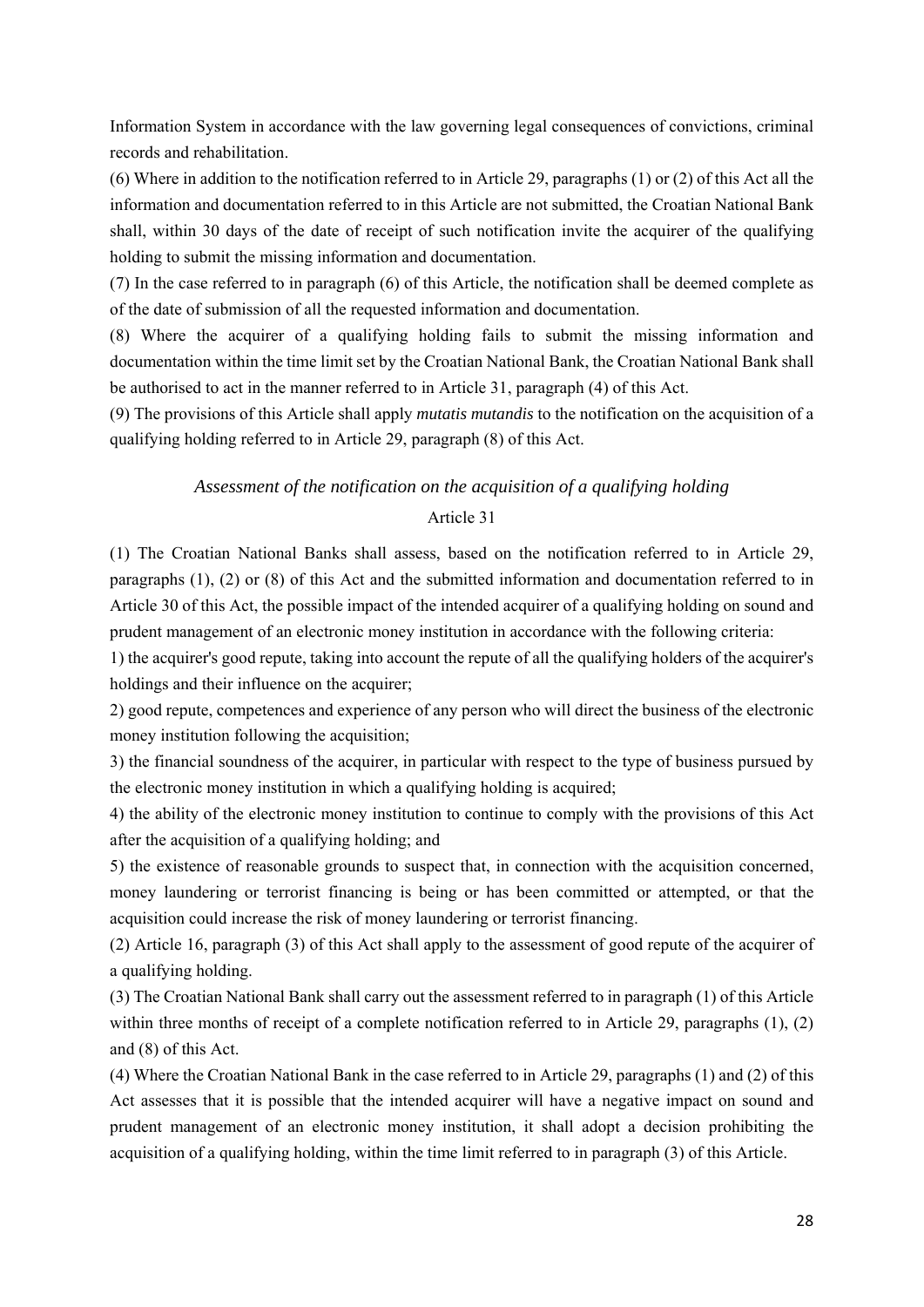(5) Where a direct acquirer, after the adoption of a decision prohibiting the acquisition referred to in paragraph (4) of this Article acquires a qualifying holding in an electronic money institution, the Croatian National Bank shall adopt a decision:

1) prohibiting the direct acquirer to exercise voting rights based on the part of the holding (shares or holdings) acquired; or

2) ordering the direct acquirer to sell a part of the holding (shares or holdings) acquired and to submit evidence of sale and if known, the information on the buyer, and prohibiting the exercise of voting rights based on the shares or holdings acquired in such a manner.

(6) The Croatian National Bank shall, by means of the decision referred to in paragraph (5), item (2) of this Article, set the time limit for the sale which may not be shorter than three months or longer than nine months.

(7) As of receipt of the decision referred to in paragraph (5) of this Article, the acquirer shall no longer be able to exercise voting rights based on the shares or holdings acquired in such a manner.

(8) In the case of the decision referred to in paragraph (5) of this Article, the quorum for taking valid decisions and the necessary majority for taking decisions of the general meeting or the electronic money institution's meeting shall be determined in relation to the shareholders' capital reduced by the amount of the shares on the basis of which the acquirer cannot exercise any voting rights, or by the amount of the paid-in capital contribution on the basis of which a holding has been acquired which does not give the acquirer any voting rights.

(9) A vote cast contrary to the decision referred to in paragraph (5) of this Article shall be null and void. (10) The decision referred to in paragraph (5) of this Article shall be submitted to the electronic money institution.

(11) The electronic money institution shall ensure that the acquirer referred to in paragraph (5) of this Article prohibited by a decision of the Croatian National Bank to exercise voting rights does not exercise voting rights based on shares or holdings acquired in such a manner and notify the Croatian National Bank thereof.

(12) Where the indirect acquirer, after the decision prohibiting the acquisition referred to in paragraph (4) of this Article has been adopted, acquires a qualifying holding in an electronic money institution, the Croatian National Bank shall adopt a decision ordering such an acquirer to reduce the acquired indirect qualifying holding in an electronic money institution and to submit evidence thereof.

(13) Where the Croatian National Bank in the case referred to in Article 29, paragraph (8) of this Article assesses that it is possible that the direct acquirer will have a negative impact on sound and prudent management of an electronic money institution, it shall act in the manner referred to in paragraph (5) of this Article.

(14) Where the Croatian National Bank in the case referred to in Article 29, paragraph (8) of this Article assesses that it is possible that the indirect acquirer will have a negative impact on sound and prudent management of an electronic money institution, it shall act in the manner referred to in paragraph (12) of this Article.

(15) The provisions of paragraphs (12) to (14) of this Article shall apply *mutatis mutandis* to the cases referred to in paragraphs (6) to (11) of this Article.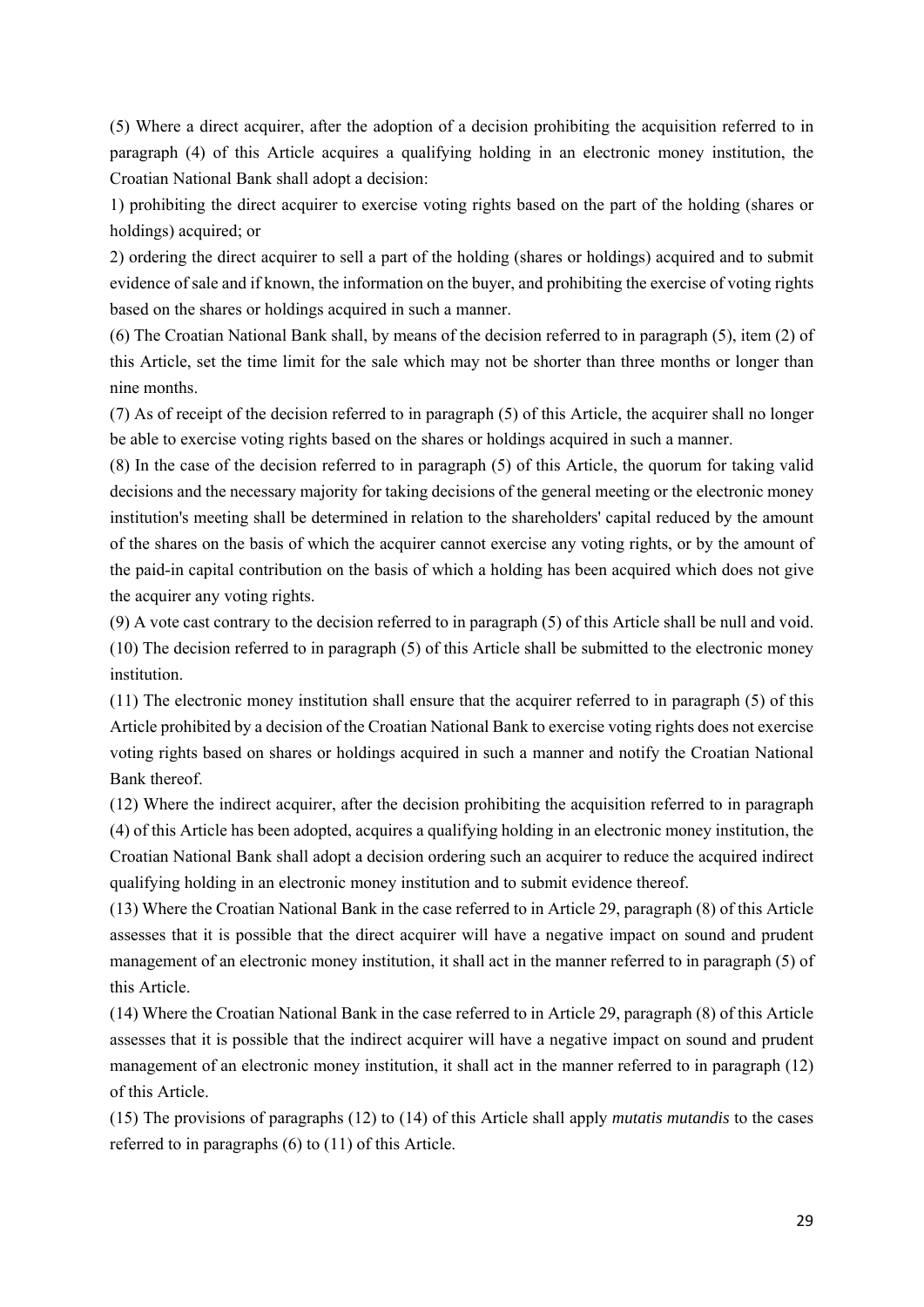(16) When adopting the decision referred to in paragraph (5) and paragraphs (12) to (14) of this Article, the Croatian National Bank shall be guided by the principles of protection of public interest, financial system security and protection of interest of electronic money holders, payment service users and other interested parties.

(17) If the Croatian National Bank fails to adopt the decision referred to in paragraph (4) and paragraphs (12) to (14) of this Article within the time limit referred to in paragraph (3) of this Article, it shall be deemed that it is not possible that the proposed acquirer will have a negative impact on sound and prudent management of an electronic money institution.

# *Legal effects of the failure to submit a notification on the acquisition of a qualifying holding*  Article 32

(1) Where a person acquires directly the holding referred to in Article 29, paragraphs (1), (2) or (8) of this Act without notifying the Croatian National Bank in accordance with the provisions of these paragraphs, the Croatian National Bank shall, after learning of such an acquisition, adopt a decision temporarily prohibiting the acquirer to exercise voting rights based on the part of the acquired holding (shares or holdings).

(2) The provisions of Article 31, paragraphs (7) to (11) of this Act shall apply *mutatis mutandis* to the case referred to in paragraph (1) of this Article.

(3) The Croatian National Bank shall request from the acquirer, by means of the decision referred to in paragraph (1) of this Article, to submit the information and documentation referred to in Article 30 of this Act within 30 days of receipt of the decision.

(4) Where the Croatian National Bank, based on the information and documentation submitted in accordance with paragraph (3) of this Article assesses that it is not possible that the direct acquirer will have a negative impact on sound and prudent management of an electronic money institution, it shall revoke the decision referred to in paragraph (1) of this Article.

(5) The Croatian National Bank shall inform the electronic money institution about the revocation of the decision referred to in paragraph (4) of this Article.

(6) Where the Croatian National Bank, based on the information and documentation submitted in accordance with paragraph (3) of this Article assesses that it is possible that the direct acquirer will have a negative impact on sound and prudent management of an electronic money institution, the Croatian National Bank may act in the manner referred to in Article 31, paragraph (5) of this Act.

(7) In the case where a decision is adopted in accordance with paragraph (6) of this Article, the Croatian National Bank shall revoke the decision referred to in paragraph (1) of this Article.

(8) The provisions of Article 31, paragraphs (6) to (11) and paragraph (16) of this Act shall apply *mutatis mutandis* to the case referred to in paragraph (6) of this Article.

(9) Where a person acquires indirectly the holding referred to in Article 29, paragraphs (1), (2) or (8) of this Act without notifying the Croatian National Bank in accordance with the provisions of these paragraphs, the Croatian National Bank shall invite that acquirer to submit the information and documentation referred to in Article 30 of this Act within 30 days of receipt of the invitation from the Croatian National Bank.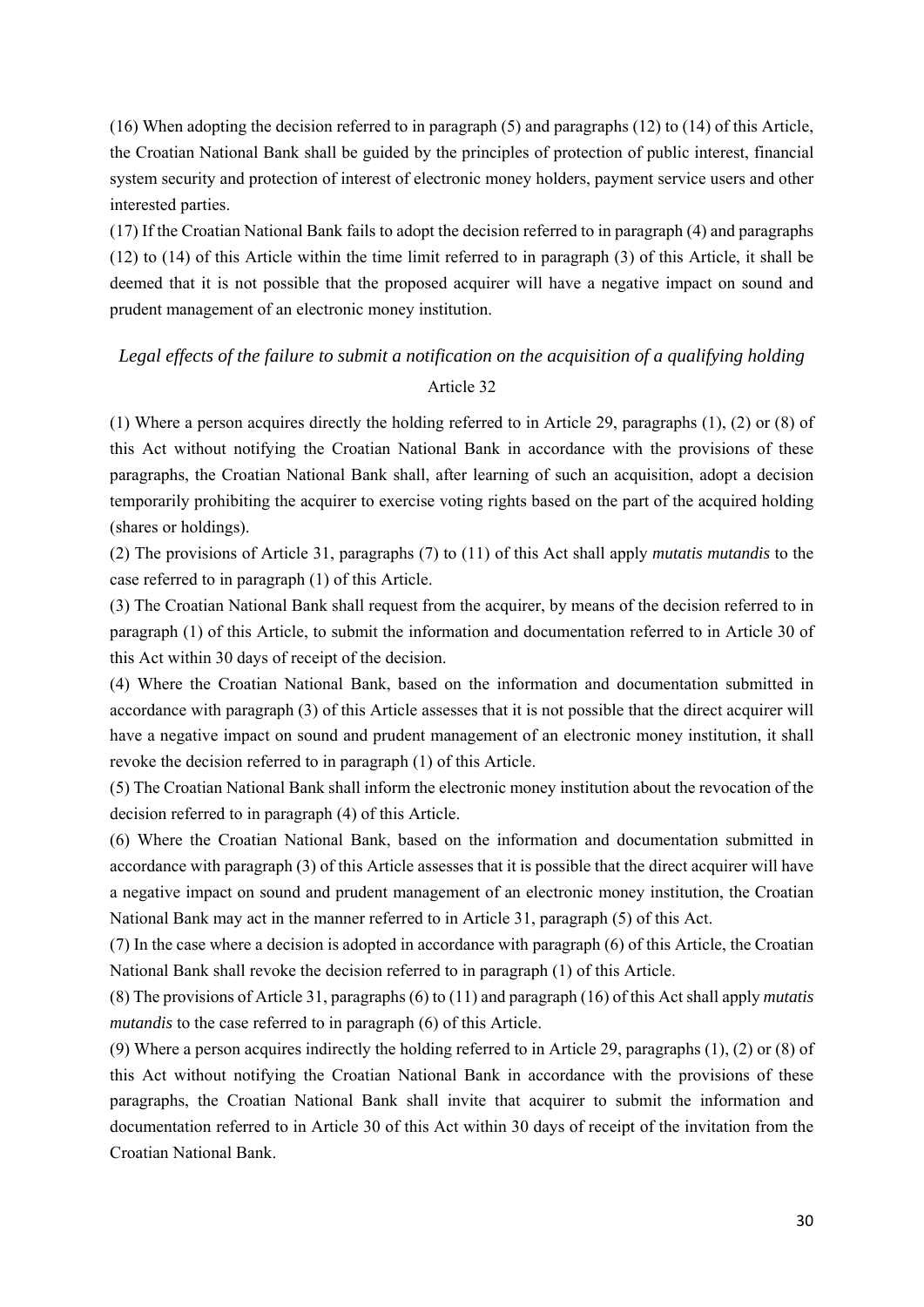(10) Where the Croatian National Bank, based on the information and documentation submitted in accordance with paragraph (9) of this Article assesses that it is possible that the indirect acquirer will have a negative impact on sound and prudent management of an electronic money institution, the Croatian National Bank may act in the manner referred to in Article 31, paragraph (12) of this Act.

(11) The provisions of Article 31, paragraphs (6) to (11) and paragraph (16) of this Act shall apply *mutatis mutandis* to the case referred to in paragraph (10) of this Article.

(12) The Croatian National Bank shall make the assessment referred to in paragraphs (4), (6) and (10) of this Article within three months of the submission of complete information and documentation referred to in paragraphs (3) and (9) of this Article.

#### *Subsequent assessment of the Croatian National Bank*

#### Article 33

(1) The holder of a qualifying holding shall, at the subsequent request of the Croatian National Bank, submit the information and documentation referred to in Article 30, paragraphs (1) and (3) of this Act valid at the time of submission of the subsequent request of the Croatian National Bank.

(2) The Croatian National Bank shall act in accordance with the provisions of Article 32 of this Act if it establishes subsequently:

1) in a renewed procedure that the holder of a qualifying holding referred to in Article 29, paragraphs (1), (2) or (8) of this Act has provided in a notification false or incorrect data or statements essential for the assessment of the possibility of the acquirer's negative impact on sound and prudent management of an electronic money institution; or

2) that negative changes have taken place as regards the possible impact of the holder of a qualifying holding on sound and prudent management of an electronic money institution.

# Section 2 Operation of an electronic money institution

# *Own funds*

#### Article 34

(1) In order to ensure safe and sound operation and be able to meet obligations to its creditors, an electronic money institution shall maintain an adequate level of own funds.

(2) The amount of own funds of an electronic money institution shall at no time be lower than the minimum amount of initial capital prescribed in Article 14, paragraph (1) of this Act.

(3) The amount of own funds of an electronic money institution shall at all times be at least equal to the sum of the amounts obtained by applying paragraphs (4) and (9) of this Article.

(4) The amount of own funds of an electronic money institution for the business activity of issuing electronic money shall be at least 2% of the average outstanding electronic money.

(5) For the purposes of this Act, the average outstanding electronic money shall be the average total amount of financial liabilities of an electronic money issuer related to the electronic money in issue at the end of each calendar day over preceding six calendar months, calculated on the first calendar day of each calendar month and applied for that calendar month.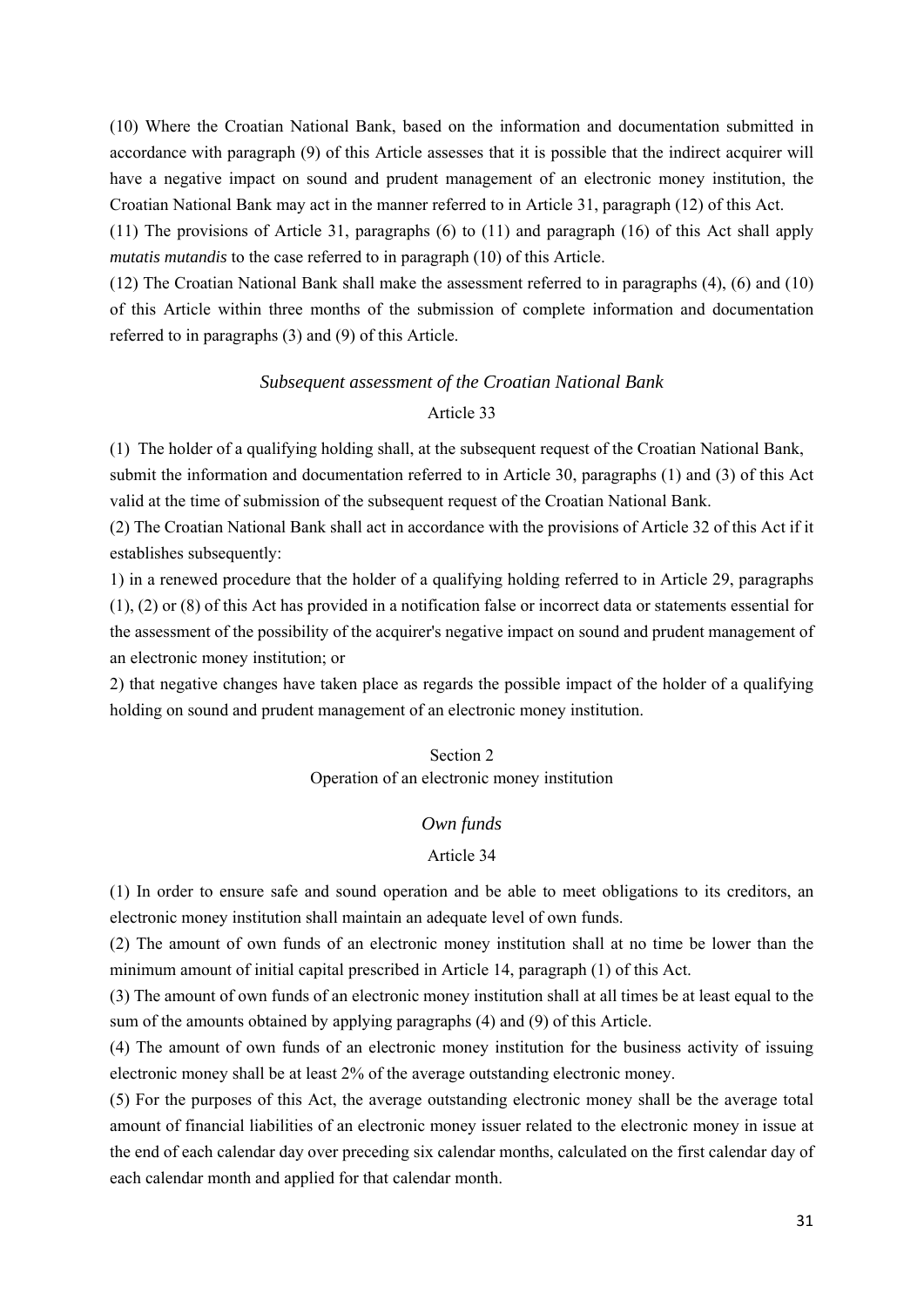(6) Where an electronic money institution, in addition to issuing electronic money, also provides payment services that are not linked to the issuance of electronic money or engages in any other business activity referred to in Article 15, item (4) of this Act, and the amount of outstanding electronic money is unknown in advance, the own funds referred to in paragraph (4) of this Article shall be calculated based on the portion of funds assumed to be used for the issuance of electronic money, which can be reasonably estimated based on historical data.

(7) Where an electronic money institution has not completed a sufficient period of operation to calculate the outstanding electronic money in accordance with paragraphs (5) and (6) of this Article, its own funds requirements shall be calculated based on projected outstanding electronic money evidenced by its business plan.

(8) The Croatian National Bank may order the correction of the estimated portion of funds assumed to be used for the issuance of electronic money referred to in paragraph (6) of this Article and the correction of the projected outstanding electronic money evidenced by the business plan referred to in paragraph (7) of this Article, if it assesses that they are unrealistic.

(9) In regard to the provision of payment services that are not linked to the issuance of electronic money, the own funds of an electronic money institution shall be calculated in the manner prescribed by the regulations on payment operations governing the calculation of own funds of a payment institution.

(10) An electronic money institution shall not include in the calculation of own funds the items included in the calculation of other prescribed own funds, where:

a) the electronic money institution belongs to the same group as another electronic money institution, a credit institution, a payment institution, an investment company, an asset management company or an insurance or reinsurance company; and

b) the electronic money institution carries out activities other than the issuance of electronic money.

(11) The provisions of paragraphs (3) and (12) of this Article shall not apply to an electronic money institution included in supervision on a consolidated basis of the home credit institution in accordance with the law governing the operation of credit institutions, provided that the conditions determined in Article 7 of Regulation (EU) No 575/2013 have been met.

(12) The Croatian National Bank shall adopt the subordinate legislation setting out the characteristics and types of items to be included in the calculation of own funds and the method and extent of inclusion of individual items in the calculation of own funds.

# *Safeguarding of electronic money holders' funds*  Article 35

(1) An electronic money institution shall safeguard the funds received from electronic money holders in exchange for the issued electronic money in the amount of outstanding electronic money by holding them in a special account with a credit institution established in the Republic of Croatia or another Member State.

(2) The amount of the issued outstanding electronic money shall be calculated at the end of each business day.

(3) Where the funds referred to in paragraph (1) of this Article have not been received in cash, the electronic money institution shall include these funds in the calculation of outstanding electronic money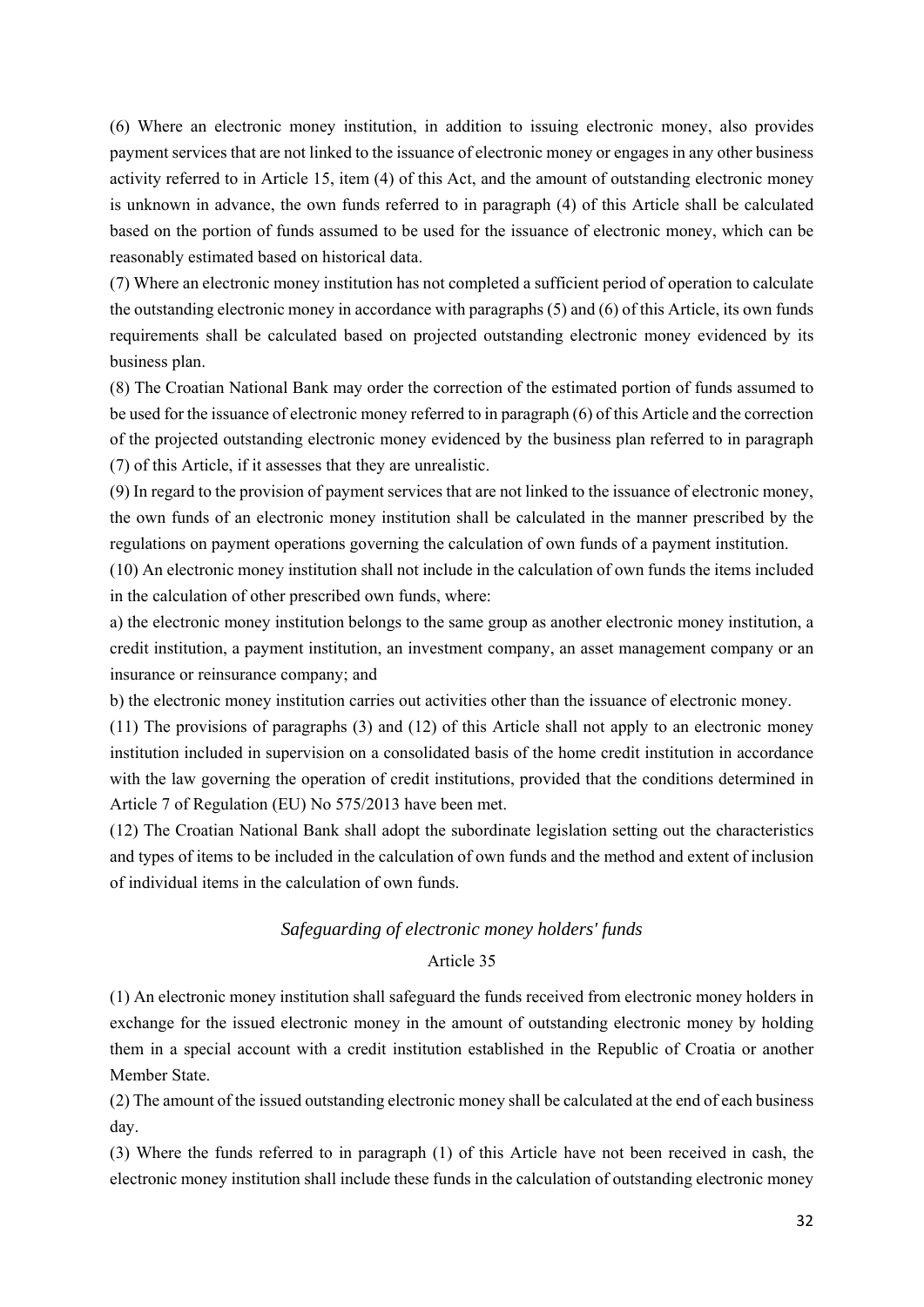at the end of the business day on which these funds are credited to its payment account, or, where applicable, at the end of the business day on which these funds are otherwise made available to the electronic money institution. In both cases, these funds are included in the calculation no later than the end of the fifth business day after the issuance of electronic money.

(4) An electronic money institution shall maintain and safeguard all the funds of electronic money holders received in exchange for the issued electronic money separately from the funds of payment service users and other natural or legal persons.

(5) The funds referred to in paragraph (1) of this Article in the amount corresponding to an electronic money institution's debt towards electronic money holders referred to in paragraph (1) of this Article shall not represent the electronic money institution's assets and shall not be included in its winding-up or bankruptcy assets, nor may they be subject to foreclosure relating to the settlement of claims against the electronic money institution.

(6) Where an electronic money institution receives funds from an electronic money holder, of which a portion is to be used for the issuance of electronic money, and the remaining portion for other business activities it engages in, other than the issuance of electronic money, it shall safeguard the portion of funds received in exchange for the issued outstanding money in the manner referred to in paragraph (1) of this Article.

(7) If the portion of funds referred to in paragraph (6) of this Article is variable or unknown in advance, the electronic money institution shall safeguard the portion assumed to be used for the issuance of electronic money, provided that such a portion can be reasonably estimated on the basis of historical data.

(8) The Croatian National Bank may order the correction of the estimated portion of funds assumed to be used for the issuance of electronic money referred to in paragraph (7) of this Article if it assesses that this estimate is unrealistic.

(9) An electronic money institution shall safeguard the funds received from payment service users for the execution of payment services that are not linked to the issuance of electronic money in accordance with the subordinate legislation governing the safeguarding of the funds of the payment institutions' payment service users.

(10) The funds safeguarded in accordance with the subordinate legislation referred to in paragraph (9) of this Article in the amount corresponding to the debt of the electronic money institution towards payment service users referred to in paragraph (9) of this Article shall not represent the electronic money institution's assets and shall not be included in its winding-up or bankruptcy assets, nor they may be subject to foreclosure relating to the settlement of claims against the electronic money institution.

(11) The funds received from electronic money holders in exchange for the issued electronic money and the funds received from payment service users for payment services that are not linked to the issuance of electronic money deposited in an account with a credit institution shall not be included in assets or winding-up or bankruptcy assets of that credit institution.

# *Professional indemnity insurance*  Article 36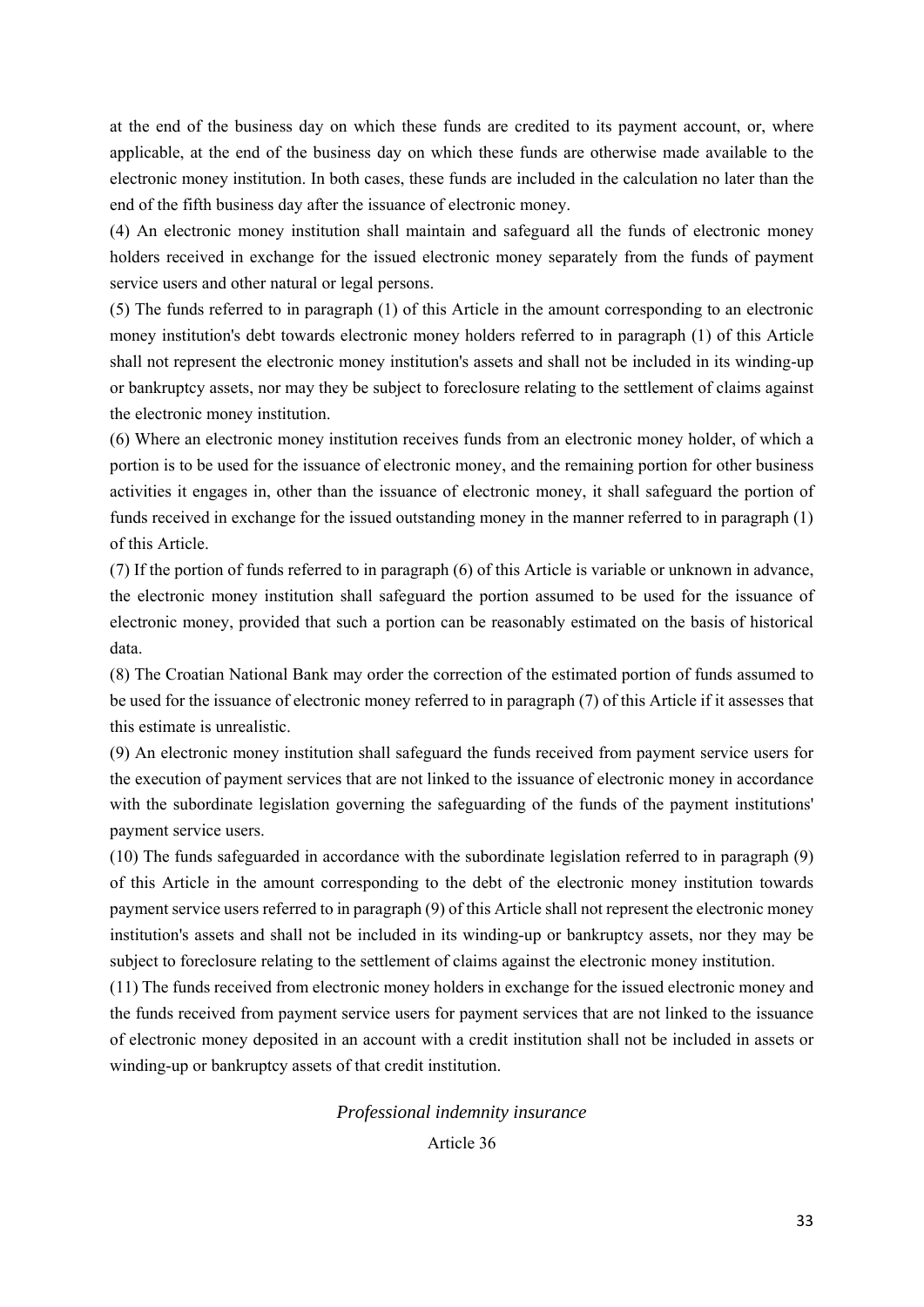An electronic money institution providing payment services referred to in Article 3, paragraph (2), item (7) or (8) of this Act, shall have a professional indemnity insurance or other comparable guarantee in accordance with the European Banking Authority Guidelines on the criteria on how to stipulate the minimum monetary amount of the professional indemnity insurance or other comparable guarantee under Article 5, paragraph (4) of Directive (EU) 2015/2366 (EBA/GL/2017/08).

# *Issuance of electronic money*

# Article 37

An electronic money institution shall exchange all funds received from an electronic money holder for electronic money without delay.

#### *Prohibition from accepting deposits*

# Article 38

(1) An electronic money institution shall not accept deposits or other repayable funds from the public within the meaning of the provisions of the law governing the operation of credit institutions.

(2) For the purposes of this Act, the funds received by an electronic money institution from electronic money holders in exchange for electronic money shall not constitute deposits or other repayable funds from the public within the meaning of the provisions of the law governing the operation of credit institutions.

# *Payment accounts maintained by electronic money institutions*  Article 39

(1) An electronic money institution providing payment services that are not linked to the issuance of electronic money may open and maintain only the payment accounts used exclusively for the execution of payment transactions.

(2) The funds received by an electronic money institution from payment service users for the provision of payment services shall not constitute deposits or other repayable funds from the public within the meaning of the provisions of the law governing the operation of credit institutions, or electronic money as defined in Article 3, paragraph (1), item (7) of this Act.

# *Granting of credits*

# Article 40

(1) An electronic money institution may grant credits in connection with the provision of payment services that are not linked to the issuance of electronic money referred to in Article 3, paragraph (2), items (4) and (5) of this Act provided that all the following conditions are met:

1) a credit has been granted exclusively as an ancillary service in connection with the execution of a payment transaction;

2) the credit granted in connection with the provision of a payment service in the territory of another Member State is paid off within maximum 12 months;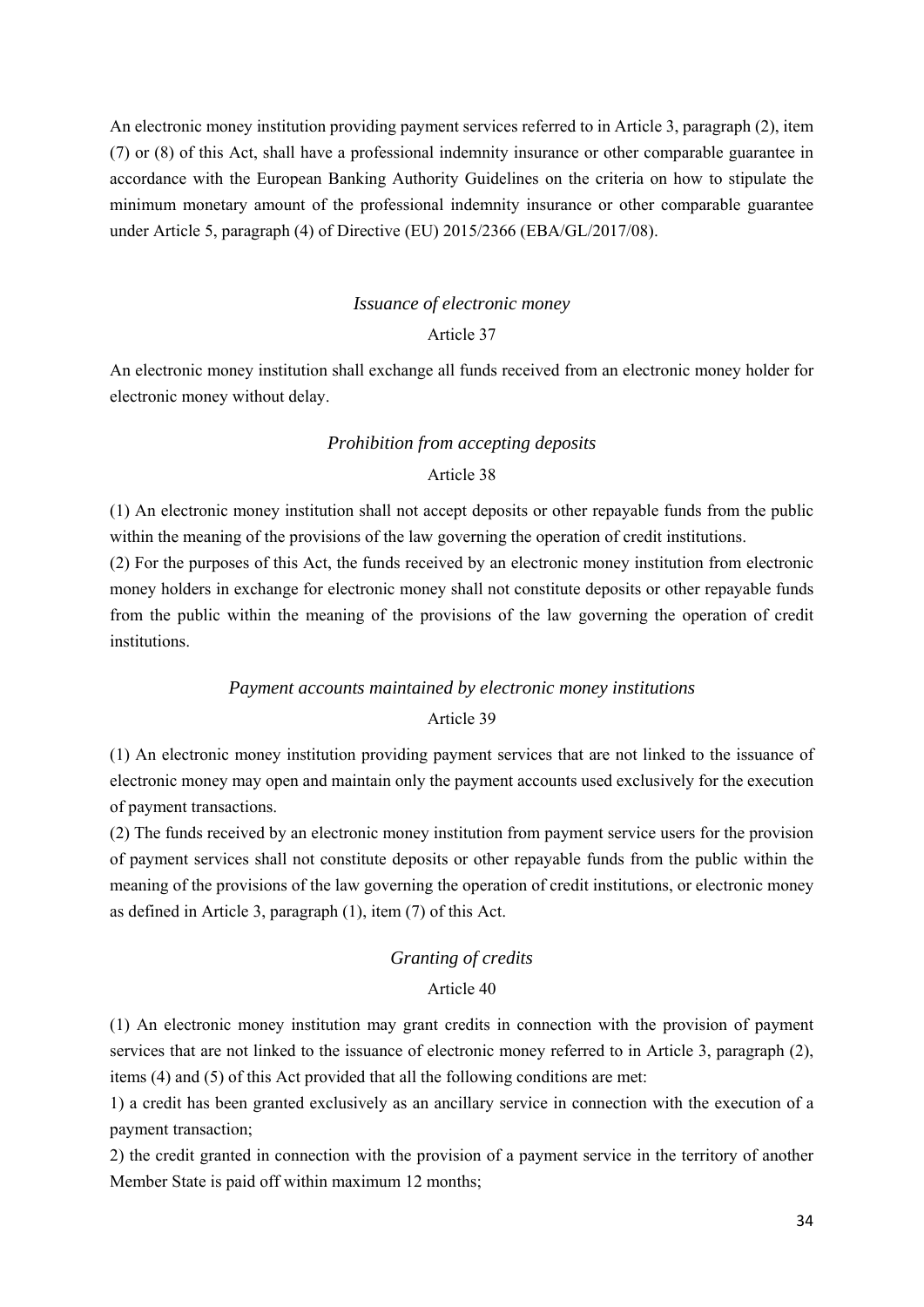3) a credit has not been granted from the funds of payment service users received by the electronic money institution and held for the execution of payment transactions; and

4) the own funds of the electronic money institution, as assessed by the Croatian National Bank, are at all times appropriate with regard to the total amount of the credit granted.

(2) An electronic money institution shall not grant credits from funds received in exchange for the issued electronic money, which it shall safeguard in accordance with Article 35 of this Act.

# *Business books and financial statements*

# Article 41

(1) Unless otherwise provided for in this Act, an electronic money institution shall keep business books, other business documentation and records, evaluate assets, liabilities and prepare and publish annual financial statements in accordance with applicable regulations and professional standards.

(2) An electronic money institution shall report the accounting data proving compliance with the provisions of this Title and regulations adopted based on this Title separately in the audited annual financial statements.

(3) The Croatian National Bank shall prescribe by subordinate legislation the accounting data referred to in paragraph (2) of this Article.

# *Storing of bookkeeping documents*

# Article 42

An electronic money institution shall store all bookkeeping documents and all other documentation related to this Title in accordance with applicable regulations, but for no less than five years.

#### *Audit requirements*

### Article 43

(1) An electronic money institution shall have the annual financial statements and consolidated financial statements, referred to in Article 41 of this Act, audited for each business year.

(2) An electronic money institution shall, within 15 days of receipt of an audit report and at the latest within four months of expiry of the business year to which the annual financial statements relate, submit the following to the Croatian National Bank:

1) the audit report on annual financial statements, including these financial statements;

2) the audit report on consolidated annual financial statements, including these consolidated financial statements, where applicable; and

3) annual and consolidated annual reports, in accordance with the regulations governing the content of such reports.

(3) For the purposes of paragraph (1) of this Article, a business year shall correspond to a calendar year.

(4) The persons carrying out the audit referred to in paragraph (1) of this Article shall notify the Croatian National Bank without delay of all the facts and circumstances of which they learn during the audit which could: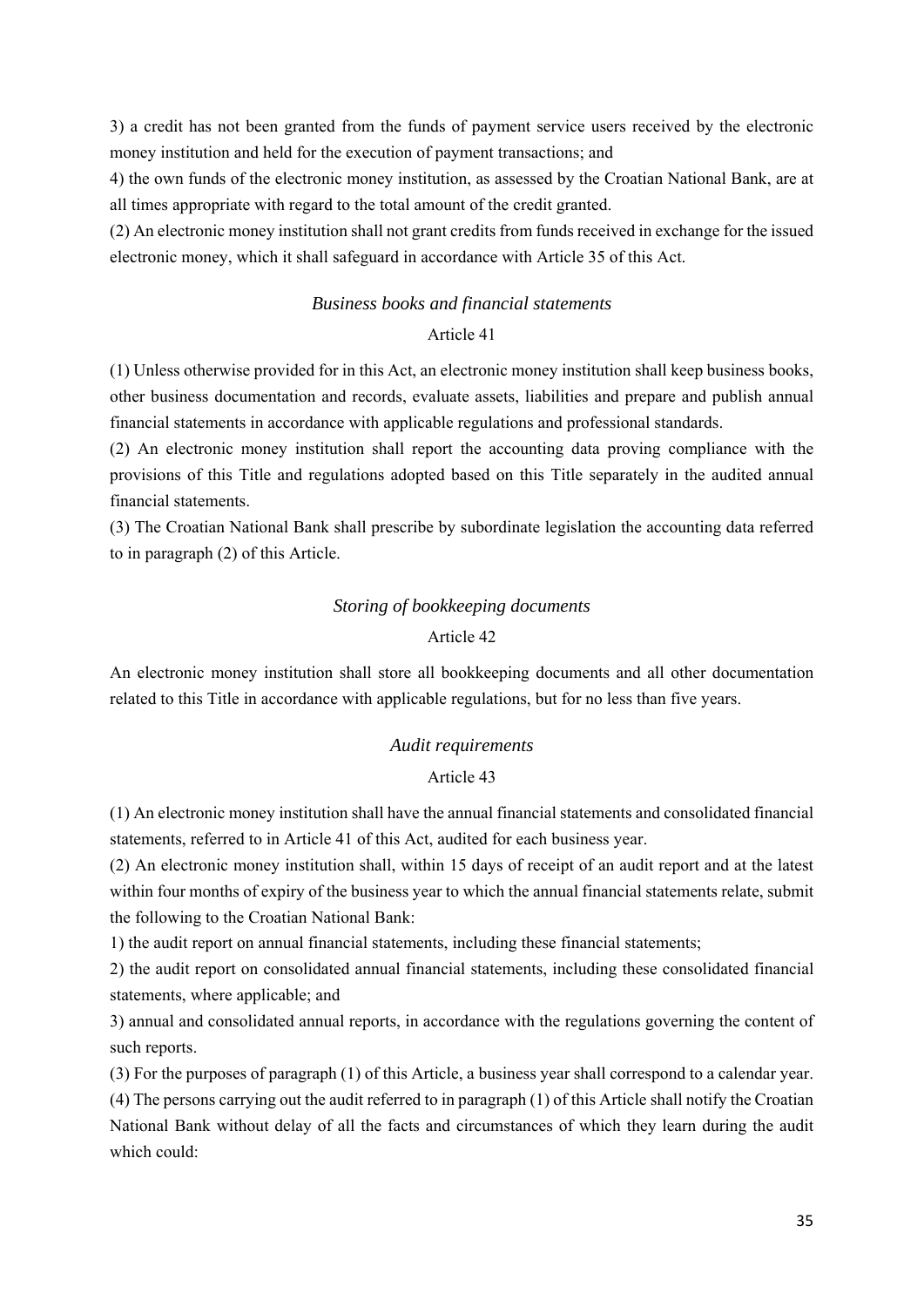1) breach the provisions of this Act or other regulations governing the conditions governing authorisation for issuing electronic money and operation of electronic money institutions, including the provision of payment services;

2) have an effect on the continuity of electronic money institution's operation; and

3) lead to a refusal to certify the financial statements or to an expression of reservations.

(5) The persons carrying out an audit of an electronic money institution shall notify the Croatian National Bank in writing of any of the facts referred to in paragraph (4) of this Article of which they became aware while auditing the financial statements of a company closely linked with that electronic money institution.

(6) The submission of information referred to in paragraphs (4) and (5) of this Article shall not constitute a breach of the auditor's duty to protect the confidentiality of information under the contract or the law governing audit.

### *Outsourcing*

#### Article 44

(1) An electronic money institution intending to outsource the operational activities of the issuance of electronic money or the provision of payment services to another person shall notify the Croatian National Bank thereof before entry into force of the contract with an outsourcing service provider.

(2) In the case of a materially important outsourced operational activity, the electronic money institution shall, in addition to the notification referred to in paragraph (1) of this Article, submit to the Croatian National Bank a draft contract with the outsourcing service provider prior to its entry into force and evidence of fulfilment of the conditions referred to in paragraphs (4) to (7) of this Article.

(3) Materially important operational activities shall be the activities which, if performed incorrectly or not at all, would significantly impair:

1) the legality of the electronic money institution's operation;

2) its financial stability;

3) the continuity in meeting the conditions based on which it has been granted authorisation; or

4) the soundness or continuity of its issuance of electronic money and provision of payment services.

(4) An electronic money institution shall ensure that the intended outsourcing:

1) does not change the relationship of an electronic money institution with its electronic money holders or users of payment services and its obligations towards its electronic money holders or users of payment services as determined by this Act and the law governing payment operations;

2) does not threaten the legality of the electronic money institution's operation;

3) does not result in transferring the liability from the responsible persons of the electronic money institution to other natural persons; and

4) does not alter the conditions under which the electronic money institution has been granted authorisation to issue electronic money.

(5) An electronic money institution shall ensure that the intended outsourcing of materially important activities, including IT outsourcing, does not:

1) impair the quality of the electronic money institution's internal control mechanism; and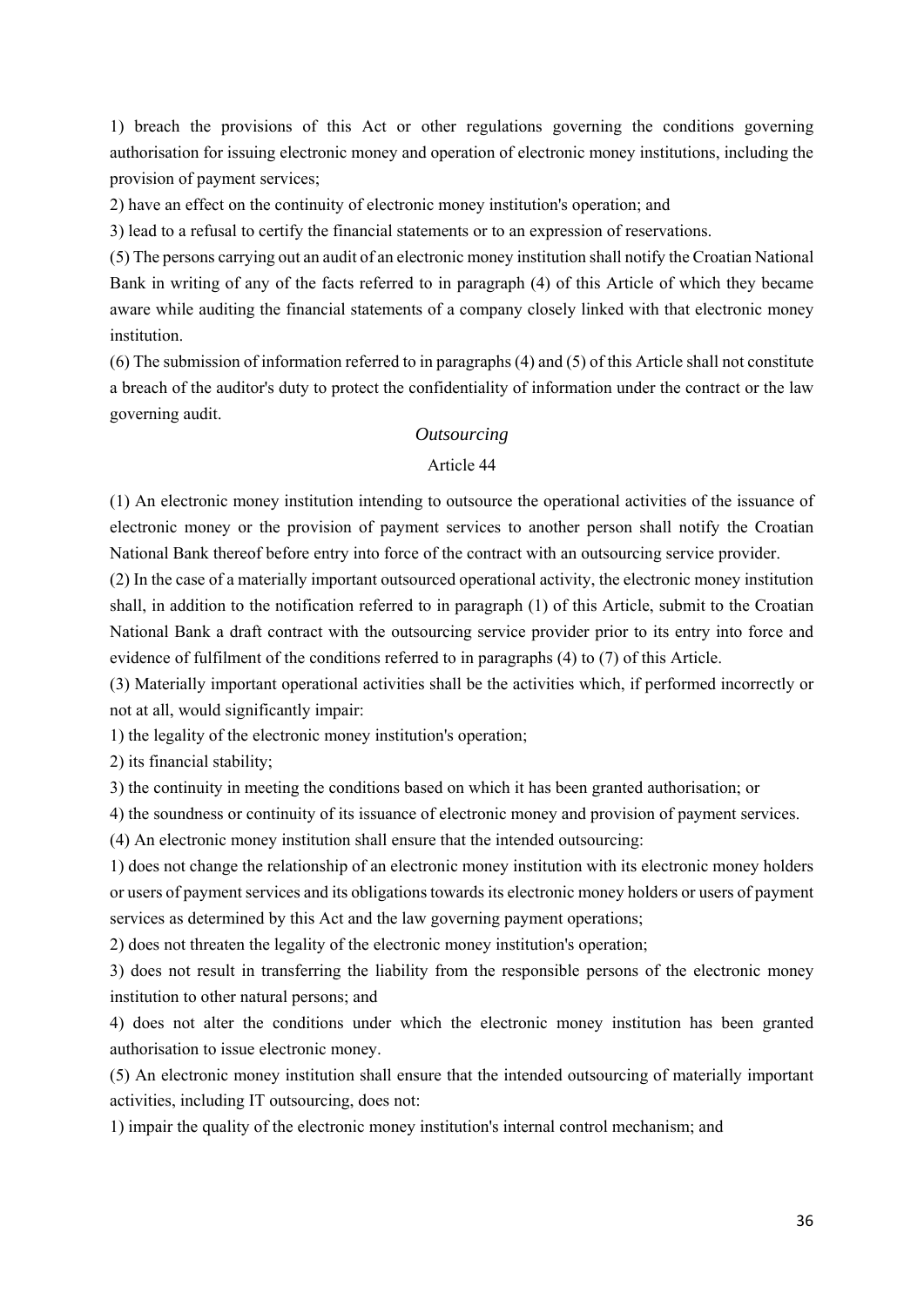2) impair the possibility for the Croatian National Bank to supervise and monitor on a continuous basis the discharge of all the obligations of the electronic money institution determined under this Act, the law governing payment operations and subordinate legislation adopted on the basis of these laws.

(6) An electronic money institution shall ensure that the Croatian National Bank can carry out on-site examination at the premises of the outsourcing service provider, and it shall ensure access to the outsourcing-related documentation and data possessed by the outsourcing service provider.

(7) An electronic money institution shall check whether the outsourcing service provider provides the outsourced service in accordance with the contract, this Act or the law governing payment operations and make sure that it has a right to carry out such checks.

(8) An electronic money institution shall notify the Croatian National Bank without delay of all the changes to entities providing outsourced services, and in the case referred to in paragraph (2) of this Article, also of all the other changes in connection with the outsourced activities, submitting the amended contract, at the latest within seven days of the day on which such changes took place.

### *Liability of an electronic money institution*

### Article 45

(1) An electronic money institution shall be liable for the acts of its employees, agents through which it provides payment services, distributors and outsourcing service providers.

(2) An electronic money institution may not exclude or limit the liability referred to in paragraph (1) of this Article.

(3) An electronic money institution issuing electronic money or providing payment services through a branch and an electronic money institution providing payment services through an agent shall carry out on-site and off-site checks of branches and agents as a minimum once a year.

(4) An electronic money institution issuing electronic money or providing payment services through a branch shall ensure that the branch acting on its behalf informs electronic money holders and payment service users of that fact.

(5) An electronic money institution providing payment services through an agent shall bind the agent to inform the payment service users of the fact that it provides payment services on behalf and for the account of the electronic money institution, as its agent.

#### *Governance arrangements*

#### Article 46

(1) An electronic money institution shall establish and implement effective and sound governance arrangements, proportionate to the nature, scale and complexity of the operations it performs, comprising:

1) a clear management framework with well-defined, transparent and consistent lines of powers and responsibilities within the electronic money institution;

2) efficient risk management, in particular as concerns operational risk; and

3) an appropriate internal control mechanism, which also includes appropriate administrative and accounting procedures.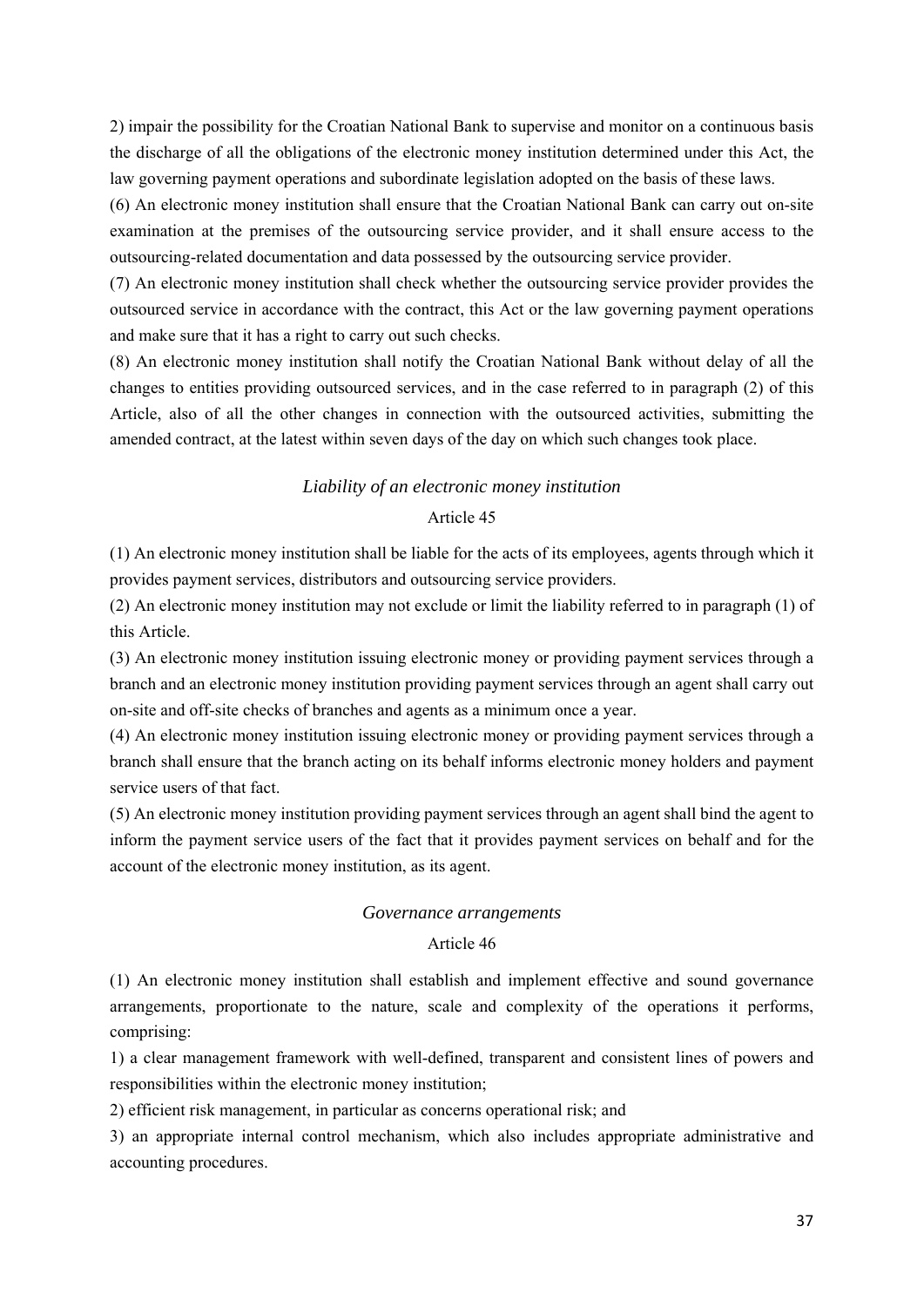# CHAPTER IV SUPERVISION OF ELECTRONIC MONEY INSTITUTIONS

#### *Types of supervision and competence*

#### Article 47

(1) The Croatian National Bank shall be responsible for the supervision of electronic money institutions established in the Republic of Croatia.

(2) The supervision referred to in paragraph (1) of this Article means the verification of whether an electronic money institution operates in accordance with the provisions of this Act and regulations adopted under this Act, as well as of the law governing payment operations and regulations adopted under that act, and in relation to the issuance of electronic money and the provision of payment services, and the activities referred to in Article 15, item (1) of this Act.

(3) Within the supervision referred to in paragraph (1) of this Article, the Croatian National Bank may verify whether the part of an electronic money institution's operation referred to in Article 15, item (4) of this Act affects or might affect its financial stability, or makes difficult the exercise of supervision.

(4) In addition to the supervision of an electronic money institution's operation referred to in paragraph (1) of this Article, the Croatian National Bank shall also supervise the implementation of the following: 1) the provisions of Titles II and III of this Act by electronic money institutions established in other Member States and operating in the Republic of Croatia under the right of establishment when their branches and distributors are located in the Republic of Croatia;

2) the provisions on the obligations to inform payment service users and on the rights and obligations in relation to the provision and use of payment services pursuant to the law governing payment operations by the electronic money institutions established in other Member States operating in the Republic of Croatia exercising the right of establishment when their branches are located in the Republic of Croatia and when their agents located in the Republic of Croatia are also payment service providers for the supervision of which the Croatian National Bank is competent pursuant to the law governing payment operations.

(5) The Ministry of Finance – the Financial Inspectorate shall supervise the implementation of the provisions on the obligations to inform payment service users and on the rights and obligations in relation to the provision and use of payment services pursuant to the law governing payment operations by the electronic money institutions established in other Member States and operating in the Republic of Croatia under the right of establishment when their agents located in the Republic of Croatia are not also payment service providers for the supervision of which the Croatian National Bank is competent pursuant to the law governing payment operations.

(6) The supervision referred to in paragraphs (4) and (5) of this Article shall be carried out in accordance with regulatory technical standards adopted as a delegated act by the European Commission under Article 29, paragraph (7) of Directive (EU) 2015/2366, and in connection with Article 29, paragraph (6) of Directive (EU) 2015/2366 and with the implementation of the provisions of Title V of this Act.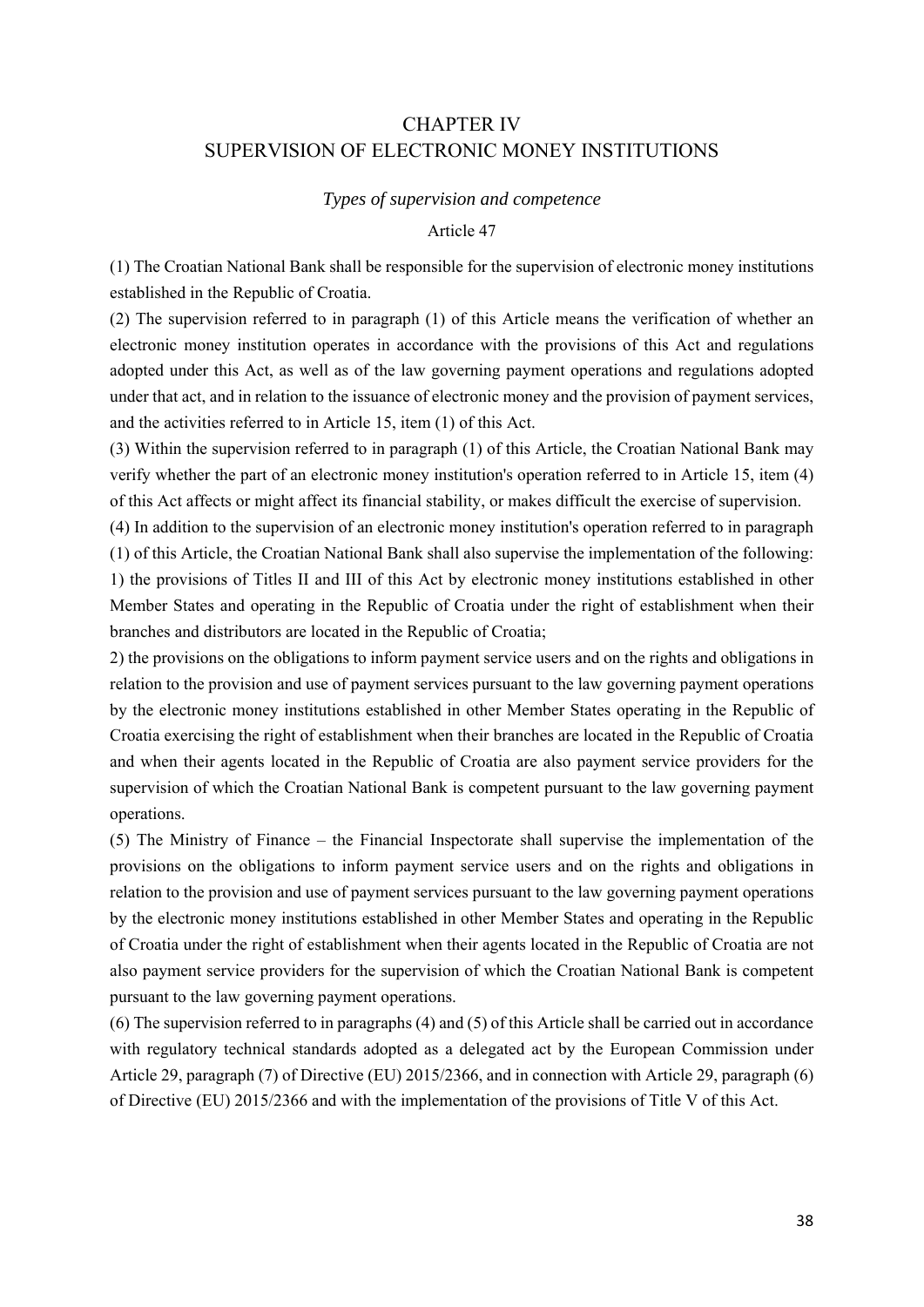### *Manner of exercising supervision of electronic money institutions*

#### Article 48

(1) The Croatian National Bank shall exercise supervision of electronic money institutions by:

1) collecting and analysing reports and information that electronic money institutions are required to submit to the Croatian National Bank pursuant to the provisions of this Act and other laws and regulations adopted under these laws, analysing the information submitted to the Croatian National Bank by other competent authorities in the Republic of Croatia and the competent authorities of the host Member States and monitoring the obtained business indicators (off-site examination);

2) carrying out on-site examination of the operation of electronic money institutions, their branches, distributors, agents through which they provide payment services and outsourcing service providers (onsite examination); and

3) imposing supervisory measures.

(2) In determining the frequency and intensity of the supervision referred to in paragraph (1) of this Article, the Croatian National Bank shall be governed by the nature, scale and complexity of the services of the issuance of electronic money and payment services provided by an individual electronic money institution and the estimated or established risk profile of its operations.

(3) The supervision referred to in paragraph (1), item (1) of this Article shall be exercised by the employees of the Croatian National Bank.

(4) Exceptionally, the Governor of the Croatian National Bank may authorise a certified auditor, an audit company or other professionally qualified persons to carry out the individual tasks related to the on-site examination of an electronic money institution's operation.

(5) The Croatian National Bank shall submit a notification of an on-site examination to an electronic money institution at least eight days prior to the beginning of an on-site examination.

(6) By way of derogation from paragraph (5) of this Article, authorised persons may submit the notification of an on-site examination no later than the beginning of the on-site examination.

(7) The notification referred to in paragraph (5) or paragraph (6) of this Article shall contain the subject of the on-site examination and information on what the electronic money institution subject to the onsite examination shall prepare for authorised persons for the purpose of carrying out the on-site examination.

(8) An electronic money institution shall enable authorised persons to carry out an on-site examination and ensure adequate conditions for undisturbed performance of the on-site examination.

(9) An electronic money institution which processes data by computer shall, at the request of an authorised person, ensure the conditions and adequate means for the examination of business books and records.

(10) Within the supervision referred to in paragraph (1), items (1) and (2) of this Article, the Croatian National Bank may require from the members of an electronic money institution's management board, or executive directors of that payment institution where it has a board of directors, or, where that institution engages in the business activities referred to in Article 15, item (4) of this Act, from a person responsible for managing the activities related to the issuance of electronic money and/or provision of payment services, to prepare a written report on all the issues necessary for exercising supervision or to submit a statement on these issues within a time limit no shorter than three days.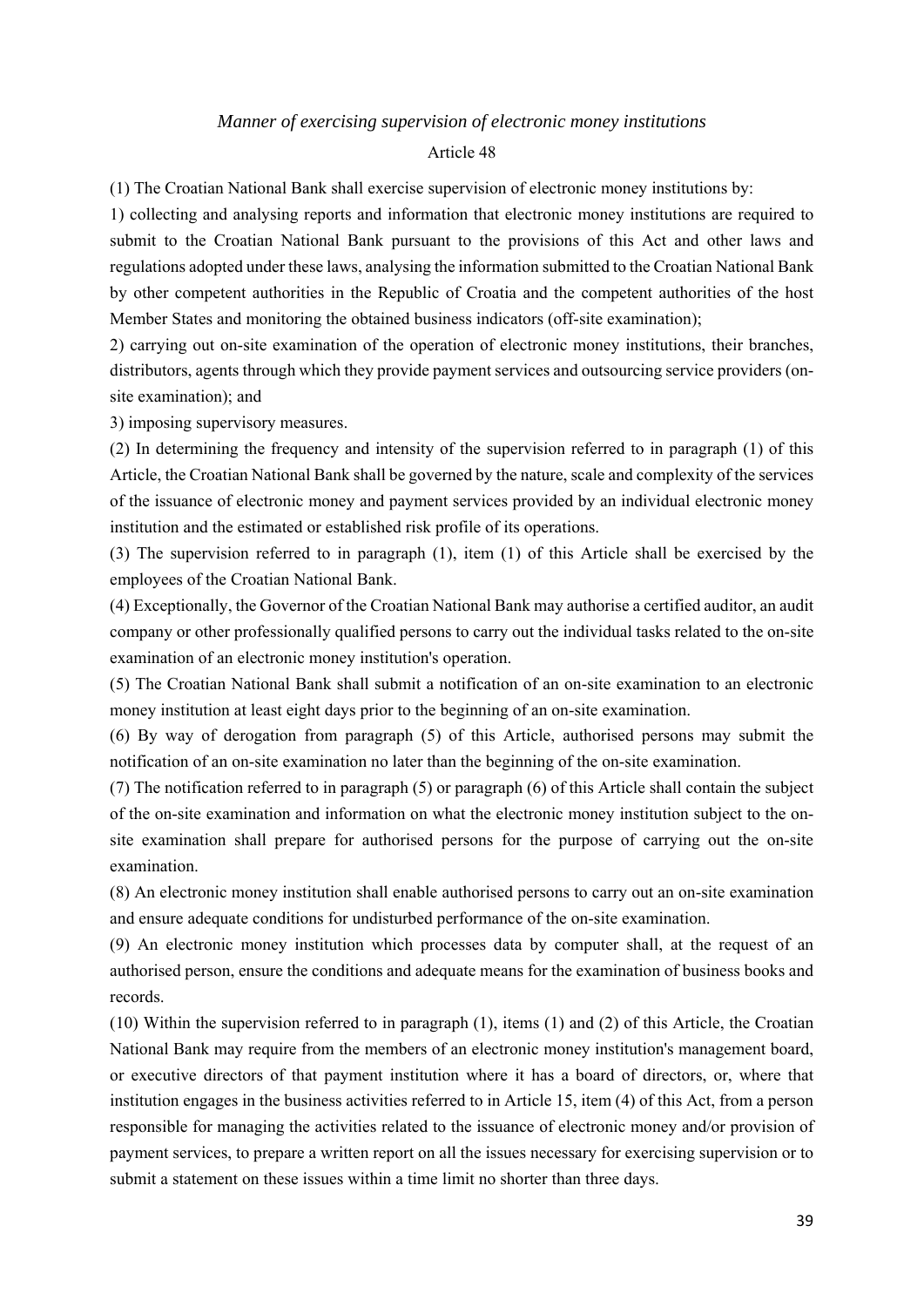#### *On-site examination of an electronic money institution's operation*

#### Article 49

(1) An electronic money institution shall enable authorised persons, at their request, to carry out an onsite examination at the head office of the electronic money institution and in other localities in which the electronic money institution or another person based on an authorisation by the electronic money institution carries out activities subject to the supervision of the Croatian National Bank.

(2) An electronic money institution shall enable authorised persons, at their request, to carry out an examination of business books, business documentation and administrative or business records, as well as an examination of information and related technologies, to the extent necessary for an examination.

(3) An electronic money institution shall submit to authorised persons, at their request, computer printouts, copies of business books, business documentation and administrative or business records, in a paper form or in the form of an electronic record, in the medium and format required by the authorised persons.

(4) The electronic money institution shall provide authorised persons with a standard interface granting access to the database management system used by the payment institution, for the purpose of carrying out a computer-aided examination.

(5) The examination referred to in paragraphs (1) and (2) of this Article shall be carried out by authorised persons during working hours of the electronic money institution or other person authorised by the electronic money institution to carry out the business activities and activities subject to the supervision of the Croatian National Bank.

(6) Where necessary because of the scale or nature of the examination, the electronic money institution shall enable authorised persons to carry out the examination outside its or other person's working hours.

### *End of an examination of an electronic money institution*

## Article 50

(1) Following an examination of the electronic money institution's operation a report on examination findings shall be prepared.

(2) By way of derogation from paragraph (1) of this Article, a report on examination findings shall not be prepared where the examination has been carried out under Article 48, paragraph (1), item (1) of this Act and where no illegalities or weaknesses and deficiencies in the electronic money institution's operation have been identified that would require the imposition of supervisory measures.

#### *Supervisory measures*

#### Article 51

(1) The objective of the supervisory measures of the Croatian National Bank shall be to take actions at an early stage to improve the safety and stability of electronic money institutions' operations and to eliminate the established illegalities and irregularities.

(2) Supervisory measures shall be imposed by means of a decision.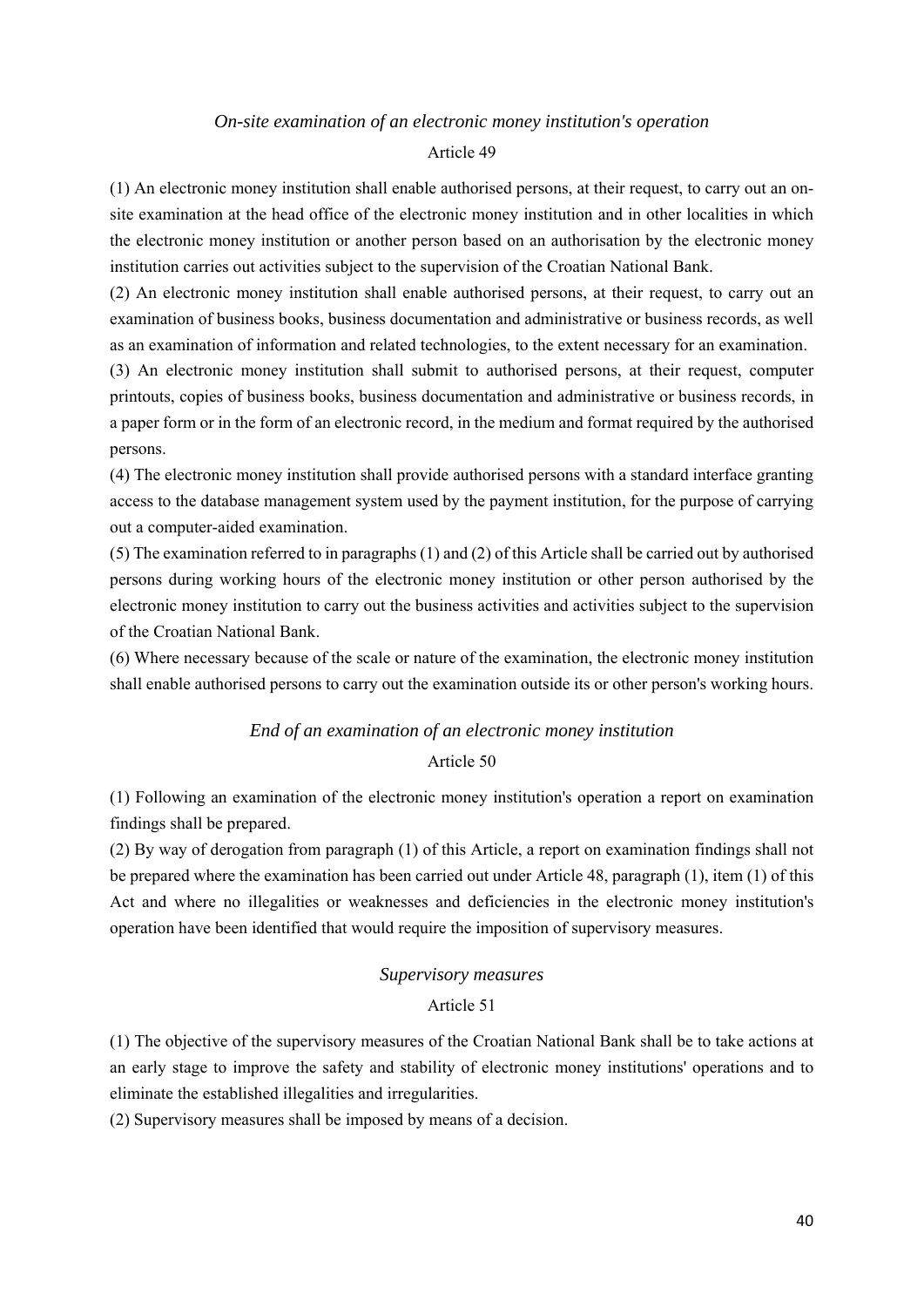#### *Decision to impose supervisory measures*

#### Article 52

(1) The Croatian National Bank may adopt a decision to impose supervisory measures on an electronic money institution if in the course of supervision it establishes:

1) that by its acts or omissions the electronic money institution acted contrary to laws or other regulations;

2) weaknesses or deficiencies in the electronic money institution's operation which do not constitute a violation of regulations; or

3) that it is necessary that the electronic money institution take actions and procedures to improve its operation.

(2) In the decision referred to in paragraph (1) of this Article, the Croatian National Bank shall lay down the time limit within which the electronic money institution is to implement the measures imposed by the decision.

(3) An electronic money institution may, no later than 15 days prior to the expiry of the time limit referred to in paragraph (2) of this Article, apply for an extension of the time limit referred to in paragraph (2) of this Article by a reasoned request. The Croatian National Bank shall decide on the extension at the latest by the expiry of the time limit laid down in the decision.

# *Reporting to the Croatian National Bank on the implementation of the decision*  Article 53

(1) In its decision to impose supervisory measures, the Croatian National Bank may order the electronic money institution to report to the Croatian National Bank within a specified time limit on the implementation of the measures imposed.

(2) The electronic money institution shall, within the time limit referred to in paragraph (1) of this Article, report to the Croatian National Bank on the implementation of the measures, enclosing relevant evidence.

(3) Where the Croatian National Bank establishes that the measures imposed have not been implemented or have not been implemented within the time limit and in the manner prescribed by the decision, it may adopt a new decision imposing a new supervisory measure on the electronic money institution.

# *Types of supervisory measures*

# Article 54

(1) By means of supervisory measures, the Croatian National Bank may:

1) order the competent authority of the electronic money institution to remove from office a management board member or executive director and appoint a new management board member or executive director, or, where the electronic money institution also engages in the business activities referred to in Article 15, item (4) of this Act, to remove from office the person responsible for managing the activities related to the issuance of electronic money and the provision of payment services and appoint a new person responsible for managing the activities related to the issuance of electronic money and the provision of payment services;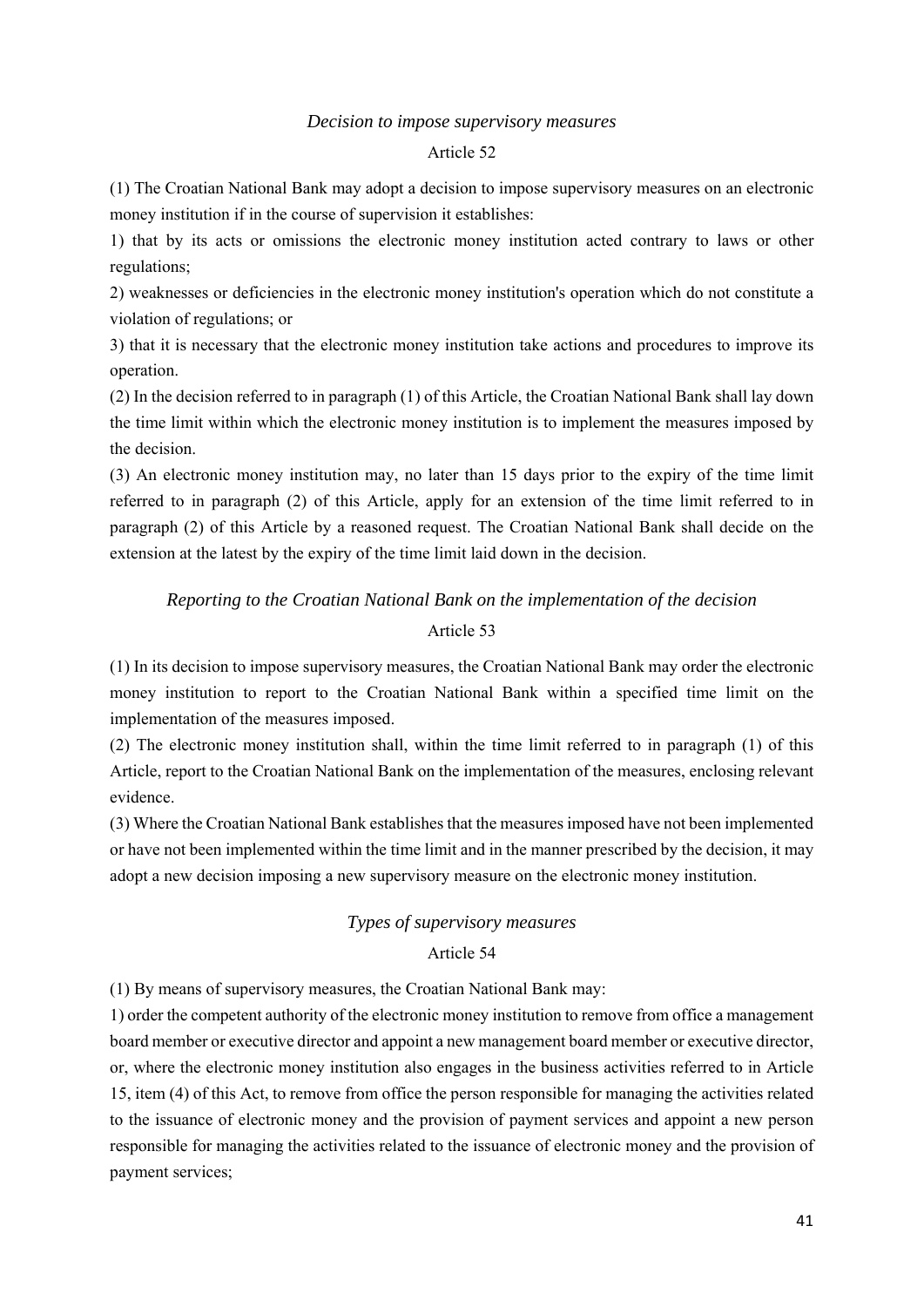2) temporarily prohibit an electronic money institution from issuing electronic money or providing one or more payment services in the cases referred to in Article 21, paragraphs (3) and (4) of this Act;

3) remove an electronic money institution's branch and/or agent from the register;

4) prohibit an electronic money institution from distributing and/or redeeming electronic money through a distributor;

5) order an electronic money institution to meet the conditions pursuant to which it was granted authorisation to issue electronic money;

6) temporarily prohibit an electronic money institution from granting credit or restrict its credit granting; 7) order an electronic money institution's management board or the executive director of an electronic money institution that has a board of directors to adopt and ensure the implementation of a plan of measures to provide for the minimum own funds required in accordance with a regulation referred to in Article 34, paragraph (12) of this Act;

8) order an electronic money institution's management board or the executive director of an electronic money institution that has a board of directors to adopt and ensure the implementation of a plan of measures to provide that the own funds be appropriate with regard to the total amount of the credit granted in accordance with Article 40 of this Act;

9) order the electronic money institution to adopt a decision and carry out an increase in the shareholders' capital;

10) temporarily prohibit the electronic money institution from distributing dividends or any form of profit;

11) order an act, omission or suffering with a view to own funds harmonisation with the conditions referred to in Article 34 of this Act;

12) order an act, omission or suffering with a view to improving the safety and stability of the operation of an electronic money institution and removing the established illegalities and irregularities.

(2) The Croatian National Bank shall impose the measure referred to in paragraph (1), item (2) of this Article simultaneously with the imposition of another supervisory measure in the duration of no longer than one year. The Croatian National Bank shall notify the competent commercial court of the imposition of this measure without delay.

(3) The Croatian National Bank may order that a separate entity be established for the issuance of electronic money if an electronic money institution carries out the business activities referred to in Article 15, item (4) of this Act which impair or may impair the financial stability of the electronic money institution or make supervision more difficult.

# *Exemptions from the required minimum amount of own funds*  Article 55

(1) The Croatian National Bank may, based on an evaluation of the risk management process, risk loss data base or internal control mechanisms of the electronic money institution, require the electronic money institution to hold an amount of own funds which is higher by a certain percentage than the amount calculated in accordance with the regulation referred to in Article 34, paragraph (12) of this Act. (2) The Croatian National Bank may, at the request of an electronic money institution, and taking into account its evaluation of the risk management process, risk loss data base or internal control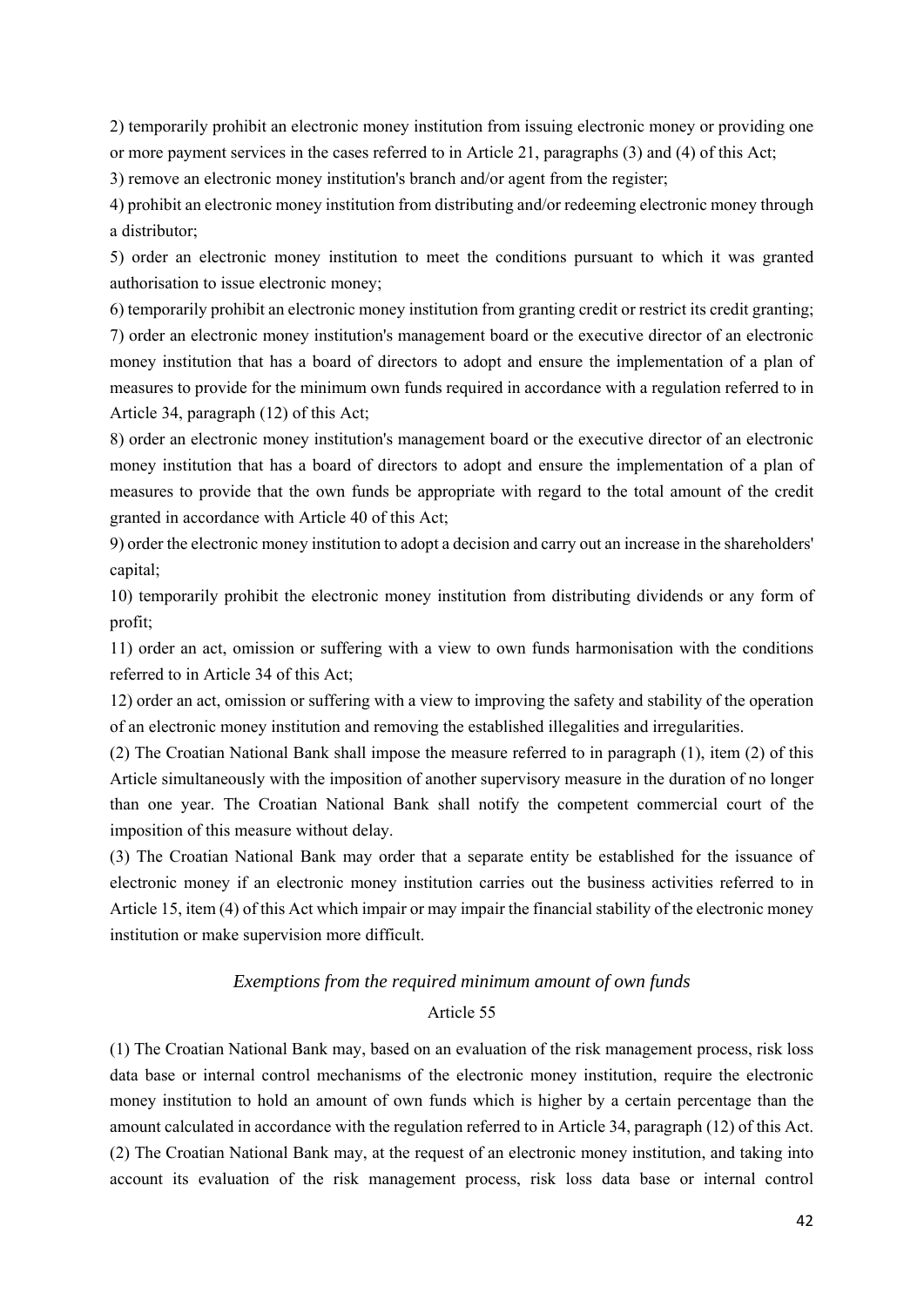mechanisms, permit the electronic money institution to hold an amount of own funds which is lower by a certain percentage than the amount calculated in accordance with the regulation referred to in Article 34, paragraph (12) of this Act.

(3) The percentage referred to in paragraphs (1) and (2) of this Article may not exceed 20%.

# *Reporting to the Croatian National Bank*

## Article 56

(1) An electronic money institution shall report to the Croatian National Bank in accordance with this Title.

(2) An electronic money institution shall notify the Croatian National Bank without delay of the following:

1) all facts to be entered in the register of companies relating to each submitted application for the change of data and to all completed entries of data changes in the register of companies;

2) each planned change of management board members or executive directors or persons responsible for managing the activities related to the issuance of electronic money and the provision of payment services and submit evidence of meeting the conditions referred to in Article 16, paragraph (1), item (2) or item (3) of this Act;

3) all planned or executed changes relating to a holder of the qualifying holding of which the management board or the executive director was aware or should have been aware;

4) all planned changes in the electronic money institution's shareholders' capital of 10% or more;

5) if the electronic money institution's financial position changes to the extent that its own funds fall below the amount of own funds prescribed by Article 34, paragraph (2) of this Act;

6) if it ceases providing some payment services;

7) the intent to cease issuing electronic money and/or providing payment services, if reasons arise for a revocation of the decision authorising the issuance of electronic money referred to in Article 21 of this Act and the expiry of the decision authorising the issuance electronic money referred to in Article 23 of this Act;

8) all changes related to the distributor and on the cessation of distribution and redemption of electronic money through the distributor;

9) if it ceases providing payment services through an agent;

10) all changes to facts on the basis of which the Croatian National Bank entered its agent in the register;

11) changes to the measures taken for safeguarding payment service users' funds, enclosing evidence that the measures meet the conditions referred to in Article 35 of this Act;

12) each change in the basis for calculating the professional indemnity insurance and the conditions of the professional indemnity insurance contracts;

13) any change of the audit company carrying out the audit pursuant to Article 43 of this Act; and

14) all other changes altering the facts on the basis of which the Croatian National Bank has issued its authorisation to issue electronic money.

(3) An electronic money institution shall notify the Croatian National Bank of its intention to issue electronic money or provide payment services in a third country through a branch at the latest within 60 days prior to the date of the establishment of the branch.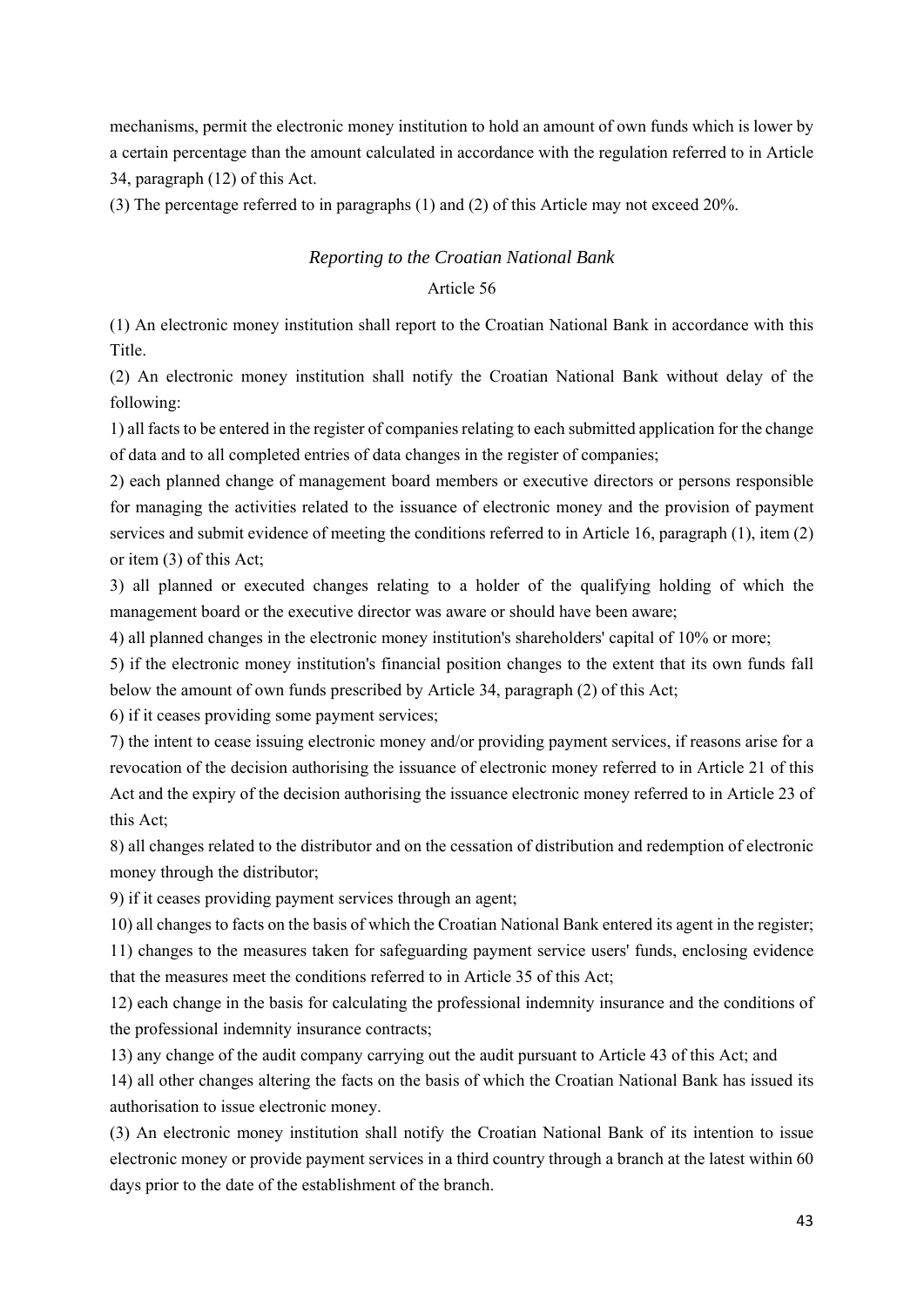(4) At the request of the Croatian National Bank, an electronic money institution shall, within the set time limit, submit reports and information on all matters relevant for the exercise of supervision or performing of other tasks within the competence of the Croatian National Bank.

# CHAPTER V

# SMALL ELECTRONIC MONEY INSTITUTIONS

# *Operation of a small electronic money institution*

# Article 57

(1) A small electronic money institution may issue electronic money and provide payment services referred to in Article 3, paragraph (2) of this Act that are linked to the issuance of electronic money in accordance with a decision of the Croatian National Bank on the entry of a small electronic money institution in the register referred to in Article 28 of this Act.

(2) In addition to the services referred to in paragraph (1) of this Article, a small electronic money institution may provide one or more payment services referred to in Article 3, paragraph (2), items (3) to (6) of this Act that are not linked to the issuance of electronic money and which are specified in the decision of the Croatian National Bank on the entry of a small electronic money institution in the register referred to in Article 28 of this Act.

(3) A small electronic money institution may issue electronic money and provide payment services exclusively in the territory of the Republic of Croatia.

(4) The average outstanding electronic money of a small electronic money institution shall not exceed HRK 2,000,000.00.

(5) If a small electronic money institution provides payment services referred to in Article 3, paragraph (2), items (3) to (6) of this Act that are not linked to the issuance of electronic money, the total average monthly value of payment transactions executed by a small electronic money institution in the last 12 months, including the payment transactions executed through its agents, shall not exceed HRK 7,500,000.00.

# *Initial capital of a small electronic money institution*

## Article 58

(1) The initial capital of a small electronic money institution shall not be less than HRK 900,000.00. (2) For a company in the process of being incorporated for which an application has been submitted for entry in the register referred to in Article 28 of this Act, a share of the shareholders' capital in the amount of the initial capital referred to in this Article shall be paid in cash.

# *Conditions for entry in the register*

# Article 59

(1) A legal person intending to issue electronic money as a small electronic money institution shall, in addition to the conditions referred to in Article 58 of this Act, also meet the following conditions: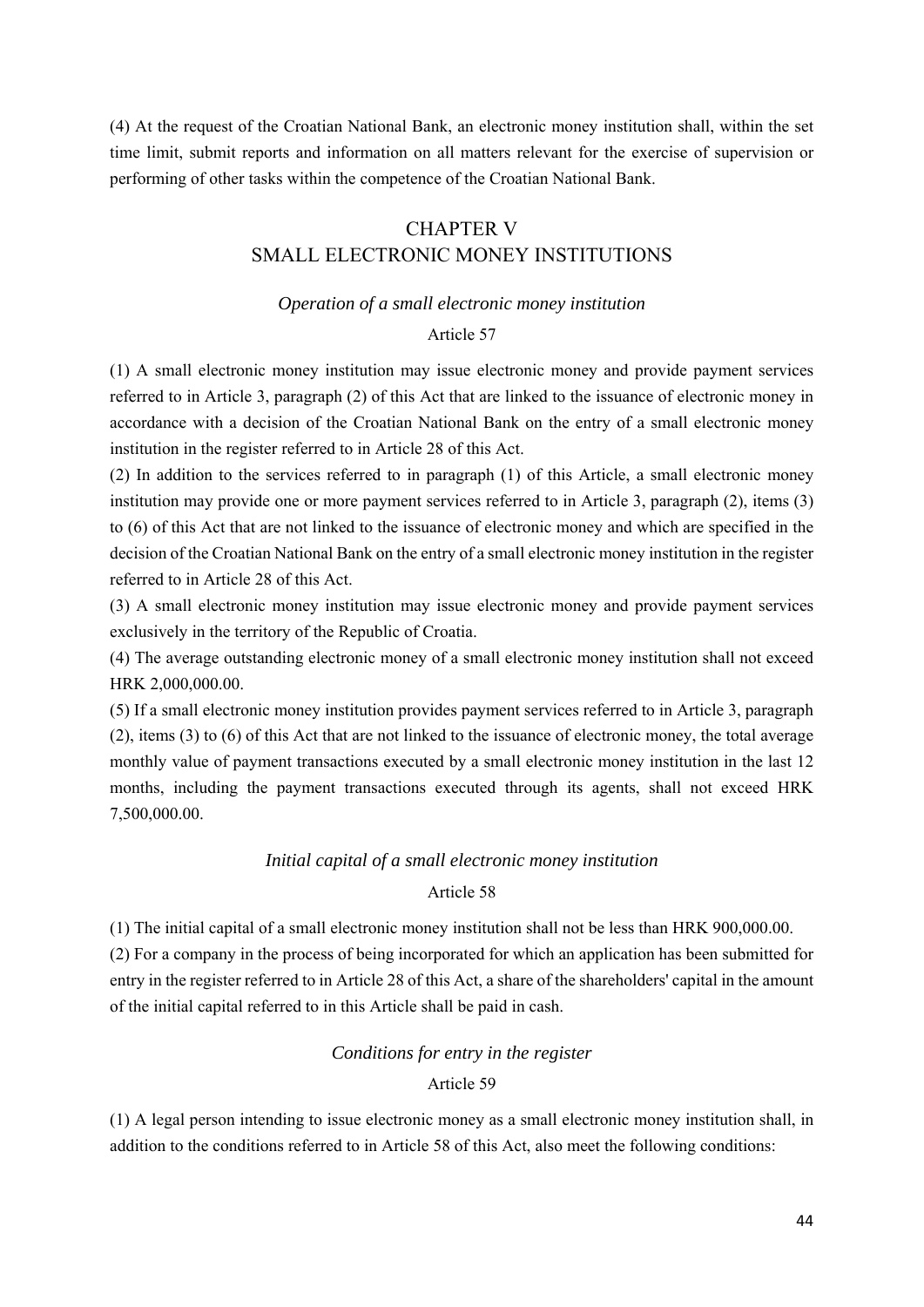1) the conditions referred to in Article 16, paragraph (1), items (1) to (4), items (6), (8), (9) and (11) of this Act;

2) the average outstanding electronic money shall not exceed HRK 2,000,000.00 and where the applicant has not yet commenced operating or has not completed a sufficient period of operation for the purposes of calculation of the average outstanding electronic money, it shall be evident from the business plan and the projection of outstanding electronic money in the following six months that the average outstanding electronic money does not exceed HRK 2,000,000.00.

3) have a head office in the Republic of Croatia.

(2) For the purposes of assessment of meeting the conditions referred to in Article 16, paragraph (1), items (1) to (3) of this Act, the provisions of Article 16, paragraphs (2) and (3) of this Act shall apply *mutatis mutandis*.

(3) The Croatian National Bank may order the correction of the projected outstanding electronic money evidenced by the business plan referred to in paragraph (1), item (2) of this Article if it assesses that it is unrealistic.

(4) The legal person referred to in paragraph (1) of this Article intending to provide payment services referred to in Article 3, paragraph (2), items (3) to (6) of this Act that are not linked to the issuance of electronic money, in addition to conditions referred to in paragraph (1) of this Article, shall also meet the condition that the monthly average of the preceding 12 months' total value of payment transactions executed by the person concerned, including payment transactions executed through its agents, does not exceed HRK 7,500,000.00, and if the applicant has not yet commenced operations or has operated for less than 12 months, that for the subsequent 12 months it is evident from the business plan and the projected total amount of payment transactions, including payment transactions executed through its agents, does not exceed the amount of HRK 7,500,000.00.

### *Application for entry in the register*

### Article 60

(1) A legal person intending to issue electronic money as a small electronic money institution shall submit to the Croatian National Bank an application for entry in the register referred to in Article 28 of this Act.

(2) To be enclosed with the application referred to in paragraph (1) of this Article shall be a report on the average outstanding electronic money or, where the applicant has not yet commenced operating or has not operated long enough for the purposes of calculation of the average outstanding electronic money, a projection of the average outstanding electronic money in the following six months.

 (3) The legal person referred to in paragraph (1) of this Article that at the same time intends to provide payment services referred to in Article 3, paragraph (2), items (3) to (6) of this Act that are not linked to the issuance of electronic money, shall also accompany the application referred to in paragraph (1) of this Article with a report on the total value of all payment transactions executed over the preceding 12 months or, where the applicant has not yet commenced operating or has operated for less than 12 months, a projection of the total amount of payment transactions in the following 12 months.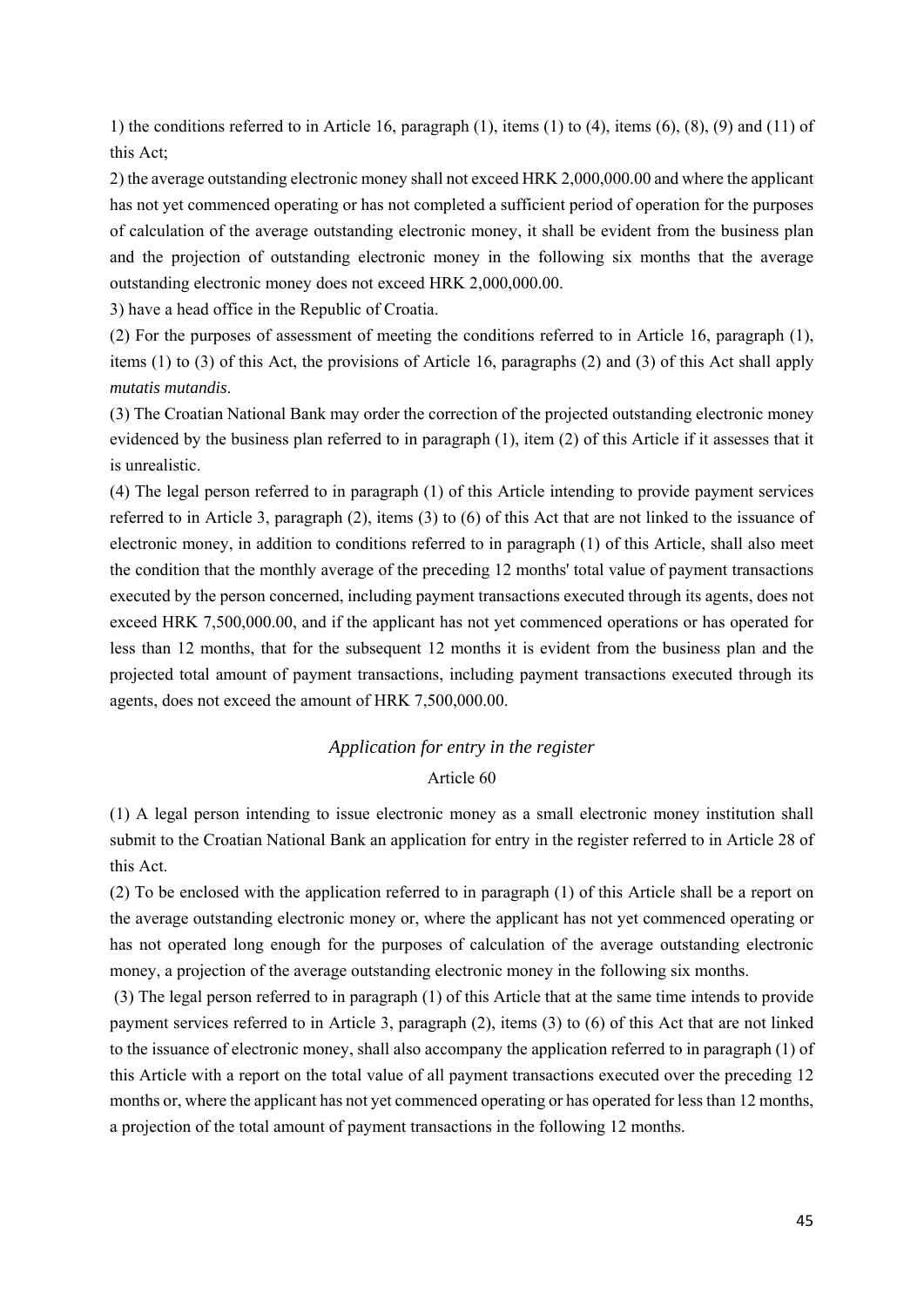(4) The provisions of Article 17, paragraphs (3) to (9) and (11) to (13) of this Act shall apply *mutatis mutandis* to the application referred to in paragraph (1) of this Article and the application processing procedure.

# *Issuing of the decision on the entry in the register*

# Article 61

(1) The Croatian National Bank shall issue a decision on the entry in the register referred to in Article 28 of this Act where, based on the application and the submitted documentation referred to in Article 60 of this Act and the information it possesses, it has come to an assessment that the conditions referred to in Article 59 of this Act have been met.

(2) Article 19 of this Act shall apply *mutatis mutandis* to the application for entry in the register of an additional payment service referred to in Article 57, paragraph (2) of this Act.

(3) Article 20 of this Act shall apply *mutatis mutandis* to the refusal of the application for entry in the register.

# *Decision on the entry of removal in the register*

# Article 62

(1) The provisions of Articles 21 and 22 of this Act shall apply *mutatis mutandis* to the decision on the entry of removal of a small electronic money institution from the register, i.e. the decision on the entry of removal of an individual payment service from the register that is not linked to the issuance of electronic money provided by the small electronic money institution in the register referred to in Article 28 of this Act.

(2) A small electronic money institution shall cease to issue electronic money and provide payment services entered in the register:

1) on the date of entry into force of the decision on the winding-up of a small electronic money institution;

2) on the date of the adoption of a decision on the opening of bankruptcy proceedings against a small electronic money institution;

3) on the date of the removal of a small electronic money institution from the register of companies, or its dissolution in the case of a merger by acquisition, merger by formation of a new company and division of a company.

(3) In the case referred to in paragraph (2) of this Article, the Croatian National Bank shall adopt a decision on the removal of a small electronic money institution from the register without delay.

# *Obligation of notification to the Croatian National Bank*

# Article 63

(1) A small electronic money institution which is subject to annual financial statements audit in accordance with applicable regulations shall submit to the Croatian National Bank audited reports in accordance with Article 43 of this Act.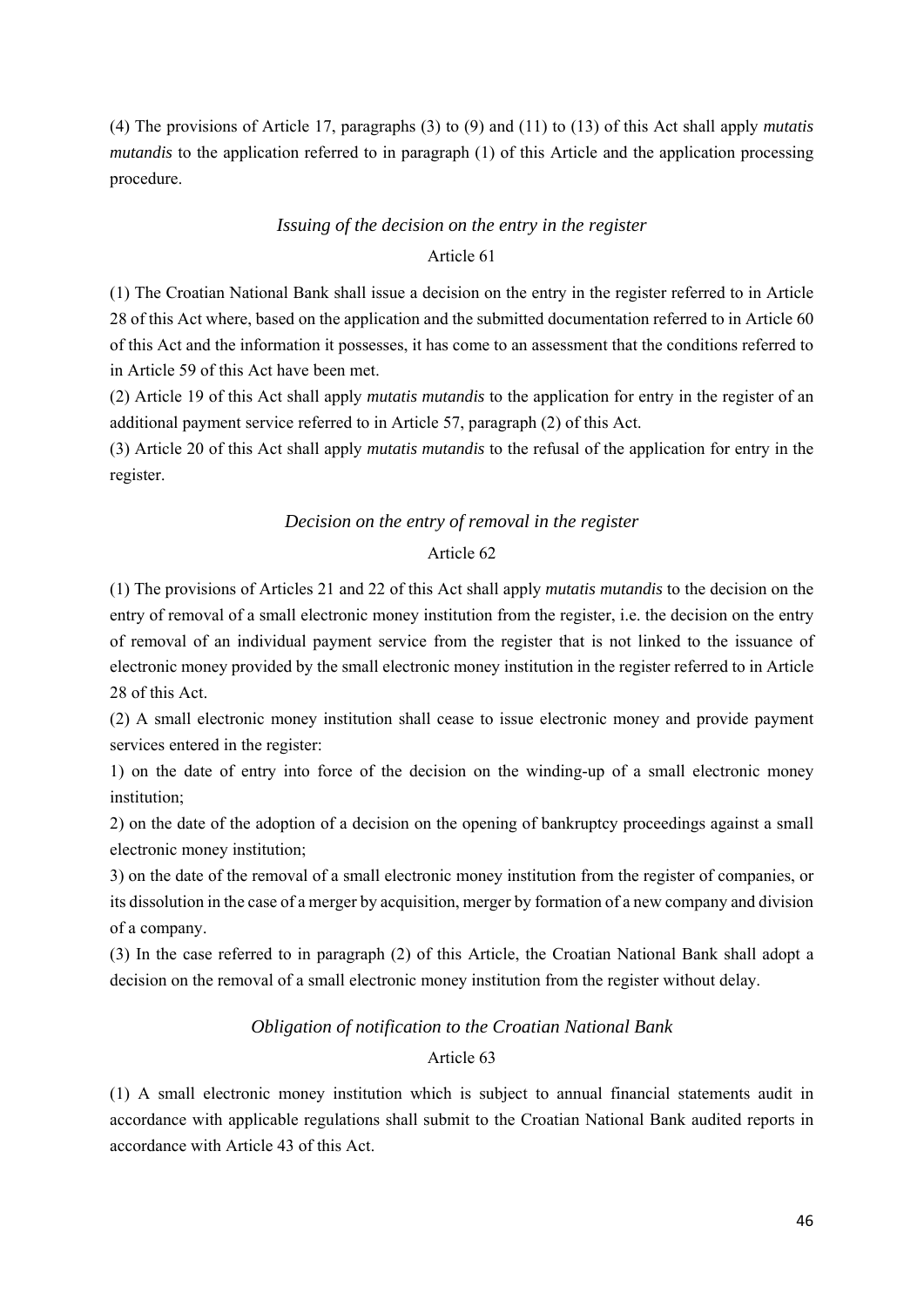(2) A small electronic money institution which is not subject to annual financial statements audit in accordance with applicable regulations shall submit to the Croatian National Bank the annual reports and consolidated annual reports at the latest within four months of expiry of the business year to which the annual financial statements relate.

(3) The Croatian National Bank may require submission of audited reports referred to in paragraph (1) of this Article also from a small electronic money institution which is not subject to annual financial statements audit.

# *Application of the provisions of this Act relating to electronic money institutions established in the Republic of Croatia*

#### Article 64

Unless otherwise prescribed by the provisions of Articles 57 to 63 of this Act, the provisions of Articles 7, 15, 27 and 28 of this Act and the provisions of Chapters III and IV of this Title, except the provisions of Article 34, paragraphs (1) to (4) and paragraphs (6) to (12), Article 41, paragraph (2) and Article 55 of this Act, shall apply *mutatis mutandis* to small electronic money institutions.

# *Transformation of a small electronic money institution to an electronic money institution*  Article 65

(1) A small electronic money institution intending to increase the amount of average outstanding electronic money above the amount prescribed in Article 57, paragraph (4) of this Act, or which in relation to the payment services that are not linked to the issuance of electronic money intends to increase the amount of average total monthly value of payment transactions above the amount referred to in Article 57, paragraph (5) of this Act, shall submit an application to the Croatian National Bank for authorisation to issue electronic money as an electronic money institution.

(2) Paragraph (1) of this Article shall also apply to a small electronic money institution intending to issue electronic money or provide payment services in another Member State or third country as well as to a small electronic money institution intending to provide other payment services referred to in Article 3, paragraph (2) of this Act that are not linked to the issuance of electronic money and not listed in Article 57, paragraph (2) of this Act.

(3) A small electronic money institution which no longer meets the condition referred to in Article 59, paragraph (1), item (2) or paragraph (4) of this Act, shall submit to the Croatian National Bank the application referred to in paragraph (1) of this Article within 30 days of the date when it no longer meets the condition.

(4) A small electronic money institution shall state in the application referred to in paragraphs (1), (2) and (3) of this Article the reason for the application and submit with the application all the information and documentation referred to in Article 17 of this Act.

(5) By way of derogation from paragraph (4) of this Article, a small electronic money institution does not have to submit the information and documentation that have already been submitted to the Croatian National Bank and that are relevant at the time of submitting the application.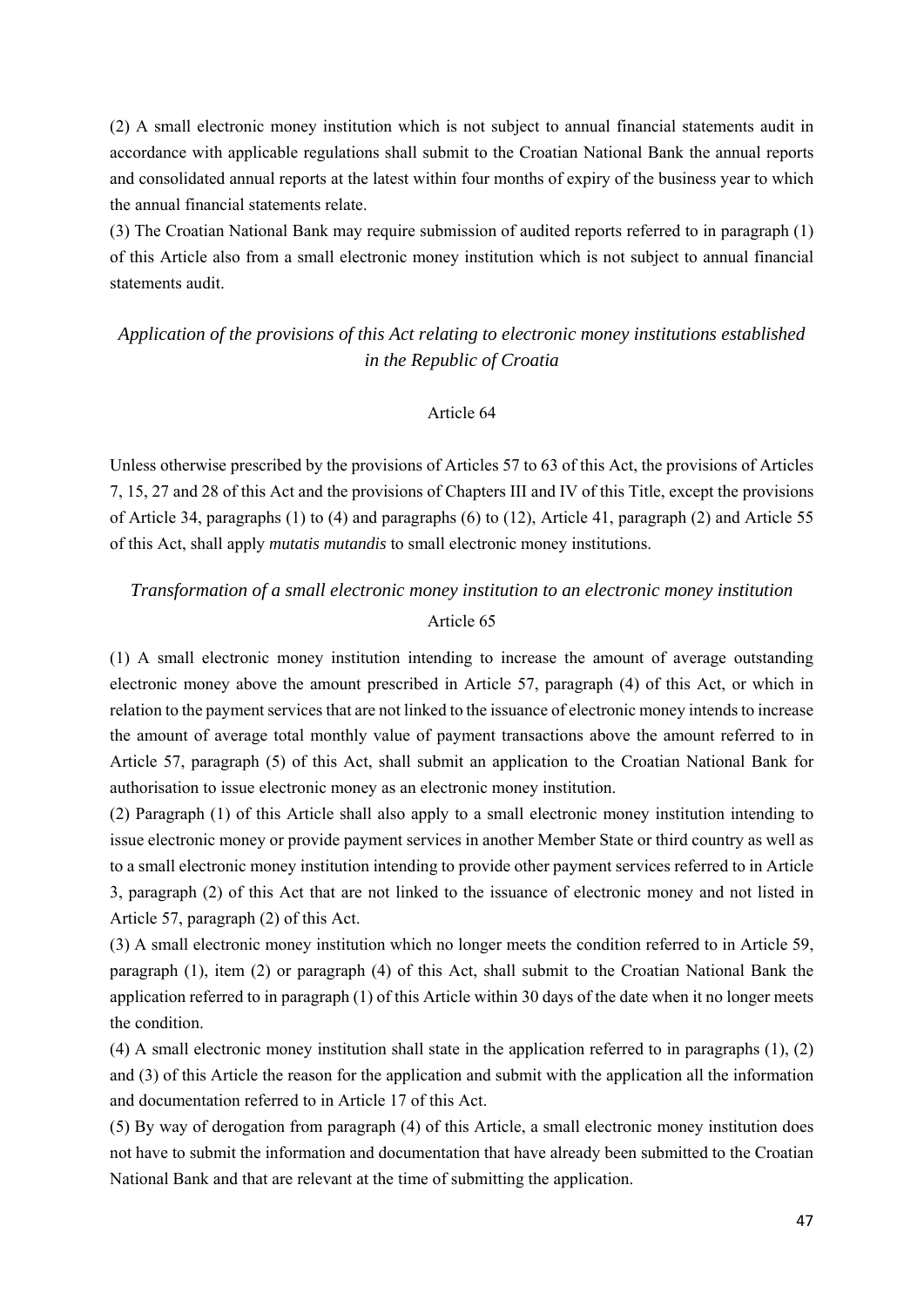(6) On the date when the decision authorising the issuance of electronic money as an electronic money institution becomes enforceable, the entry of the small electronic money institution shall be removed from the register referred to in Article 28 of this Act and the electronic money institution shall be entered as such in the register.

(7) Where in the case referred to in paragraph (3) of this Article, a small electronic money institution fails to submit an application within the prescribed time limit, the Croatian National Bank shall adopt a decision on the entry of removal of a small electronic money institution in the register referred to in Article 28 of this Act.

# *Transformation of an electronic money institution to a small electronic money institution*  Article 66

(1) An electronic money institution intending to continue issuing electronic money and providing payment services that are not linked to the issuance of electronic money listed in the decision authorising the issuance of electronic money as a small electronic money institution shall submit to the Croatian National Bank an application for the entry of a small electronic money institution in the register referred to in Article 28 of this Act, in accordance with Article 60 of this Act.

(2) Pursuant to the application referred to in paragraph (1) of this Article, the Croatian National Bank shall carry out the procedure based on the available documentation and information, but it can require additional documentation pursuant to the provisions of Article 60, paragraphs (2) to (4) of this Act.

(3) The provisions of Articles 60 and 61 of this Act shall apply to decision-making regarding the application referred to in paragraph (1) of this Article.

# *Transformation of a small payment institution to a small electronic money institution*

Article 67

(1) A small payment institution intending to issue electronic money as a small electronic money institution shall submit to the Croatian National Bank an application for the entry in the register referred to in Article 28 of this Act as a small electronic money institution and provide all information and documentation in accordance with Article 60 of this Act.

(2) By way of derogation from paragraph (1) of this Article, a small payment institution does not have to submit the information and documentation that have already been submitted to the Croatian National Bank and that are relevant at the time of submitting the application.

(3) The provisions of Articles 60 and 61 of this Act shall apply to decision-making regarding the application referred to in paragraph (1) of this Article.

(4) On the date when the decision on the entry of a small electronic money institution in the register referred to in Article 28 of this Act becomes enforceable, the entry of the small payment institution shall be removed from the register maintained by the Croatian National Bank in accordance with the law governing payment operations.

*Transformation of a small electronic money institution to a small payment institution* 

Article 68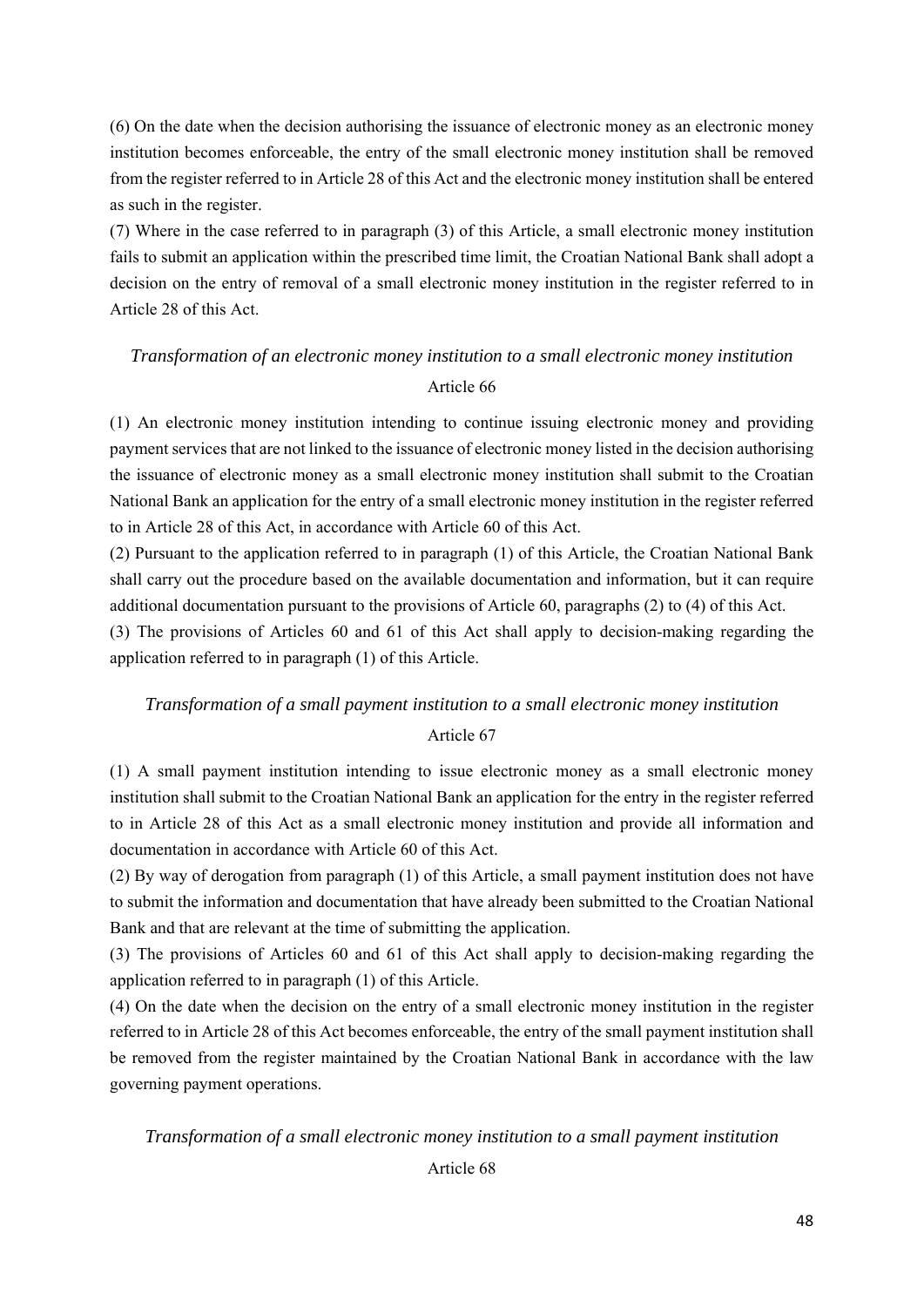(1) A small electronic money institution that no longer intends to issue electronic money, but intends to continue providing payment services listed in the decision on the entry of the small electronic money institution in the register referred to in Article 28 of this Act not linked to the issuance of electronic money, shall submit to the Croatian National Bank an application for its entry in the register maintained by the Croatian National Bank in accordance with the law governing payment operations, as the small payment institution in accordance with the provisions of that law.

(2) Pursuant to the application referred to in paragraph (1) of this Article, the Croatian National Bank shall carry out the procedure based on the available information and documentation related to the application for the entry in the register as a small payment institution, but it can require additional documentation pursuant to the provisions of the law governing payment operations.

(3) On the date when the decision on the entry of a small payment institution in the register maintained by the Croatian National Bank becomes enforceable, in accordance with the law governing payment operations, the entry of the small electronic money institution shall be removed from the register referred to in Article 28 of this Act.

# CHAPTER VI BRANCH OF A THIRD-COUNTRY ELECTRONIC MONEY INSTITUTION

# *Operation of a branch of a third-country electronic money institution in the territory of the*

# *Republic of Croatia*

# Article 69

(1) A third-country electronic money institution may issue electronic money in the territory of the Republic of Croatia only through a branch.

(2) The Croatian National Bank shall be competent for issuing authorisations to establish a branch of a third-country electronic money institution.

(3) A third-country electronic money institution issuing electronic money in the territory of the Republic of Croatia through a branch may provide payment services that are linked to the issuance of electronic money.

(4) A third-country electronic money institution may not provide payment services in the territory of the Republic of Croatia that are not linked to the issuance of electronic money.

(5) The business activity of electronic money issuance and provision of payment services linked to electronic money issuance may be entered in the register of companies only after the Croatian National Bank has adopted a decision authorising the establishment of a branch of a third-country electronic money institution.

(6) A branch of a third-country electronic money institution, which has obtained the authorisation referred to in paragraph (2) of this Article, may commence issuing electronic money only after the entry of the issuance of electronic money as business activity in the register of companies.

(7) A branch of a third-country electronic money institution, which has obtained the authorisation referred to in paragraph (2) of this Article, may issue electronic money only in the territory of the Republic of Croatia.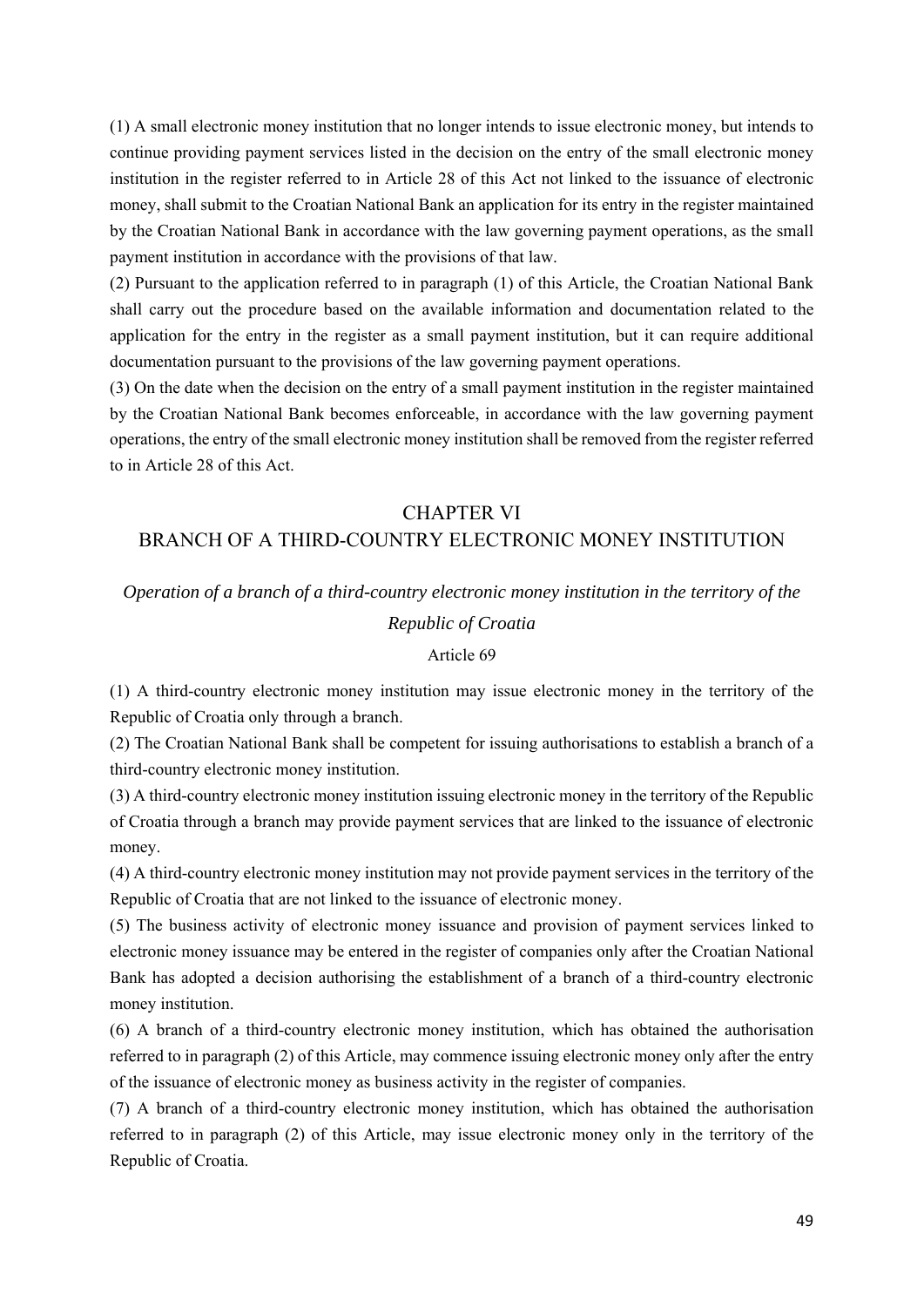(8) A branch of a third-country electronic money institution, which has obtained the authorisation referred to in paragraph (2) of this Article, in addition to the issuance of electronic money and the provision of payment services that are linked to the issuance of electronic money, may only engage in the business activities referred to in Article 15, items (1) and (3) of this Act.

#### *Conditions for authorisation to establish a branch of a third-country electronic money*

### *institution*

### Article 70

(1) A third-country electronic money institution intending to issue electronic money in the Republic of Croatia, i.e. a branch of that institution, in addition to the conditions referred to in Article 16, paragraph  $(1)$ , items  $(1)$ ,  $(2)$ ,  $(4)$ ,  $(6)$ ,  $(8)$  and  $(11)$  of this Act, shall also meet the following conditions:

1) the third-country electronic money institution and its branch meet the financial, managerial, organisational, personnel and technical requirements for operation in accordance with the provisions of this Act;

2) the electronic money institution has been entered in a relevant register in the country where it has its head office for at least three years or, where the regulations of that country do not require its entering in a relevant register, has been established for at least three years;

3) the conditions for the operation of the branch pursuant to this Act are provided;

4) the third country in which the electronic money institution has its head office has regulations governing the prevention of money laundering and terrorist financing that ensure effective oversight over the prevention of money laundering and terrorist financing;

5) the electronic money institution or the persons referred to in Article 16, paragraph (1), items (1) and (2) of this Act are in no way connected with money laundering and terrorist financing and that there are no indications for that;

6) the Croatian National Bank has concluded an agreement on cooperation in exercising supervision with the competent authority of the third country in which the electronic money institution establishing a branch has its head office;

7) electronic money institutions having their head office in the Republic of Croatia are allowed to establish a branch in that third country at least under the same conditions applying to the electronic money institution establishing a branch in the Republic of Croatia;

8) the branch has put in place an adequate internal control mechanism in order to comply with the requirements arising from the regulations governing the prevention of money laundering and terrorist financing;

9) the third-country electronic money institution has been granted authorisation to issue electronic money, which it has been obliged to obtain under the regulations of that third country;

10) the third-country electronic money institution has been granted authorisation to establish a branch in the Republic of Croatia issued in a third country, which it has been obliged to obtain under the regulations of that third country; and

11) the third-country electronic money institution's initial capital is in the amount prescribed in Article 14 of this Act.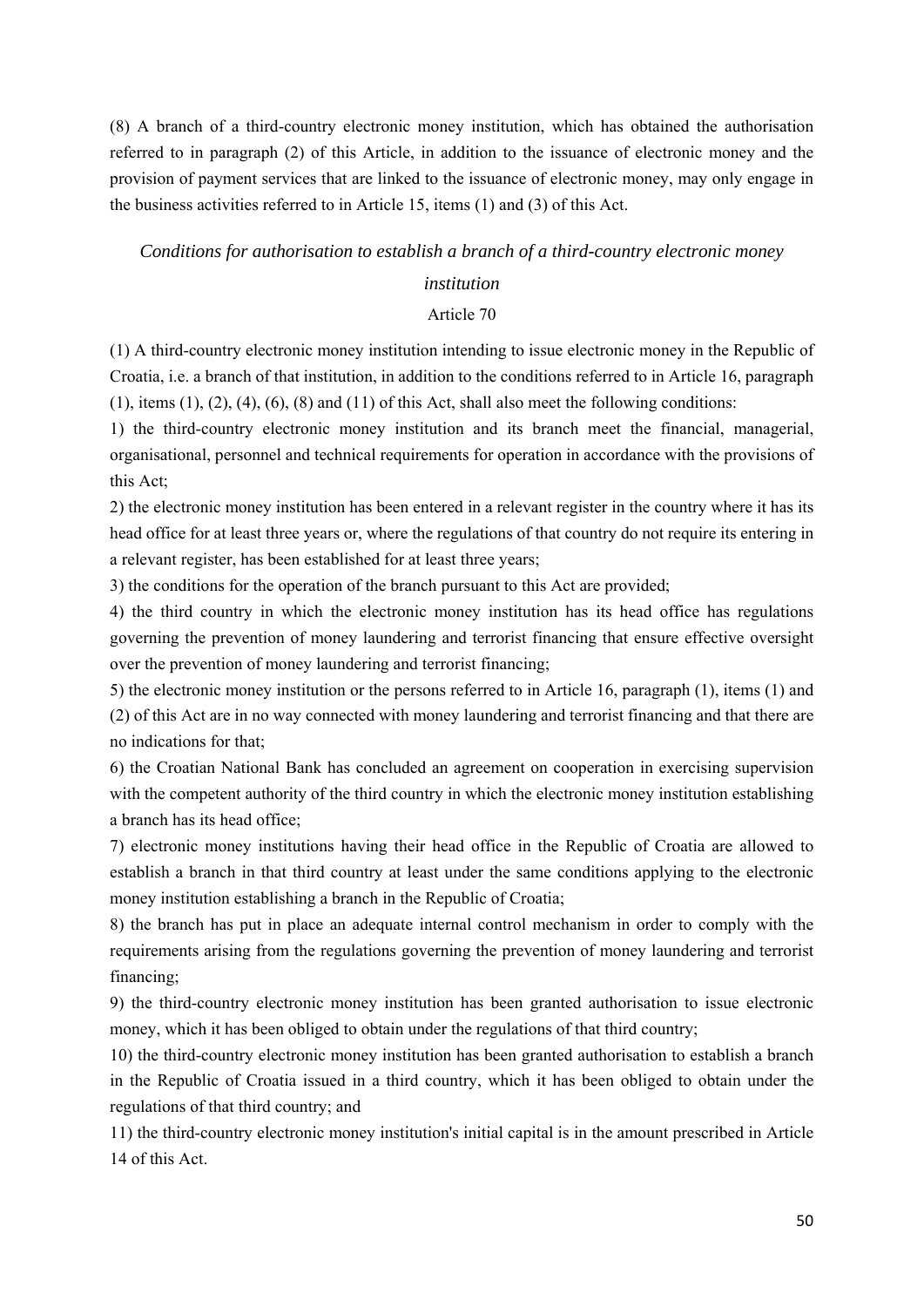(2) When assessing the suitability of a holder of a qualifying holding, Article 16, paragraph (2) of this Act shall apply *mutatis mutandis*, and when assessing good repute, Article 16, paragraph (3) of this Act shall apply *mutatis mutandis*.

### *Application for authorisation to establish a branch of a third-country electronic money*

### *institution*

### Article 71

(1) A third-country electronic money institution intending to establish a branch in the territory of the Republic of Croatia shall submit to the Croatian National Bank an application to obtain authorisation to establish a branch of a third-country electronic money institution.

(2) A third-country electronic money institution shall list in the application for authorisation to establish a branch referred to in paragraph (1) of this Article the payment services linked to the issuance of electronic money that it intends to provide through the branch.

(3) The application for authorisation to establish a branch of a third-country electronic money institution shall be accompanied with the following:

1) evidence that the third-country electronic money institution has been entered in a relevant register in the country where it has its registered office, not older than 90 days, showing its legal form and the date of entry in the register, its shareholders' capital, business activities and the persons authorised to represent it and the scope of their powers, where the electronic money institution has been established in a country where the entry in such a register is obligatory;

2) the decision of the third-country electronic money institution on establishing a branch;

3) a copy of the deed of establishment, memorandum or Articles of Association of the third-country electronic money institution, certified in accordance with the regulations of the country where the electronic money institution has its head office, not older than 90 days, showing its legal form and the date of establishment, its shareholders' capital and business activities, as well as the persons authorised to represent it and the scope of their powers;

4) name and contact details of the supervisory authority of a third-country electronic money institution;

5) authorisation to issue electronic money granted by the competent authority of a third country, or a statement by that authority that such authorisation is not required, not older than six months;

6) authorisation to establish a branch of the electronic money institution granted by the competent authority of a third country, or a statement by that authority that such authorisation is not required under the regulations of that third country, not older than six months;

7) a statement by the electronic money institution that the branch will keep all documentation relating to its operation in the Croatian language and store it at the branch's head office.

(4) In addition to the documentation referred to in paragraph (3) of this Article, the application for authorisation to establish a branch of a third-country electronic money institution shall be accompanied with the following:

1) in relation to the third-country electronic money institution submitting the application to establish a branch in the Republic of Croatia, information and documentation referred to in Article 17, paragraph (3), items (1), (4), (7), (9), (16), (17), (18), (20) and (22) of this Act;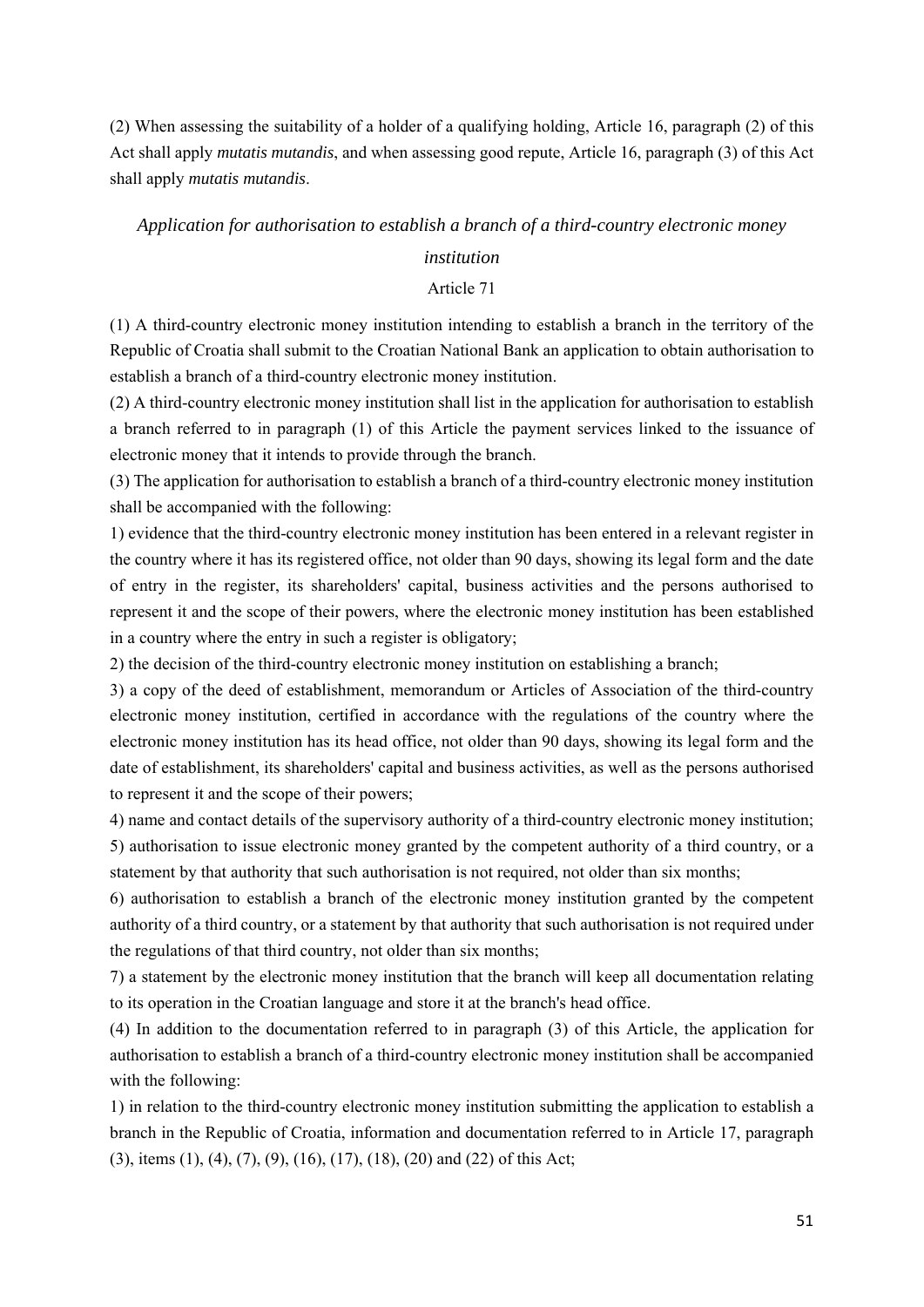2) in relation to the branch of a third-country electronic money institution for the establishment of which the application is submitted, information and documentation referred to in Article 17, paragraph (3), items  $(1)$ ,  $(3)$ ,  $(5)$ ,  $(8)$  to  $(16)$ ,  $(18)$ ,  $(20)$  and  $(21)$  of this Act, being applied respectively to the branch. (5) The provisions of Article 17, paragraphs (4) to (9) and (11) of this Act and the provisions of the subordinate legislation adopted pursuant to Article 17, paragraph (13) of this Act shall apply *mutatis mutandis* to the application referred to in paragraph (1) of this Article and the application processing procedure.

# *Granting of authorisation to establish a branch of a third-country electronic money institution*  Article 72

(1) The Croatian National Bank shall adopt a decision authorising a third-country electronic money institution that has submitted its application to establish a branch if, based on the application and submitted documentation referred to in Article 71 of this Act and based on available information, it assesses that all the conditions referred to in Article 70 of this Act have been met.

(2) Before adopting a decision during the application processing procedure for authorisation to establish a branch of a third-country electronic money institution the Croatian National Bank may request an opinion from other competent authorities on the circumstances important for deciding on the submitted application.

# *Refusal of an application for authorisation to establish a branch of a third-country electronic*

# *money institution*

## Article 73

The Croatian National Bank shall adopt a decision refusing the application for authorisation to establish a branch of a third-country electronic money institution if, based on the submitted documentation and available information, it assesses that:

1) any of the conditions referred to in Article 70 of this Act are not met;

2) where the exercise of supervision of the branch's operation pursuant to the provisions of this Act may be made difficult or prevented due to close links between the third-country electronic money institution and other legal or natural persons;

3) in view of the regulations of the third country in which the electronic money institution has its head office, or practices relating to their implementation, it is likely that the exercise of supervision in accordance with the provisions of this Act may be made difficult or prevented.

*Grounds for a revocation of the decision authorising the establishment of a branch of a third-*

*country electronic money institution* 

## Article 74

(1) The Croatian National Bank shall revoke the decision authorising the establishment of a branch of a third-country electronic money institution:

1) where a third-country electronic money institution fails to commence issuing electronic money through a branch within 12 months of the date of the delivery of the authorisation;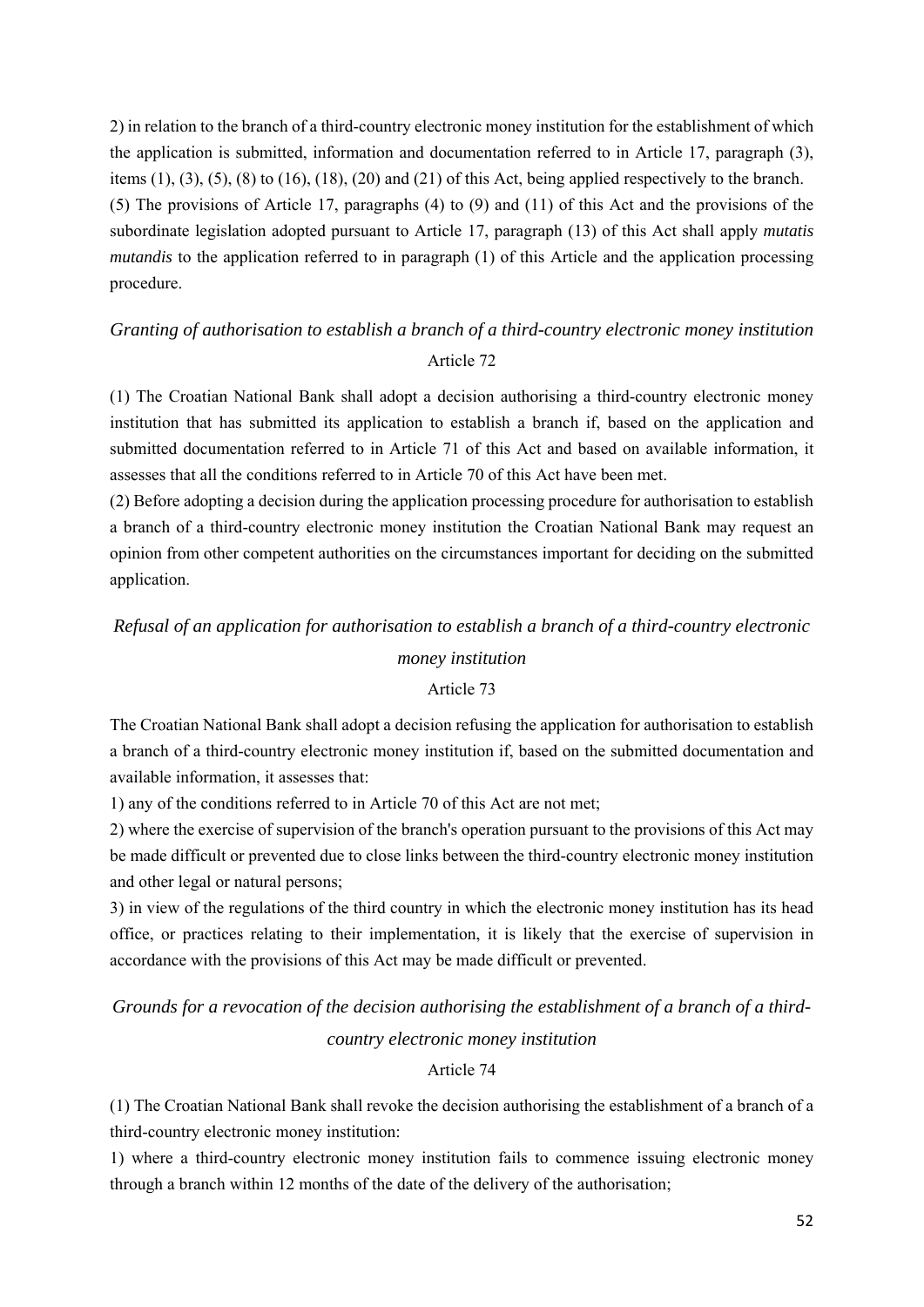2) where a third-country electronic money institution submits a written notification to the Croatian National Bank stating that it no longer intends to issue electronic money through a branch;

3) where a third-country electronic money institution ceases issuing electronic money through a branch for more than six months in a row;

4) where, in the case of a renewed procedure, it determines that the decision has been adopted based on false or inaccurate data or statements material for the adoption of that decision; or

5) where a third-country electronic money institution or a branch of that institution no longer meets the conditions under which the decision was adopted.

(2) The Croatian National Bank may revoke the decision authorising the establishment of a branch of a third-country electronic money institution:

1) where any of the reasons referred to in Article 73, items (2) and (3) of this Act arises;

2) where a third-country electronic money institution threatens the stability of or confidence in the payment operations by continuing to issue electronic money through a branch;

3) where a third-country electronic money institution or its branch, in any manner whatsoever, prevents the exercise of supervision of the operation of the branch;

4) where a branch fails to implement supervisory measures imposed by the Croatian National Bank;

5) where a branch does not operate in accordance with the regulations in force in the Republic of Croatia;

6) where a branch fails to meet its financial obligations in the Republic of Croatia; or

7) where a branch fails to notify the Croatian National Bank of the significant changes in the conditions under which the decision was adopted.

# *Decision on the revocation of the decision authorising the establishment of a branch of a third-country electronic money institution*

## Article 75

(1) The Croatian National Bank shall deliver the decision on the revocation of the decision authorising the establishment of a branch of a third-country electronic money institution to the third-country electronic money institution and the branch of the third-country electronic money institution without delay.

(2) The Croatian National Bank shall submit the decision on the revocation of the decision authorising the establishment of a branch of the third-country electronic money institution to the competent commercial court without delay and shall publish a notice thereof on its website and in at least one daily newspaper published in the Republic of Croatia.

*Revocation of a decision authorising the establishment of a branch of a third-country* 

## *electronic money institution*

# Article 76

(1) The Croatian National Bank shall revoke the authorisation to establish a branch of a third-country electronic money institution:

1) where the authorisation of the third-country electronic money institution is revoked;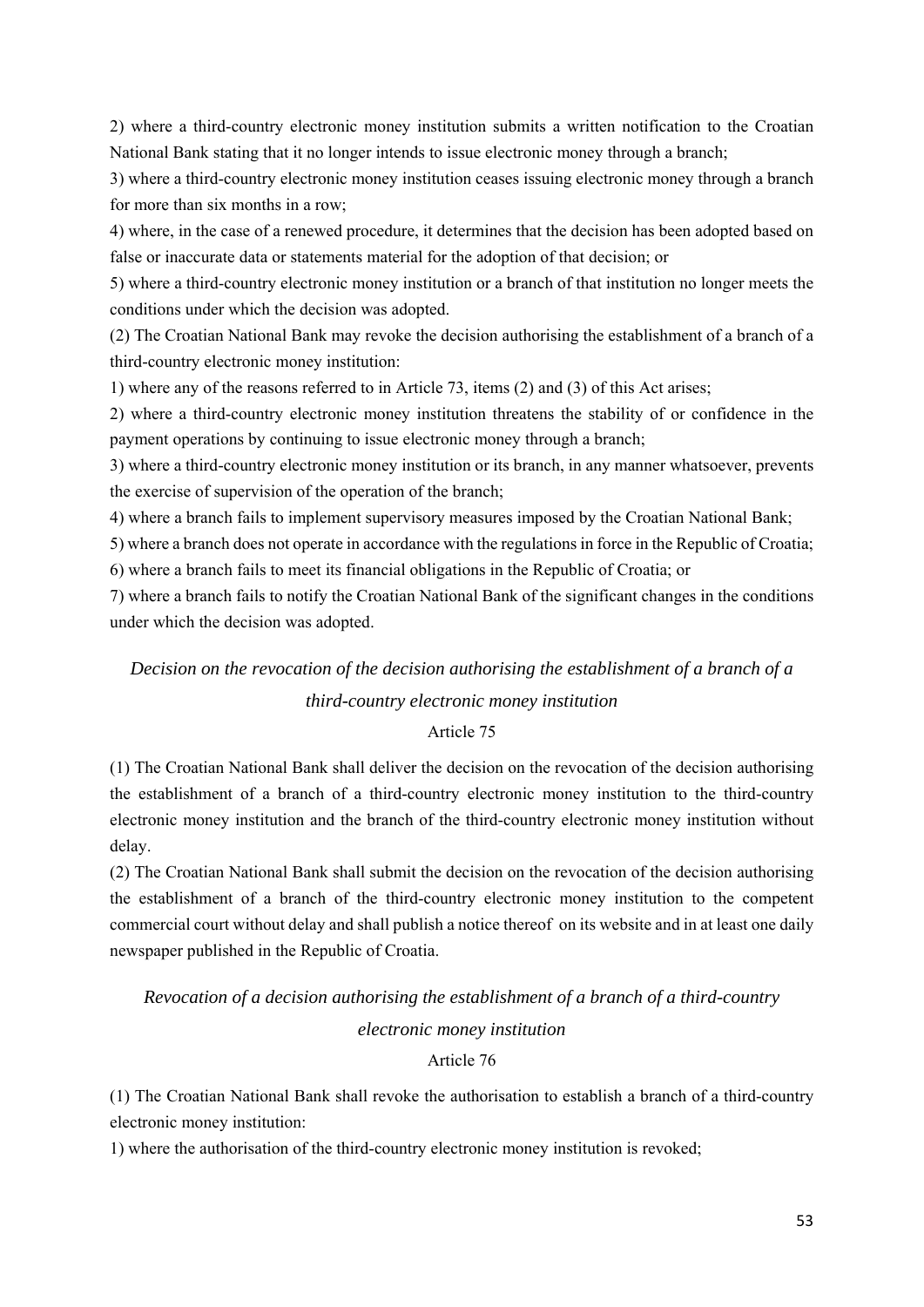2) where bankruptcy, winding-up or other similar proceedings against the third-country electronic money institution is opened;

3) where the third-country electronic money institution ceases to exist for reasons not covered by item (2) of this paragraph.

(2) A branch of a third-country electronic money institution shall notify the Croatian National Bank without delay where the circumstances referred to in paragraph (1) of this Article have arisen, and of any change in the status of the third-country electronic money institution.

*Application of other provisions of this Act to a branch of a third-country electronic money institution* 

#### Article 77

(1) The provisions of Chapters III and IV of this Title, with the exception of Articles 29 to 34, Article 41, paragraph (2) and Article 55 of this Act shall apply *mutatis mutandis* to a branch of a third-country electronic money institution.

(2) By way of derogation from paragraph (1) of this Article, a branch of a third-country electronic money institution shall, instead of the reporting obligation referred to in Article 56, paragraph (2), item (3) of this Act, notify the Croatian National Bank without delay of all executed changes relating to a qualifying holder in a third-country electronic money institution of which the management board of the thirdcountry electronic money institution or the person responsible for managing the operation of the branch was aware or should have been aware.

# *Supervision of a branch of a third-country electronic money institution by the competent authority of that third country*

Article 78

By way of derogation from Article 47, paragraph (1) of this Act, an on-site examination of operation of a branch of a third-country electronic money institution may also be carried out by the competent authority of the third country provided that:

1) the agreement referred to in Article 79 of this Act has been concluded between the Croatian National Bank and this authority;

2) this authority has requested the Croatian National Bank to carry out an on-site examination for the purposes of that authority; and

3) the Croatian National Bank instructs that authority to carry out the requested on-site examination independently.

## *Cooperation with the competent authorities of a third country*

### Article 79

(1) The Croatian National Bank may conclude an agreement with one or more competent authorities of a third country for the purpose of exercising supervision of the operation of a branch of an electronic money institution having its head office in the Republic of Croatia and operating in a third country, or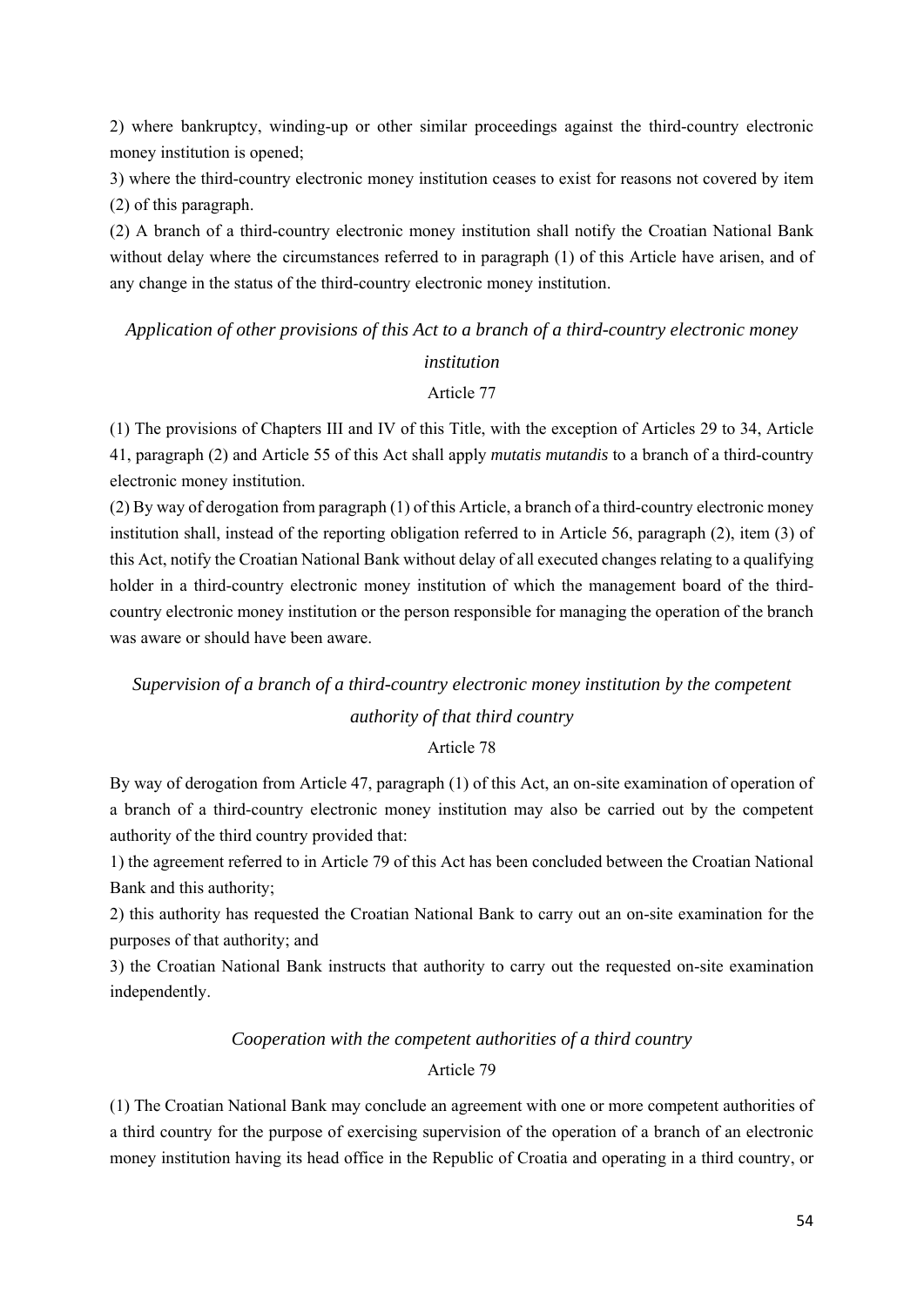of a branch of an electronic money institution having its head office in a third country which intends to issue electronic money in the Republic of Croatia.

(2) The Croatian National Bank may submit confidential information to authorities or persons from a third country whose position is equal to that of the authorities or persons referred to in Article 93, paragraph (4) of this Act, if all of the following conditions are met:

1) mutual exchange of information has been agreed with such authorities or persons, which is subject to adequate safeguards;

2) such authorities or persons are subject to the duty to protect the confidentiality of information in that third country;

3) the information submitted to the authorities or persons in a third country is to be used only for the purpose for which it has been given;

4) it is guaranteed that the information will be divulged to third parties only with the explicit consent of the Croatian National Bank; and

5) it is guaranteed that the information submitted by the Croatian National Bank to such authorities or persons, which it has received from the competent authorities of a Member State, will be divulged to third parties only with the explicit consent of the authority of the Member State which submitted the information.

# TITLE V

# CROSS-BORDER ISSUANCE OF ELECTRONIC MONEY AND PROVISION OF PAYMENT SERVICES BY ELECTRONIC MONEY INSTITUTIONS AND COOPERATION WITH OTHER MEMBER STATES' COMPETENT AUTHORITIES

# CHAPTER I

# CROSS-BORDER ISSUANCE OF ELECTRONIC MONEY AND PROVISION OF PAYMENT SERVICES

### *Manner of cross-border issuance of electronic money*

### Article 80

(1) An electronic money institution established in the Republic of Croatia may also issue electronic money in another Member State as a host Member State in accordance with the conditions set out in the provisions of this Chapter, exercising the right of establishment or freedom to provide services.

(2) An electronic money institution established in the Republic of Croatia may, in accordance with the conditions set out in the provisions of this Chapter, distribute and redeem electronic money, but may not issue electronic money, in the territory of another Member State through a distributor.

(3) An electronic money institution established in another Member State may issue electronic money in the Republic of Croatia as a host Member State in accordance with the conditions set out in the provisions of this Chapter, exercising the right of establishment or the freedom to provide services.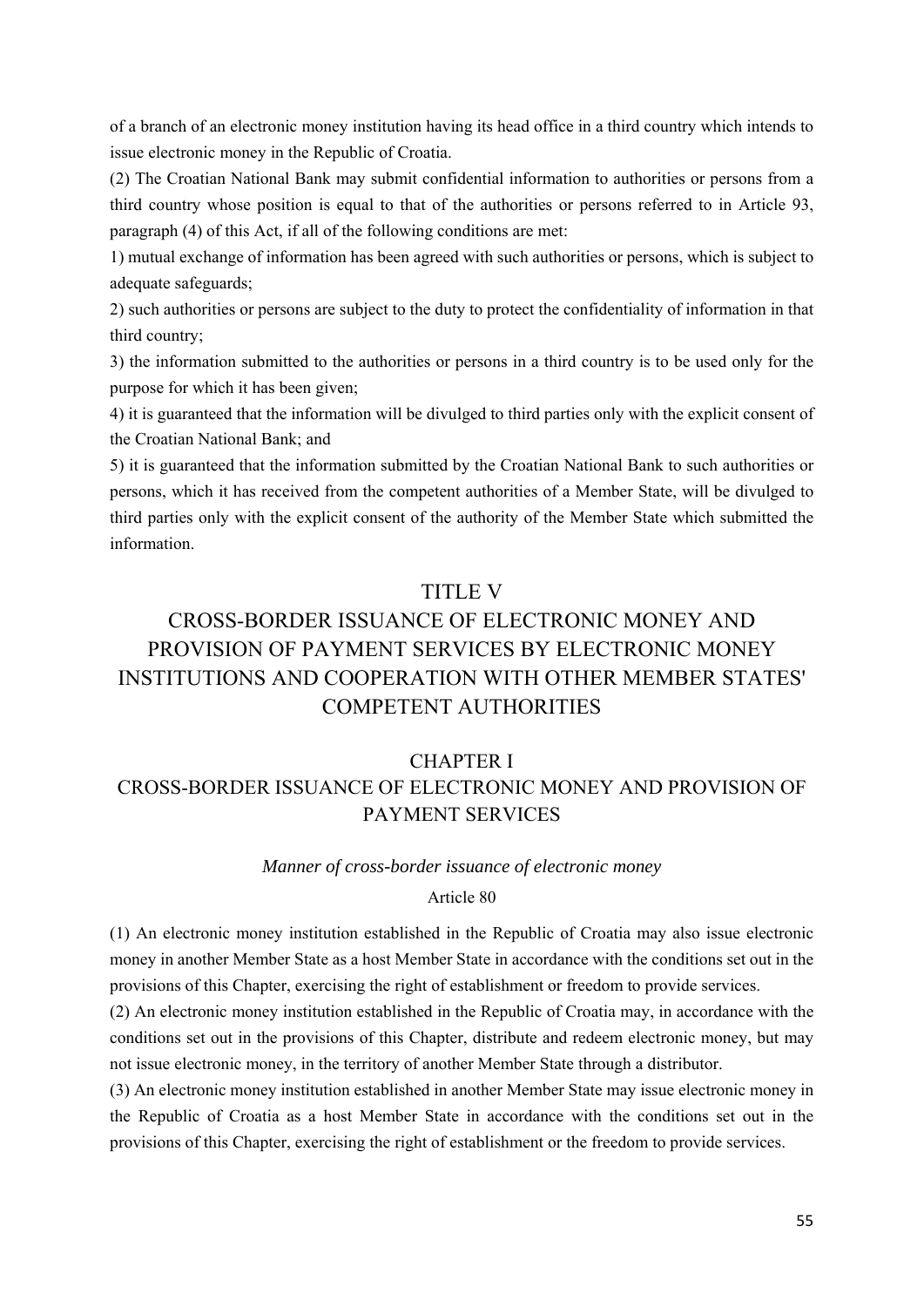(4) An electronic money institution established in another Member State may, in accordance with the conditions set out in the provisions of this Chapter, distribute and redeem electronic money, but may not issue electronic money, in the territory of the Republic of Croatia through a distributor.

(5) Under the right of establishment, electronic money may be:

1) issued in the host Member State only through a branch with a head office in the host Member State, and may not be issued through an agent; and

2) distributed and redeemed in the host Member State through a branch in the host Member State or through a distributor with a head office or place of residence in the host Member State.

(6) Based on the freedom to provide services, electronic money may be:

1) issued in the host Member State only directly; and

2) distributed and redeemed in the host Member State directly or through a distributor with a head office or place of residence in the host Member State.

(7) Electronic money may be issued in the host Member State by exercising the freedom to provide services only temporarily. Whether such issuance of electronic money will be allowed shall depend on the manner in which the activity is proceeding, or on whether electronic money is issued in the host Member State permanently, frequently, regularly or continually.

## *Manner of cross-border provision of payment services*

### Article 81

(1) An electronic money institution established in the Republic of Croatia may also provide payment services authorised in the Republic of Croatia, in another Member State as a host Member State in accordance with the conditions set out in the provisions of this Chapter, exercising the right of establishment or freedom to provide services.

(2) An electronic money institution established in another Member State may provide payment services authorised in the home Member State in the Republic of Croatia as the host Member State in accordance with the conditions set out in the provisions of this Chapter, exercising the right of establishment or freedom to provide services.

(3) Under the right of establishment, payment services may be provided in the host Member State through a branch with a head office in the host Member State or through an agent with a head office or place of residence in the host Member State.

(4) Based on the freedom to provide services, payment services may be provided in the host Member State directly or through an agent with a head office or place of residence in the host Member State.

(5) Payment services may be provided in the host Member State by exercising the freedom to provide services only temporarily. Whether such provision of services will be allowed shall depend on the manner in which such services are provided, or on whether an electronic money institution provides such services in the host Member State permanently, frequently, regularly or continually.

*Issuance of electronic money and provision of payment services in another Member State by an electronic money institution from the Republic of Croatia* 

### Article 82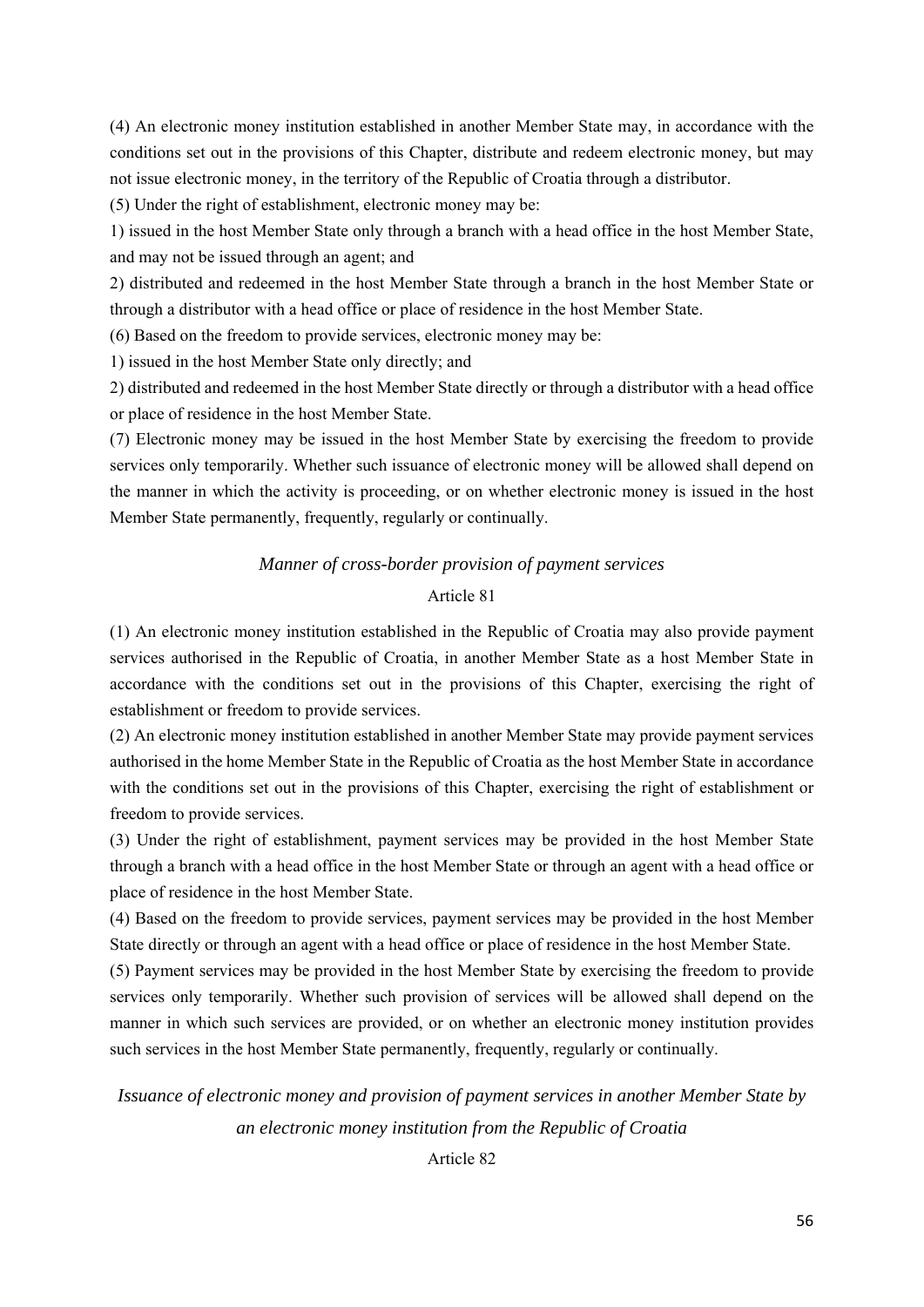(1) An electronic money institution established in the Republic of Croatia if it intends to issue electronic money and/or provide payment services that are not linked to the issuance of electronic money in the territory of another Member State exercising the right to establishment or freedom to provide services shall notify the Croatian National Bank thereof in advance.

(2) Where the notification referred to in paragraph (1) of this Article refers to the issuance of electronic money through a branch or to the provision of payment services through a branch or agent, such notification shall be deemed to be an application for the entry of the branch or agent in the register referred to in Article 28 of this Act.

(3) The notification referred to in paragraph (1) of this Article shall contain:

1) the name and address of the electronic money institution and the number of the decision authorising the issuance of electronic money;

2) a list of Member States in which it intends to issue electronic money, distribute or redeem electronic money through a distributor or provide payment services; and

3) a list of payment services that are not linked to the issuance of electronic money it intends to provide in an individual host Member State.

(4) In the case of an electronic money institution intending to issue electronic money or provide payment services in a host Member State through a branch, the notification referred to in paragraph (1) of this Article shall also contain, in addition to the information referred to in paragraph (3) of this Article:

1) the address of the branch in the host Member State;

2) a description of the organisational structure of the branch;

3) a list of names and addresses of the persons that are to be responsible for managing the operations of the branch; and

4) the documentation referred to in Article 17, paragraph (3), items (5) and (9) of this Act relating to operations in a host Member State.

(5) In the case of an electronic money institution intending to distribute or redeem electronic money in a host Member State through a distributor, the notification referred to in paragraph (1) of this Article shall also contain, in addition to the information referred to in paragraph (3), items (1) and (2) of this Article, the information referred to in Article 27, paragraph (19) of this Act.

(6) In the case of an electronic money institution intending to provide payment services in a host Member State through an agent, the notification referred to in paragraph (1) of this Article shall also contain, in addition to the information referred to in paragraph (3) of this Article, the information referred to in Article 27, paragraph (5) of this Act.

(7) The notification referred to in paragraph (1) of this Article shall also include information on the intended outsourcing of operational activities of the issuance of electronic money and payment services to other persons in the host Member State.

(8) The notification referred to in paragraph (1) of this Article shall also contain the information prescribed as mandatory by Commission Delegated Regulation (EU) 2017/2055 of 23 June 2017 supplementing Directive (EU) 2015/2366 of the European Parliament and of the Council with regard to regulatory technical standards for the cooperation and exchange of information between competent authorities relating to the exercise of the right of establishment and the freedom to provide services of payment institutions (OJ L 294, 11.11.2017, hereinafter referred to as 'Regulation (EU) No 2017/2055')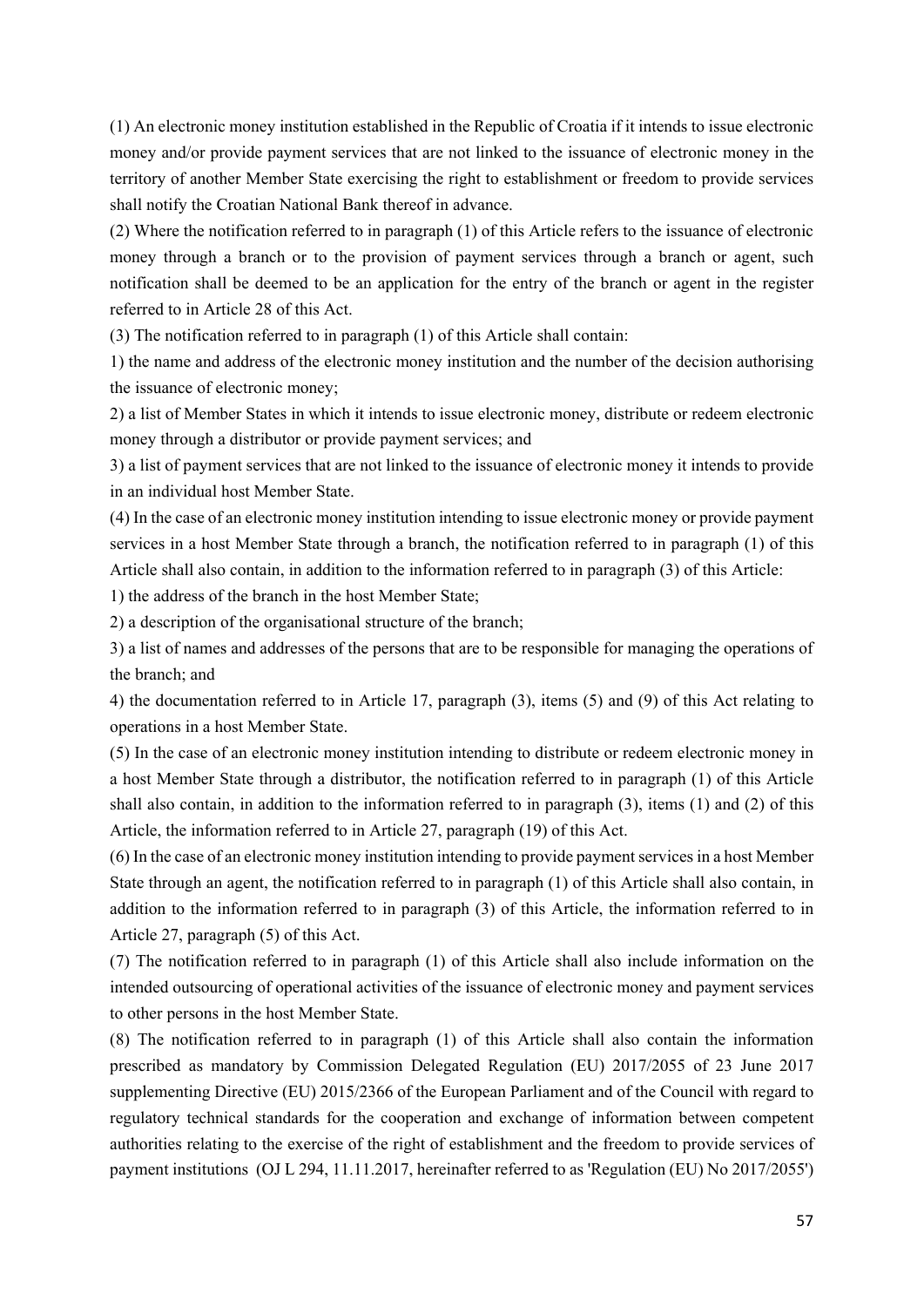in the notification procedure between the competent authorities of the home Member State and the host Member State, in the case of the intended issuance of electronic money through a branch or directly in the territory of another Member State, distribution or redemption of electronic money through a distributor, provision of payment services in the territory of another Member State through a branch, agent or directly, or, in the case of outsourcing of operational activities of issuing electronic money and payment services to another person in the host Member State.

(9) The Croatian National Bank shall transmit the information contained in the received notification referred to in paragraph (1) of this Article on the intended cross-border issuance of electronic money, distribution or redemption of electronic money or provision of payment services (notification) to the competent authority of the host Member State within one month of the date of receipt of complete and accurate information.

(10) Where the Croatian National Bank does not accept the evaluation of the competent authority of the host Member State submitted to it by that authority based on the notification referred to in paragraph (9) of this Article, the Croatian National Bank shall notify that authority thereof and state the reasons for non-acceptance.

(11) Where the Croatian National Bank adopts a decision on the entry of a branch or agent in the register referred to in Article 28 of this Act, it shall notify thereof the competent authority of the host Member State and the electronic money institution within three months of the date of receipt of the notification referred to in paragraph (1) of this Article with complete and accurate information.

(12) An electronic money institution may commence issuing electronic money through a branch or providing payment services through a branch or agent in the host Member State only after the Croatian National Bank has entered the branch or agent in the register referred to in Article 28 of this Act.

(13) The Croatian National Bank may adopt a decision refusing the entry of a branch or agent in the register referred to in Article 28 of this Act, i.e. a decision refusing the distribution and/or redemption through a distributor based on the information available to it, and taking account in particular of the evaluation of the competent authority of the host Member State of all the justified reasons for suspicion of money laundering or terrorist financing concerning a branch, distributor or agent. The Croatian National Bank shall notify the competent authority of the host Member State and the electronic money institution of that decision within three months of the date of receipt of the notification referred to in paragraph (1) of this Article with complete and accurate information.

(14) The electronic money institution shall notify the Croatian National Bank of the date of commencement of the issuance of electronic money through a branch, the distribution or redemption of electronic money through a distributor, i.e. the provision of payment services through a branch or agent in the host Member State.

(15) The Croatian National Bank shall transmit the notification referred to in paragraph (14) of this Article to the competent authority of the host Member State.

(16) The Croatian National Bank shall notify the electronic money institution and the competent authority of the host Member State, at the latest within three months of receipt of the notification referred to in paragraph (1) of this Article with complete and accurate information, on the completion of the notification procedure of the intention to issue electronic money directly, the intention to distribute or redeem electronic money through a distributor or the intention to provide payment services directly.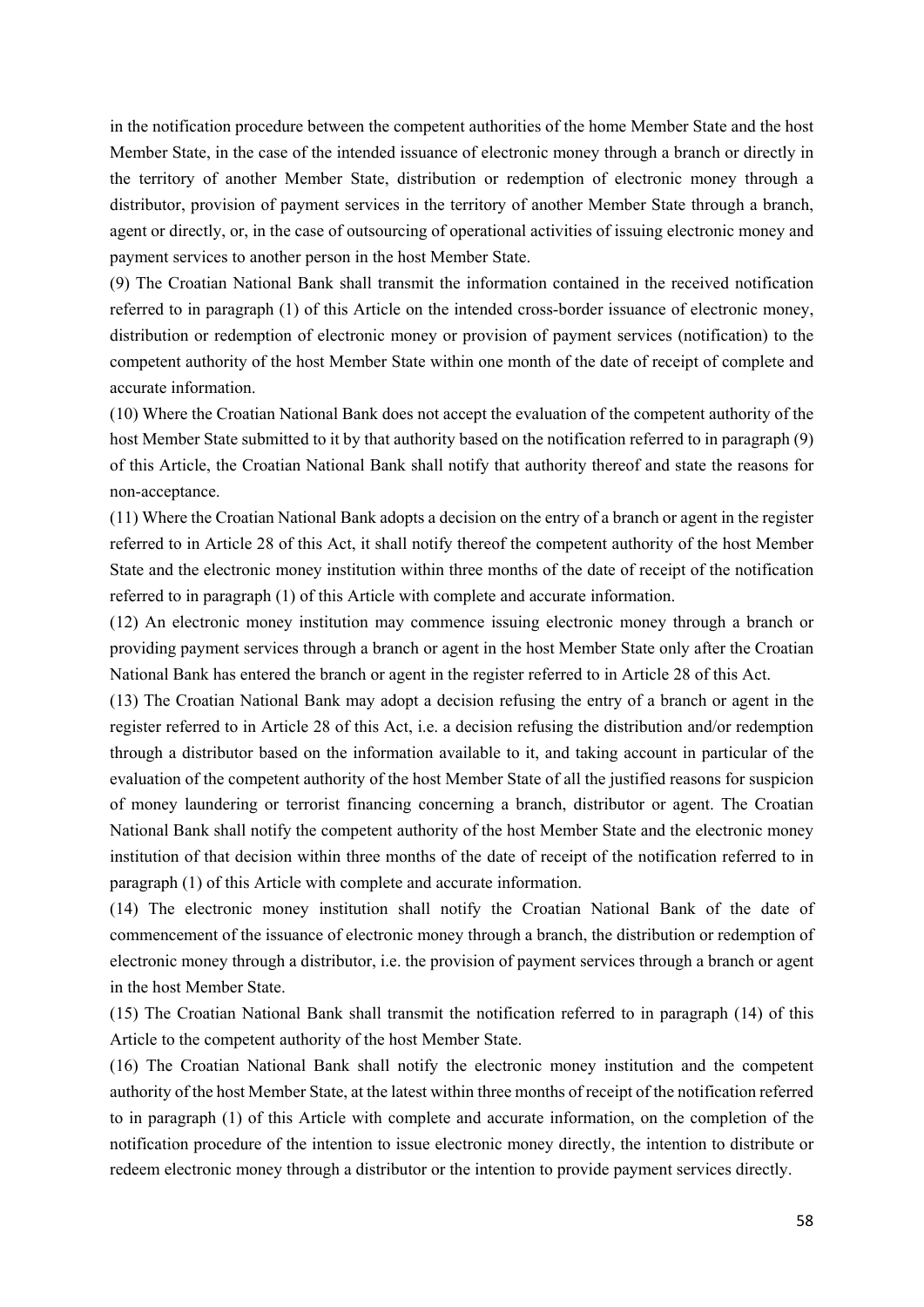(17) An electronic money institution intending to issue electronic money or provide payment services directly, or intending to carry out the distribution or redemption of electronic money through a distributor may commence these activities in the host Member State after having received the notification referred to in paragraph (16) of this Article from the Croatian National Bank.

(18) An electronic money institution shall notify the Croatian National Bank of any change in the information submitted in the notification referred to in paragraph (1) of this Article, including the information on each new branch, distributor, agent and outsourcing service provider.

(19) The provisions of paragraphs (9) to (17) of this Article shall also apply in case of the notification referred to in paragraph (18) of this Article.

(20) Where the competent authority of the host Member State, after the entry of a branch or agent in the register referred to in Article 28 of this Act, notifies the Croatian National Bank of the existence of risk, in particular the risk of money laundering or terrorist financing in relation to the branch or agent, the Croatian National Bank may adopt a decision on the removal of that branch or agent from the register.

(21) The Croatian National Bank shall transmit the decision on the removal referred to in paragraph (20) of this Article to the electronic money institution and the competent authority of the host Member State. (22) Where the Croatian National Bank in relation to the notification referred to in paragraph (20) of this Article does not accept the evaluation of the competent authority of the host Member State, it shall notify that authority of its non-acceptance and the reasons thereof.

(23) The cooperation and exchange of information between the Croatian National Bank and the competent authorities of host Member States in the notification procedure shall be carried out in accordance with Regulation (EU) No 2017/2055.

(24) An electronic money institution operating in the territory of another Member State through an agent under the right of establishment which, in accordance with regulatory technical standards adopted as a delegated act by the European Commission under Article 29, paragraph (7) of Directive (EU) 2015/2366, and in connection with Article 29, paragraph (5) of Directive (EU) 2015/2366, shall appoint a central contact point and notify the Croatian National Bank thereof.

# *Issuance of electronic money and provision of payment services in the territory of the Republic of Croatia by an electronic money institution from another Member State*

#### Article 83

(1) Where an electronic money institution from another Member State, exercising the right of establishment or freedom to provide services, intends to issue electronic money and/or provide payment services that are not linked to the issuance of electronic money in the Republic of Croatia, the competent authority of the home Member State shall notify the Croatian National Bank, in accordance with Regulation (EU) No 2017/2055.

(2) The Croatian National Bank shall evaluate the information received with the notification referred to in paragraph (1) of this Article and notify its evaluation to the competent authority of the home Member State within one month of the date of receipt of that notification.

(3) The evaluation referred to in paragraph (2) of this Article shall contain relevant information pertaining to the intended issuance of electronic money, distribution or redemption of electronic money through a distributor, i.e. the provision of payment services under the right of establishment and freedom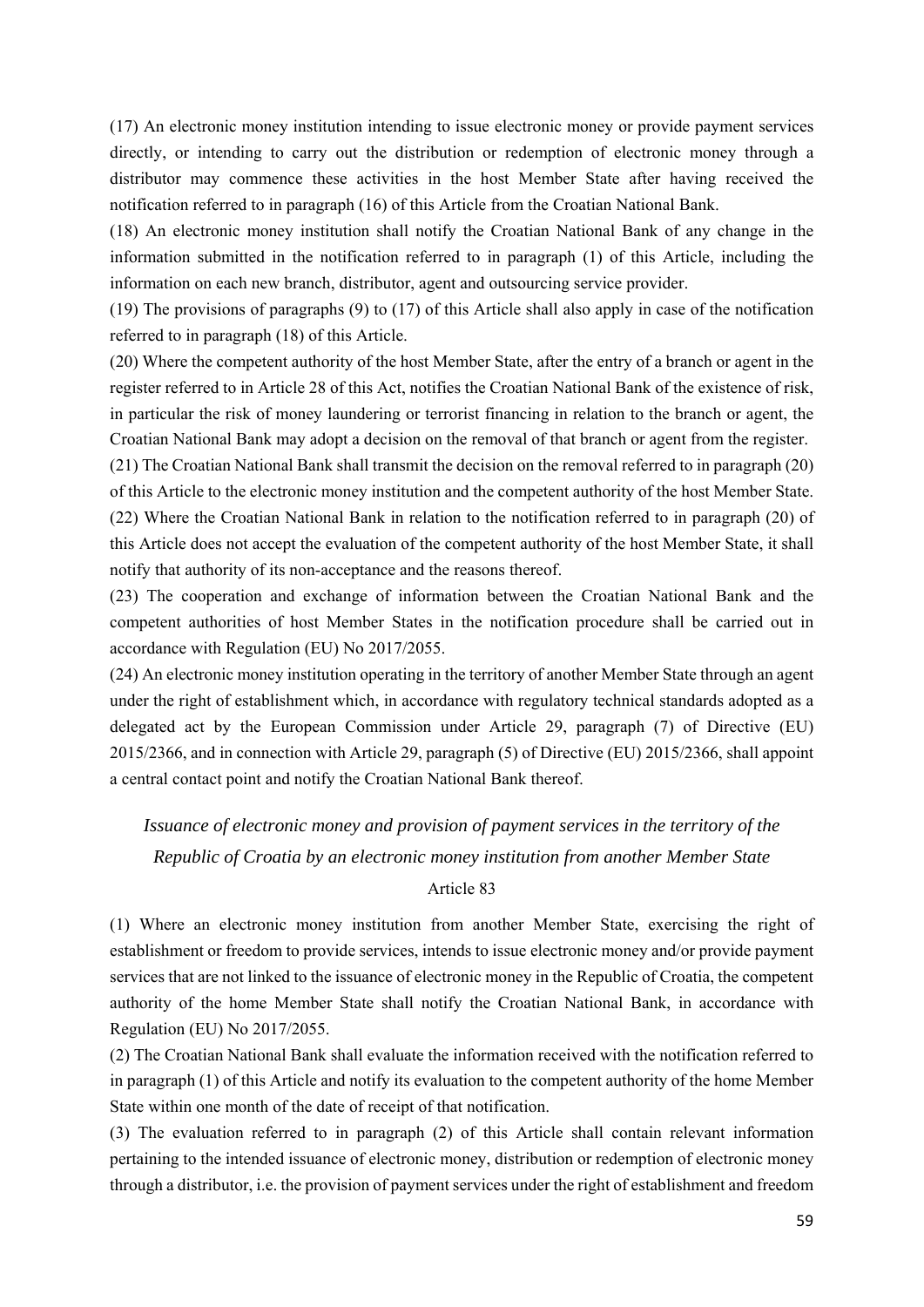to provide services by the electronic money institution and in particular all the justified reasons for suspicion of money laundering or terrorist financing in relation to the intended appointment of an agent, a distributor or the establishment of a branch.

(4) The Croatian National Bank shall be authorised to require from the competent authorities of the home Member State information about any justified reasons for concern regarding money laundering or terrorist financing in relation to the intended appointment of an agent, distributor or establishment of a branch.

(5) Paragraphs (2), (3) and (4) shall also apply in the case where the Croatian National Bank receives a notification from the competent authority of the home Member State of changes in relation to the issuance of electronic money, distribution or redemption of electronic money through a distributor, i.e. the provision of payment services of an electronic money institution from another Member State in the Republic of Croatia.

(6) An electronic money institution from another Member State may commence issuing electronic money in the territory of the Republic of Croatia through a branch or provide payment services through a branch or agent once the branch or agent have been entered in the register kept by the competent authority of the home Member State.

(7) An electronic money institution from another Member State may, in the territory of the Republic of Croatia, commence the distribution or redemption of electronic money through a distributor once the Croatian National Bank receives the notification from the competent authority of the home Member State in accordance with Regulation (EU) No 2017/2055 of the date of commencement of distribution or redemption of electronic money through a distributor.

(8) The Croatian National Bank shall be authorised by an electronic money institution from another Member State which provides payment services in the territory of the Republic of Croatia through an agent under the right of establishment and which meets the criteria for appointment as a central contact point determined by regulatory technical standards adopted as a delegated act by the European Commission under Article 29, paragraph (7) of Directive (EU) 2015/2366, and in connection with Article 29, paragraph (5) of Directive (EU) 2015/2366 to require the appointment of the central contact point in the Republic of Croatia.

(9) An electronic money institution which has appointed a central contact point pursuant to paragraph (8) of this Article shall notify the Croatian National Bank thereof.

(10) The appointed central contact point shall carry out the tasks determined by the regulatory technical standards referred to in paragraph (8) of this Article.

(11) Each agent of an electronic money institution from another Member State shall inform payment service users that it provides payment services on behalf and for the account of that electronic money institution as its agent.

(12) The cooperation and exchange of information between the Croatian National Bank and the competent authorities of home Member States in the notification procedure shall be carried out in accordance with Regulation (EU) No 2017/2055.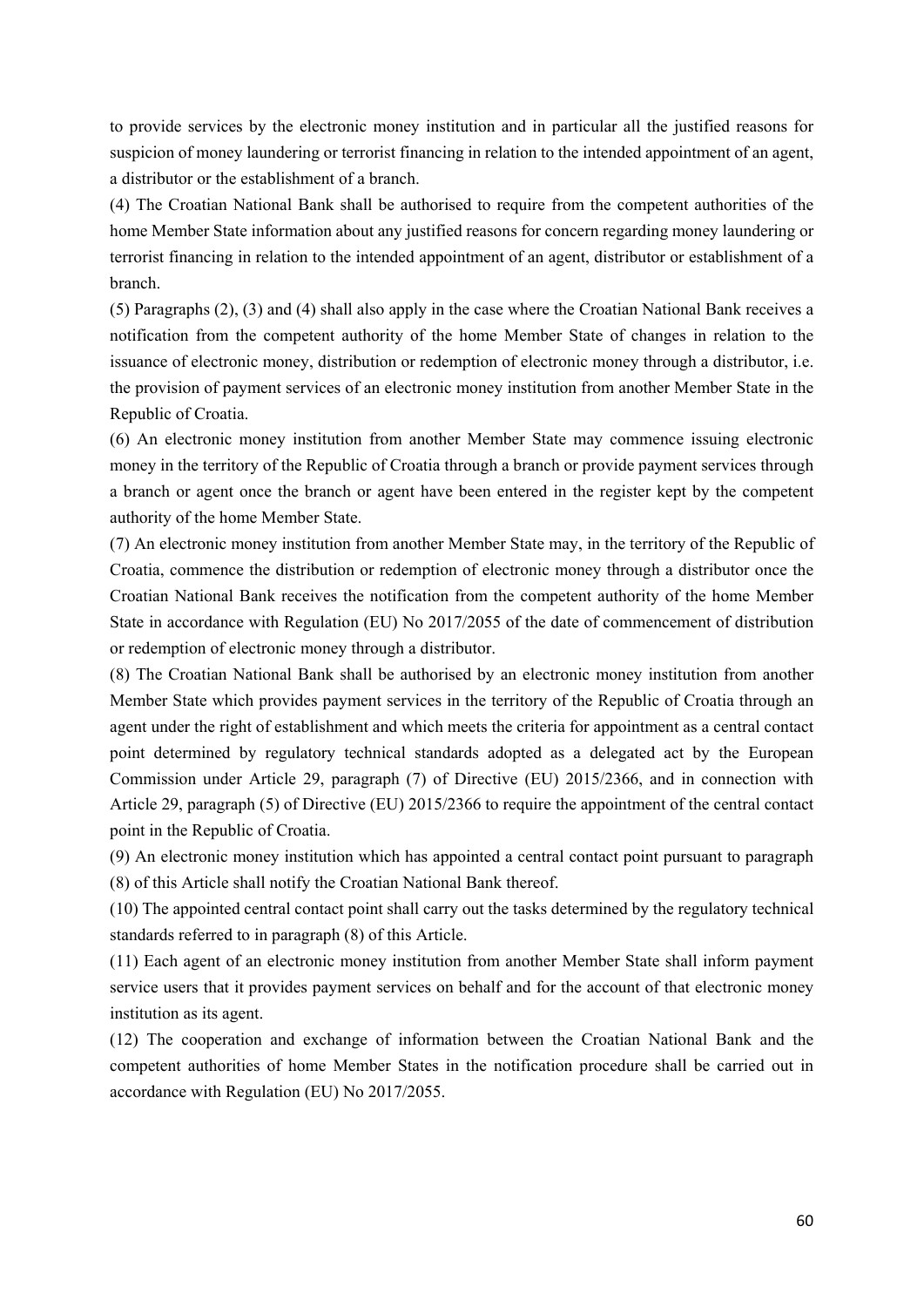## CHAPTER II

# COOPERATION BETWEEN COMPETENT AUTHORITIES IN SUPERVISION IN CROSS-BORDER ISSUANCE OF ELECTRONIC MONEY AND PROVISION OF PAYMENT SERVICES

### *General provisions on cooperation in supervision in cross-border issuance of electronic*

### *money and provision of payment services*

### Article 84

(1) In addition to the purposes and the manner referred to in Chapter I of this Title, the Croatian National Bank shall also cooperate with the competent authorities of other Member States for supervisory purposes.

(2) The cooperation for supervisory purposes relates to:

1) supervision of the application of the provisions of national regulations of Member States transposing Titles II and III of Directive (EU) 2009/110/EC by an electronic money institution issuing electronic money in another Member State or by a branch of an electronic money institution from one Member State located in the territory of another Member State;

2) supervision of the application of the provisions of national regulations of Member States transposing Titles III and IV of Directive (EU) 2015/2366 by an electronic money institution providing payment services in another Member State or by a branch or agent of an electronic money institution from one Member State located in the territory of another Member State.

(3) The provisions of this Title shall be without prejudice to the obligations of the Croatian National Bank under the regulations governing the prevention of money laundering and terrorist financing, especially those related to the supervision and control of the application of these regulations.

### *Cooperation in on-site examination*

### Article 85

(1) The Croatian National Bank may carry out on-site examination of a branch or an agent of an electronic money institution established in the Republic of Croatia and located in another Member State after having notified in advance the competent authority of the host Member State thereof.

(2) The Croatian National Bank may require from the competent authority of the host Member State to carry out the on-site examination referred to in paragraph (1) of this Article.

(3) Where an electronic money institution established in another Member State operates in the territory of the Republic of Croatia, the competent authority of the home Member State may:

1) carry out an on-site examination of its branches, distributors or agents in the Republic of Croatia, after having notified in advance the Croatian National Bank thereof; or

2) require from the Croatian National Bank to carry out the on-site examination of its branches or distributors or agents.

(4) Where in the case referred to in paragraph (3), item (2) of this Article, the request for on-site examination relates to the provision of payment services at agents that are not providers of payment services whose on-site examination, under the law governing payment operations, is within the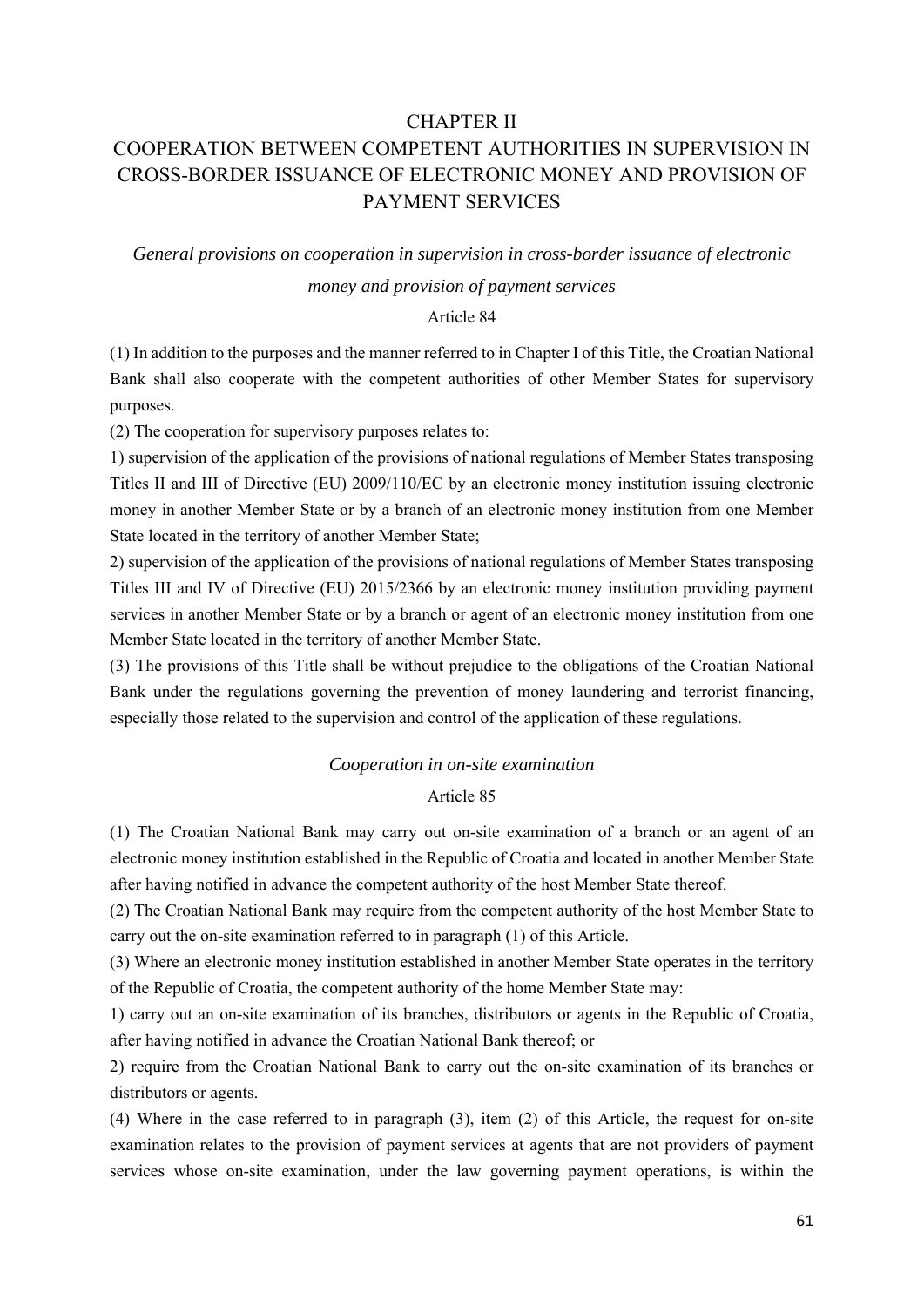competence of the Croatian National Bank, the Croatian National Bank shall transmit that request to the Ministry of Finance – the Financial Inspectorate.

*Other forms of cooperation between competent authorities in cross-border issuance of electronic money and provision of payment services* 

### Article 86

(1) The Croatian National Bank shall cooperate with the competent authorities of other Member States and exchange material information with them on cross-border issuance of electronic money and provision of payment services or information relevant to the competent authorities of Member States, particularly that relating to a committed illegality or suspicion of an illegality committed by an electronic money institution carrying out cross-border issuance of electronic money or providing cross-border payment services.

(2) In the framework of cooperation referred to in paragraph (1) of this Article, the Croatian National Bank shall:

1) submit to the other competent authority, at its request, all the information relevant to that competent authority; and

2) submit to the other competent authority, at its own initiative, all material information, including the information on whether the electronic money institution with a registered office in the home Member State fulfils the requirement of having a head office in the territory of a home Member State and carrying out at least a part of the issuance of electronic money and providing at least a part of its payment services in the territory of the home Member State.

(3) The Croatian National Bank shall take into account the information submitted to it by the competent authority of the other Member State at its own initiative and may submit a request to the competent authority of the other Member State for the submission of information relevant for the exercise of supervision pursuant to this Act.

(4) The cooperation and exchange of information between the Croatian National Bank and the competent authorities of other Member States in cross-border issuance of electronic money or cross-border provision of payment services shall take place in accordance with regulatory technical standards adopted as a delegated act by the European Commission under Article 29, paragraph (7) of Directive (EU) 2015/2366, and in connection with Article 29, paragraph (6) of Directive (EU) 2015/2366.

(5) The Croatian National Bank shall carry out cooperation referred to in this Article as a contact point in accordance with Article 93, paragraph (2) of this Act, where this cooperation is related to the supervision of the implementation of provisions on the obligations as regards the provision of information to the payment service users and on the rights and obligations in relation to the provision and use of payment services referred to in the law governing payment operations by the electronic money institutions established in other Member States operating in the Republic of Croatia through agents exercising the right of establishment, where their agents located in the Republic of Croatia are not at the same time providers of the payment services for the supervision of which the Croatian National Bank is competent pursuant to the law governing payment operations.

(6) The provisions of paragraphs (1) to (4) of this Article shall apply *mutatis mutandis* to the cooperation referred to in paragraph (5) of this Article, provided that the Croatian National Bank and the Ministry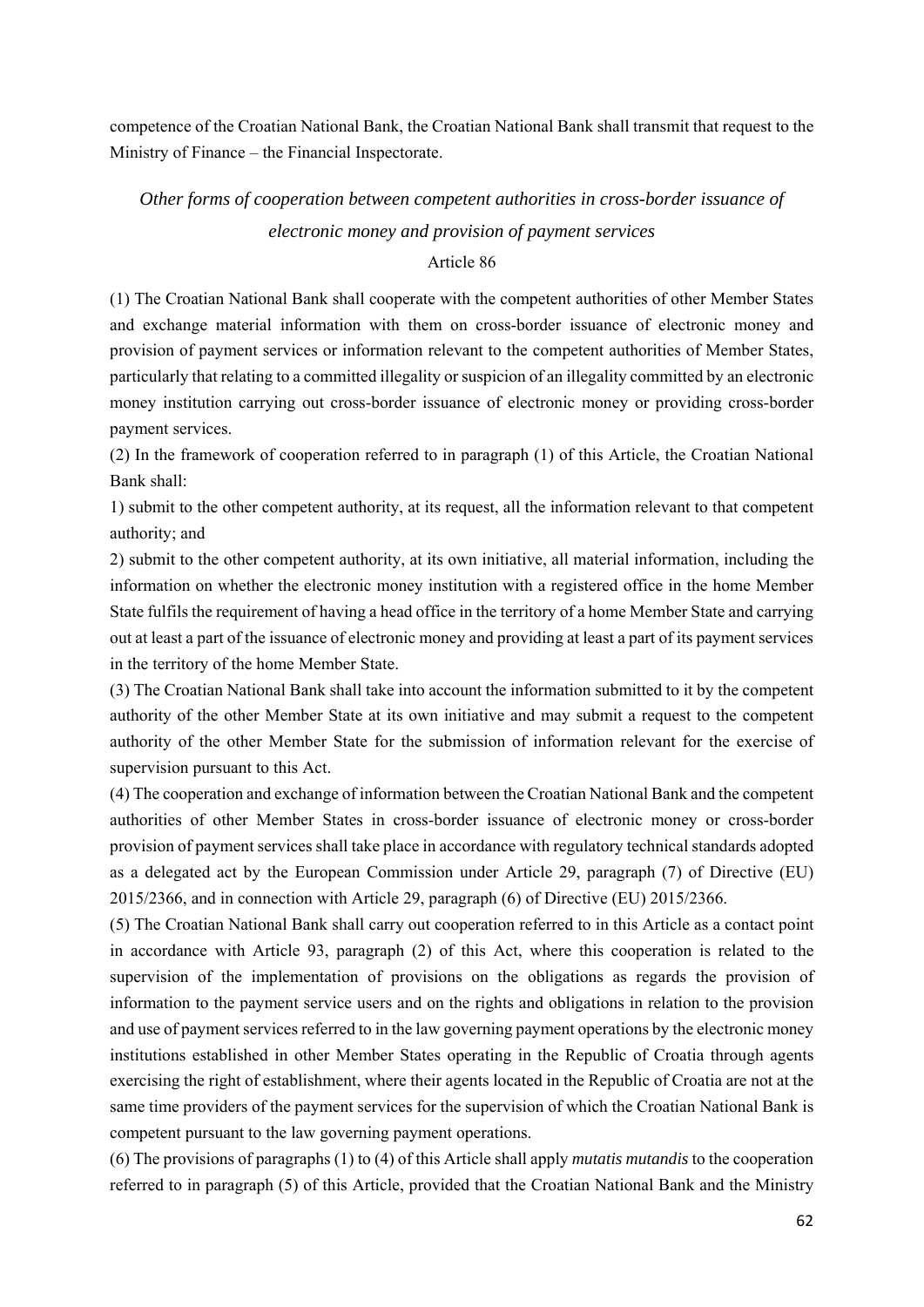of Finance – Financial Inspectorate exchange all information necessary for cross-border cooperation with competent authorities of other Member States referred to in this Title.

*Adoption of measures in the case of cross-border issuance of electronic money through a branch, distribution and redemption of electronic money through a distributor and provision* 

### *of payment services through a branch or agent*

#### Article 87

(1) Where the Croatian National Bank receives a notification from the competent authority of a host Member State that an electronic money institution established in the Republic of Croatia issuing electronic money in the territory of that host Member State through a branch or distributing and/or redeeming electronic money through a distributor does not operate in accordance with the provisions of Title II of Directive (EU) 2009/110/EC or that it violates the provisions of national regulations transposing in that Member State the provisions of Title III of Directive 2009/110/EC and where it establishes such information as justified, the Croatian National Bank shall take appropriate measures without delay, in accordance with its powers under this Act, to ensure that the electronic money institution rectifies the established illegalities or irregularities.

(2) Where the Croatian National Bank receives a notification from the competent authority of a host Member State that an electronic money institution established in the Republic of Croatia providing payment services in the territory of that host Member State through an agent or a branch violates the provisions of national regulations transposing in that Member State the provisions of Titles III or IV of Directive (EU) 2015/2366, and if it establishes such information as justified, the Croatian National Bank shall take appropriate measures without delay, in accordance with its powers under this Act, to ensure that the electronic money institution rectifies the established illegalities or irregularities.

(3) The Croatian National Bank shall without delay notify of the measures taken, referred to in paragraphs (1) and (2) of this Article, the competent authority of the host Member State and the competent authorities of all other Member States to which it may refer.

(4) Where the Croatian National Bank learns that in the course of cross-border issuance of electronic money through a branch or during distribution and/or redemption of electronic money through a distributor the electronic money institution from another Member State in the Republic of Croatia does not operate in accordance with the provisions of Title II of Directive 2009/110/EC or that the distributor or the branch of an institution from another Member State violates the provisions of Titles II and III of this Act, the Croatian National Bank shall notify the competent authority of the home Member State thereof without delay so that the competent authority can take appropriate measures against such an electronic money institution.

(5) Where the Croatian National Bank learns that in the course of cross-border provision of payment services in the Republic of Croatia through a branch or agent that is also a payment service provider whose supervision, under the law governing payment operations, is within the competence of the Croatian National Bank, the branch or agent of the electronic money institution from another Member State violates the provisions on the obligations as regards the provision of information to the payment service users and on the rights and obligations as regards the provision and use of payment services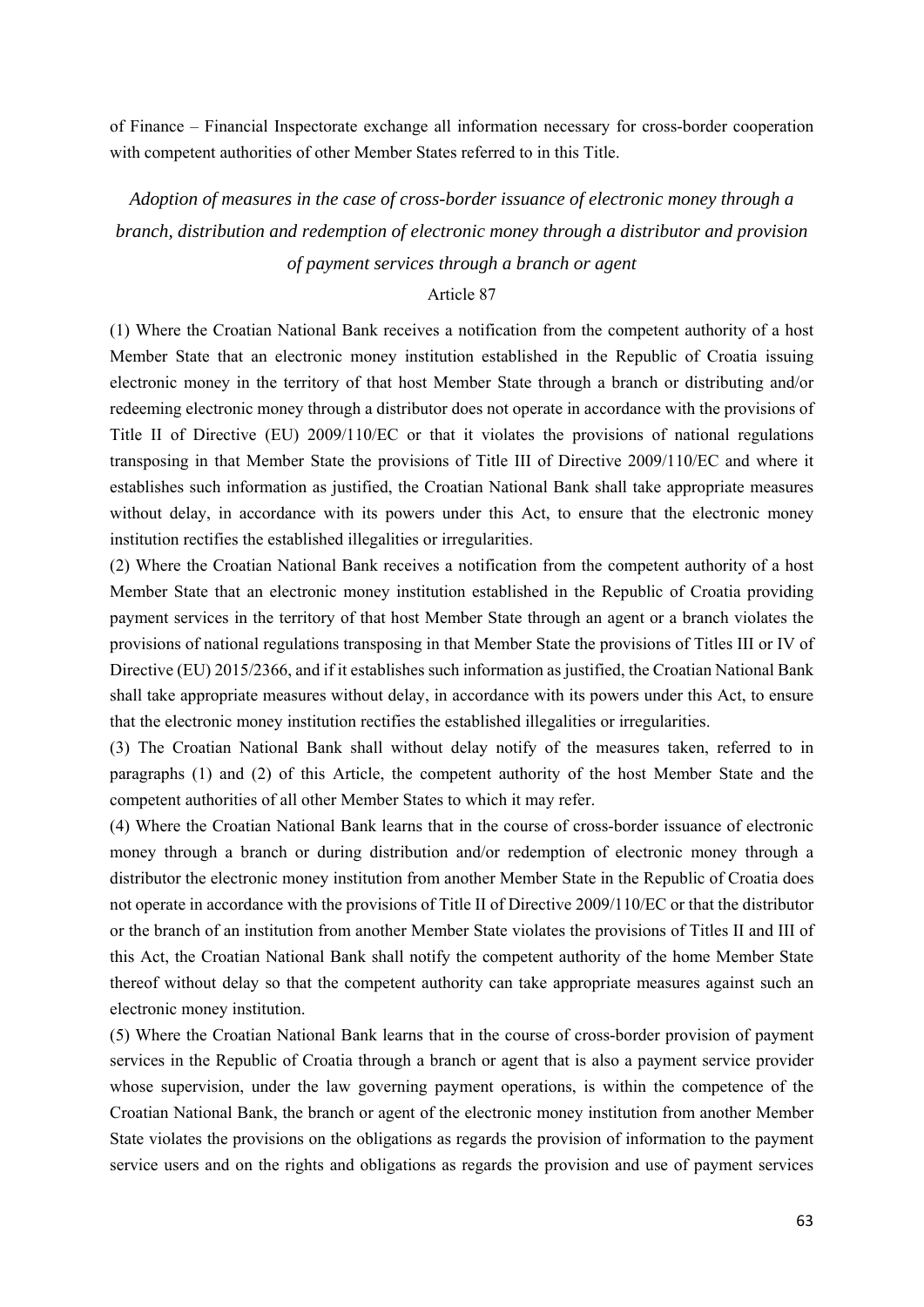referred to in the law governing payment operations, the Croatian National Bank shall notify the competent authority of the home Member State thereof without delay so that the competent authority can take appropriate measures against such an electronic money institution.

(6) Where the Ministry of Finance – the Financial Inspectorate learns that in the course of cross-border provision of payment services in the Republic of Croatia through an agent that is not also a payment service provider, whose supervision, under the law governing payment operations, is within the competence of the Croatian National Bank, the agent of the electronic money institution from another Member State violates the provisions on the obligations as regards the provision of information to the payment service users and on the rights and obligations as regards the provision and use of payment services pursuant to the law governing payment operations, it shall notify the Croatian National Bank thereof without delay.

(7) The Croatian National Bank shall transmit the notification referred to in paragraph (6) of this Article to the competent authority of the home Member State so that the competent authority can take appropriate measures against such an electronic money institution.

#### *Precautionary measures*

#### Article 88

(1) In the case of cross-border issuance of electronic money through a branch, distribution and/or redemption of electronic money through a distributor or the provision of payment services by an electronic money institution from another Member State through a branch or agent in the Republic of Croatia, the Croatian National Bank may in exceptional cases and pending measures by the competent authorities of the home Member State in the framework of cooperation under this Title, take precautionary measures against such agents that are payment service providers whose supervision, under the law governing payment operations, is within the competence of the Croatian National Bank, and against such branches and distributors, only if this is necessary for the purpose of immediate action to protect electronic money holders or payment service users in the Republic of Croatia from a serious threat to their collective interests.

(2) In the case of cross-border provision of payment services by an electronic money institution from another Member State through an agent in the Republic of Croatia, the Ministry of Finance – the Financial Inspectorate may in exceptional cases and pending measures by the competent authorities of the home Member State in the framework of cooperation under this Title, take precautionary measures against such agents that are not payment service providers, whose supervision, under the law governing payment operations, is within the competence of the Croatian National Bank, in accordance with its powers under this Act, only if this is necessary for the purpose of immediate action to protect payment service users in the Republic of Croatia from a serious threat to their collective interests.

(3) The precautionary measures referred to in paragraphs (1) and (2) of this Article shall be appropriate and proportionate to their purpose under these paragraphs and shall not result in a preference for electronic money holders or payment service users of an electronic money institutions in the Republic of Croatia over electronic money holders or payment service users in other Member States.

(4) The precautionary measures referred to in paragraphs (1) and (2) of this Article shall be temporary and shall be terminated by the Croatian National Bank or the Ministry of Finance – the Financial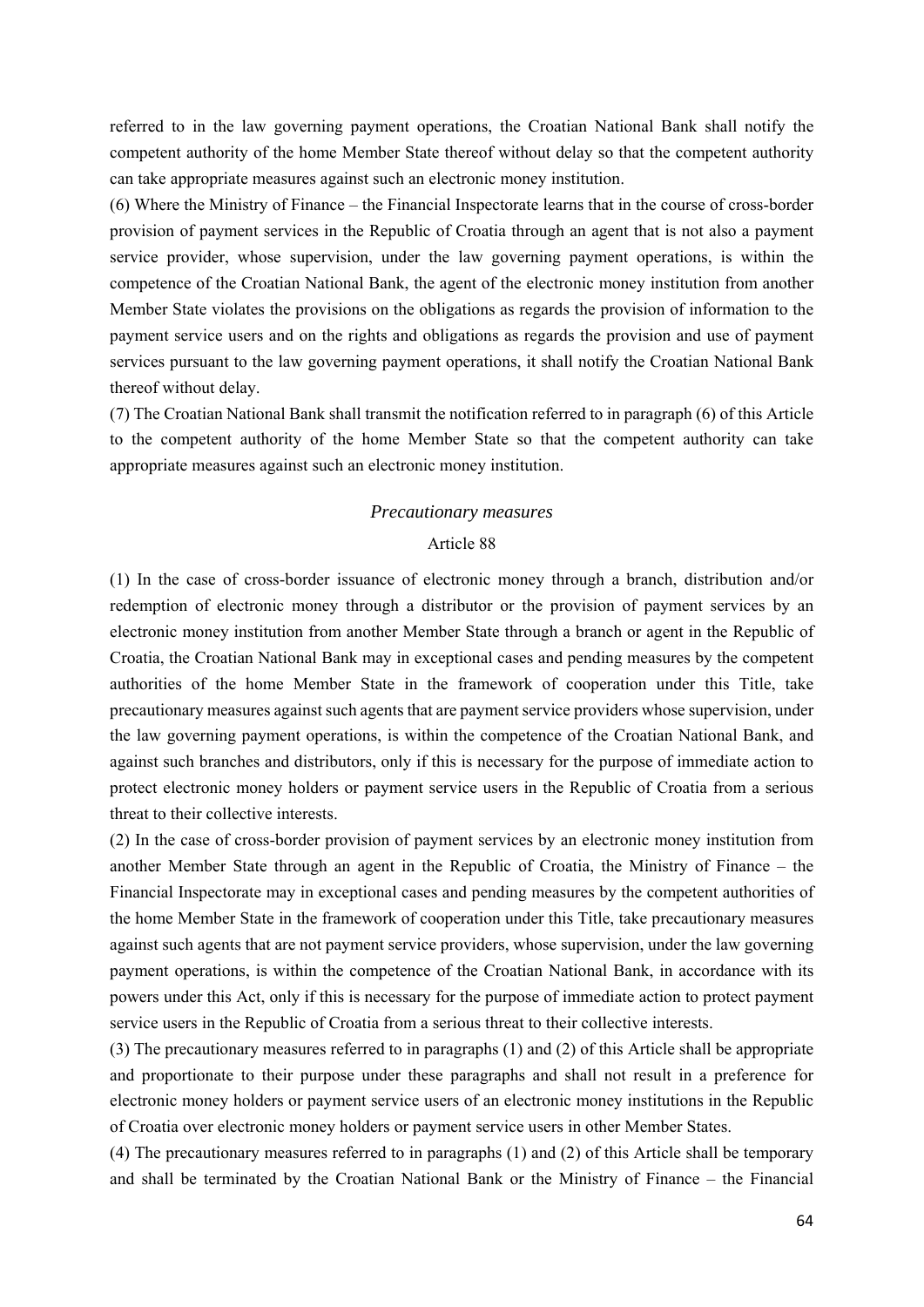Inspectorate when the serious threats to collective interests of electronic money holders or collective interests of payment service users in the Republic of Croatia are addressed, irrespective of whether the threat was terminated with the assistance of or in cooperation with the competent authorities of the home Member State or with the European Banking Authority in accordance with Article 19 of Regulation (EU) No 1093/2010 of the European Parliament and of the Council of 24 November 2010 establishing a European Supervisory Authority (European Banking Authority), amending Decision No 716/2009/EC and repealing Commission Decision 2009/78/EC (OJ L 331, 15.12.2010, hereinafter referred to as 'Regulation (EU) No 1093/2010').

(5) The Croatian National Bank shall notify the competent authority of the home Member State and the competent authority of any other Member State concerned, the European Commission and the European Banking Authority of the imposed measures referred to in paragraph (1) and (2) of this Article and of the reasons for imposing them.

(6) The Croatian National Bank shall send the notification referred to in paragraph (5) of this Article, where possible, in advance, and no later than upon the precautionary measures have been imposed by the Croatian National Bank or the Ministry of Finance – the Financial Inspectorate.

# *Settlement of disagreements between the competent authorities of different Member States*  Article 89

(1) Where the Croatian National Bank finds that cross-border cooperation with the competent authorities of another Member State in some aspects is not in line with the conditions stipulated by the provisions of this Title, it may turn to the European Banking Authority and seek its assistance in accordance with Article 19 of Regulation (EU) No 1093/2010.

(2) The Croatian National Bank shall defer the adoption of its decisions until the adoption of a decision in accordance with Article 19 of Regulation (EU) No 1093/2010.

# TITLE VI SUPERVISION OF OTHER ELECTRONIC MONEY ISSUERS AND COOPERATION BETWEEN COMPETENT AUTHORITIES

# *Supervision of the application of Titles II and III of this Act by other electronic money issuers*

### Article 90

The Croatian National Bank shall exercise supervision of the application of the provisions of Titles II and III of this Act by electronic money issuers referred to in Article 5, paragraph (1), item (1) of this Act, in accordance with the provisions of the law governing the operation of credit institutions.

## *Additional supervisory powers*

### Article 91

(1) Where the Croatian National Bank, from the information obtained in the course of exercising the tasks within its competence, establishes circumstances indicating that electronic money is issued by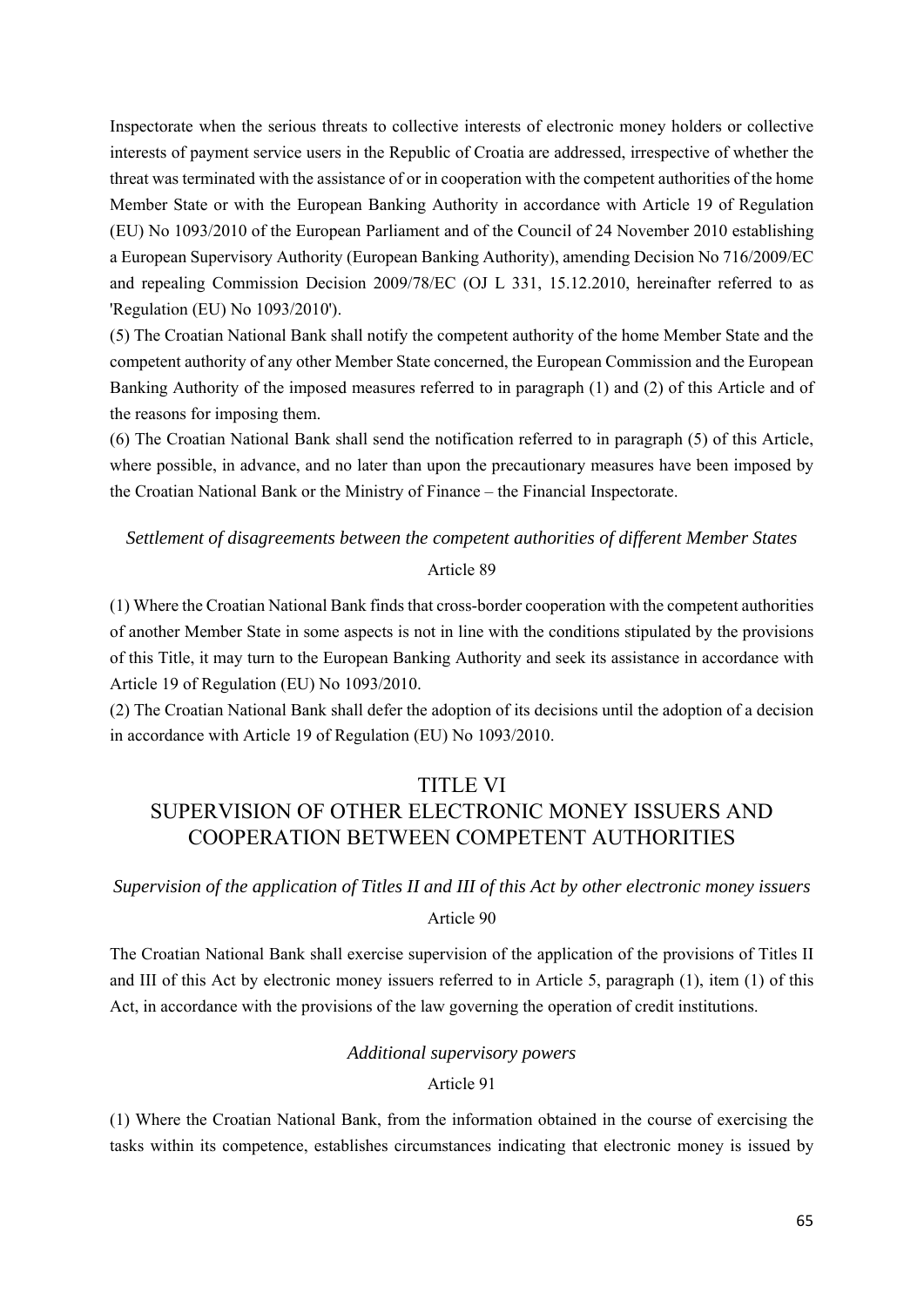persons other than those referred to in Article 5, paragraph (1) of this Act, it shall notify the State Attorney's Office or another competent authority thereof without delay.

(2) The Croatian National Bank shall provide the authorities referred to in paragraph (1) of this Article, at their request, with an expert opinion for the establishment of the facts in connection with the issuance of electronic money and the circumstances referred to in paragraph (1) of this Article.

(3) Where in the framework of the procedure conducted pursuant to paragraph (1) of this Article cooperation with authorities of other Member States is required, the Croatian National Bank shall be the authority of the Republic of Croatia for contacts with the central banks of other Member States or other competent authorities of other Member States, the European Banking Authority and the European Central Bank.

# *Cooperation and exchange of information between the competent authorities of the Republic*

### *of Croatia*

# Article 92

(1) The Croatian National Bank, the Ministry of Finance – the Financial Inspectorate and other competent authorities in the Republic of Croatia shall cooperate and exchange information when such cooperation and exchange of information is prescribed by this Act or by a special law, and shall, at the request of an individual competent authority, submit to that authority all the information needed by that authority in the exercise of supervision, in the authorisation procedure or when deciding on other individual applications within its competence.

(2) The authorities referred to in paragraph (1) of this Article shall exchange notifications of withdrawals of authorisations, illegalities and irregularities identified in the course of supervision if such findings are relevant for the operation of the other authority.

(3) The Croatian National Bank and the Ministry of Finance – the Financial Inspectorate shall exchange all information for the purpose of cross-border cooperation with the competent authorities of other Member States referred to in Title V of this Act.

(4) The Croatian National Bank and the Ministry of Finance – the Financial Inspectorate shall exchange information with other authorities of the Republic of Croatia competent for the supervision of application of other regulations of the Republic of Croatia or the regulations of the European Union by the issuers of electronic money, such as regulations governing the prevention of money laundering and terrorist financing, personal data protection, etc.

(5) The submission of information and notifications referred to in paragraphs (1) to (4) of this Article shall not constitute a violation of the duty to protect the confidentiality of data.

(6) The authority referred to in paragraph (1) of this Article that receives the information and notifications in accordance with this Article shall protect their confidentiality and shall use them exclusively for the purpose for which they have been given and may not divulge them to third parties without the approval of the competent authority which submitted them or when prescribed by a special law.

(7) The Croatian National Bank shall provide the authority referred to in paragraph (3) of this Article, at its request, with expertise and cooperation it requires in the carrying out of the tasks referred to in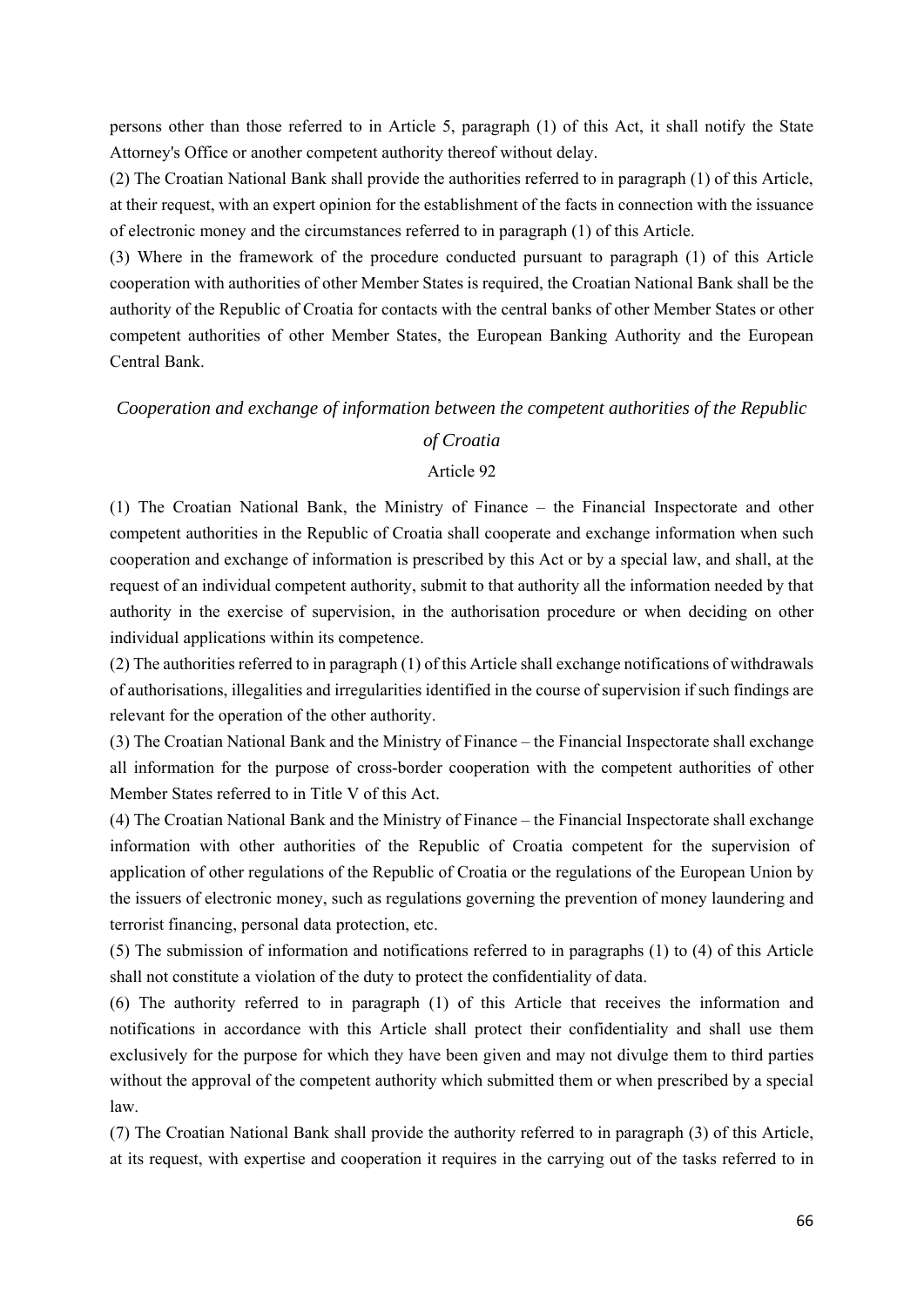Article 47, paragraph (5), Article 85, paragraph (4), Article 87, paragraph (6) and Article 88, paragraph (2) of this Act.

(8) The Croatian National Bank shall, where appropriate, and in cooperation with the Ministry of Finance – the Financial Inspectorate, make the basis for the assessment of risks arising from the issuance of electronic money referred to in Article 91, paragraph (1) of this Act.

*Cooperation and exchange of information between the competent authorities in the Republic of Croatia and competent authorities of other Member States and authorities of the European* 

### *Union*

### Article 93

(1) The Croatian National Bank and the Ministry of Finance – the Financial Inspectorate shall cooperate with the competent authorities of other Member States and, where appropriate, with the European Banking Authority and other relevant competent authorities of the European Union and other Member States in accordance with the legal acts of the European Union and regulations of the Republic of Croatia.

(2) The Croatian National Bank shall also be the authority of the Republic of Croatia for contacts with the authorities of other Member States and other competent authorities of the European Union referred to in this Article.

(3) The Croatian National Bank shall also cooperate with the European Central Bank and central banks of other Member States in accordance with the legal acts of the European Union and regulations of the Republic of Croatia.

(4) The Croatian National Bank shall exchange information:

1) with the authorities of other Member States competent for the authorisation and supervision of electronic money institutions in accordance with this Act;

2) with the European Central Bank and the central banks of the Member States, in their capacity as monetary and supervisory authorities, and, where appropriate, other public authorities responsible for the supervision of payment and financial instrument settlement systems; and

3) with the European Banking Authority.

(5) The Croatian National Bank shall exchange information with other authorities of the Member States competent for the supervision of application of regulations of the European Union by the issuers of electronic money, such as regulations governing the prevention of money laundering and terrorist financing.

### *Data confidentiality*

### Article 94

(1) The Croatian National Bank and the Ministry of Finance – the Financial Inspectorate shall protect the confidentiality of any data of which they become aware in the course of exercising their powers and duties under this Act and they may not divulge them to other persons and authorities.

(2) By way of derogation from paragraph (1) of this Article, the following disclosure of information shall not constitute a breach of the duty to protect the confidentiality of information:

1) disclosure of information in aggregated form, such that personal or business data cannot be identified;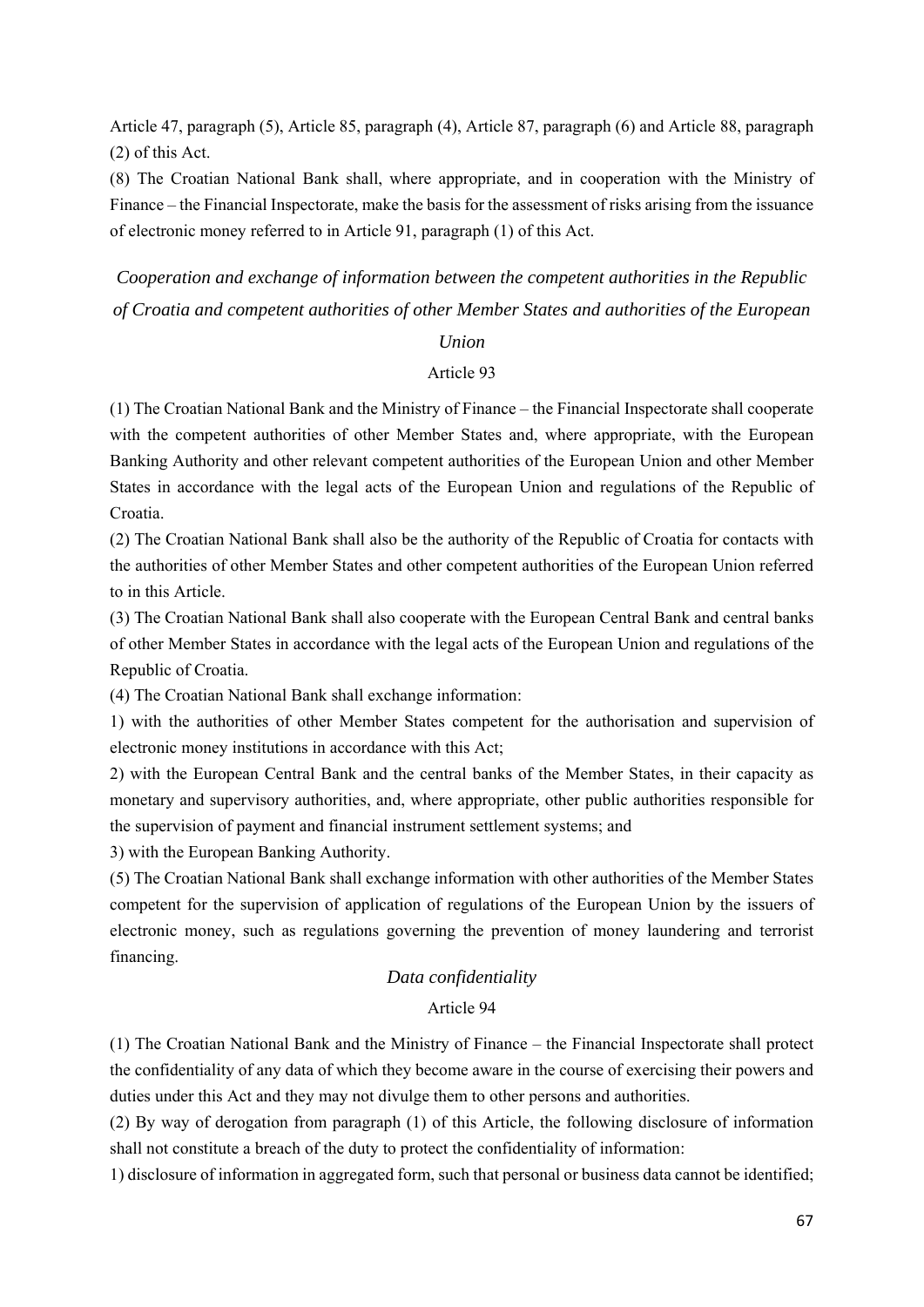2) disclosure of information in cases and in the manner provided for in this Act;

3) the delivery of information for the purposes of criminal or preliminary proceedings, requested or ordered in writing by the competent court, the Office for the Prevention of Corruption and Organised Crime, the State Attorney's Office or the Ministry of the Interior, where the Ministry of the Interior is ordered to do so in writing by the State Attorney's Office, or where requested in writing by the authority of another Member State competent to act in criminal proceedings;

4) exchange of information in accordance with other laws;

5) exchange of information in accordance with the legal acts of the European Union.

(3) The provisions of paragraph (1) of this Article shall also apply to all natural persons that work or have worked in any capacity in the competent authorities referred to in paragraph (1) of this Article and to auditors and experts that carry out or have carried out tasks at the request of these authorities.

(4) All persons, authorities and their employees who have received information referred to in paragraph (1) of this Article pursuant to paragraph (2), items (2) to (4) of this Article shall use this information exclusively for the purpose for which it has been given and may not divulge or make such information available to third parties, except in cases prescribed by law.

# *Notification of the European Commission*

# Article 95

(1) The Croatian National Bank shall notify the European Commission of all authorisations to establish a branch of a third-country electronic money institution.

(2) The Croatian National Bank shall notify the European Commission of the number of small electronic money institutions registered in the Republic of Croatia and of the total amount of outstanding electronic money of small electronic money institutions at the annual level at 31 December of each calendar year.

# TITLE VII DECISION-MAKING METHODS AND PROCEDURES OF THE CROATIAN NATIONAL BANK

## *Restitution*

### Article 96

It shall not be possible to require restitution in an administrative procedure carried out by the Croatian National Bank.

### *Decision*

#### Article 97

(1) Decisions issued by the Croatian National Bank on matters within its competence must be written and fully reasoned.

(2) No complaint against the decisions referred to in paragraph (1) of this Article shall be allowed, but administrative dispute may be initiated against them.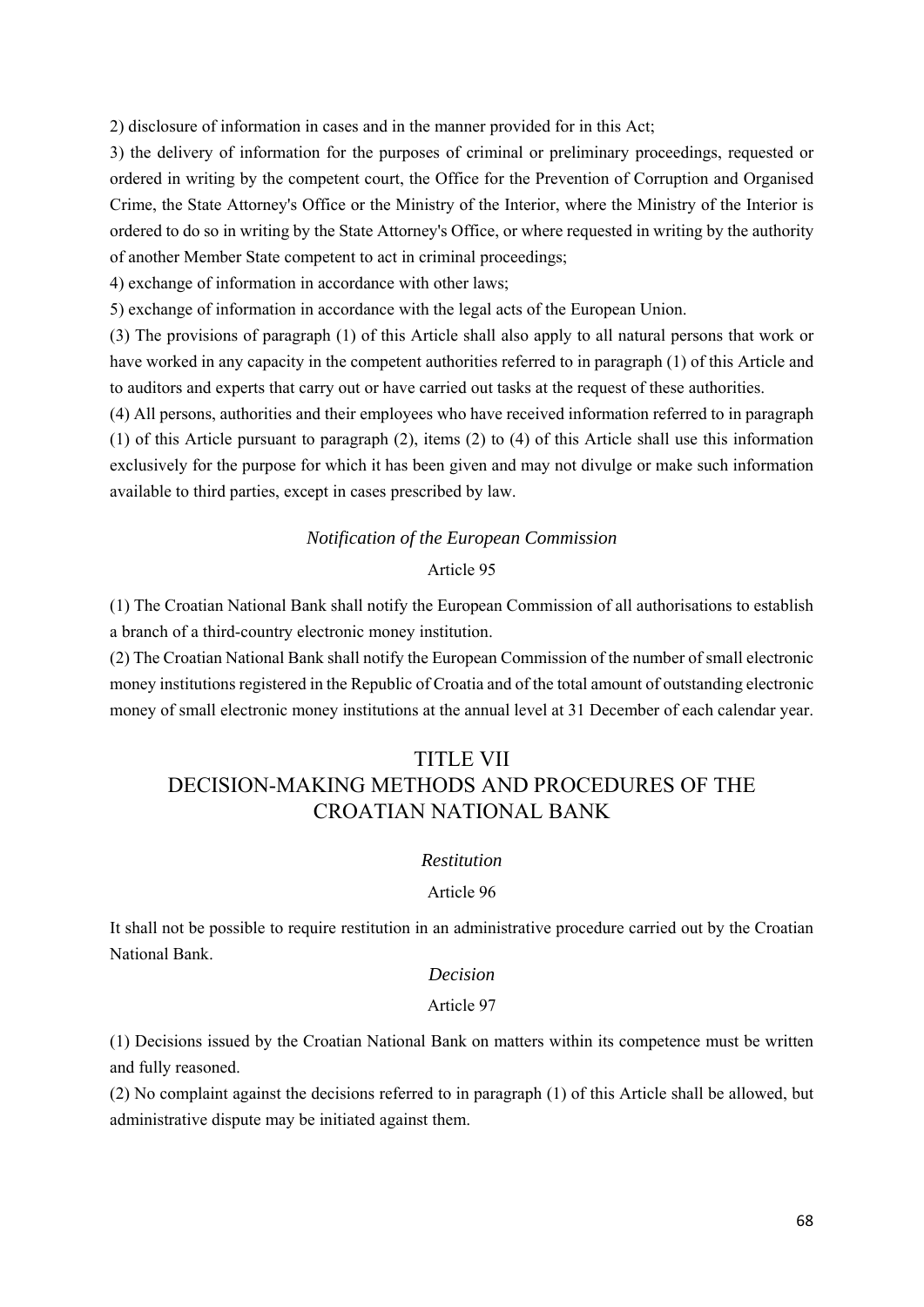# *Liability for damage*

### Article 98

The employees of the Croatian National Bank or any persons authorised by the Croatian National Bank shall not be liable for damage that may arise in the course of the performance of their duties under this Act and subordinate legislation adopted under this Act, unless it is proven that they acted or failed to act intentionally or as a result of gross negligence.

### *Time limits*

### Article 99

Pursuant to the application submitted in a procedure conducted by the Croatian National Bank under this Act, the Croatian National Bank shall adopt and submit the decision to the applicant within three months of the date of submission of a complete application.

# TITLE VIII PENALTY PROVISIONS

#### *Serious misdemeanours by electronic money issuers*

### Article 100

(1) The following electronic money issuers shall be liable for the misdemeanours referred to in paragraph (2) of this Article:

1) credit institutions, electronic money institutions and small electronic money institutions established in the Republic of Croatia;

2) branches of credit institutions in the Republic of Croatia established in another Member State or third country;

3) branches of electronic money institutions in the Republic of Croatia established in another Member State or third country;

4) the Croatian National Bank, when not acting in its capacity as monetary authority or other public authority.

(2) The electronic money issuer referred to in paragraph (1) of this Article shall be fined between HRK 100,000.00 and HRK 500,000.00:

1) if it fails to issue electronic money on the receipt of funds, or if it issues electronic money at a value other than the par value (Article 7, paragraph (1));

2) if it fails to redeem, at the request of the electronic money holder, at any moment the monetary value of the electronic money at par value (Article 7, paragraph (2));

3) if the contract with the electronic money holder does not clearly state the conditions for redemption of electronic money, including any fees relating thereto (Article 7, paragraph (3));

4) if it fails to inform a potential electronic money holder of the conditions of redemption of electronic money, including any fees relating thereto, before concluding any contract for the issuance of electronic money (Article 7, paragraph  $(5)$ );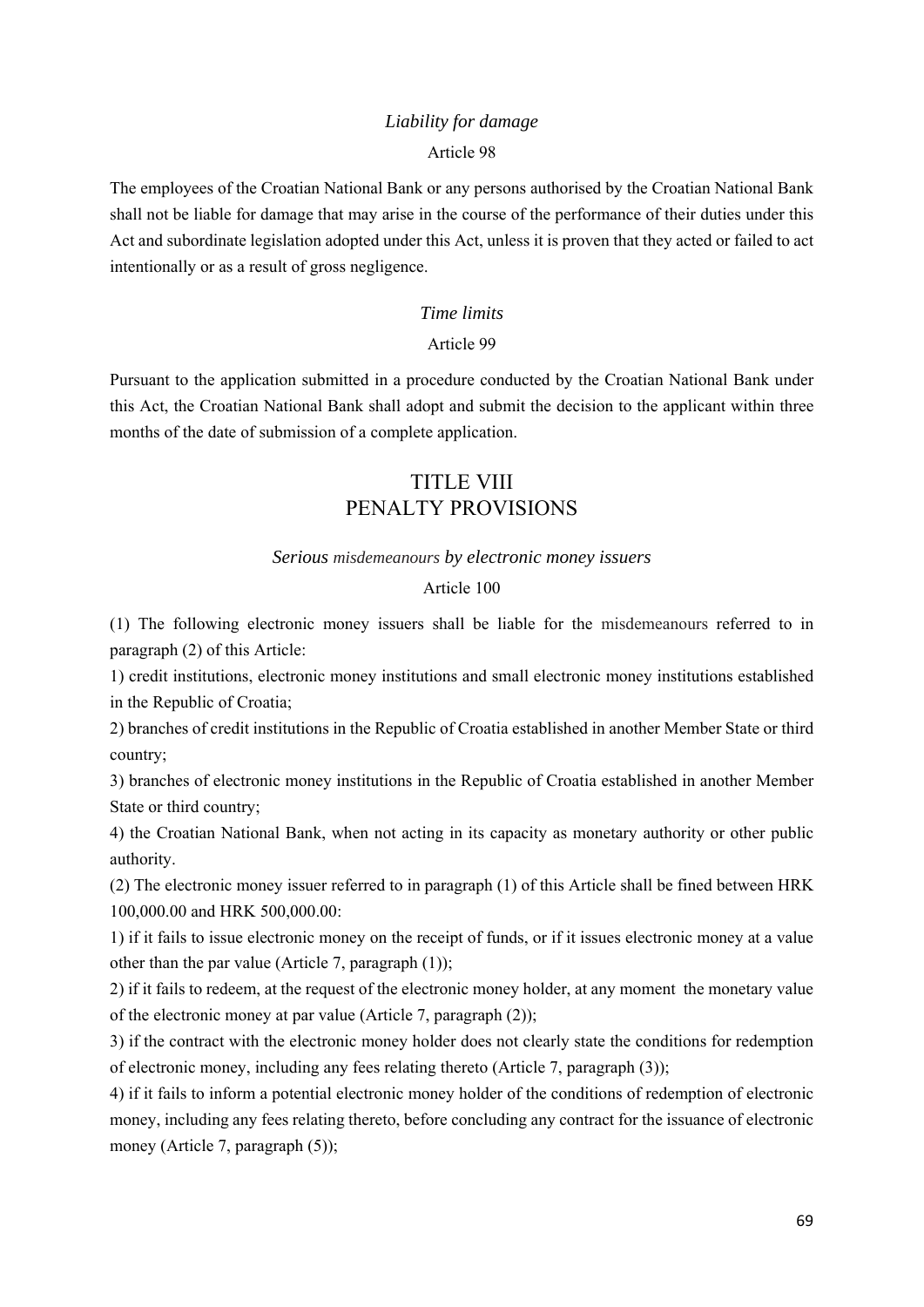5) if it charges a fee to the electronic money holder for the redemption of electronic money contrary to Article 7, paragraphs (6) and (7) of this Act;

6) if it fails to redeem electronic money in compliance with a request submitted in accordance with Article 7, paragraph (8) of this Act;

7) if at the request by the electronic money holder submitted on the date of termination of the contract for the issuance of electronic money or after the termination of the contract it fails to redeem the total monetary value of the electronic money (Article 7, paragraph (9));

8) if, as the electronic money issuer referred to in Article 5, paragraph (1), item (2), sub-item (a) and item (3) of this Act carrying out one or more of the business activities listed in Article 15, item (4) of this Act, where it is not known in advance what proportion of funds is to be used as electronic money, upon the request for redemption by the electronic money holder submitted on the date of termination of the contract for the issuance of electronic money, or within one year after the date of termination of the contract it fails to redeem the total monetary value of the electronic money (Article 7, paragraph (10)); 9) if it pays interest or any other benefit to the electronic money holder for the holding of the electronic money during a length of time (Article 8).

(3) A fine between HRK 10,000.00 and HRK 50,000.00 shall also be imposed for any of the misdemeanours referred to in paragraph (2) of this Article on:

1) the responsible person of the management board of the electronic money issuer referred to in paragraph (1), item (1) of this Article or the responsible executive director if the electronic money issuer has a board of directors or where an electronic money institution or a small electronic money institution engages in another business activity in addition to the issuance of electronic money and provision of payment services, the director responsible for the issuance of electronic money;

2) the person responsible for managing the branch's operations referred to in paragraph (1), items (2) and (3) of this Article; and

3) the responsible person of the electronic money issuer referred to in paragraph (1), item (4) of this Article.

(4) The fine referred to in paragraph (3) of this Article shall be imposed on the responsible person for any of the misdemeanours referred to in paragraph (2) of this Article committed during the issuance of electronic money by the Republic of Croatia or units of local or regional self-government, when acting in the capacity as public authority.

(5) For any of the misdemeanours referred to in paragraph (2), item (2) and items (4) to (8) of this Article:

1) a fine between HRK 50,000.00 and HRK 500,000.00 shall be imposed on the distributor in the Republic of Croatia of an electronic money institution established in another Member State appointed under the right of establishment that is a legal person;

2) a fine between HRK 25,000.00 and HRK 250,000.00 shall be imposed on the distributor in the Republic of Croatia of an electronic money institution established in another Member State appointed under the right of establishment that is a sole trader, craftsman or another self-employed person.

(6) A fine between HRK 5,000.00 and HRK 50,000 shall also be imposed on the responsible person of the distributor referred to in paragraph (5), item (1) of this Article.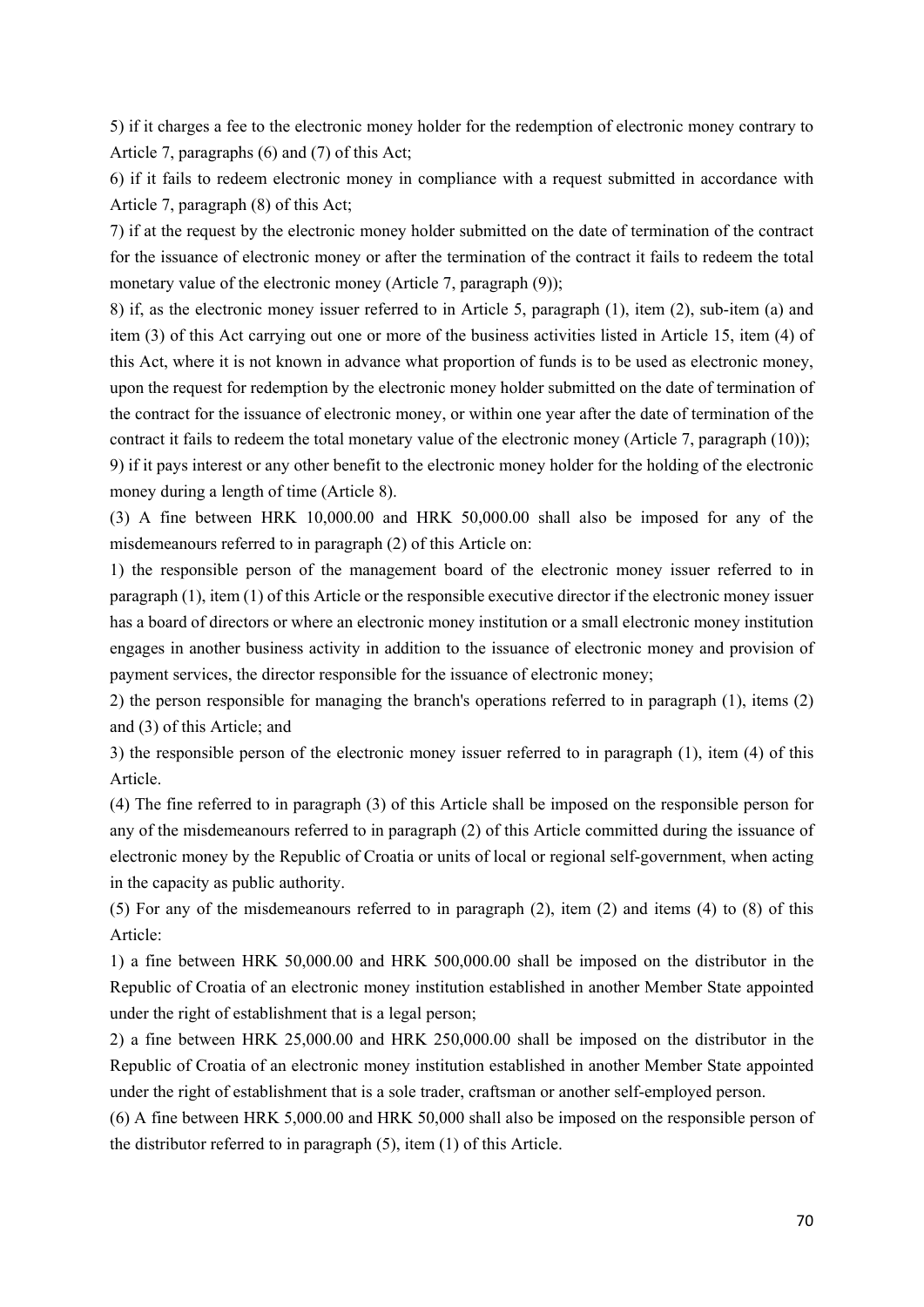#### *Minor misdemeanours by electronic money issuers*

#### Article 101

(1) The electronic money issuer referred to in Article 100, paragraph (1) of this Act shall be fined between HRK 25,000.00 and HRK 250,000.00:

1) if, as a reporting entity subject to reporting on the issuance, distribution and redemption of electronic money and fraud in respect of the issuance, distribution and redemption, it fails to report to the Croatian National Bank on the content, and in the manner and within the time limits prescribed by subordinate legislation adopted based on Article 6, paragraphs (8) and (9) of this Act (Article 6, paragraph (3));

2) if it fails to provide the electronic money holder with the final reply to its complaint in accordance with Article 9, paragraphs (2), (3) and (4) of this Act;

3) if it sends a holding reply to the electronic money holder that is not in compliance with Article 9, paragraph (3) of this Act;

4) if it fails to develop, apply and make available the procedures for the resolution of complaints of the electronic money holder in accordance with Article 9, paragraph (5) of this Act;

5) if, at the invitation of the Croatian National Bank, it fails to submit its statement and the relevant evidence within the time limit set in the invitation (Article 10, paragraph (3));

6) if it fails to provide the electronic money holder that is a consumer information in accordance with Article 11, paragraphs (1) and (2) of this Act in a clear, comprehensible and easily accessible manner in its branch offices and on its website (Article 11, paragraphs (1) to (3));

7) if contrary to Article 11, paragraph (5) of this Act, it refuses to participate in the alternative dispute resolution procedure before the authority it has selected itself.

(2) A fine between HRK 3,000.00 and HRK 30,000.00 shall be imposed for any of the misdemeanours referred to in paragraph (1) of this Article on:

1) the responsible person of the management board of the electronic money issuer referred to in Article 100, paragraph (1), item (1) of this Act or the responsible executive director if the issuer has a board of directors or if the electronic money institution or the small electronic money institution also engages in another business activity in addition to the issuance of electronic money and the provision of payment services, the director responsible for the issuance of electronic money;

2) the person responsible for managing the branch's operations referred to in Article 100, paragraph (1), items (2) and (3) of this Act; and

3) the responsible person of the electronic money issuer referred to in Article 100, paragraph (1), item (4) of this Act.

(3) The fine referred to in paragraph (2) of this Article shall be imposed on the responsible person for any of the misdemeanours referred to in paragraph (1) of this Article committed during the issuance of electronic money by the Republic of Croatia or units of local or regional self-government, when acting in the capacity as public authority.

### *Misdemeanours by other persons*

# Article 102

(1) A legal person shall be fined between HRK 50,000.00 and HRK 500,000.00: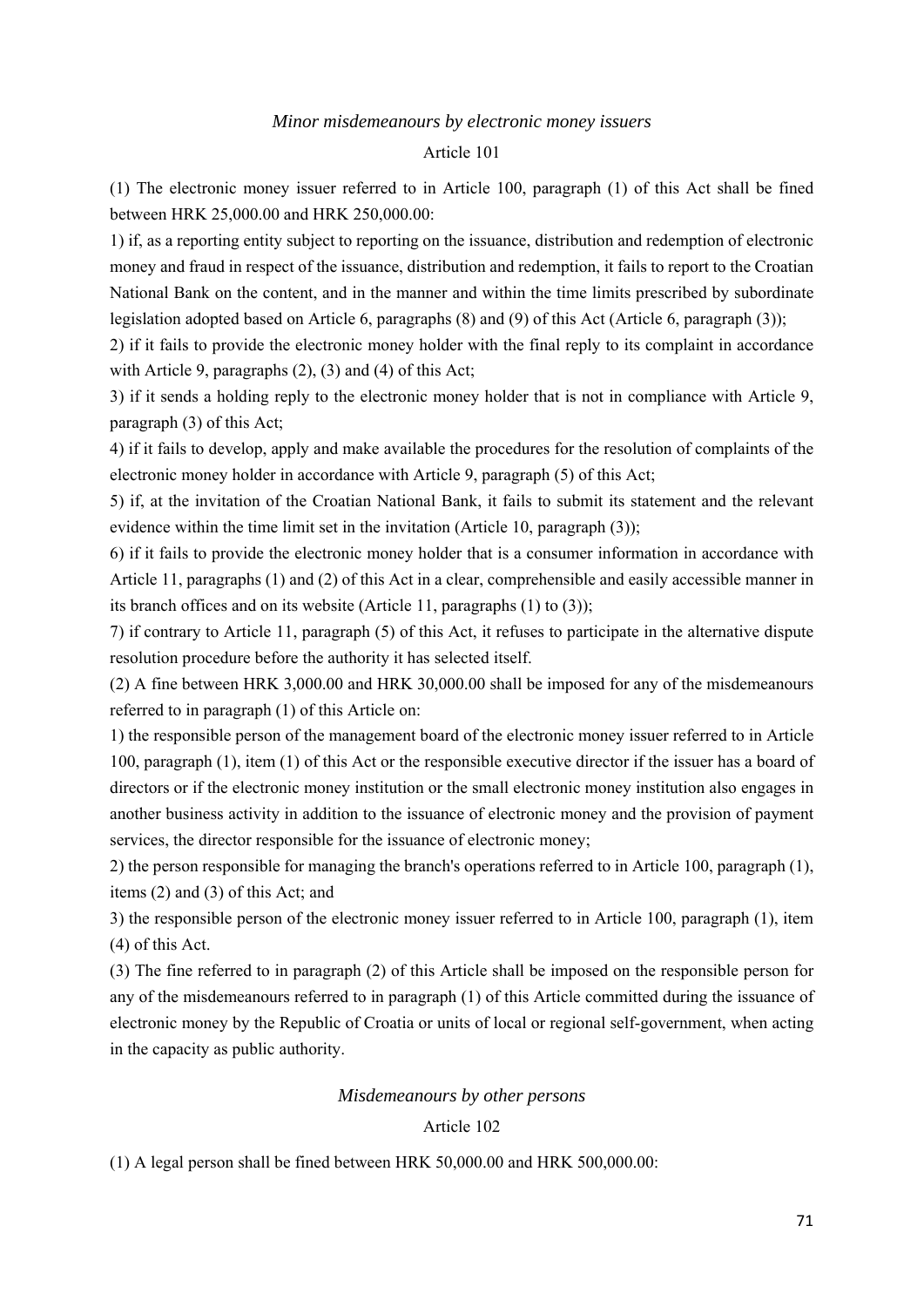1) if it issues electronic money contrary to the provision of Article 5, paragraph (2) of this Act;

2) if it fails to notify the Croatian National Bank of the intention of the first, further or new acquisition of a qualifying holding in accordance with Article 29, paragraphs (1), (2) or (6) of this Act;

3) if it fails to notify the Croatian National Bank of the circumstances that the acquisition of a qualifying holding has not been completed in accordance with Article 29, paragraph (4) of this Act;

4) if it fails to notify the Croatian National Bank of the intention to dispose of a qualifying holding in accordance with Article 29, paragraph (5) of this Act;

5) if it fails to notify the Croatian National Bank of the planned change in status in accordance with Article 29, paragraph (7) of this Act;

6) if it fails to notify the Croatian National Bank of the acquired acquisition of a qualifying holding in accordance with Article 29, paragraph (8) of this Act;

7) if, as the direct acquirer, it fails to act in accordance with the decision of the Croatian National Bank imposing the sale of shares or holdings acquired (Article 31, paragraph (5), item (2));

8) if, as the indirect acquirer, it fails to act in accordance with the decision of the Croatian National Bank imposing the reduction of the acquired indirect qualifying holding (Article 31, paragraph (12));

9) if, as the direct acquirer, at the request by the Croatian National Bank referred to in Article 32, paragraph (3) of this Act, it fails to submit the requested information and documentation within the set time limit;

10) if, as the indirect acquirer, at the request by the Croatian National Bank referred to in Article 32, paragraph (9) of this Act, it fails to submit the requested information and documentation within the set time limit;

11) if it fails to comply with the subsequent request of the Croatian National Bank referred to in Article 33, paragraph (1) of this Act.

(2) The responsible person of the legal person shall also be fined between HRK 5,000.00 and HRK 50,000.00 for any of the misdemeanours referred to in paragraph (1) of this Article.

(3) A natural person that is a sole trader, craftsman or another self-employed person shall be fined between HRK 25,000.00 and HRK 250,000.00 for any of the misdemeanours referred to in paragraph (1) of this Article.

(4) A natural person shall be fined between HRK 5,000.00 and HRK 50,000.00 for any of the misdemeanours referred to in paragraph (1) of this Article.

# *Misdemeanours by electronic money institutions and small electronic money institutions established in the Republic of Croatia;*

### Article 103

(1) An electronic money institution established in the Republic of Croatia shall be fined between HRK 20,000.00 and HRK 500,000.00:

1) if it provides payment services outside the limits of the decisions issued pursuant to the provisions of this Act (Article 5, paragraph (4) of this Act in connection with Article 12, paragraph (3));

2) if, contrary to Article 12, paragraph (6) of this Act, it commences issuing electronic money before this business activity is entered in the register of companies;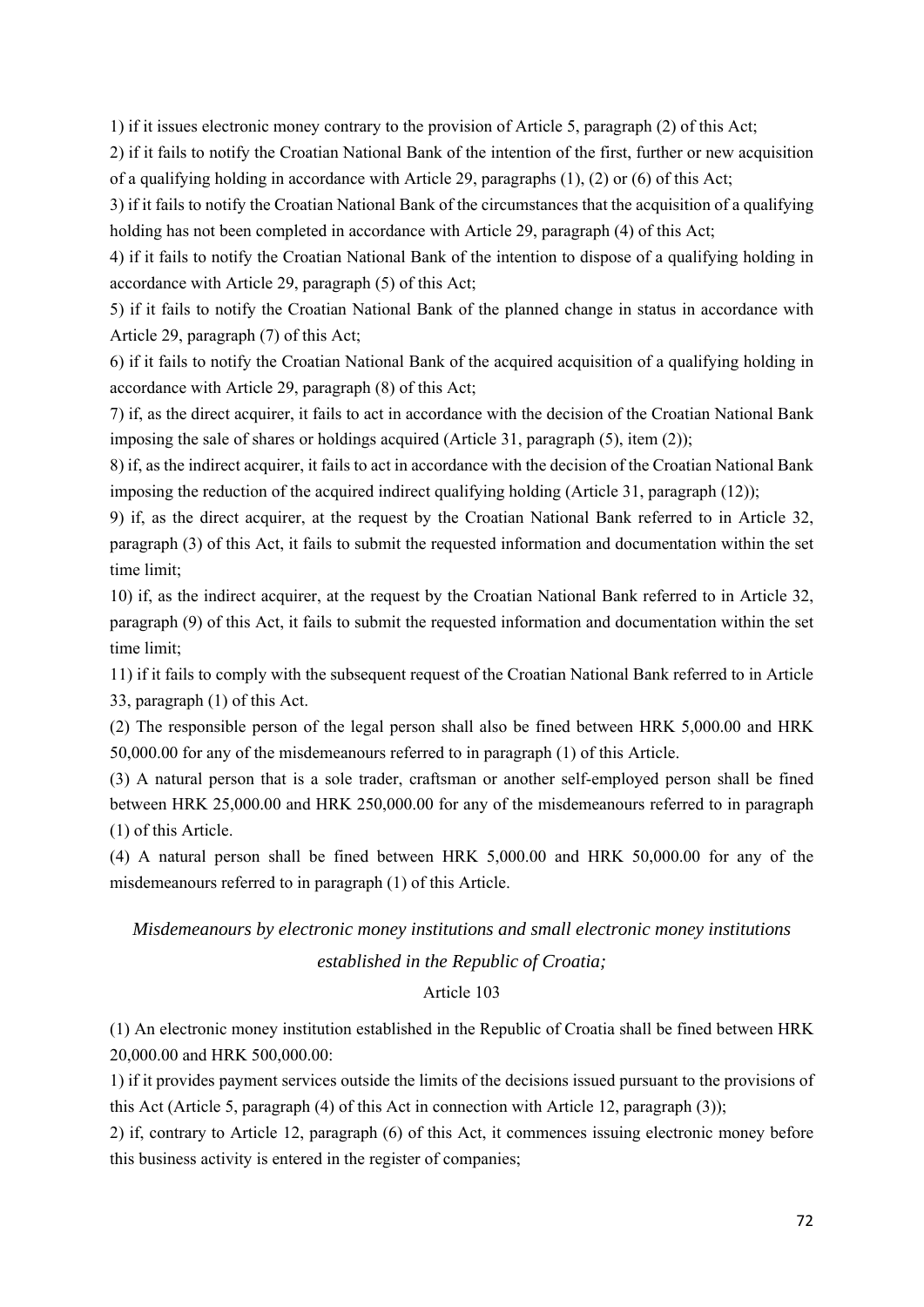3) if, contrary to Article 12, paragraph (7) of this Act, it commences providing payment services that are not linked to the issuance of electronic money before this business activity is entered in the register of companies;

4) if, contrary to Article 27, paragraph (1) of this Act it issues electronic money through agents;

5) if, contrary to Article 27, paragraph (14) of this Act, it provides payment services through an agent in the Republic of Croatia before this agent is entered in the register referred to in Article 28 of this Act; 6) if, contrary to Article 27, paragraph (15) of this Act, it continues to provide payment services in the Republic of Croatia through an agent;

7) if it fails to notify the Croatian National Bank in accordance with Article 27, paragraph (16) of this Act;

8) if it fails to notify the Croatian National Bank of the intention to distribute and/or redeem electronic money through a distributor in accordance with Article 27, paragraph (18) of this Act;

9) if, contrary to the decision of the Croatian National Bank referred to in Article 27, paragraph (20) of this Act, it distributes and/or redeems electronic money through a distributor (Article 27, paragraph  $(22)$ ;

10) if, contrary to Article 31, paragraph (11) of this Act, it fails to ensure that the acquirer of a qualifying holding, whom the Croatian National Bank by a decision prohibited to exercise voting rights from the part of the holding acquired, exercises voting rights based on the part of the holding acquired in such a manner;

11) if, contrary to Article 31, paragraph (11) of this Act, it fails to notify the Croatian National Bank that the acquirer, whom the Croatian National Bank by a decision prohibited to exercise voting rights from the part of the holding acquired, does not exercise voting rights based on the part of the holding acquired in such a manner;

12) if it fails to maintain the level of own funds in accordance with Article 34, paragraphs (2), (3) and (4) of this Act;

13) if it fails to make a correction in accordance with the order of the Croatian National Bank given pursuant to Article 34, paragraph (8) of this Act;

14) if for the business activity of the provision of payment services that are not linked to the issuance of electronic money it fails to maintain own funds at the level calculated in the manner prescribed by the regulations on payment operations governing the calculation of own funds of a payment institution (Article 34, paragraph (9));

15) if it includes in the calculation of own funds the items included in the calculation of other prescribed own funds contrary to Article 34, paragraph (10) of this Act;

16) if it fails to calculate own funds for the business activity of issuance of electronic money in accordance with subordinate legislation referred to in Article 34, paragraph (12) of this Act setting out the characteristics and types of items to be included in the calculation of own funds and the method and extent of inclusion of individual items in the calculation of own funds;

17) if it fails to safeguard the funds received from electronic money holders in exchange for the issued electronic money in the amount of outstanding electronic money in the manner provided for in Article 35, paragraph (1) of this Act;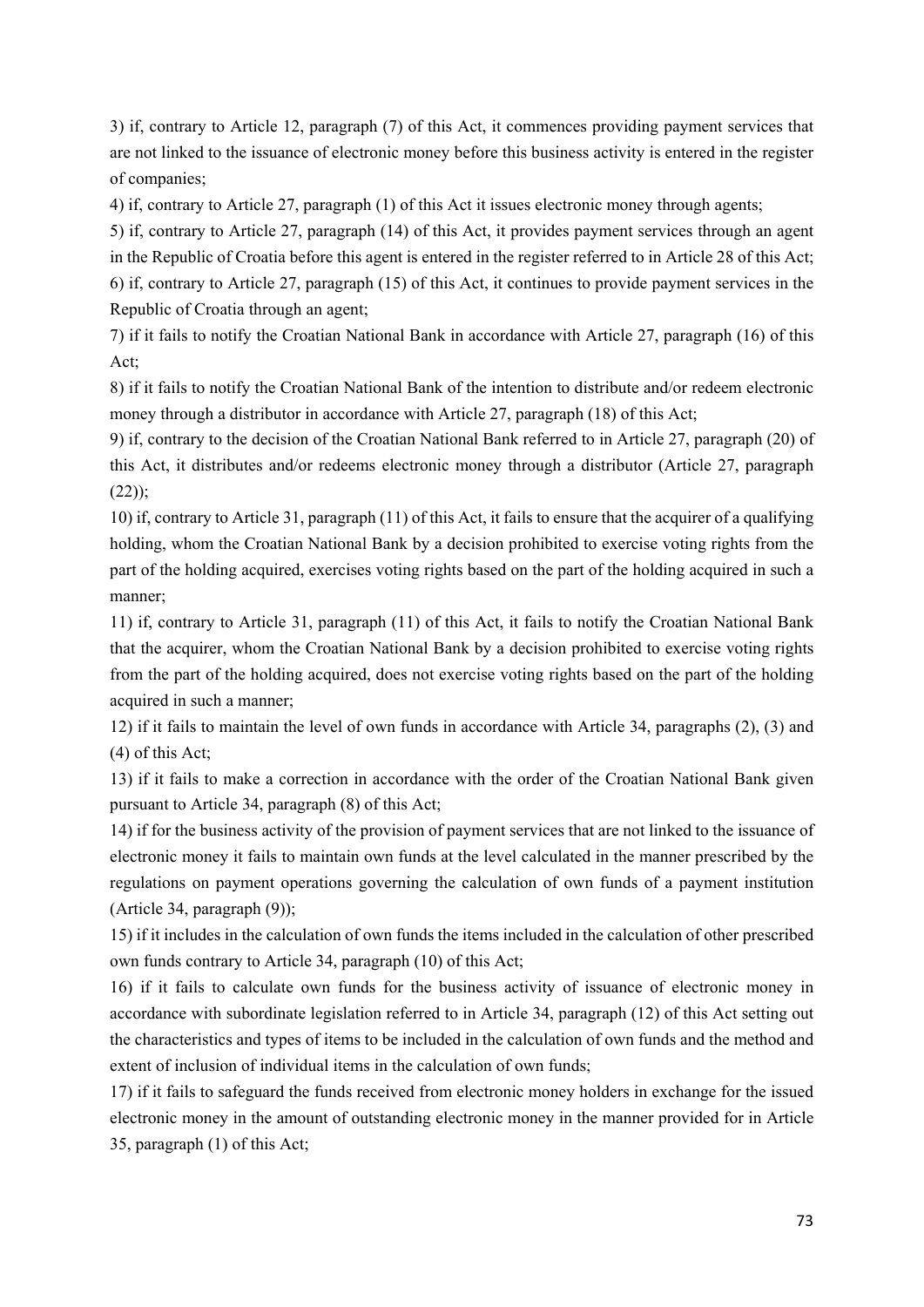18) if it fails to calculate the amount of the issued outstanding electronic money within the time limits and in the manner provided for in Article 35, paragraphs (2), (3), (6) and (7) of this Act;

19) if it fails to maintain and safeguard the funds of electronic money holders received in exchange for the issued electronic money in accordance with Article 35, paragraph (4) of this Act;

20) if it fails to make a correction in accordance with the order of the Croatian National Bank given pursuant to Article 35, paragraph (8) of this Act;

21) if it fails to safeguard the funds received from payment service users for payment services that are not linked to the issuance of electronic money in accordance with the subordinate legislation governing the safeguarding of the funds of the payment institution's payment service users (Article 35, paragraph (9));

22) if, as an electronic money institution providing payment services referred to in Article 3, paragraph (2), item (7) or (8) of this Act it does not have a professional indemnity insurance or other comparable guarantee in accordance with Article 36 of this Act;

23) if it fails to exchange the funds received from an electronic money holder for electronic money without delay (Article 37);

24) if it accepts deposits or other repayable funds from the public contrary to Article 38, paragraph (1) of this Act;

25) if, as an electronic money institution providing payment services that are not linked to the issuance of electronic money it opens and maintains payment accounts for purposes other than payment transactions (Article 39, paragraph (1));

26) if, as an electronic money institution providing payment services that are not linked to the issuance of electronic money it grants credits in connection with the provision of such payment services contrary to Article 40, paragraph (1) of this Act;

27) if it grants credits from funds received in exchange for the issued electronic money contrary to Article 40, paragraph (2) of this Act;

28) if, contrary to Article 41, paragraph (2) of this Act it fails to report separately in the audited annual financial statements the accounting data prescribed by subordinate legislation referred to in Article 41, paragraph (3) of this Act;

29) if it fails to audit the annual financial statements and consolidated financial statements in accordance with Article 43, paragraph (1) of this Act;

30) if it fails to submit to the Croatian National Bank the reports referred to in Article 43, paragraph (2) of this Act within the time limit provided for in Article 43, paragraph (2) of this Act;

31) if it fails to notify the Croatian National Bank of intended outsourcing of operational activities of the issuance of electronic money or the provision of payment services in terms of Article 44, paragraph (1) of this Act prior to concluding a contract with the outsourcing service provider;

32) if in the case of outsourcing a materially important operational activity in accordance with Article 44, paragraph (2) of this Act it fails to submit to the Croatian National Bank a draft contract with the outsourcing service provider prior to its entry into force and evidence of fulfilment of the conditions referred to in Article 44, paragraphs (4) to (7) of this Act;

33) if it outsources operational activities contrary to the conditions referred to in Article 44, paragraphs  $(4)$  and  $(5)$  of this Act;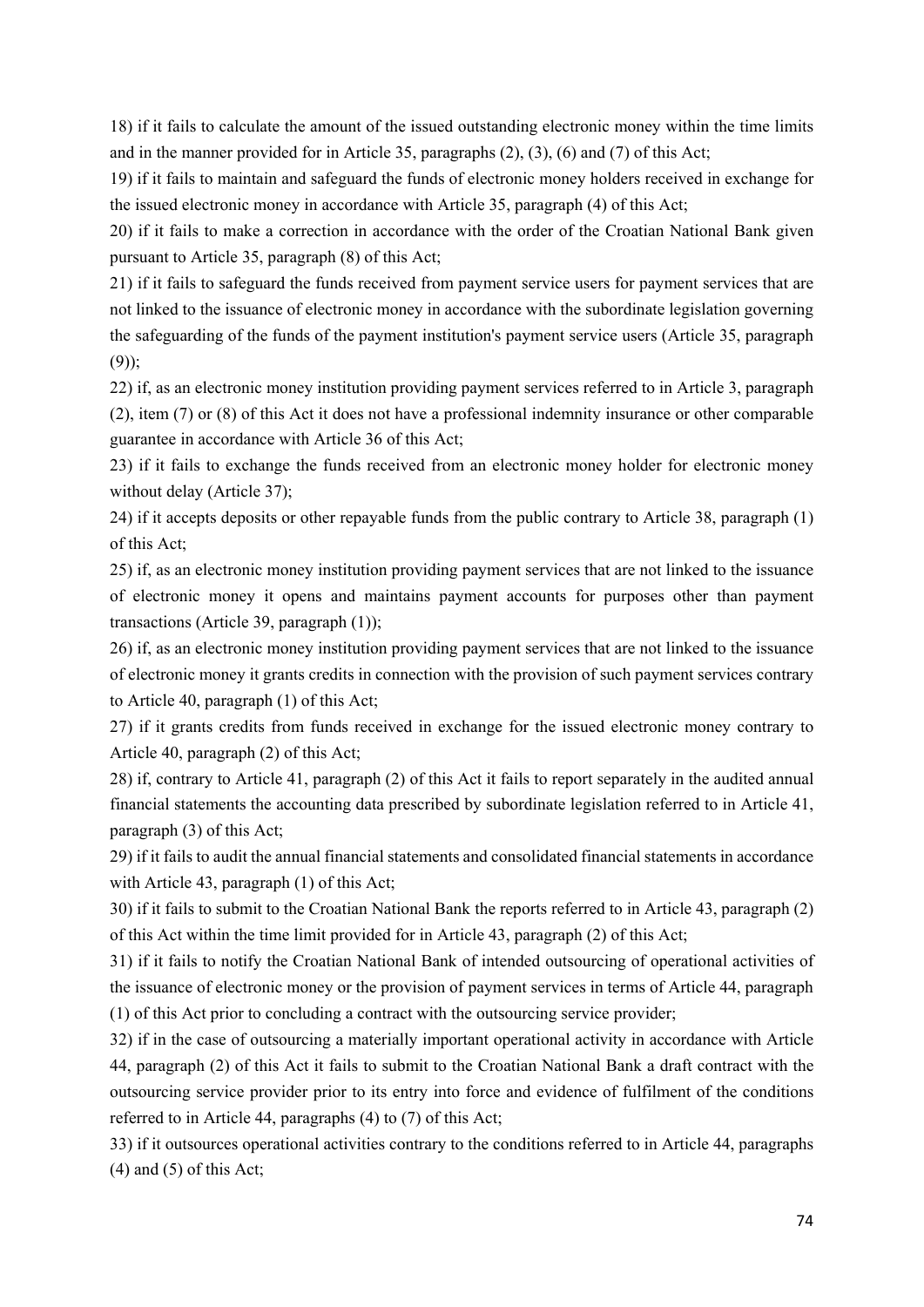34) if it fails to ensure that the Croatian National Bank can carry out on-site examination at the premises of the outsourcing service provider and access to the documentation and data in accordance with Article 44, paragraph (6) of this Act;

35) if it fails to notify the Croatian National Bank without delay of changes in connection with the outsourced operational activities in accordance with Article 44, paragraph (8) of this Act;

36) if it fails to carry out checks of its branches and agents in accordance with Article 45, paragraph (3) of this Act;

37) if it fails to ensure that its branches inform electronic money holders and payment service users, or that its agents inform payment service users of their activities on its behalf and for its account (Article 45, paragraphs  $(4)$  and  $(5)$ ;

38) if it fails to establish or fails to implement governance arrangements in accordance with Article 46 of this Act;

39) if it fails to enable an authorised person to carry out an on-site examination in the manner and under the conditions prescribed by Article 48, paragraphs (8) and (9) and Article 49 of this Act;

40) if it fails to act in accordance with a decision of the Croatian National Bank to impose supervisory measures referred to in Article 52 of this Act;

41) if it fails to notify the Croatian National Bank without delay of all the circumstances referred to in Article 56, paragraph (2) of this Act;

42) if it fails to notify the Croatian National Bank of its intention to issue electronic money or provide payment services in a third country through a branch within the time limit referred to in Article 56, paragraph (3) of this Act;

43) if it fails to submit within the set time limit, at the request of the Croatian National Bank, the requested reports and information (Article 56, paragraph (4));

44) if, contrary to Article 82, paragraph (1) of this Act, it fails to notify the Croatian National Bank of its intention to issue electronic money and/or provide payment services that are not linked to the issuance of electronic money in the territory of another Member State;

45) if, contrary to Article 82, paragraph (12) of this Act, it commences issuing electronic money through a branch or providing payment services through a branch or agent in the host Member State before the branch or agent is entered in the register referred to in Article 28 of this Act;

46) if, contrary to Article 82, paragraph (14) of this Act, it fails to notify the Croatian National Bank of the date of commencement of the issuance of electronic money through a branch, the distribution or redemption of electronic money through a distributor, i.e. the provision of payment services through a branch or agent in the host Member State;

47) if, contrary to Article 82, paragraph (17) of this Act, it commences issuing electronic money or providing payment services directly in the host Member State, or commences carrying out the distribution or redemption of electronic money through a distributor in the host Member State before it receives the notification from the Croatian National Bank on the completion of the notification procedure;

48) if it fails to notify the Croatian National Bank in accordance with Article 82, paragraph (18) of this Act;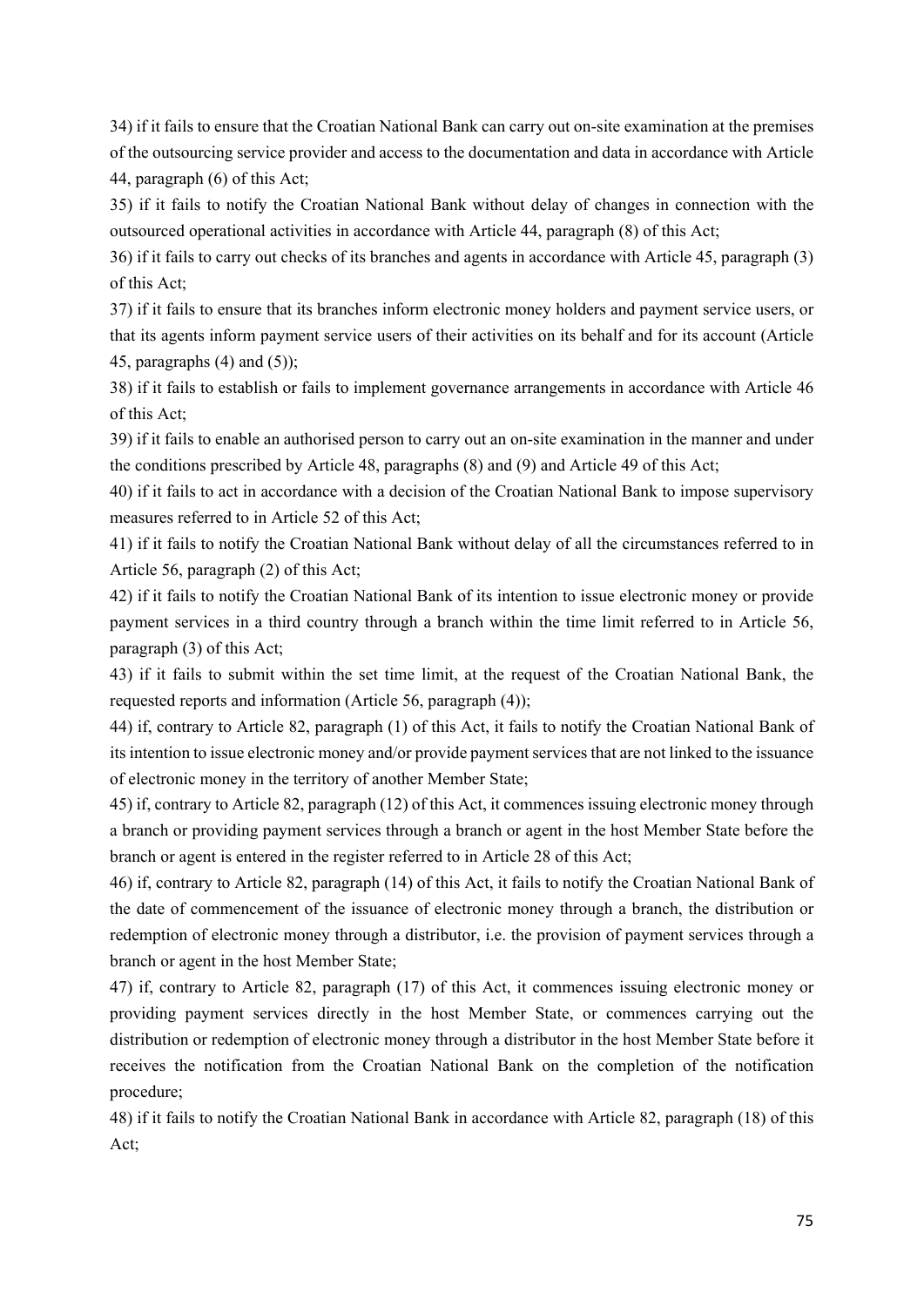49) if it fails to notify the Croatian National Bank in accordance with Article 82, paragraph (24) of this Act;

(2) A fine between HRK 5,000.00 and HRK 50,000.00 shall also be imposed for any of the misdemeanours referred to in paragraph (1) of this Article on the responsible person of the management board or the responsible executive director of an electronic money institution if an electronic money institution has a board of directors, or if an electronic money institution also engages in another business activity in addition to electronic money issuance and payment service provision, the director responsible for the issuance of electronic money.

(3) A fine between HRK 35,000.00 and HRK 350,000.00 shall be imposed for any of the misdemeanours referred to in paragraph (1), items (2) to (11), (17) to (21), (23), (24), (26), (27), and (31) to (41) and (43) of this Article on a small electronic money institution established in the Republic of Croatia.

(4) A fine between HRK 35,000.00 and HRK 350,000.00 shall also be imposed for any of the misdemeanours referred to in paragraph (3) of this Article on the responsible person of the management board or the responsible executive director if a small electronic money institution has a board of directors, or if a small electronic money institution also engages in another business activity in addition to electronic money issuance and payment service provision, the director responsible for the issuance of electronic money.

(5) A fine between HRK 50,000.00 and HRK 500,000.00 shall be imposed for any of the misdemeanours referred to in paragraph (1), items (17) to (19), (23), (24), (27), (31) to (35), (38) to (41) and (43) of this Article on a branch of a third-country electronic money institution.

(6) A fine between HRK 5,000.00 and HRK 50,000.00 shall be imposed for the misdemeanour referred to in paragraph (5) of this Article on the person responsible for managing the activities of a branch of a third-country electronic money institution.

## *Other misdemeanours by small electronic money institutions*

### Article 104

(1) A fine between HRK 35,000.00 and HRK 350,000.00 shall be imposed on a small electronic money institution established in the Republic of Croatia:

1) if it provides payment services for which, as a small electronic money institution, it has not been entered in the register referred to in Article 28 of this Act (Article 5, paragraph (4), in connection with Article 28, paragraph  $(1)$ , item  $(4)$  and paragraph  $(2)$ );

2) if it issues electronic money or provides payment services outside the Republic of Croatia (Article 57, paragraph (3));

3) if, as a small electronic money institution which is subject to annual financial statements audit, it fails to submit to the Croatian National Bank audited reports in accordance with Article 63, paragraph (1) of this Act;

4) if, as a small electronic money institution which is not subject to annual financial statements audit, it fails to submit to the Croatian National Bank the reports in accordance with Article 63, paragraph (2) of this Act;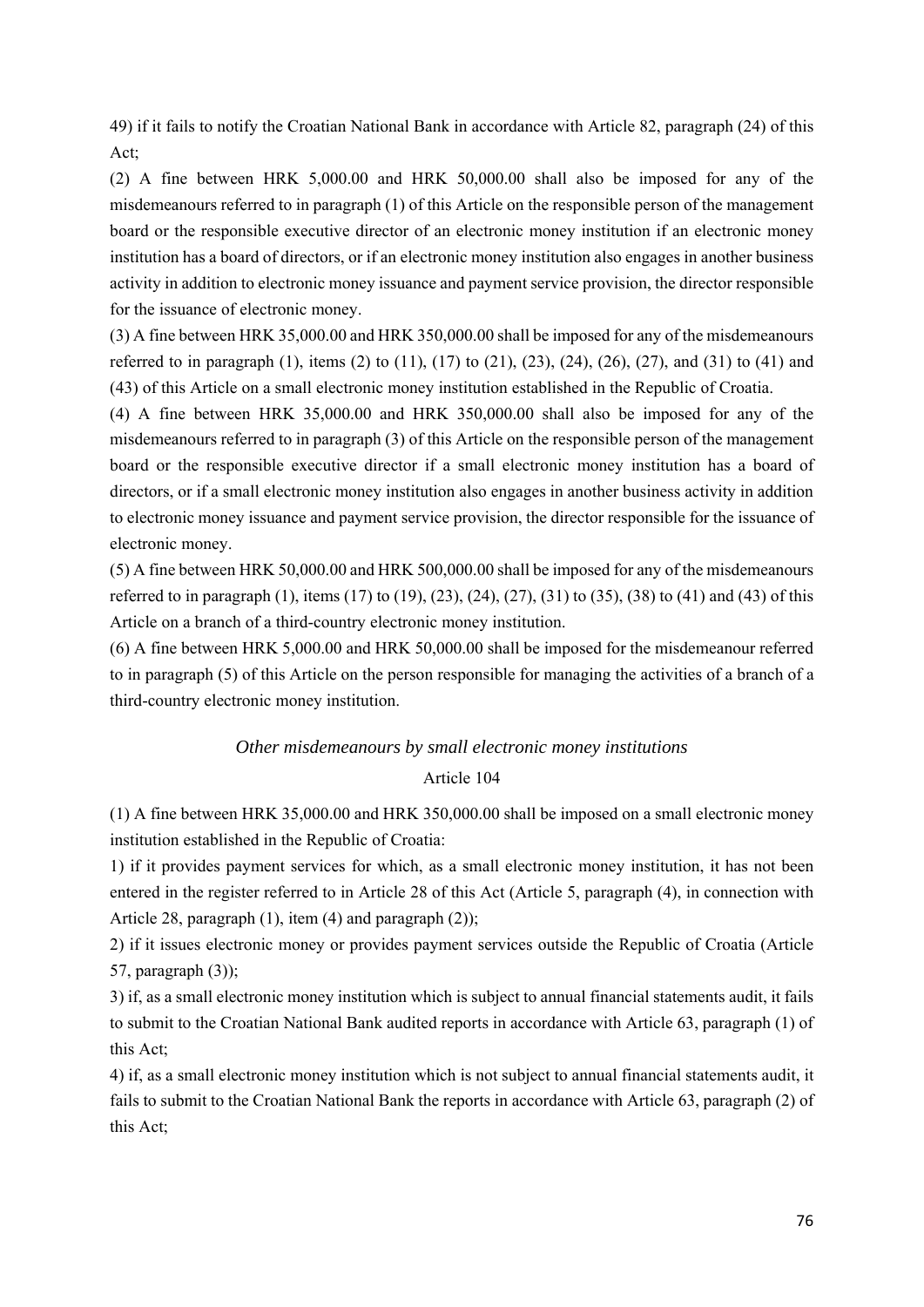5) if, as a small electronic money institution which is not subject to annual financial statements audit, at the request of the Croatian National Bank, it fails to submit the audited annual financial statements in accordance with Article 63, paragraph (3) of this Act;

(2) A fine between HRK 3,500.00 and HRK 35,000.00 shall also be imposed for any of the misdemeanours referred to in paragraph (1) of this Article on the responsible person of the management board or the responsible executive director if a small electronic money institution has a board of directors, or if a small electronic money institution also engages in another business activity in addition to electronic money issuance and payment service provision, the director responsible for the issuance of electronic money.

# *Further misdemeanour by the responsible person of an electronic money institution and a small electronic money institution established in the Republic of Croatia*

## Article 105

A fine between HRK 5,000.00 and HRK 50,000.00 shall be imposed on a member of the management board of an electronic money institution and a small electronic money institution or the executive director of that institution, where that institution has a board of directors, if the institution engages in the business activity referred to in Article 15, item (4) of this Act, the person responsible for managing the activities related to the issuance of electronic money and/or a payment service, if it fails to act at the request of the Croatian National Bank made in accordance with Article 48, paragraph (10) of this Act.

## *Other misdemeanours by a branch of a third-country electronic money institution*  Article 106

(1) A branch of a third-country electronic money institution shall be fined between HRK 50,000.00 and HRK 500,000.00:

1) if it provides payment services that are not linked to the issuance of electronic money (Article 69, paragraph (4));

2) if, contrary to Article 69, paragraph (6) of this Act, it commences issuing electronic money before this business activity is entered in the register of companies;

3) if it issues electronic money outside the Republic of Croatia (Article 69, paragraph (7));

4) if it engages in any of the business activities referred to in Article 15, items (2) and (4) of this Act (Article 69, paragraph (8));

5) if it fails to notify the Croatian National Bank without delay of the circumstances in accordance with Article 76, paragraph (2) or Article 77, paragraph (2) of this Act.

(2) A fine between HRK 5,000.00 and HRK 50,000.00 shall also be imposed for any of the misdemeanours referred to in paragraph (1) of this Article on the person responsible for managing the branch's activities.

## *Misdemeanours by audit companies and independent auditors*

## Article 107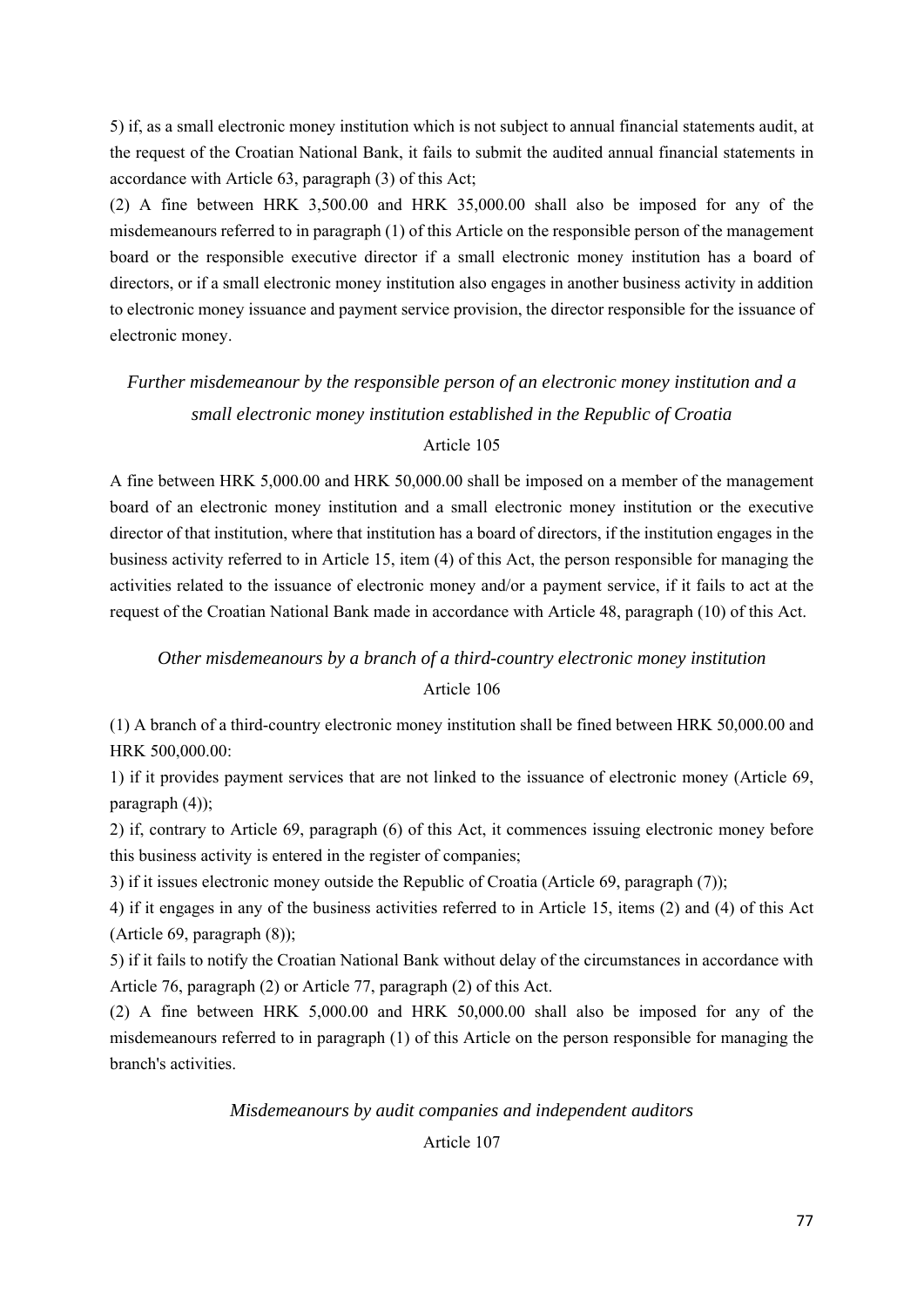(1) An audit firm shall be fined between HRK 40,000.00 and HRK 200,000.00 if it fails to fulfil the obligations referred to in Article 43, paragraphs (4) and (5) of this Act.

(2) The responsible person of the audit firm shall also be fined between HRK 4,000.00 and HRK 20,000.00 for the misdemeanour referred to in paragraph (1) of this Article.

(3) An independent auditor shall be fined between HRK 10,000.00 and HRK 20,000.00 for the misdemeanour referred to in paragraph (1) of this Article.

#### *Jurisdiction to conduct misdemeanour proceedings*

#### Article 108

The Ministry of Finance – the Financial Inspectorate shall conduct misdemeanour proceedings of the first instance for the misdemeanours specified in this Act.

#### *Public disclosure of decisions on misdemeanours*

#### Article 109

(1) The Croatian National Bank shall publish on its website the dispositive parts of final decisions adopted in misdemeanour proceedings initiated by the Croatian National Bank as an authorised prosecutor, under which an electronic money issuer or a responsible person of the electronic money issuer has been found liable for the misdemeanours referred to in Titles II and III of this Act. The name of the authority that adopted the decision as well as the number and date of the decision shall be published with the dispositive part of the decision.

(2) The Croatian National Bank may publish on its website the dispositive parts of final decisions adopted in misdemeanour proceedings initiated by the Croatian National Bank as an authorised prosecutor, under which an electronic money issuer or a responsible person of the electronic money issuer has been found liable for other misdemeanours referred to in this Act. The name of the authority that adopted the decision as well as the number and date of the decision shall be published with the dispositive part of the decision.

(3) The Croatian National Bank may publish decisions it adopts in the course of exercising its supervisory powers under this Act. When the Croatian National Bank publishes such decisions, it shall also publish a decision of the administrative court if an appeal has been filed against that decision.

(4) Data covered by banking secrecy or protected by special regulation governing the protection of personal data shall be excluded from the publications referred to in paragraphs (1) to (3) of this Article. (5) Where the Croatian National Bank assesses that the publication referred to in paragraph (1) of this Article may jeopardise the stability of the financial market or cause disproportionate damage to the electronic money issuer, it shall publish the data on the electronic money issuer on an anonymous basis.

(6) Where the Croatian National Bank assesses that the publication referred to in paragraph (1) of this Article may cause disproportionate damage to a responsible person of the electronic money issuer, it shall publish the data on the responsible person on an anonymous basis.

(7) The publications referred to in paragraphs (1) and (2) of this Article shall remain on the website for three years following the finality of the decision on the misdemeanour, and the publications referred to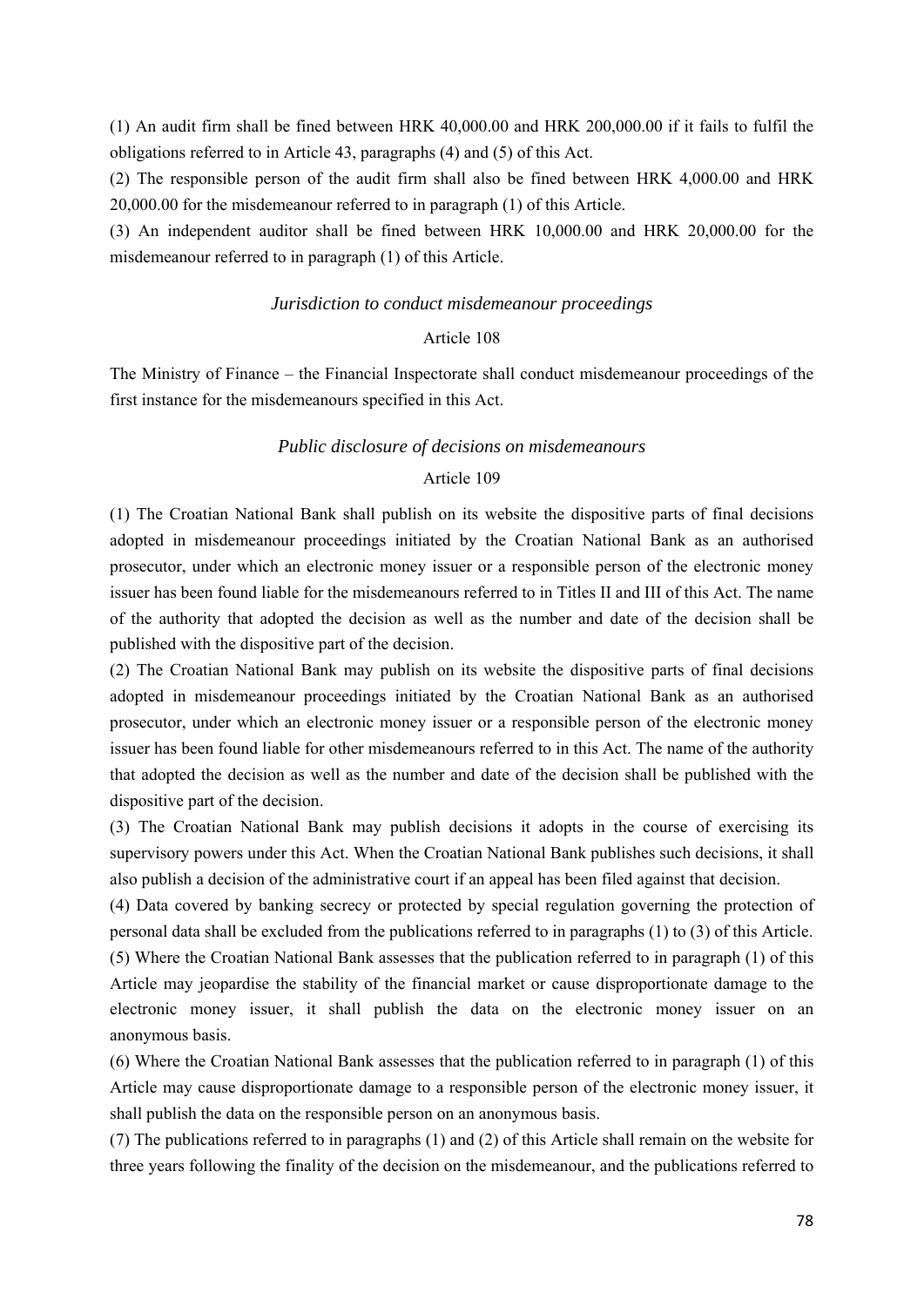in paragraph (3) of this Article shall remain on the website for three years following the adoption of the decision.

## TITLE IX TRANSITIONAL AND FINAL PROVISIONS

#### *Compliance with the provisions of this Act*

#### Article 110

(1) Electronic money institutions authorised to issue electronic money under the Electronic Money Act (Official Gazette 139/2010) may issue electronic money and provide payment services in accordance with the issued authorisation by the expiry of the time limit of six months of the date of entry into force of this Act.

(2) Electronic money institutions intending to continue issuing electronic money and providing payment services after the time limit referred to in paragraph (1) of this Article shall comply with the provisions of this Act and shall submit to the Croatian National Bank an application for a decision determining such compliance at the latest within three months of the date of entry into force of this Act.

(3) Electronic money institutions shall submit with the application referred to in paragraph (2) of this Article, the documentation referred to in Article 17, paragraph (3), items (3), (10) to (14) and (16) of this Act if they have not submitted it to the Croatian National Bank prior to the submission of the application.

(4) The Croatian National Bank may, during the application processing procedure referred to in paragraph (2) of this Article, request from an electronic money institution additional documentation and information for the purpose of clarification it assesses necessary to take a decision and, where appropriate, impose measures on the electronic money institution to comply with the provisions of this Act.

(5) If, based on the application and the submitted documentation and the information and documentation available to the Croatian National Bank, the Croatian National Bank assesses that an electronic money institution is compliant with the provisions of this Act, it shall adopt a decision determining the compliance and confirming the entry in the register of electronic money institutions.

(6) Where an electronic money institution fails to submit an application within the time limit referred to in paragraph (2) of this Article or where the Croatian National Bank, based on the application and the submitted documentation and the information and documentation available to it assesses that an electronic money institution does not comply with the provisions of this Act, the Croatian National Bank shall, following expiry of the time limit referred to in paragraph (1) of this Article revoke the decision authorising the electronic money institution to issue electronic money and provide payment services and remove the institution from the register of electronic money institutions.

(7) Entries in the register and removals from the register referred to in paragraphs (5) and (6) of this Article shall relate to the existing register of electronic money institutions established pursuant to the provisions of Article 75 of the Electronic Money Act (Official Gazette 139/2010) which shall comply with the provisions of Article 28 of this Act within six months of the date of entry into force of this Act.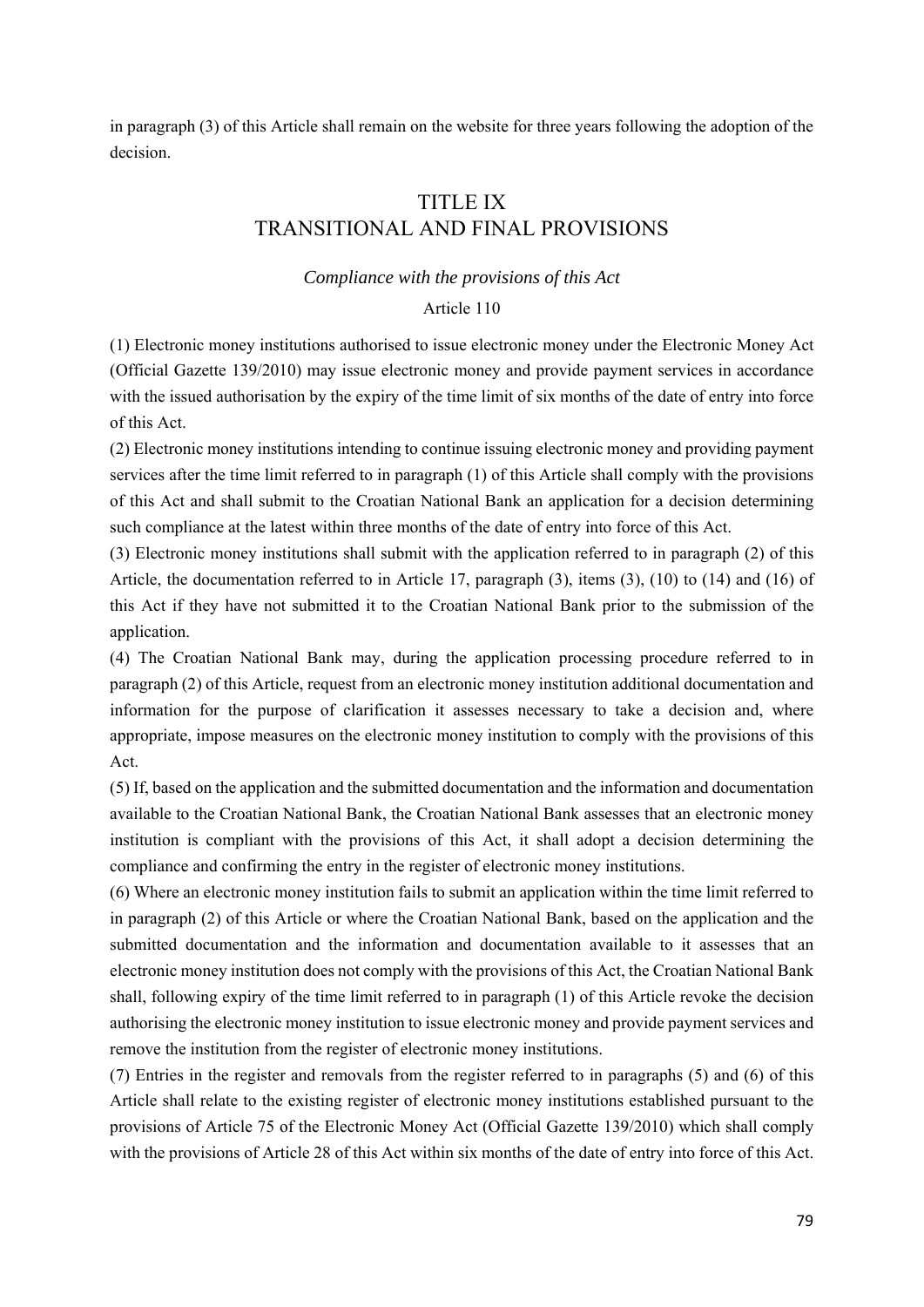(8) In the case referred to in paragraph (6) of this Article, the Croatian National Bank shall notify the competent commercial court of the revocation of the decision authorising an electronic money institution to issue electronic money and provide payment services, for the purpose of removing the business activity of the issuance of electronic money and the provision of payment services from the register of companies.

(9) The Croatian National Bank shall adopt the decision referred to in paragraphs (5) and (6) of this Article at the latest within six months of the date of entry into force of this Act.

(10) For the purpose of compliance with the provisions of this Act, pursuant to this Article, the fee charged by the Croatian National Bank in accordance with subordinate legislation referred to in Article 17, paragraph (13) of this Act shall not be charged.

(11) The electronic money institution referred to in paragraph (1) of this Article that has been authorised to provide the payment service that is not linked to the issuance of electronic money referred to in Article 2, item (6), sub-item (7) of the Electronic Money Act (Official Gazette 139/2010), following the entry into force of this Act, shall continue to provide the payment service referred to in Article 3, paragraph (2), item (4), sub-item (b) of this Act and shall apply for entry of the change in business activity in the register of companies.

## *Procedures initiated prior to the entry into force of this Act*

## Article 111

(1) Procedures initiated pursuant to the provisions of the Electronic Money Act (Official Gazette 139/2010) until the date of entry into force of this Act shall be completed in accordance with the provisions of that Act.

(2) By way of derogation from paragraph (1) of this Article, the authorisation procedures concerning the issuance of electronic money, initiated pursuant to the provisions of the Electronic Money Act (Official Gazette 139/2010), shall be completed in accordance with the provisions of this Act.

## *Subordinate legislation of the Croatian National Bank*

## Article 112

The Croatian National Bank shall adopt the subordinate legislation referred to in Article 34, paragraph (12) of this Act within one month of the date of entry into force of this Act, the subordinate legislation referred to in Article 28, paragraph (9) of this Act within six months of the date of entry into force of this Act and the subordinate legislation referred to in Article 6, paragraphs (8) and (9), Article 17, paragraph (13) and Article 41, paragraph (3) of this Act within one year of the date of entry into force of this Act.

## *Application of current subordinate legislation*

## Article 113

Until the date of entry into force of the regulations referred to in Article 112 of this Act, the following subordinate legislation shall remain in force: